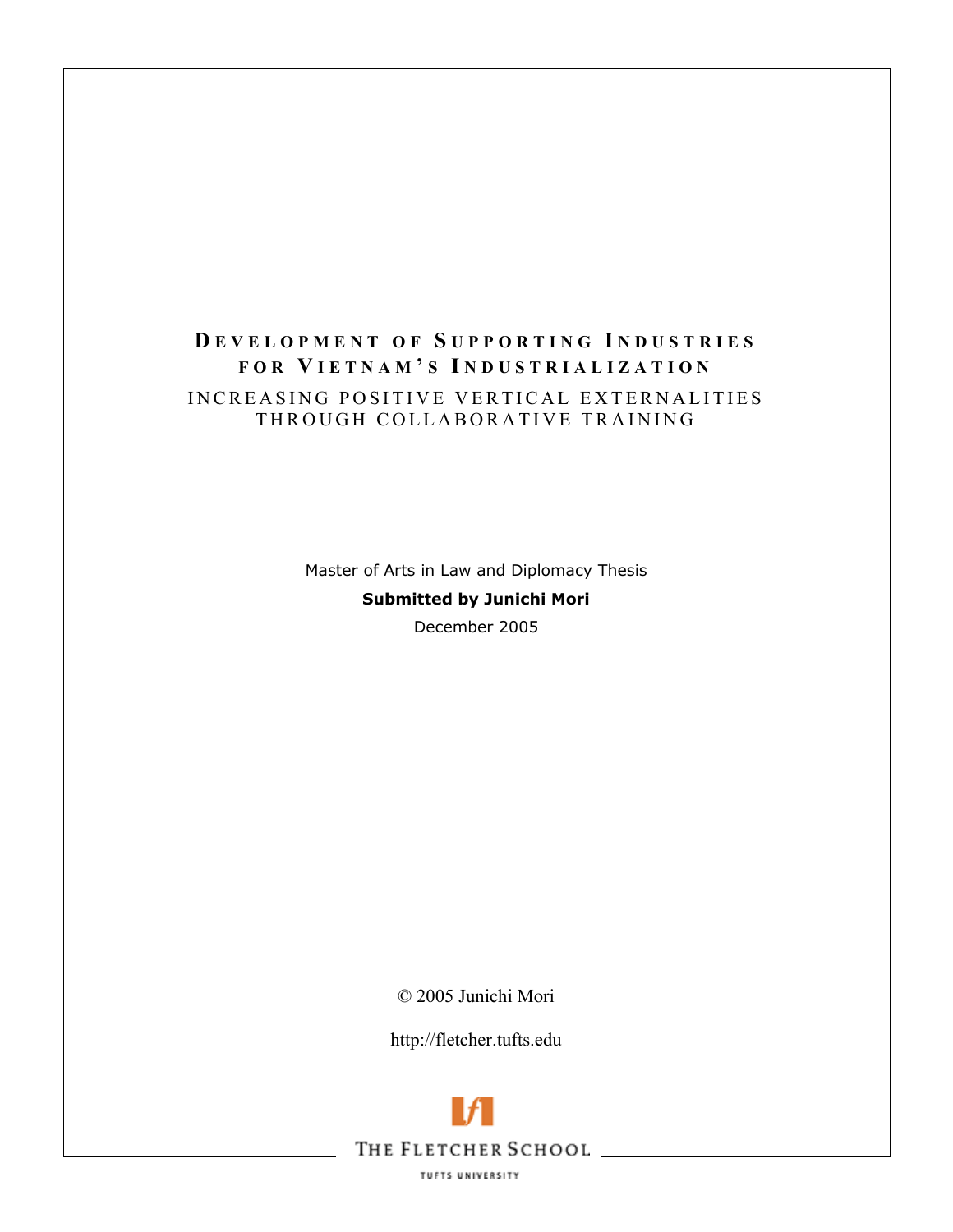## **Acknowledgement**

This paper is written as my thesis for the Master of Arts in Law and Diplomacy at the Fletcher School, Tufts University. It compiles my academic work in the Fletcher School and the research and survey work conducted in the spring and summer of 2004 and the summer of 2005, when I was a visiting researcher at the Japan-Vietnam Economist Club (now VDF Tokyo) and the Vietnam Development Forum.

I would like to express my sincere appreciation to Professor Carsten Kowalczyk and Professor Julie Schaffner for their guidance and support as my thesis advisors at the Fletcher School. I greatly appreciate that they provided me with economic and policy analysis skills through classes and many individual tutorials.

Special thanks to Professor Kenichi Ohno of the National Graduate Institute for Policy Studies and the Vietnam Development Forum, who gave me a lot of valuable advice and research opportunities in Vietnam.

Special thanks to Professor David Dapice of Tufts University and Harvard University, who provided me with precious insight into the economic conditions and policy-making processes in Vietnam.

Thanks to the officials and experts in the Vietnamese and Japanese governments, and international organizations who provided me with valuable information and perspectives.

Thanks also to all the enterprise managers who provided me with useful information based on actual business conditions in Vietnam, Malaysia, and Japan.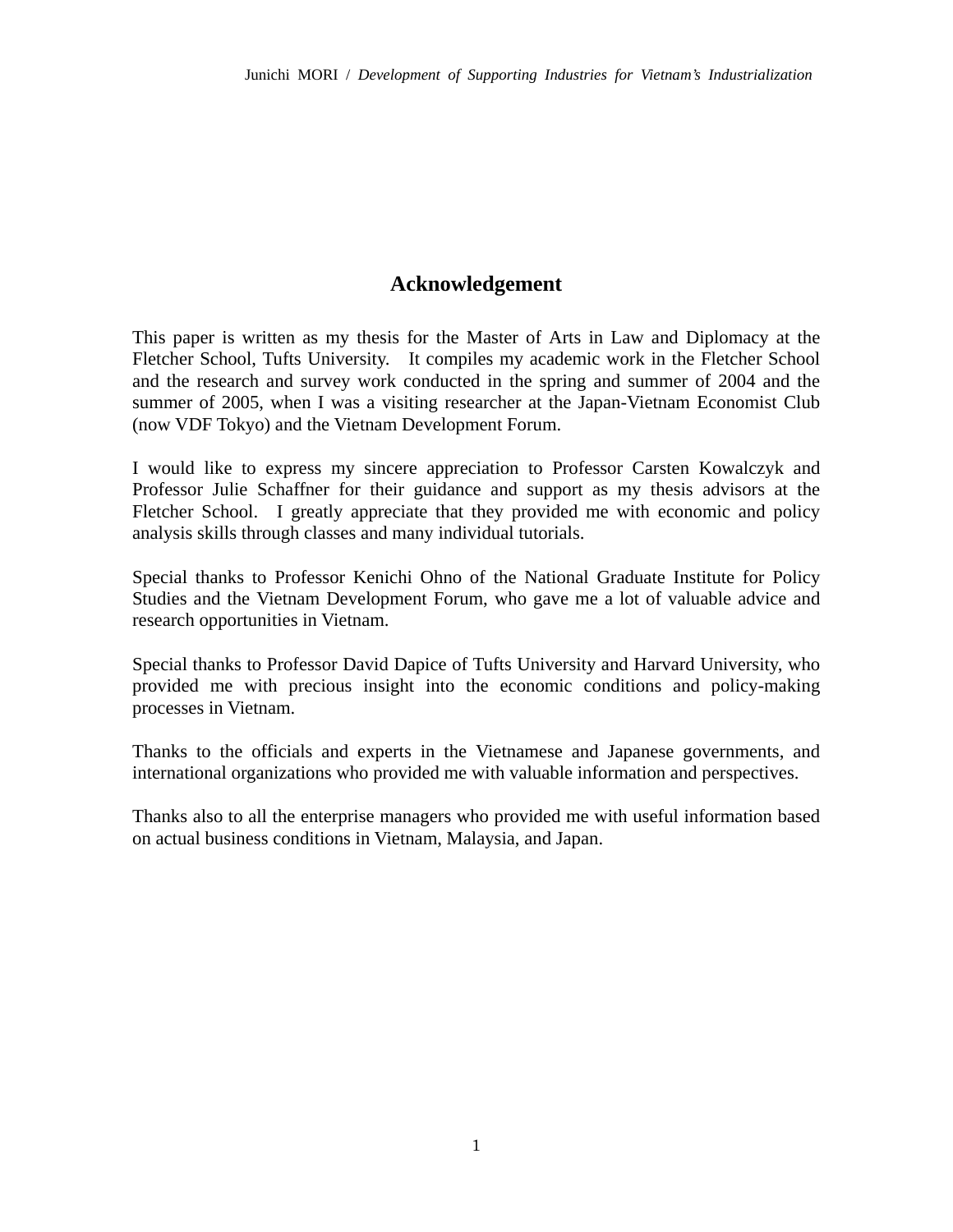# **Table of Contents**

| 2. | Economic Growth through Development of Supporting Industries7                     |
|----|-----------------------------------------------------------------------------------|
|    |                                                                                   |
|    |                                                                                   |
|    |                                                                                   |
|    | 2.4. Tradable and Non-Tradable Inputs in MNCs' Optimum Procurement Strategy12     |
|    |                                                                                   |
|    | 2.6. Competitive Supporting Industries for the Long-Run Economic Growth16         |
|    | 2.7. Development Paths in Advanced ASEAN Countries, Difficulties in Vietnam18     |
|    |                                                                                   |
|    | 2.9. Differences from "Infant Industry" in Rationale and Primary Target23         |
| 3. | Analyzing Supporting Industries in Vietnam: Market Failures and Possible Policy   |
|    |                                                                                   |
|    |                                                                                   |
|    | 3.2. MNCs' Small Demand for Local Procurement of Production Parts26               |
|    | 3.3. Supply-Side Constraints: Barriers Which Hinder the Development of Supporting |
|    |                                                                                   |
|    | 3.5. Upgrading Technology to Overcome the Minimum Efficient Scale Problem34       |
|    | 3.6. Policy Recommendation: Promoting Collaborative Training Programs41           |
|    |                                                                                   |
| 4. | A Good Practice for Collaborative Training: The Penang Skill Development          |
|    |                                                                                   |
|    |                                                                                   |
|    |                                                                                   |
|    |                                                                                   |
|    | 4.4. The Global Suppliers Program (GSP): Strengthening Backward linkages47        |
|    | 4.5. PSDC's Contribution to the Development of Supporting Industries49            |
|    |                                                                                   |
|    |                                                                                   |
|    | 4.8. Conditions that MNCs Prefer Collaborative Training Programs57                |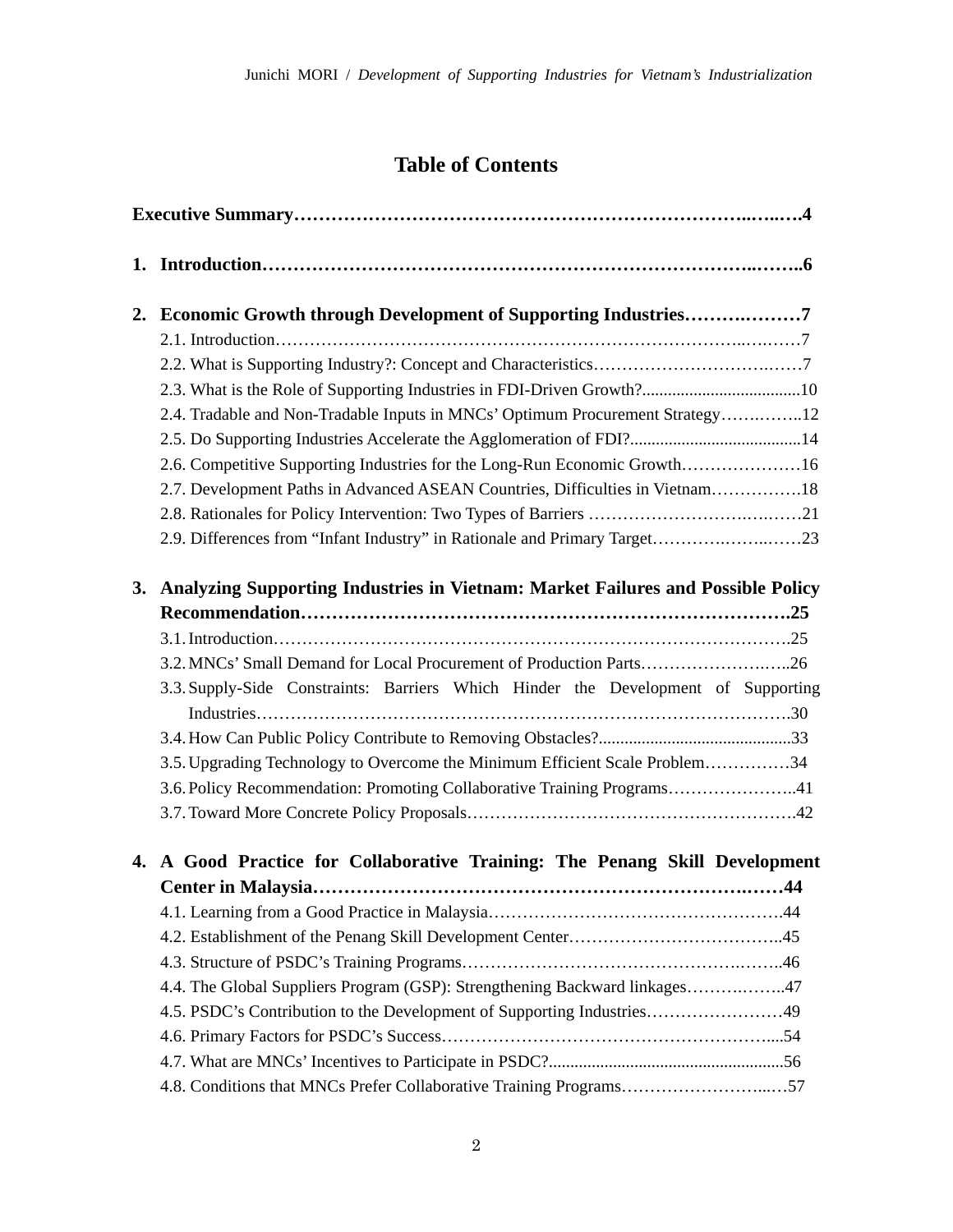| 5. Project Analysis in Vietnam (A): The Project for Strengthening the Training            |  |
|-------------------------------------------------------------------------------------------|--|
|                                                                                           |  |
|                                                                                           |  |
|                                                                                           |  |
|                                                                                           |  |
| 5.4. How Does the HIC-JICA Project Contribute to the Development of Supporting            |  |
|                                                                                           |  |
| 5.5. What Attracts MNCs and Domestic Supporting Industries to Participate in the HIC-JICA |  |
|                                                                                           |  |
| 5.6. Comparison to PSDC: Collaborative Training in a General Education Program            |  |
|                                                                                           |  |

| 6. Project Analysis in Vietnam (B): the Technical Assistance Center Project77 |  |    |  |  |
|-------------------------------------------------------------------------------|--|----|--|--|
|                                                                               |  |    |  |  |
|                                                                               |  |    |  |  |
|                                                                               |  |    |  |  |
|                                                                               |  |    |  |  |
|                                                                               |  |    |  |  |
|                                                                               |  |    |  |  |
|                                                                               |  |    |  |  |
|                                                                               |  |    |  |  |
|                                                                               |  | 92 |  |  |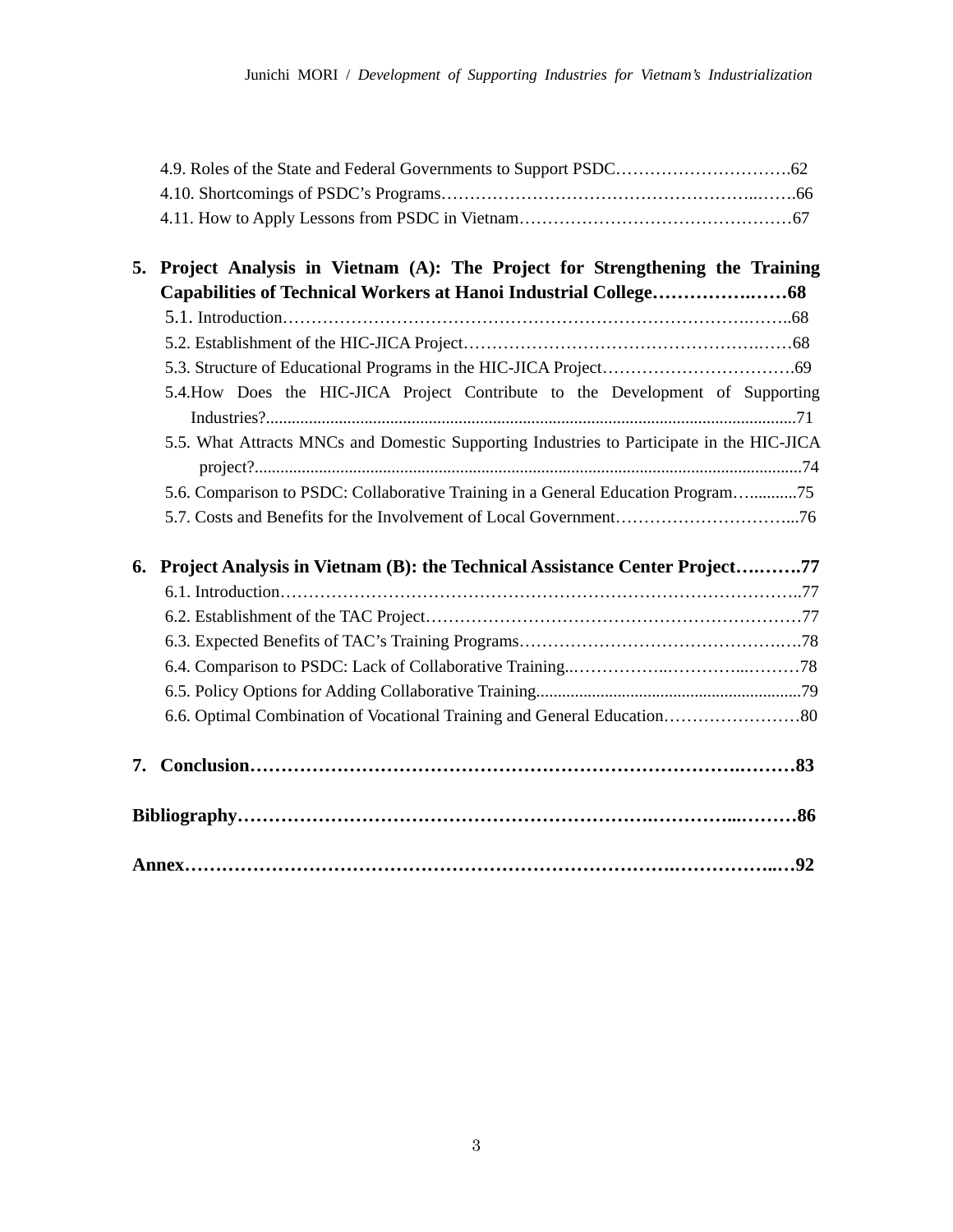## **Executive Summary**

Vietnam opened up to the outside world in the early 1990s, and expected that the massive inflow of foreign direct investment (FDI) would accelerate economic growth. However, FDI inflow actually decreased after a small boom in the mid 1990s. While various external factors are responsible for this, internal factors have also affected the flow of FDI. In particular, the weakness of supporting industries is considered to be one of the primary factors responsible for this. Competitive supporting industries are required to attract more FDI into Vietnam, because multi-national corporations (MNCs) consider them to be an important factor in the decision to expand FDI, in addition to labor costs.

Moreover, the development of supporting industries is necessary for amplifying FDI's positive externalities in Vietnam. Although many developing countries are trying to attract FDI in order to accelerate economic growth, the net externalities of FDI for host countries seem ambiguous due to two conflicting effects. Entries of MNCs to the market may cause negative externalities for domestic competitors in the same sector, while they may improve the productivity of domestic suppliers through backward linkages. Therefore, a country will have more chances to exploit the net positive externalities from FDI if it has competitive supporting industries which can expand business deals with MNC assemblers.

However, the development of supporting industries in Vietnam is impeded by two types of barriers: the minimum efficient scale problem and information failure. In this situation, appropriate public policies may help domestic supporting industries overcome these obstacles, since the market has not been able to resolve those issues. They may help domestic supporting industries overcome the minimum efficient scale problem by upgrading their technology, while they may reduce information failures through promoting interactions with MNC assemblers.

Among various policy options, the establishment of a collaborative training program between MNCs and domestic supporting industries is highly recommended. It may promote technology transfer from MNCs to domestic suppliers. In order to establish an effective collaborative training system in Vietnam, it would be beneficial to learn from the success of the Penang Skill Development Center (PSDC). The participation of MNCs, the bottom-up and regional approaches, and support from the local and national government are key factors in establishing a successful collaborative training program. Furthermore, whether MNCs would actively participate in a collaborative training program depends on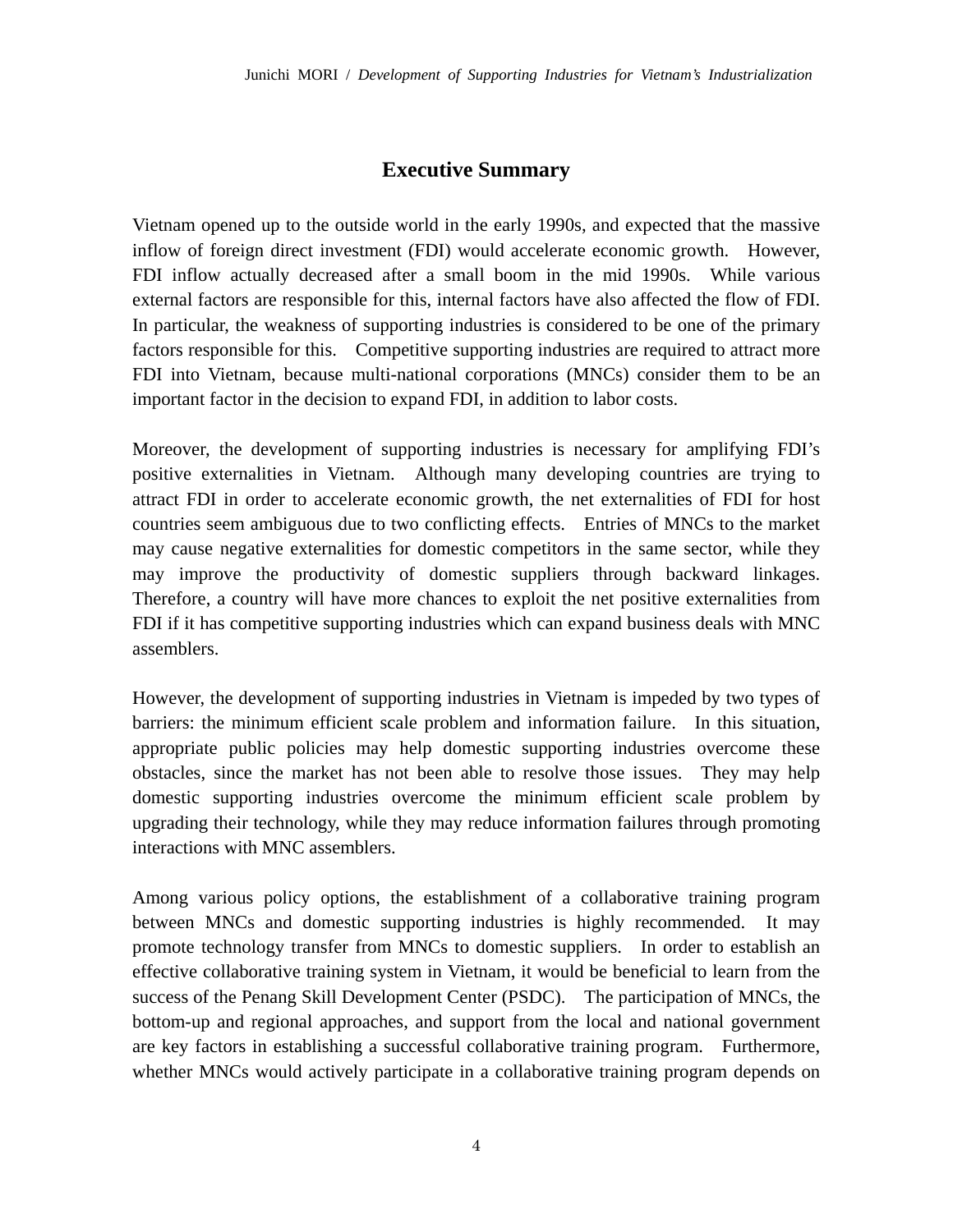the business architecture of the product and the degree of industrial agglomeration.

Currently, there are two projects related to the development of supporting industries in Vietnam: i) the HIC-JICA project as a general education program and ii) the TAC project as a vocational training program. The HIC-JICA project focuses on educating prospective production engineers, emphasizing practical training through actual manufacturing activities based on orders from foreign enterprises. On the other hand, the TAC project, which is still in the planning stage, aims to directly contribute to technology upgrading of domestic suppliers in a vocational training program.

Taking into account the lessons learned from PSDC, the TAC project may attract MNCs' participation in regions with high degrees of industrial agglomeration, such as Ho Chi Minh City, but it may not in regions with low degrees of industrial agglomeration such as Hanoi and Danang. In contrast, a general education program such as the HIC-JICA project may establish interactions with foreign enterprises even in regions with low degrees of industrial agglomeration, although its impacts may be more indirect for the development of supporting industries.

Therefore, the author recommends that policy makers select either a vocational training program or a general educational program, taking into consideration the degree of industrial agglomeration, the business architecture of products in major industries, and other local-specific demands in each region. The optimal combination of the above two policy options may effectively promote the development of supporting industries and thereby stimulate economic growth in Vietnam through industrialization.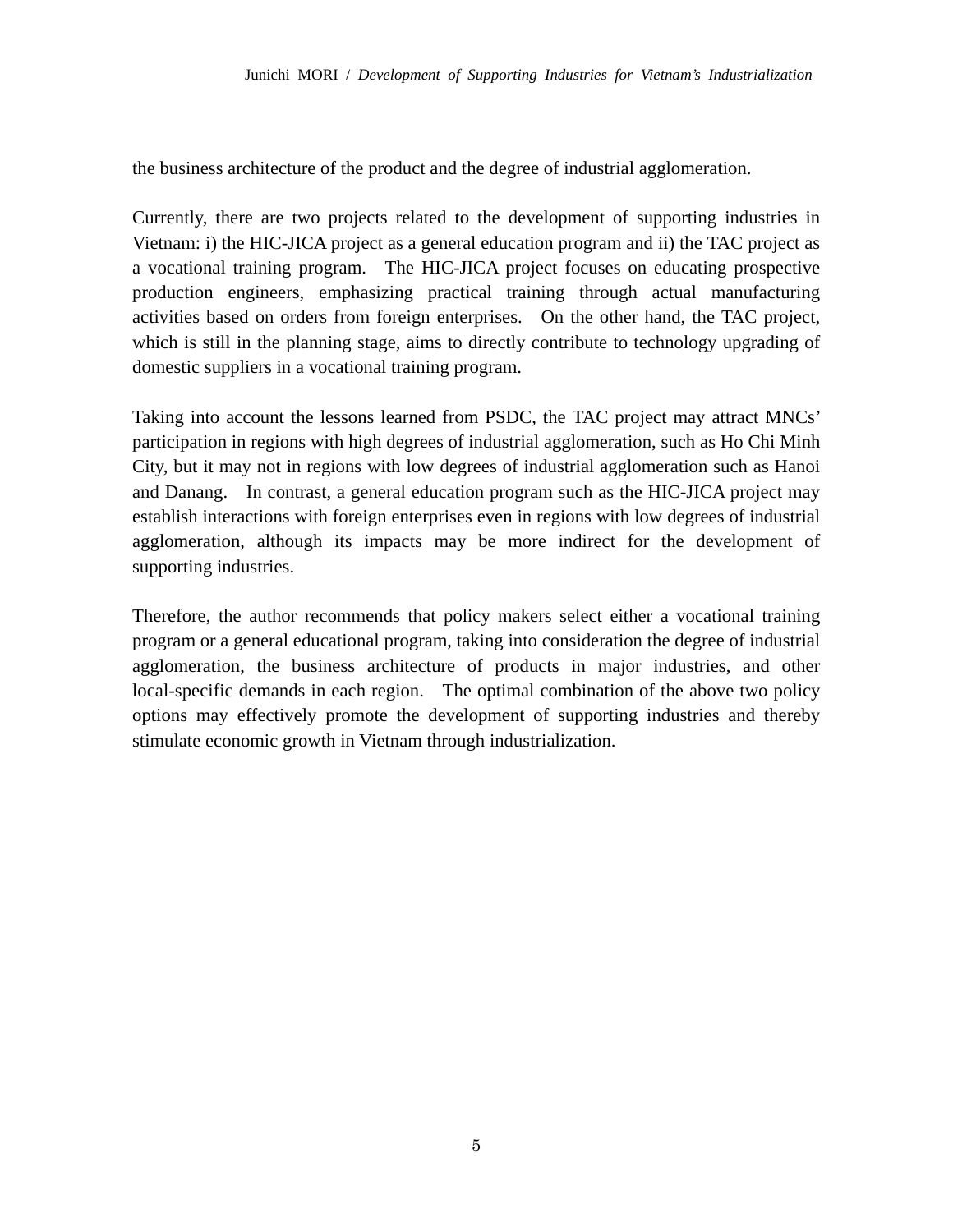## **1. Introduction**

Vietnam opened up to the outside world in the early 1990s and expected that the massive inflow of foreign direct investment (FDI) would accelerate economic growth. However, FDI inflow actually decreased after a small boom in the mid 1990s. While various external factors are responsible for this, such as the recession in other East Asian countries, internal factors have also affected the flow of FDI. In particular, the weakness of supporting industries is considered to be one of the primary factors responsible for the decrease.

Given this situation, there seems to be a general consensus among Vietnamese officials, foreign and local enterprises, and foreign government agencies that the development of supporting industries is important. This was also stated in the Vietnam-Japan Joint Initiative to Improve Business Environment, which was agreed to on December 2003 between the Vietnamese and Japanese governments.<sup>1</sup> However, there are still unresolved gaps regarding the definition, target area, and means to develop supporting industries. For instance, the Vietnamese government may regard production parts, machine tools, and raw material supply companies as "supporting industries," while others may consider that only production parts and machine tools suppliers should be included in this category. Moreover, there is a persistent suspicion that the development of supporting industries, which may seem to be "low-tech," may not really contribute to the economic growth of Vietnam.

Thus, my tasks in this paper are to define "supporting industries" and address the question: *What role can supporting industries play in promoting economic growth?* After the importance and effect of supporting industries is discussed, the question of how to develop supporting industries still remains. Therefore, my second question is: *how can supporting industries be developed?* Should the government play a role in correcting some imperfections in the market? If so, what kind of policy options does the government have?

 $1$  Vietnam-Japan Joint Initiative to Improve Business Environment with View to Strengthen Vietnam's competitiveness. (2003), 7 Available from: http://www.mofa.go.jp/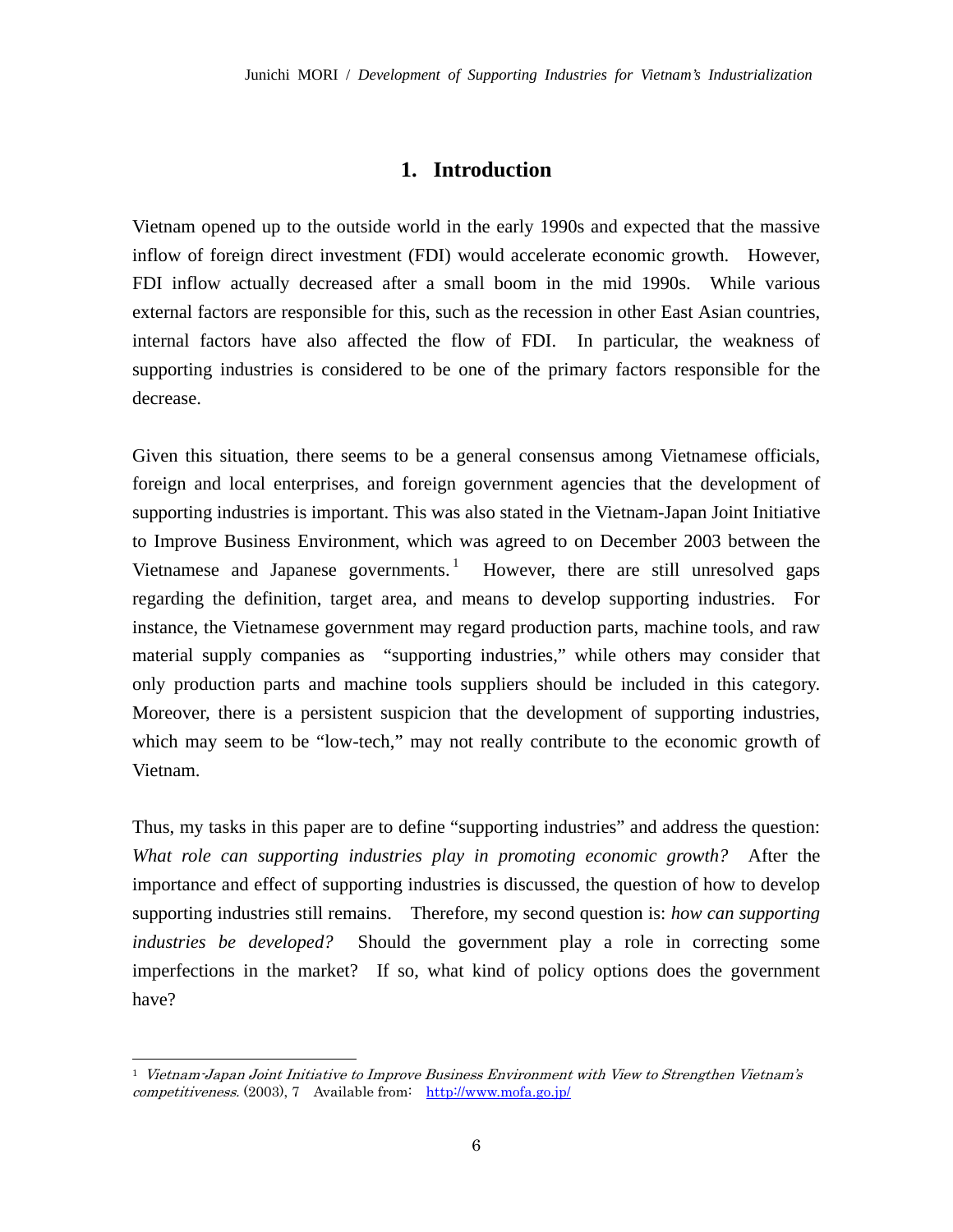In order to answer the above research questions, the following section will explore the roles of supporting industries for economic growth in a developing country like Vietnam. Section 3 analyzes the current situation of supporting industries and obstacles to their development in Vietnam. In Section 4, the Penang Skill Development Center that has accelerated the development of supporting industries in Malaysia is examined as a good practice, in order to draw some lessons for Vietnam. Section 5 analyzes the HIC-JICA project in Vietnam, which has contributed to technology upgrading through a general educational program. Section 6 examines the TAC project in Vietnam, which is targeting the technology upgrading of domestic suppliers. Section 7 is the conclusion.

## **2. Economic Growth through Development of Supporting Industries**

#### **2.1. Introduction**

While the development of supporting industries is emphasized in Vietnam as stated in the Vietnam-Japan Joint Initiative to Improve Business Environment, its definition and impacts on economic growth are rather ambiguous. Policy-makers in Vietnam would not be convinced of the importance of supporting industries, until those become clearer. In this section, supporting industries are defined in economic and business terms. Then, their impacts on the economic growth through the backward linkage are examined, reviewing related literatures. Finally, the rationales of policy intervention for the development of supporting industries are discussed.

## **2.2. What is Supporting Industry?: Concept and Characteristics**

The term "supporting industries" is widely used, especially in East Asia. However, its definition has not yet been made clear in either business or economic terms. In economic theory, supporting industries are defined as a group of producers of manufactured inputs. Finished goods are produced through manufacturing processes, which consist of the manufacturing and assembling processes of inputs. Supporting industries produce these inputs, more specifically, intermediate and capital goods. For example, in the manufacturing processes of consumer-electronics goods, production parts such as plastic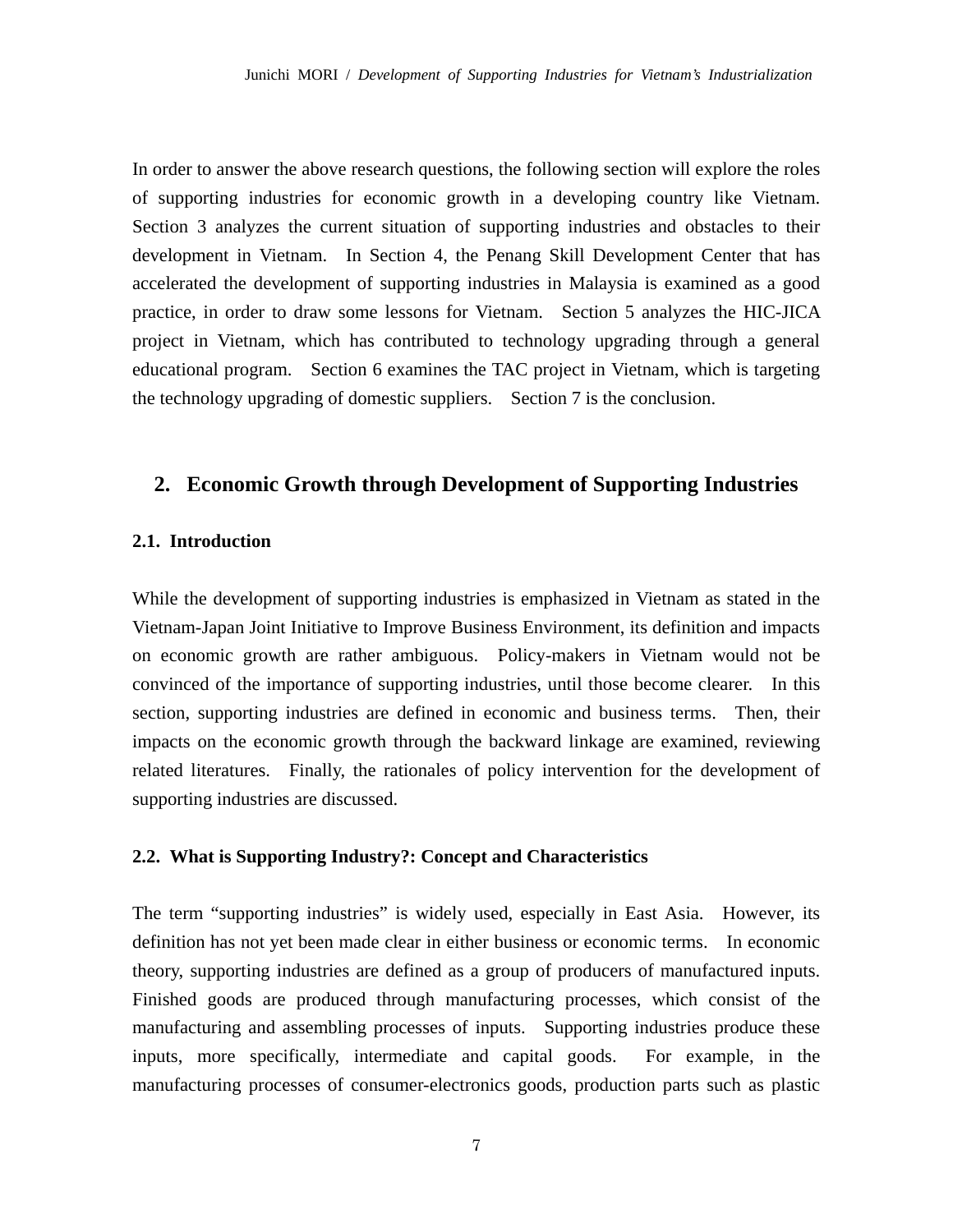and metal parts are considered intermediate goods, while machinery and tooling to produce those intermediate goods are capital goods.

In the framework of business, supporting industries manufacture production parts as well as machinery and tooling to produce those production parts. The modern production system consists of multi-layer processes such as final assembly, sub-assembly, production parts, tooling, machinery, and materials and raw materials (refer to Figure 2-1). Taking the example of electronics goods such as TVs, oil is a raw material and polypropylene is a material used for plastic parts. In order to produce plastic parts, a plastic injection machine and a molding tool are required. An example of a sub-assembled component is the cassette mechanism of a Hi-Fi stereo. Then, all production parts and sub-assembled components are combined in the final assembly process. In this structure of the production process, supporting industries are usually referred to as the industries that manufacture high-quality production parts, tooling, and machinery, which directly "support" the final and sub-assembly processes.<sup>2</sup>



Drafted by the author.

Regarding its business organization, supporting industries consist of three types of firms: i) parts and machine tool suppliers located in foreign countries (called "import" afterward), ii) the foreign parts and machine tool supplier located in the domestic market (called "foreign supplier" afterward), and iii) domestically-owned parts and machine tool suppliers (called "domestic supplier" afterward), which are usually small and medium size enterprises

<sup>&</sup>lt;sup>2</sup> Sub-assemble processes can sometimes be done by supporting industries.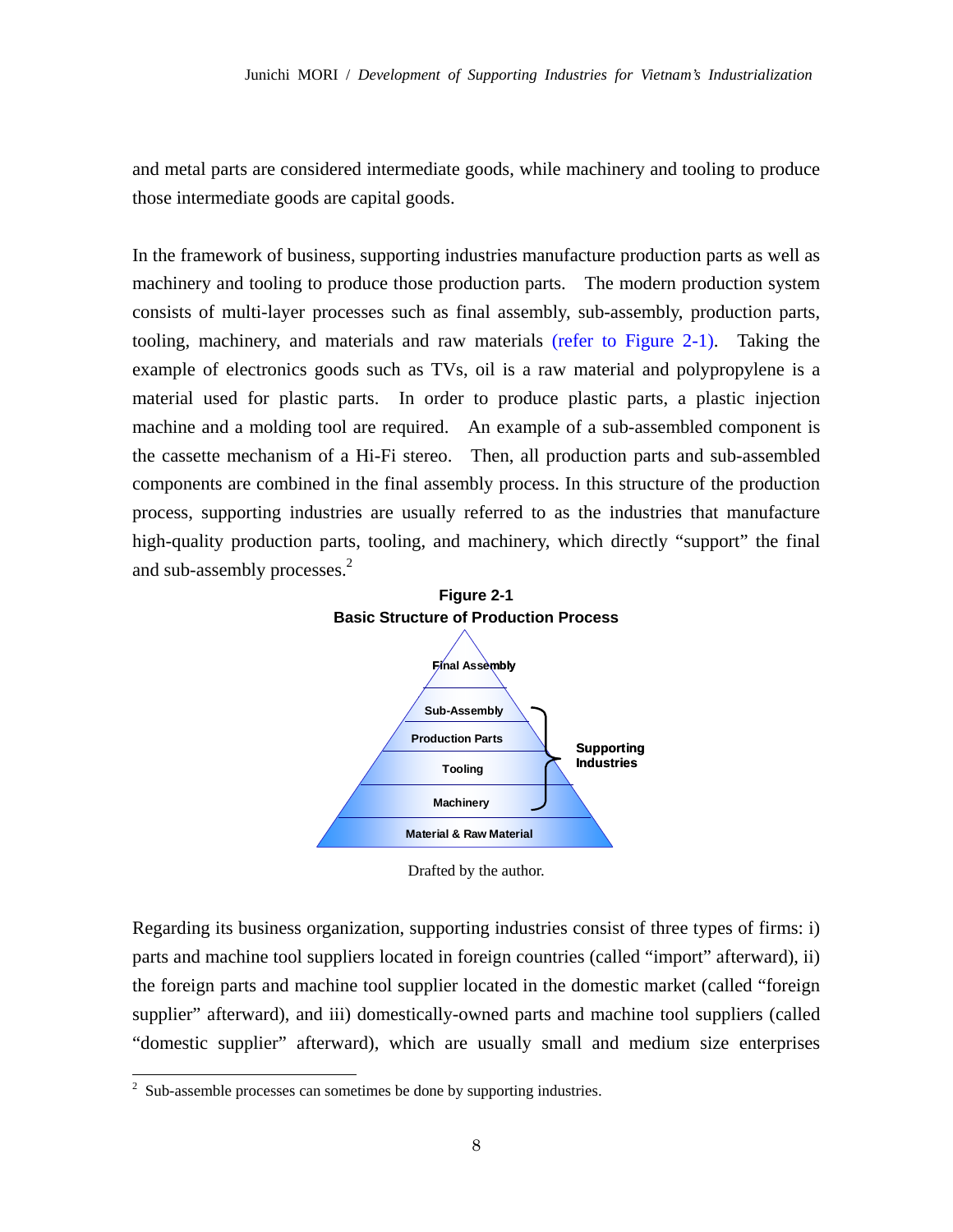(SMEs). In addition, customers of supporting industries are domestic assemblers, foreign assemblers located in the domestic market, and foreign assemblers located in foreign countries. Foreign assemblers are often multi-national corporations (MNCs or called "MNC assembler" afterward).

Finally, supporting industries are capital-intensive and cover a broad range of manufacturing industries. Supporting industries are more capital-intensive than final assemblers, with high fixed costs and increasing returns of scale. While many workers are typically employed in the final assembly processes, production parts and tooling are manufactured by more machinery and fewer workers. Workers in supporting industries are mostly machine operators, quality controllers, technicians, and engineers. Due to this characteristic, supporting industries in developing countries tend to be less competitive. They may not have sufficient capital or skilled labor to elicit high performance from production equipment. For example, many plastic injection machines cost more than US\$100,000 on average and require a highly-skilled operator. SMEs in developing countries may not have sufficient capital to purchase machinery or hire technicians to operate it. Despite this fact, governments in developing countries often regard supporting industries as being "low-technology." In reality, supporting industries are capital-intensive and require exclusive technology. Second, supporting industries cover a broad range of industries. In fact, electronics, motorbike, and automobile industries share common supporting industries such as plastic injection, metal pressing, and tooling (refer to Figure 2-2). For instance, both consumer-electronics products and motorbikes use plastic parts which are produced through a similar manufacturing process called injection molding. Metal pressing parts are used for electronics goods, motorbikes, and automobiles. Thus, supporting industries can be a source of competitiveness for various manufacturing industries.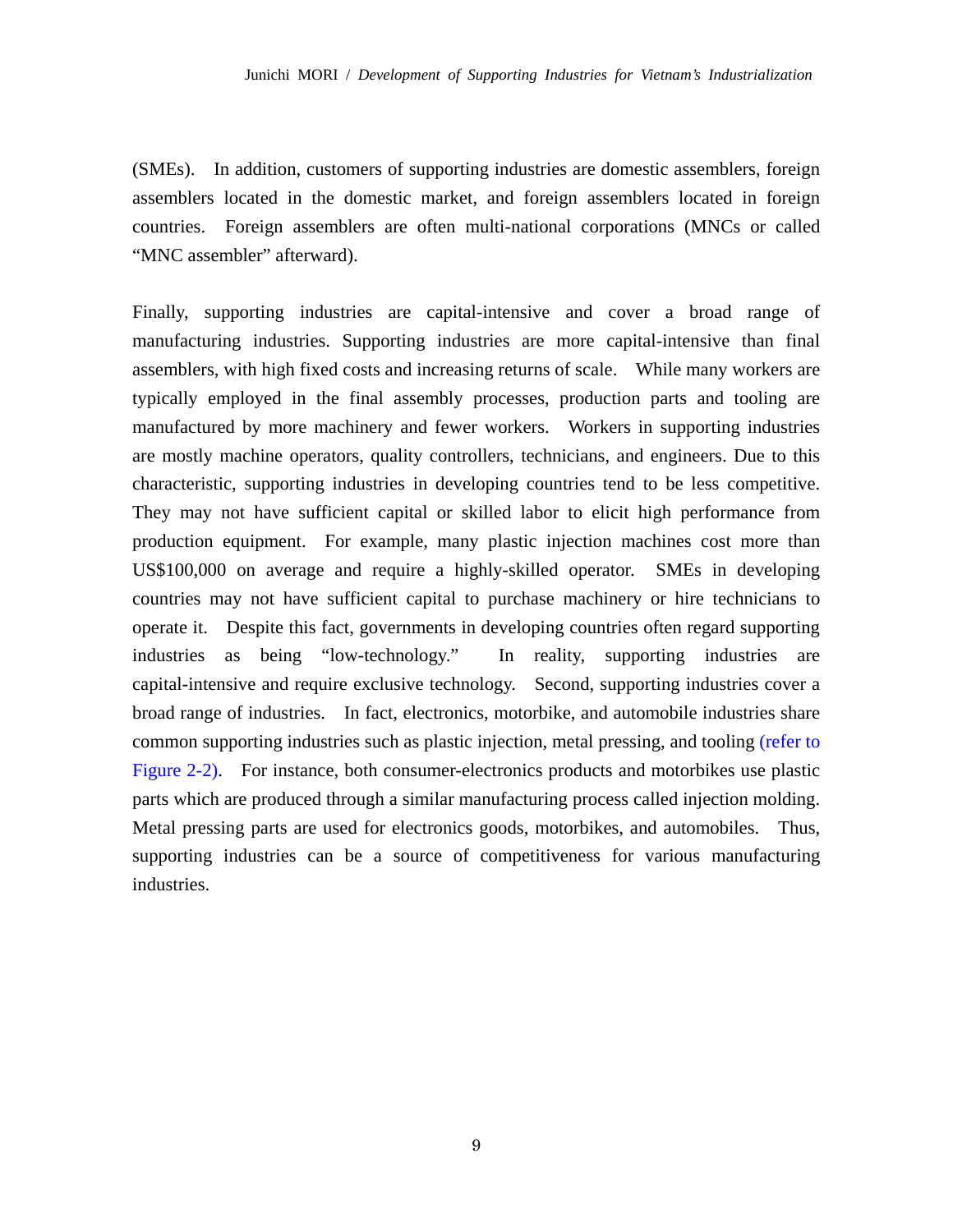

**Figure 2-2 Common basic supporting industries can cover many industries** 

Source: Junichi Mori and Kenichi Ohno. "Optimum Procurement Strategy: Determinants of Parts Localization under Regional Linkage and Competition" and Kyoshiro Ichikawa. "Building and Strengthening Supporting Industries in Vietnam: A Survey Report." *Improving Industrial Policy*. (Hanoi, Vietnam: Vietnam Development Forum, 2005)

#### **2.3. What is the Role of Supporting Industries in FDI-Driven Growth?**

It is thought that the ASEAN countries have achieved rapid export-oriented economic growth, taking advantage of the massive inflow of FDI since the 1980s. This has accelerated the adoption of an export-oriented strategy in other developing countries, attracting FDI with various incentives. In 1998, 103 countries offered tax concessions to foreign companies that set up production or administrative facilities within their borders.<sup>3</sup> Many empirical studies support the theory that MNCs tend to have higher productivity than domestic firms in the same sector and thereby contribute to GDP growth in developing

<sup>&</sup>lt;sup>3</sup> Laura Alfaro and Andrez Rodriguez-Clare. "Multinationals and Linkages: An Empirical Investigation" (2003), 1.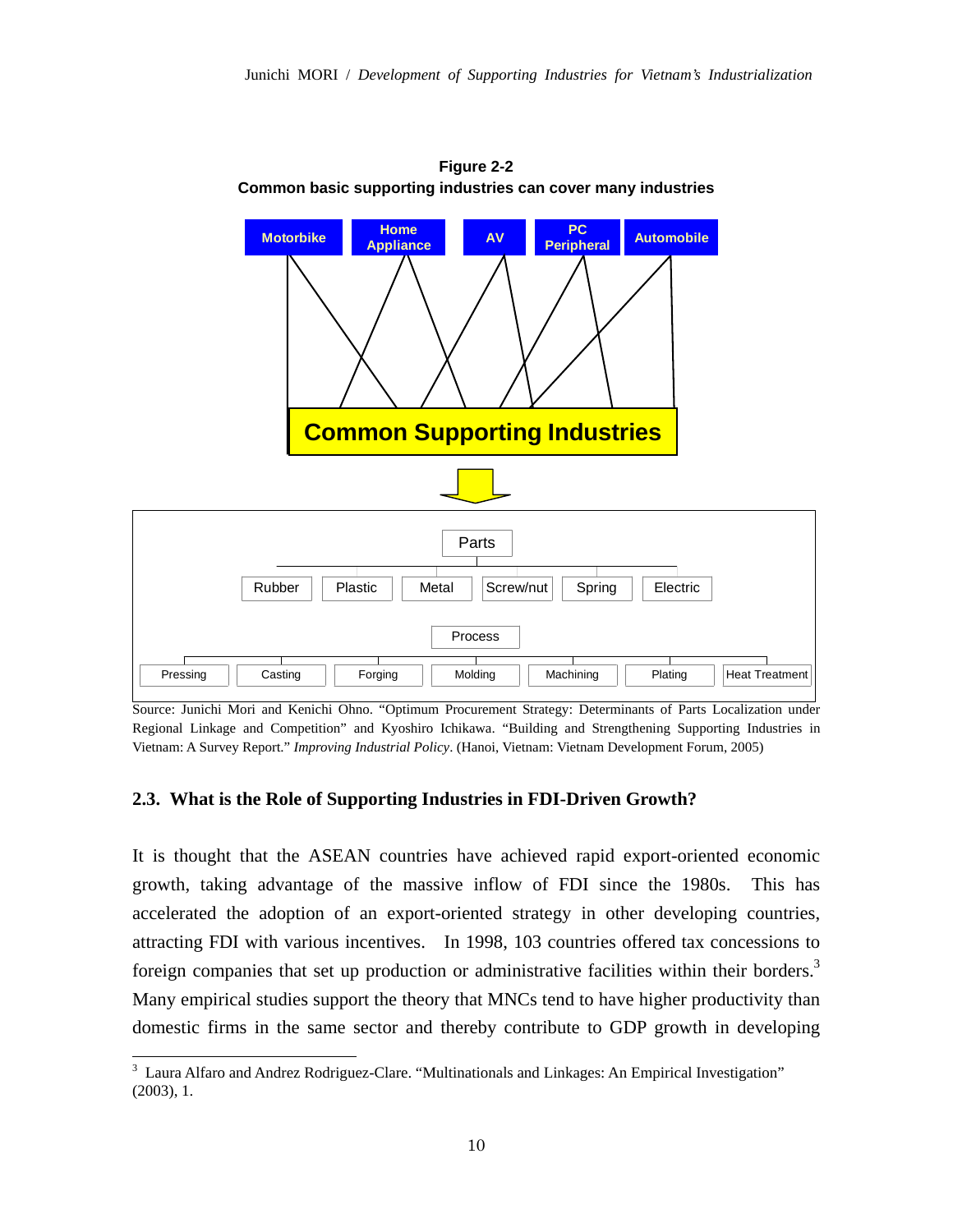countries.<sup>4</sup> More importantly, it seems that developing countries expect that MNCs will have a positive impact on the productivity levels of domestic firms by generating positive externalities. However, the net externalities of FDI for host countries are ambiguous, because MNCs may cause two conflicting effects.

While the high productivity of MNCs contributes to the economic growth in host countries, they may also cause negative externalities for domestic assemblers in the same sector. After MNCs enter the market, the output level of domestic competitors may shrink, because their productivity tends to be lower than MNCs. Using data on 4,000 Venezuela manufacturing plants for the period 1976-1989, Aitken and Harrison (1999) find that productivity growth in domestic competitors is negatively correlated with the presence of foreign firms in the same sector (called "negative horizontal externalities" afterward).<sup>5</sup>

On the other hand, FDI may generate positive externalities for the productivity growth of domestic suppliers through business relationships with MNCs (called "backward linkages" afterward). The output and productivity of domestic supporting industries may increase, due to the additional demand and technology transfer caused by MNCs. If increasing FDI causes positive externalities for domestic suppliers and improves their productivity through backward linkages, national welfare in FDI host countries will also improve. Alfaro and Rodriguez-Clare (2003) show positive externalities in domestic supporting industries (called "positive vertical externalities" afterward), based on the large volume of firm-level panel data which covers 1997 through 2000 in Brazil, Venezuela, Mexico, and Chile.

In summary, the net externalities of FDI can be either positive or negative, depending on the size of horizontal externalities and vertical externalities. In other words, developing countries may improve national welfare by attracting FDI, if their supporting industries can obtain positive externalities that far exceed negative externalities for domestic assemblers. Therefore, it is important for developing countries to establish competitive supporting industries for FDI-driven economic growth.

<sup>&</sup>lt;sup>4</sup> Alfaro and Rodriguez-Clare (2003), 4.

<sup>&</sup>lt;sup>5</sup> Brian J. Aiken and Ann E. Harrison. "Do Domestic Firms Benefit from Direct Foreign Investment? Evidence from Venezuela." *The American Economic Review*, Vo. 89 No. 3 (Jun., 1999), 605-618.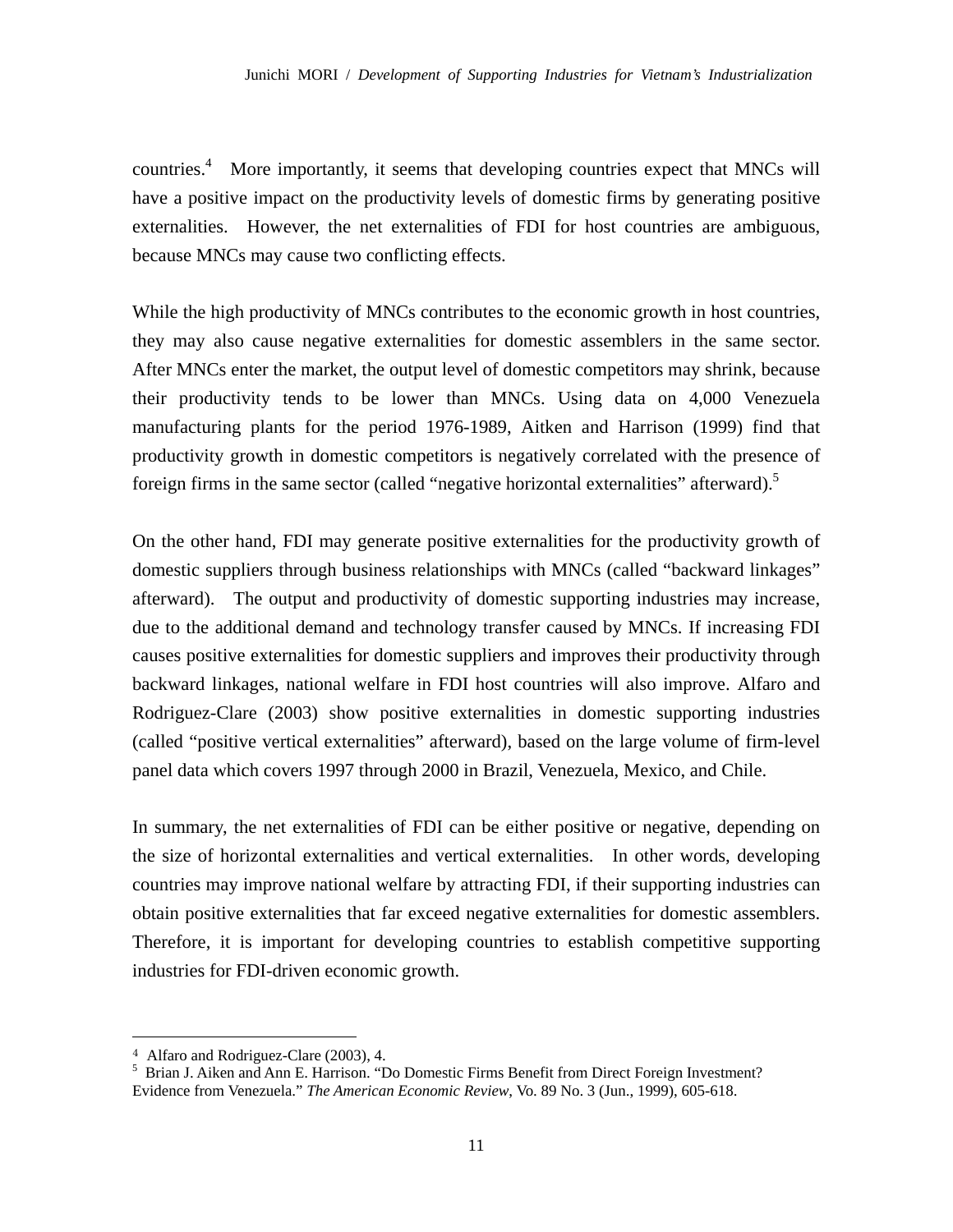#### **2.4. Tradable and Non-Tradable Inputs in MNCs' Optimum Procurement Strategy**

The above empirical studies about backward linkages are based on the assumption that manufactured inputs are non-tradable. However, as Alfaro and Rodriguez-Clare (2003) recognize, in reality many manufactured inputs are tradable. Understanding which manufactured inputs are tradable or non-tradable (or less tradable) may give us a hint about the category of production parts that MNC assemblers intend to purchase from domestic supporting industries (called "local procurement" afterward).

It is thought that MNC assemblers and parts suppliers are internationally trading some manufactured inputs with large economy of scale in production and low transaction costs represented by transportation costs. Parts suppliers often prefer to concentrate the production of manufactured inputs with large economy of scale in one location and distribute products internationally. They need to consolidate manufacturing bases, in order to maximize profits in the condition of large minimum efficient scale, especially when producing parts with high fixed costs. In addition, MNC assemblers prefer to use imported parts, when they are cheaper than domestically-produced parts, even including transportation costs. A good example of a tradable part is an integrated circuit (IC), which is a small component but requires a huge investment in production facilities. In fact, advanced East Asian countries such as Taiwan and Singapore produce and distribute them for the global market.

On the other hand, MNC assemblers will prefer to source some manufactured inputs with high transaction costs from the domestic market. If transaction costs of imports are high due to their large size or heavy weight, imported parts will lose their competitiveness over domestically-produced parts. In this case, MNCs will choose domestically produced parts rather than imported parts. Moreover, parts suppliers do not have strong incentives to locate their factories in one place if the production of inputs has a small economy of scale. The economy of scale is low if the fixed costs occurred by initial and subsequent investments are relatively small or if parts suppliers need to customize products according to the requirements of each market. Typical examples of these non or less-tradable inputs are large plastic parts, heavy metal parts, instruction manuals, and carton boxes.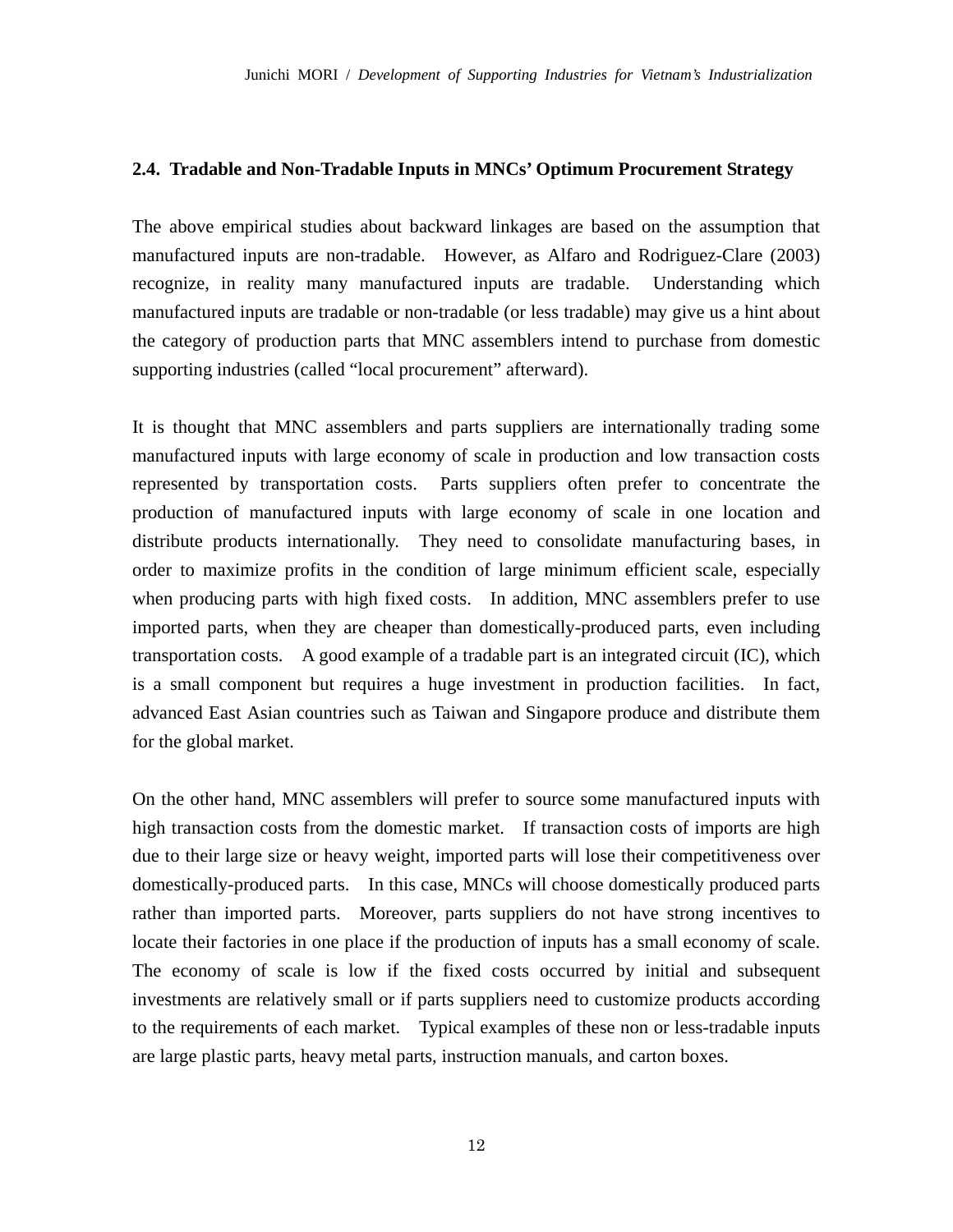Based on the above proposition of import and local procurement, many MNCs structure an "optimum procurement strategy," in order to minimize costs and maximize profit.<sup>6</sup> An optimum procurement strategy refers to an enterprise's decision to purchase various manufactured inputs from the most suitable suppliers at home or abroad to enhance competitiveness. An appropriate combination of local procurement and imports is essential for improving the product quality and reducing the parts and transaction costs. As explained, the optimum procurement strategy is determined by two main elements: economy of scale and transaction costs (refer to Figure 2-3).

**Figure 2-3 Optimum Procurement Matrix: Case of Electronics Goods** 

|                          |                              | Low <-<br>Economy of Scale ---> High                                                           |                                                  |  |  |
|--------------------------|------------------------------|------------------------------------------------------------------------------------------------|--------------------------------------------------|--|--|
|                          |                              | <b>Locally Specific</b>                                                                        | <b>Globally Common</b>                           |  |  |
| Transaction Cost -> High | Heavy<br>oð<br><b>Bulky</b>  | Localization<br>Plastic cabinet<br>Metal parts<br>Molding & pressing tools<br>Packing material | Mechanical parts<br>Plastic gears                |  |  |
| $-w \leftarrow$          | ار<br>تاریخ<br>٥ð<br>Compact | Decorative parts<br>(plate, seal)<br>Users' Manual                                             | Import<br>Motor IC<br>Semi-conductor<br>Resistor |  |  |

Source: Mori and Ohno (2005), 128

In general, MNC assemblers will aim to maximize the local procurement of less-tradable products, while they continuously import inputs with economy of scale and low transaction costs. Thus, even in a country where FDI has been incoming for a long time and significant industrial agglomeration has been realized, 100% local procurement is rarely seen. For instance, in the case of the Thai automobile industry, which boasts the largest agglomeration of that industry in ASEAN, roughly 30% of parts are still imported while the remaining 70% are domestically produced. Of this domestic procurement, about 45% are

<sup>&</sup>lt;sup>6</sup> For further details of optimum procurement strategy, refer to: Junichi Mori and Kenichi Ohno. "Optimum Procurement Strategy: Determinants of Parts Localization under Regional Linkage and Competition" Kenichi Ohno and Nguyen Van Thuong (eds.) *Improving Industrial Policy Formulation* (Hanoi, Vietnam: Vietnam Development Forum, 2005)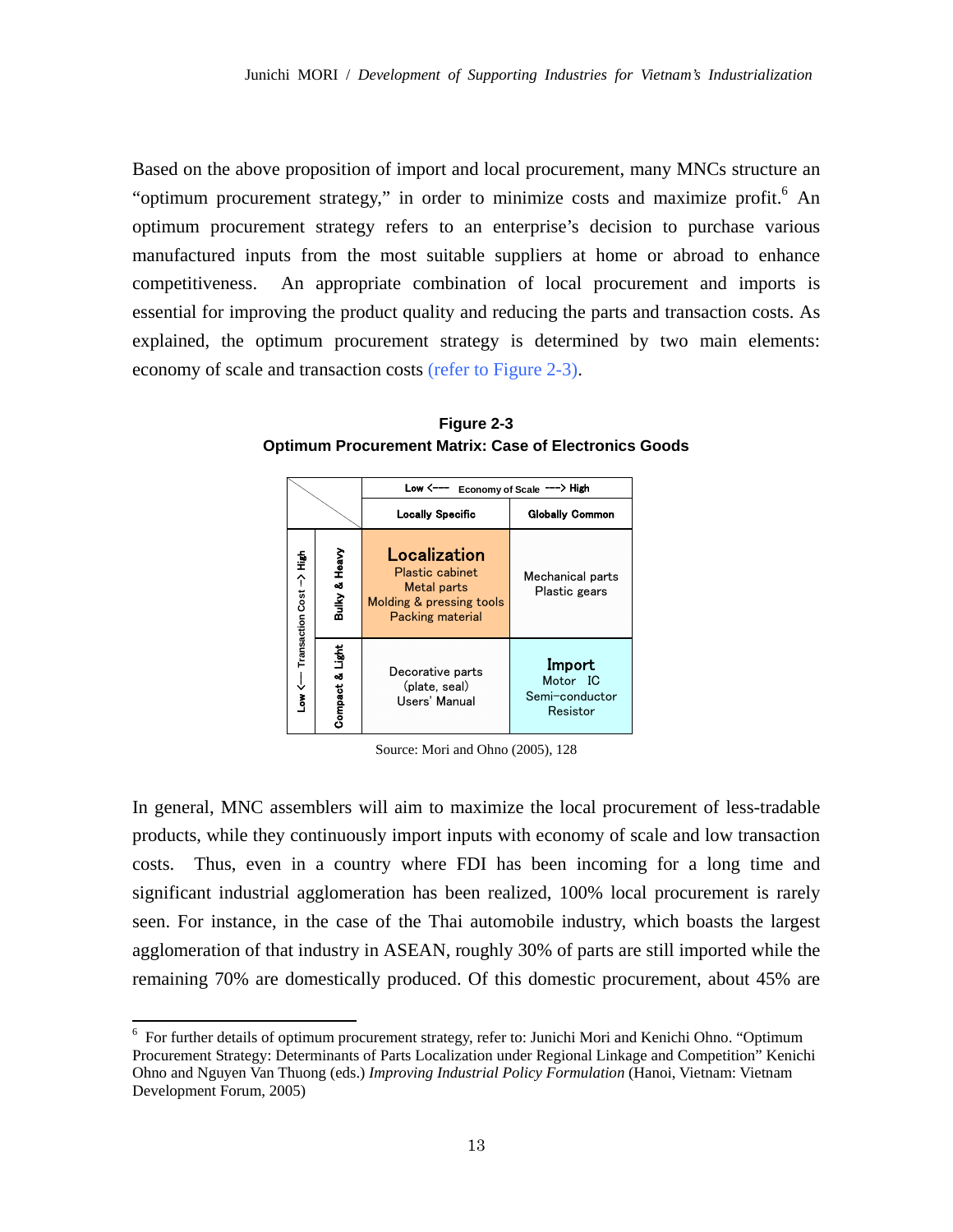supplied by foreign-owned firms and about 25% are produced by local firms<sup>7</sup>.

#### **2.5.Do Supporting Industries Accelerate the Agglomeration of FDI?**

In addition to the role as an amplifier of positive externalities from FDI, which empirical studies have discussed, domestic supporting industries are increasing their importance as a factor to attract FDI as well, while there are other important factors for investment decision such as labor costs, domestic market size, and political stability. In fact, the factors contributing to the inflow of FDI have changed since the 1990s, along with the prevailing concept of Supply Chain Management (SCM), while massive FDI began to flow into Southeast Asia in the 1970s and 80s, mainly attracted by the lower labor costs. In short, the role of cheap raw labor is diminishing in importance: even labor-intensive activities often need to be combined with new technologies and advanced skills. $8$  Nowadays, when MNCs choose a location for FDI, they consider not only the advantage in labor costs but also the cost of other manufactured inputs such as production parts.

Taking consumer-electronics products as an example, labor costs usually account for only 10% or less of the total cost, while the cost of production parts accounts for around 70% (refer to Figure 2-4).<sup>9</sup> Most MNC assemblers have realized that reducing the cost of production parts is more effective than reducing labor costs at producing electronics goods at more competitive prices. For example, assuming that Malaysia has a comparative disadvantage in labor costs over Vietnam, MNCs may still produce electronics goods at a cheaper price than in Vietnam, if competitive supporting industries would enable MNCs to reduce the cost of parts procurement by more than an increase in labor costs.

<sup>7</sup> Information provided by the Nomura Research Institute in August 2004 based on its recent survey in the ASEAN countries.

<sup>8</sup> UNCTAD emphasized that the location of MNC activity instead increasingly reflects three developments: policy liberalization, technical progress, and evolving corporate strategies. Refer to: United Nations Conference on Trade and Development (UNCTAD). *World Investment Report 2001: Promoting Linkages*. (Geneva, Switzerland: UNCTAD, 2001), xvii.

<sup>9</sup> This figure is drafted according to author's interviews with MNCs in Malaysia and Vietnam in 2004 and 2005. Also refer to: Japan External Trade Organization (JETRO). "Japanese-Affiliated Manufacturers in Asia – ASEAN and India- (Survey 2004)" (Tokyo, Japan: JETRO, 2005), 18.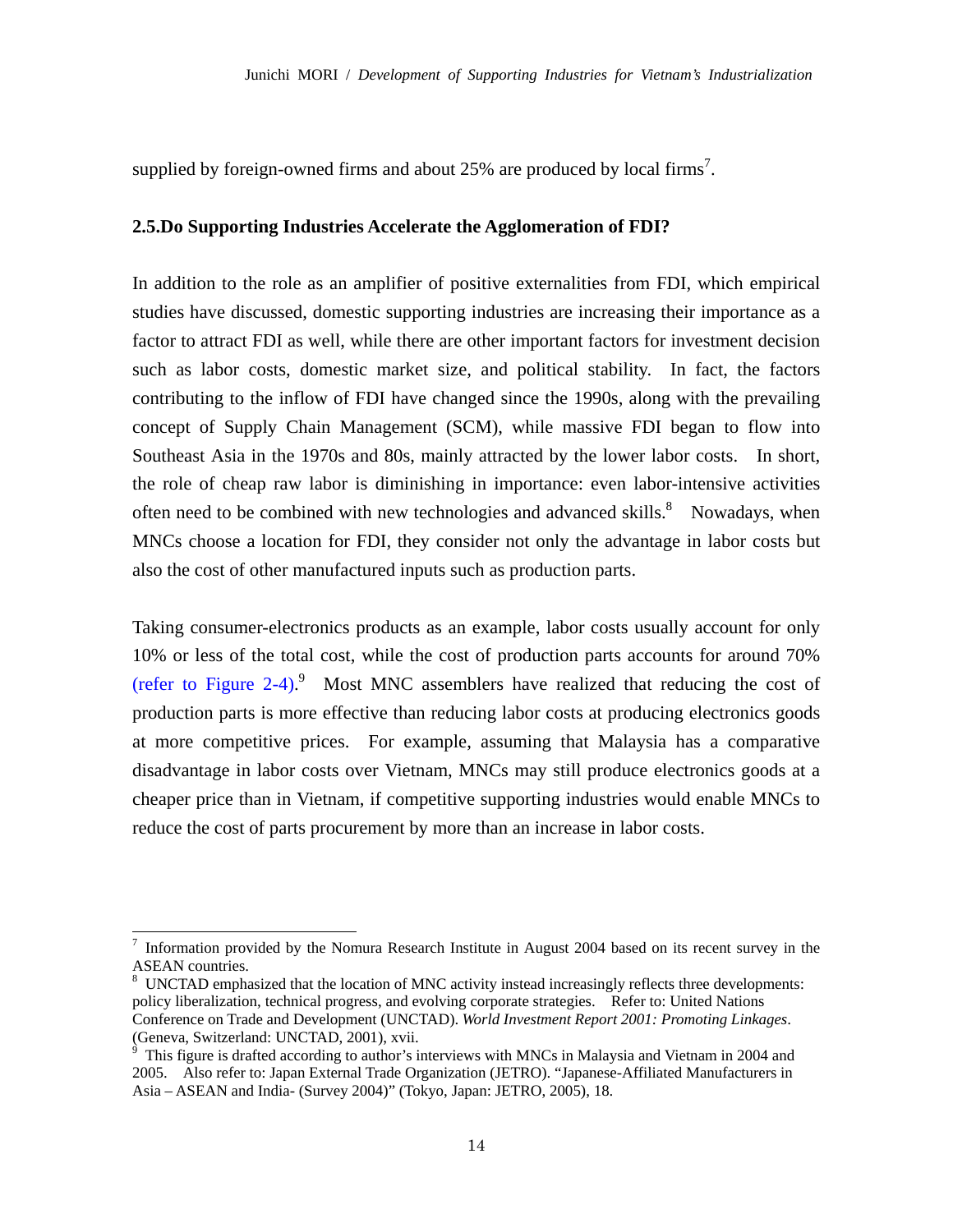

**Figure 2-4** 

Drafted by the author

This change in factors contributing to the inflow of FDI can also be found in a survey conducted by the Japan Bank for International Cooperation (JBIC) in 2004. The results shows that in East Asia, Japanese MNCs seem to have better investment prospects in rank order of China, Thailand, Vietnam, Indonesia, Korea, Taiwan, and Malaysia respectively.<sup>10</sup> Considering China and Thailand, which have remained in first and second place since 2000, it seems that China is attractive because of 1) the size of domestic market, 2) inexpensive labor, and 3) efficient domestic parts procurement, while Thailand is attractive for 1) inexpensive labor, 2) the size of domestic market, and 3) large parts procurement markets from the views points of parts suppliers. Both countries may have competitive supporting industries, represented by the high local procurement ratio of China at 55.9% in 2003 and Thailand at  $47.9\%$  in  $2004$ .<sup>11</sup> On the other hand, the result of the survey indicates that cheaper labor costs may still attract FDI. For example, Vietnam raised its position from  $8<sup>th</sup>$  in 2000 to  $3<sup>rd</sup>$  in 2003, mainly because of: 1) inexpensive labor, 2) the size of domestic market, and 3) capability of workers. However, its domestic supporting industries seem to be less competitive, represented by a local procurement ratio of 22.6%.

Thus, MNCs will consider not only the advantage of cheaper labor costs but also the

<sup>&</sup>lt;sup>10</sup> Japan Bank for International Cooperation (JBIC). "Survey Report on Overseas Business Operations by Japanese Manufacturing Companies" (Tokyo, Japan: JBIC, 2004), 26.

<sup>11</sup> JETRO (2005), 18, and Ministry of Economy, Trade and Industry (METI). *General Survey of Activities of Overseas Japanese Companies (in Japanese)*. (Tokyo, Japan: METI, 2004), 73.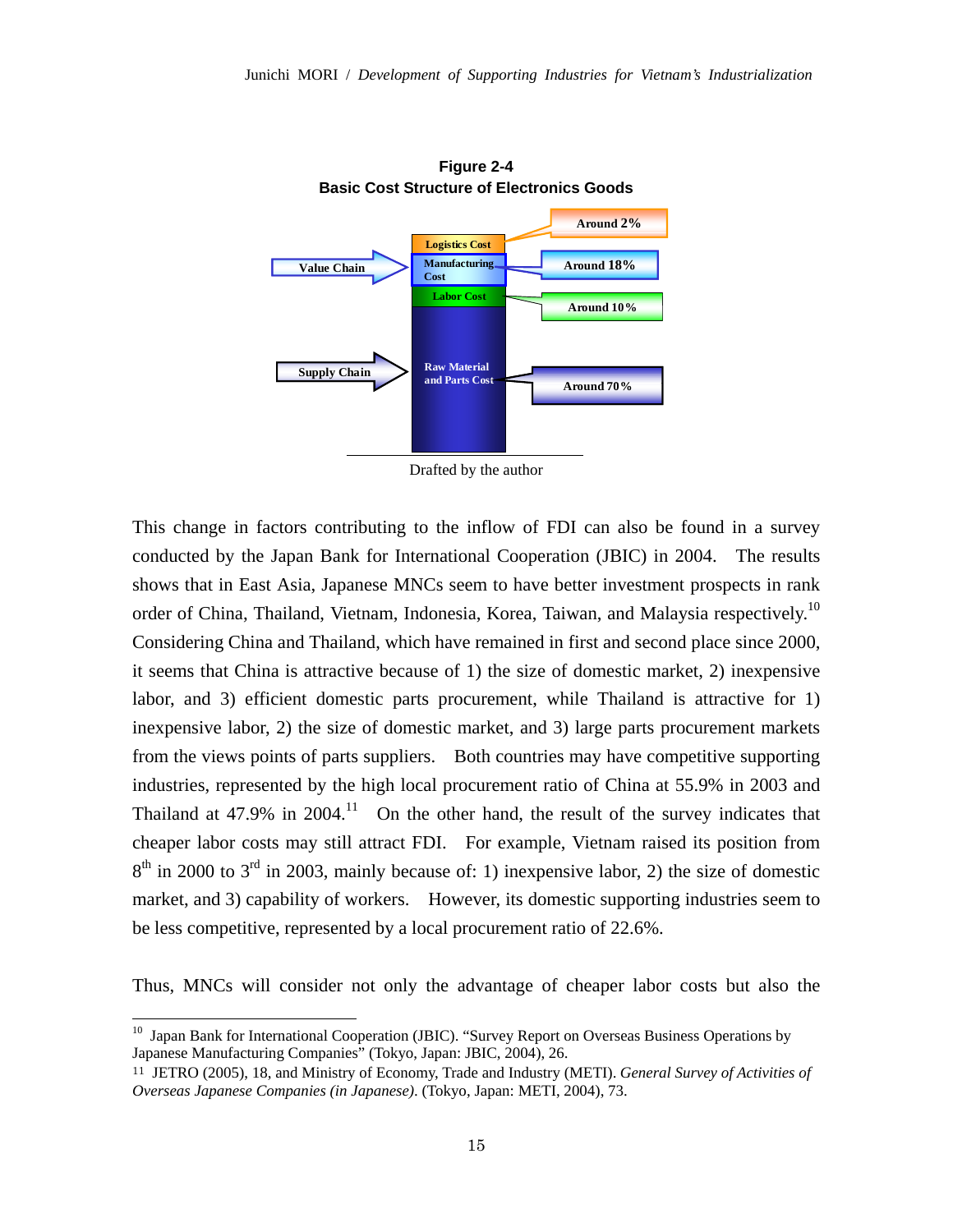advantage in competitive supply of manufactured inputs in domestic markets in their decision to invest. In other words, the sustainability of FDI may be questioned, if the only advantage is cheaper labor costs. There may be many new entrants with much cheaper labor costs to attract restless FDI in the future.

## **2.6. Competitive Supporting Industries for the Long-Run Economic Growth**

Policy makers may be concerned that MNCs' investment, especially in final assembly processes, are restless and quickly move to emerging economies with cheaper labor costs in the long run, although MNCs' entry through FDI is important for improving national welfare in the short run. In fact, some MNCs moved factories from advanced ASEAN countries to China in the 1990s, and this trend still continues. According to the JBIC survey (2004), 14 Japanese MNCs are planning to move their production bases to China, mainly from Hong Kong and Taiwan.<sup>12</sup> Therefore, one may question whether competitive supporting industries would promote long-run economic development or not, because MNC assemblers would still move out even if a country has developed competitive supporting industries.

MNC's assembly processes might move to a country with cheaper labor costs, but competitive supporting industries will continuously contribute to economic development and national welfare even in the long run. First, a country with competitive supporting industries can sustain FDI for final assembly processes relatively longer than a country without competitive supporting industries. Jones (2000) explains that the production base may remain in a country that has an absolute advantage in production of input even though it has a comparative disadvantage in labor costs by the "Augmented Ricardian Model."13 This theory makes sense intuitively on the assumption that domestically-produced inputs are non-tradable, because the production of inputs requires more sophisticated technology than a simple assembly operation. In short, emerging countries with cheaper labor costs could not obtain the technology to produce inputs at competitive price right away. Thus,

 $12$  JBIC (2004), 15

<sup>&</sup>lt;sup>13</sup> For further details, refer to: Ronald W. Jones. *Globalization and the Theory of Input Trade*. (Boston, MA: MIT Press, 2000), 17 and Richard E. Caves, Jeffrey A. Frankel, and Ronald W. Jones. *"World Trade and Payment"* (Boston, MA: Addison Wesley, 2002), 153.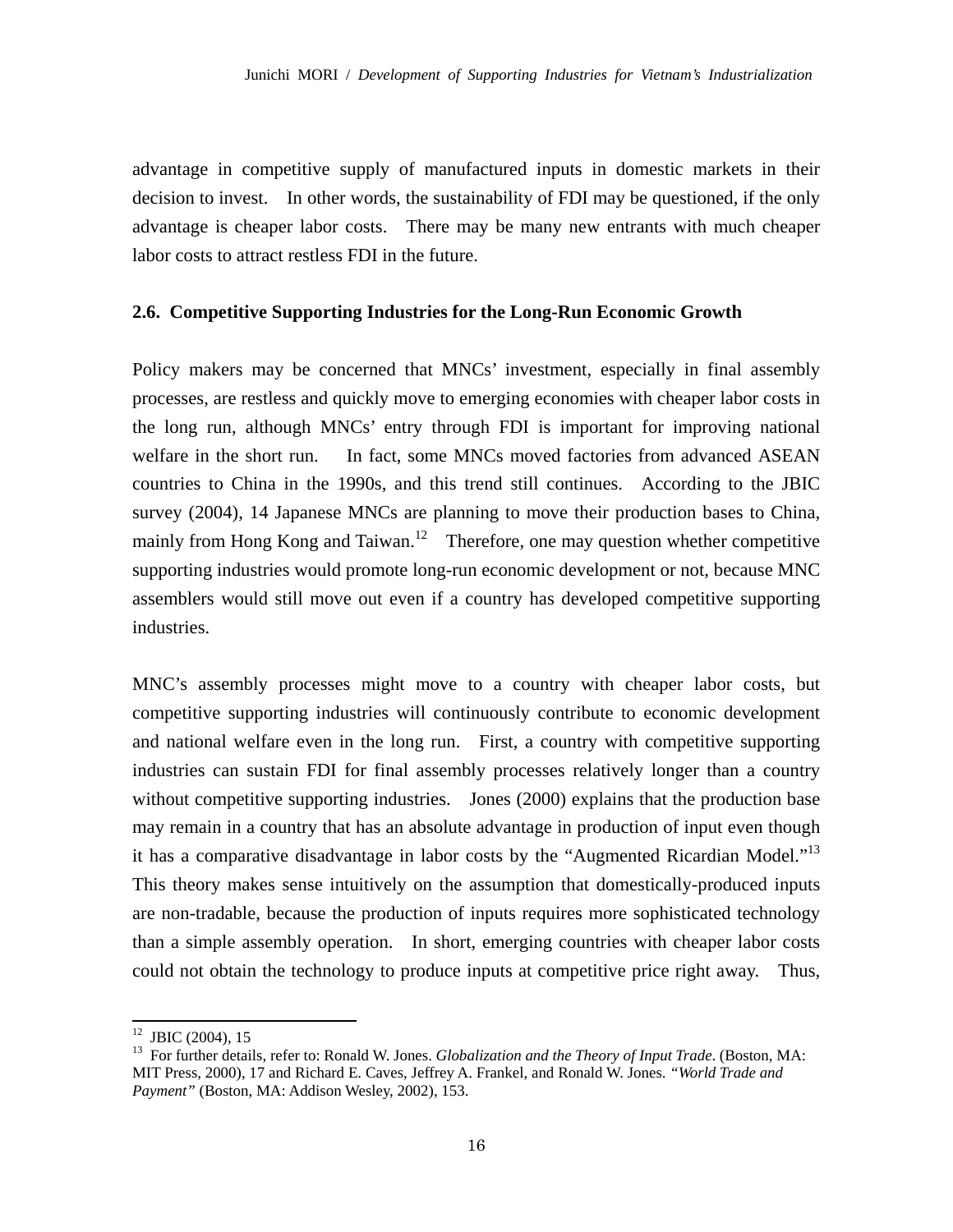MNC assemblers may stay in a country which is losing the advantage in labor costs, as long as the benefits from using competitive inputs offset increasing labor costs.

Second, a country with competitive supporting industries can export manufactured inputs to countries where the final assembly processes are transferred. Vernon's product cycle theory (1966) may still explain the current trend of global manufacturing.<sup>14</sup> In East Asia, the production bases are being moved from developed countries such as Japan, Korea, and Taiwan to developing countries such as China and ASEAN members, according to the stages where the products are matured and standardized. However, the speed of the product cycle seems different between the final assembly process and the production of inputs. The product cycle theory can be perfectly applied to the movement of final assembly processes. For example, in the electronics industry, the final assembly process moved from Japan to Singapore in the 1970s-80s, from Singapore to Malaysia or Thailand in the 1980s-90s, and from Malaysia and Thailand to China and Vietnam in the 1990s-the 2000s. In contrast, the movement of input production seems slower in East Asia. For instance, advanced ASEAN countries still produce large volumes of manufactured inputs by specializing in the production and export of certain high-valued inputs, despite increasing labor costs. Singapore is the largest exporter of central processing units (CPU) in ASEAN.<sup>15</sup> Malaysia is the largest exporter of cathode-ray tubes (CRT) in East Asia.<sup>16</sup> Thailand has the largest export base for refrigerator's compressors.<sup>17</sup> In addition, all of them are not only focusing on manufacturing processes but on expanding R&D functions.

Finally, the development of competitive supporting industries will cause the dynamic effect of promoting technological innovations, thereby improving national welfare. Porter (1990) stresses the importance of competitive supporting industries as a partner in MNCs' dynamic technology innovation, in addition to its role as the recipient of technology transfer from MNCs.18 In addition, domestic supporting industries take advantage of

<sup>14</sup> Raymond Vernon. "International Investment and International Trade in the Product Cycle." *The Quarterly* 

*Journal of Economics*. Vo. 80, No.2 (May, 1966), 190-207.<br><sup>15</sup> CPU export from Singapore accounted for US\$273.5 million in 2004. Refer to: News Net Asia (NNA)<br>*Beat China: The Manufacturing Sector in ASEAN (in Japanese) (* 

<sup>&</sup>lt;sup>16</sup> Malaysia's CRT export accounted for US\$636.9 million in 2004. Refer to NNA (2005), 186.

<sup>&</sup>lt;sup>17</sup> Thailand's export of compressor accounted for US\$297.1 million. Refer to NNA (2005),178.

<sup>18</sup> Michael E. Porter. "The Competitive Advantage of Nations" *Harvard Business Review* March-April 1990, 80.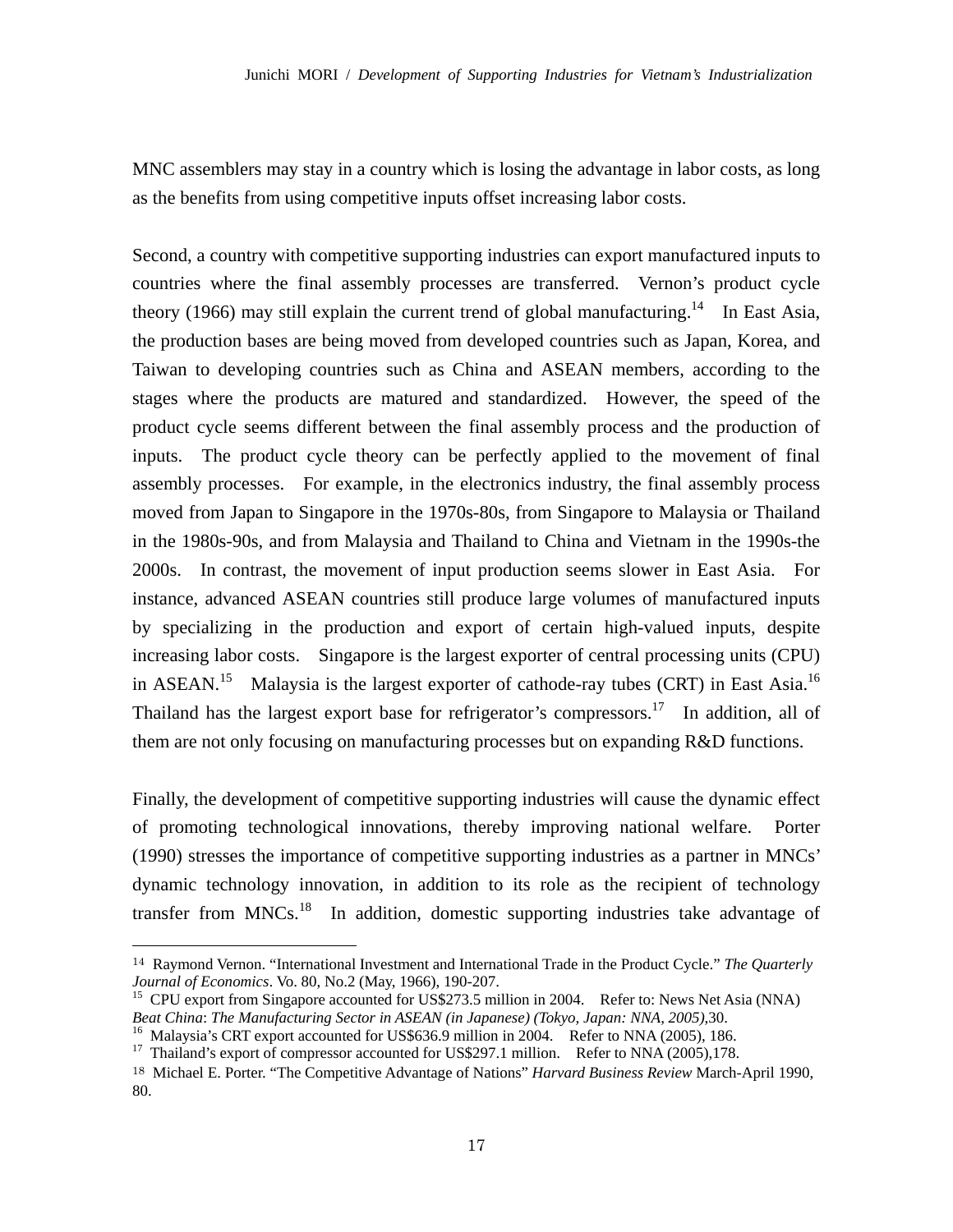geographical proximity with MNCs for speedy information flow and technical interchanges. Furthermore, Porter (1990) mentioned that the nation's companies will benefit most when the domestic supporting industries are globally competitive, although a nation does not need to be competitive in all supporting industries if it has specialized in certain areas.

In summary, the development of competitive supporting industries may sustain the positive impacts of FDI on national welfare and covert them into a comparative advantage by causing specialization in certain sectors in a static and dynamic framework.

## **2.7. Development Paths in Advanced ASEAN Countries, Difficulties in Vietnam**

Assuming that the development of supporting industries may contribute to a country's economic development, the next question would be how can supporting industries be developed in a country such as Vietnam, which recently became part of the global production network. It may be possible to draw some lessons from the experiences of other countries such as advanced ASEAN members.

As a successful case in ASEAN, Malaysia has achieved economic development accelerated by the agglomeration of FDI and the development of supporting industries in the 1980s and the 90s. Considering that its consumer-electronics sector received 32% of total FDI from 1980 to 2004, <sup>19</sup> there are three stages of development:<sup>20</sup> i) the agglomeration of MNC assemblers, ii) increasing FDI from foreign suppliers, attracted by the demand of MNC assemblers for local parts , and iii) the emergence of domestic suppliers, stimulated by MNCs' increasing demand for lower-price manufactured inputs. First, Malaysia began attracting FDI mainly from Japan between the middle of the 1980s and the early 1990s, by improving basic infrastructure and providing various tax incentives such as import duty exemptions in Free Trade Zones. Second, foreign suppliers have increased their investments in Malaysia since the early 1990s, attracted by the accumulation of MNC

<sup>&</sup>lt;sup>19</sup> Refer to JETRO website for statistics: http://www.jetro.go.jp/

<sup>20</sup> Takeshi Aoki. *Economic Development in Malaysia* (in Japanese). (Tokyo, Japan: Nihon Hyoron Sha, 1998), 75. Aoki explained by the second step, but not third step. This may be because domestic supporting industries have not been sufficiently developed yet in the late 1990s. However, according to the author's interview with a MNC in Penang in 2005, domestic supporting industries are capable of producing most production parts except for ICs.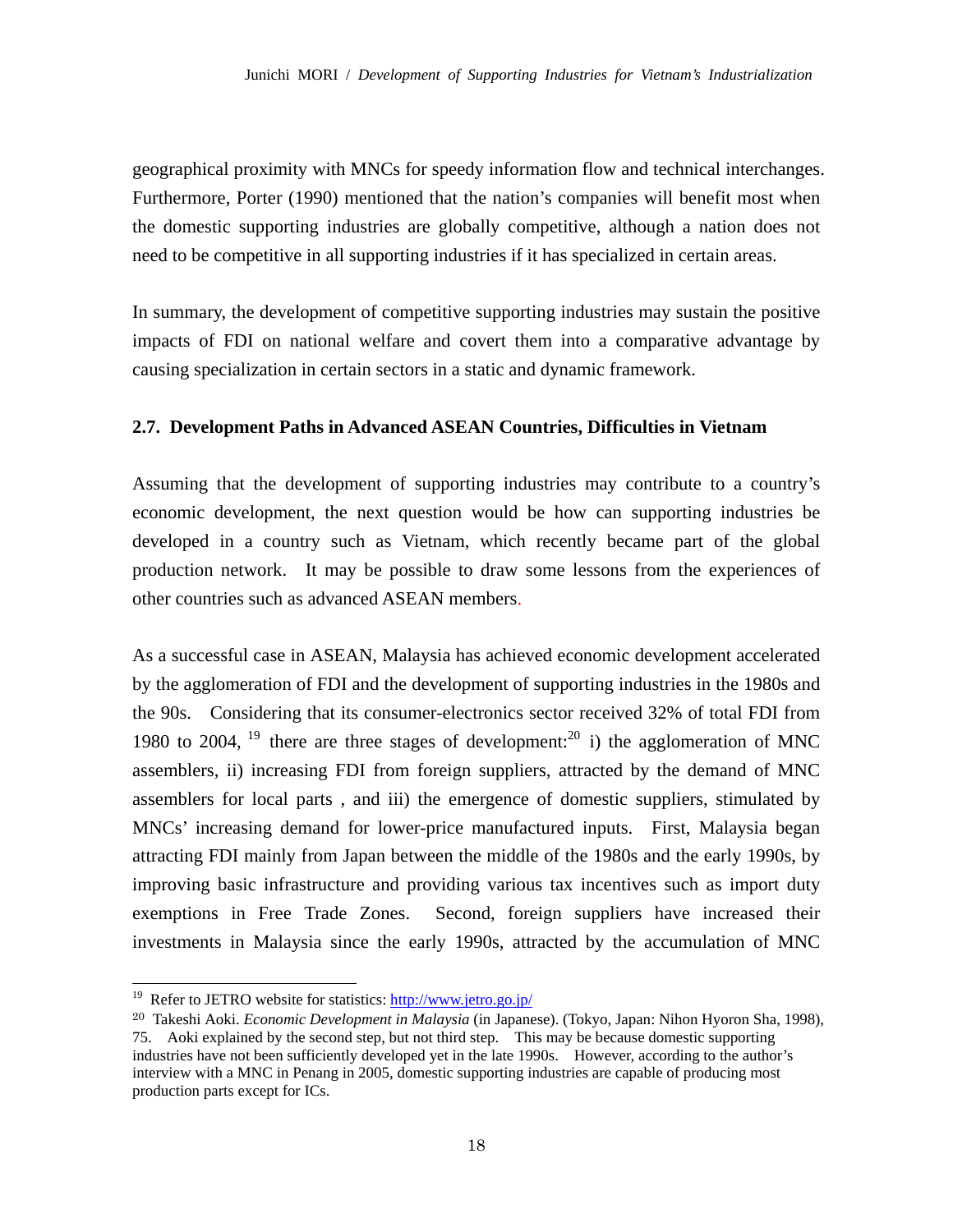assemblers (refer to Figure 2-5). Third, in the late 1990s, many MNCs began to further increase the local procurement of inputs, in order to reduce transaction costs and production lead-time along with the prevalence of  $SCM<sup>21</sup>$ . At this stage, domestic suppliers had begun to play an important role as second tier suppliers by producing about the half of domestically-produced inputs, although foreign suppliers possess superior technology as first tier suppliers.<sup>22</sup> Generally speaking, domestic suppliers tend to produce relatively low-end parts at a lower cost, taking advantage of their access and knowledge to local resources, while foreign suppliers focus on higher-end parts. Nonetheless, some domestic suppliers were competitive internationally through close interaction with MNCs. $^{23}$ 

**Figure 2-5 FDI on Electronics Industry and Its Supporting Industries in Malaysia (1985-1996)** 



Source: Takeshi Aoki. *Economic Development in Malaysia* (in Japanese). (Tokyo, Japan: Nihon Hyoron Sha, 1998), 64.

In contrast, Vietnam may not follow the exact same path of Malaysia, mainly because it may not receive as large a volume of FDI as Malaysia received in a relatively short period. First, even if Vietnam implemented various tax incentives and established free trade zones under an export-oriented strategy, it is unlikely that those strategies would significantly differentiate Vietnam from other ASEAN countries, including Malaysia, Thailand, Indonesia, and the Philippines. This is because other ASEAN countries have already achieved most of the things that Vietnam is now trying to establish. Second, Vietnam will not experience a massive transfer of manufacturing bases from Japan, which occurred in

<sup>&</sup>lt;sup>21</sup> Aoki (1998), 75.<br><sup>22</sup> Mitchell Bernard and John Ravenhill. "Beyond Product Cycles and Flying Geese: Regionalization,

Hierarchy, and the Industrialization of East Asia." *World Politics*, Vol. 47, No.2 (Jan., 1995), 197.<br><sup>23</sup> UNCTAD (2001), 130. Refer to the Box of ENGTEK in Malaysia.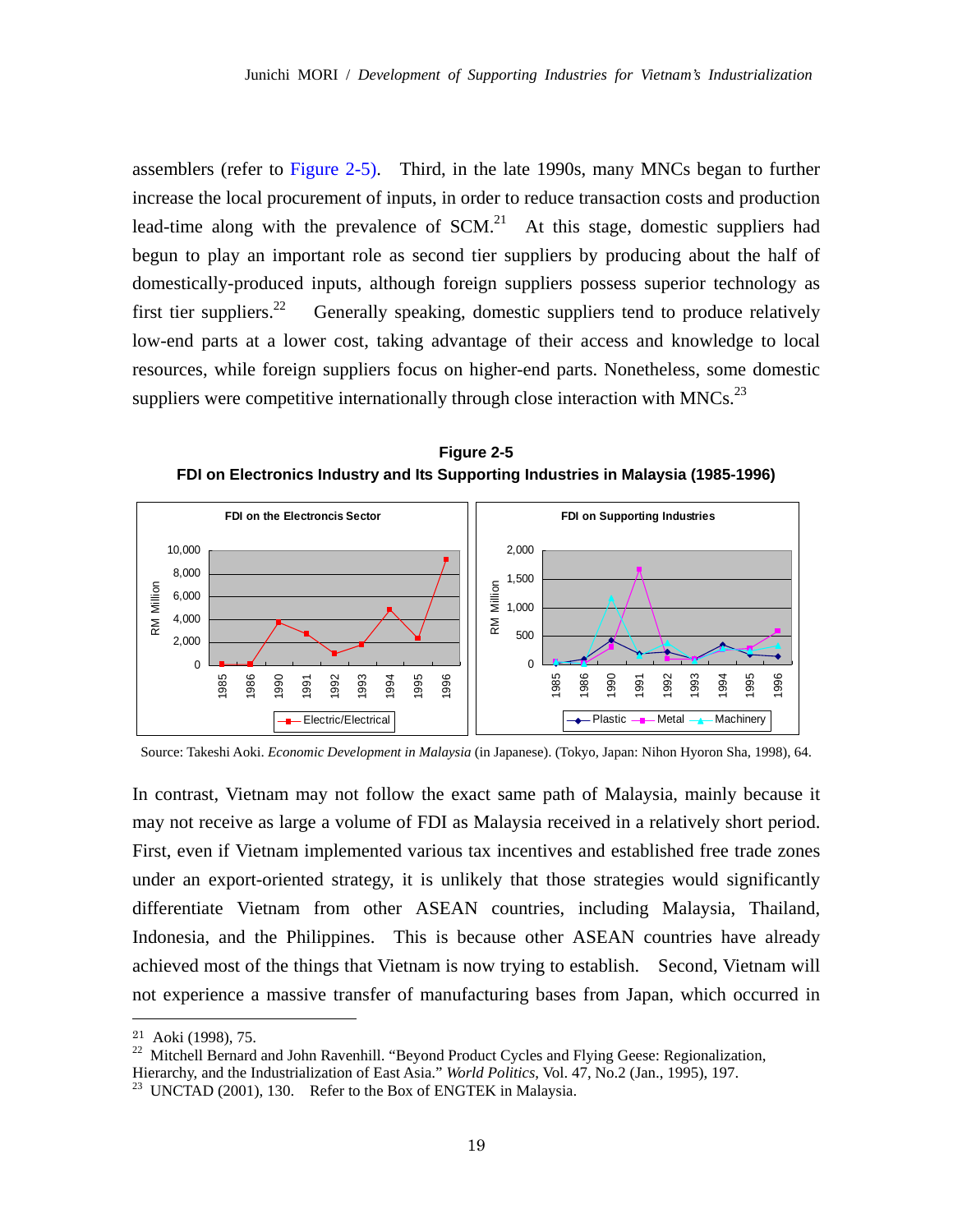other ASEAN countries. In the 1980s and 90s, Japanese MNCs rapidly transferred manufacturing bases overseas, pushed by the sharp appreciation of Japanese Yen due to the Plaza Accord.<sup>24</sup> In contrast, FDI for Vietnam may be motivated by several factors such as rising labor costs in advanced ASEAN countries and the diversification of the "China Risk" due to recent political tension between Japan and China. Although those factors may gradually increase FDI for Vietnam, their impact is less than the Plaza Accord and other factors in the 1980s and the 90s. In fact, the inflow of FDI to Vietnam is smaller than Malaysia, Thailand, and Indonesia received, while its GDP is highly dependent on FDI (refer to Annex A). Also, after the small scale boom in the 1990s, the FDI inflow started to drop before it reached the peak that Malaysia, Thailand, and Indonesia experienced in the 1990s (refer to Figure 2-6). Finally, the MNCs' decision-making factors regarding FDI have been changing, as explained in the optimum procurement strategy. They may not increase investment markedly in a country which only has cheaper labor costs as its sole cost advantage. Competitive supporting industries have become one of the conditions for MNCs to increase their investment in a developing country.



**Figure 2-6 Net Inflow of FDI in ASEAN Countries (Value: 1980-2003)** 

Source: *World Development Indicator*, the World Bank (2004).

Therefore, it is difficult for Vietnam to take the step-by-step approach as "agglomerate

<sup>&</sup>lt;sup>24</sup> This is called "Historic Japan Opportunity". Refer to: Aoki (1998), 59.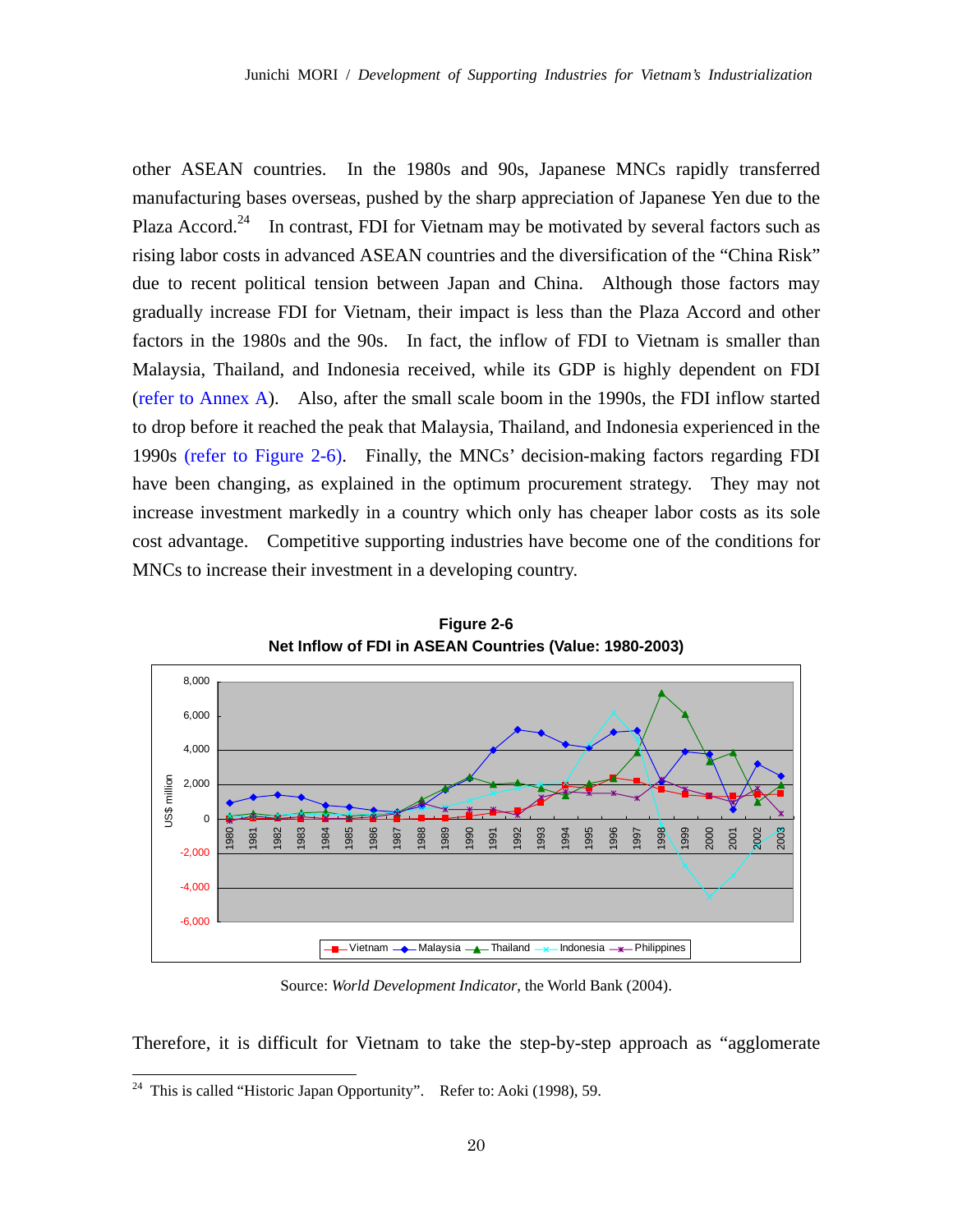MNC assemblers at first, and then develop supporting industries" to make its manufacturing sector competitive, because Vietnam may not attract as much FDI as advanced ASEAN countries have received by incentive policies and cheap labor costs. It is true that Vietnam is still one of the most attractive countries for FDI in East Asia, but Vietnam may need to acquire a comparative advantage in domestic supporting industries in advance, in order to attract a large inflow of FDI. In other words, Vietnam is required to take "parallel approaches" to attract FDI assemblers and develop supporting industries simultaneously, in order to improve national welfare through the accumulation of FDI. Thus, it is not easy for Vietnam to promote economic development through positive externalities from FDI, compared to other ASEAN countries' experiences.

#### **2.8. Rationales for Policy Intervention: Two Types of Barriers**

Basically, the development of supporting industries and investment from MNC assemblers should follow the market function. However, limited and appropriate policy intervention may be effective in Vietnam, because of market failures that that hinder domestic supporting industries from expanding business deals with MNC assemblers.

In Vietnam, it is thought that one of the primary reasons that MNC assemblers have not drastically expanded investment is a lack of input supplies and uncompetitive supporting industries. According to a survey conducted by the Japan External Trade Organization (JETRO) in 2004, 68.6% of the Japanese manufacturers answered that the largest problem related to manufacturing operations in Vietnam is the difficulty to procure production parts and raw materials in the domestic market, compared with 40.1% in Thailand and 31.6% in Malaysia. In addition, 72.9% of Japanese manufacturers intend to increase local procurement in Vietnam.<sup>25</sup> Thus, the shortage of manufactured inputs is likely to reduce potential opportunities for cost reduction and incentives to expand investment by MNC assemblers. A question is: why do domestic supporting industries not increase the supply of manufactured inputs? It seems that two types of barriers impede domestic supporting industries from expanding their production capacity and business deals with MNCs: i) the problem of minimum efficient scale and ii) information failure (or gap).  $^{26}$ 

<sup>&</sup>lt;sup>25</sup> JETRO (2005), 29, 64.

<sup>&</sup>lt;sup>26</sup> UNCTAD (2001), xxiii. It just mentioned "information gap" and "capability gap." I added a problem of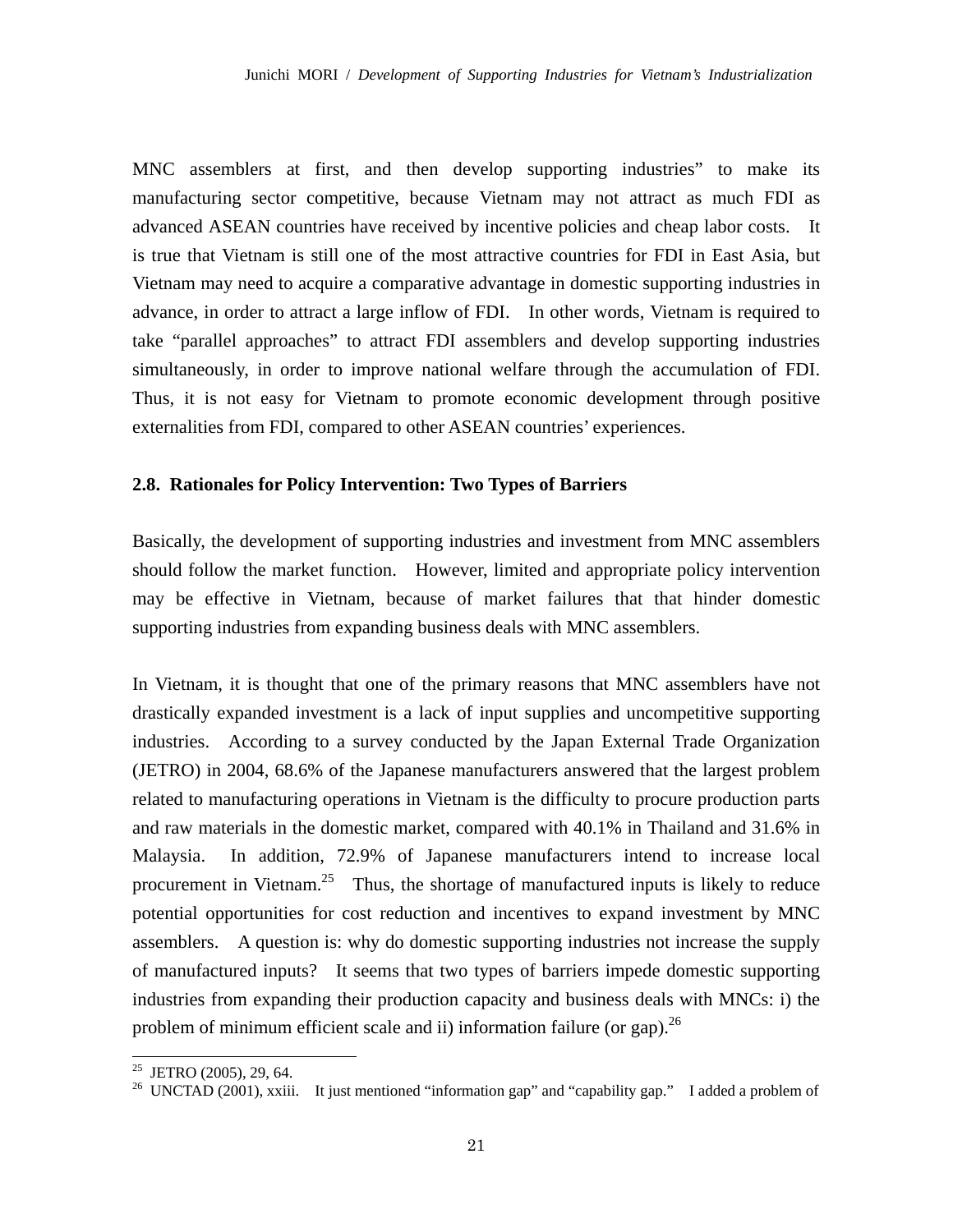First, insufficient business volume, which is less than the minimum efficient scale, may impede the development of supporting industries in Vietnam.<sup>27</sup> Supporting industries are mostly capital-intensive industries with high fixed costs and increasing returns of scale. They need a large amount of investment to purchase equipment, in order to expand production capacity. It seems that supporting industries in Vietnam do not have sufficient incentives to expand investment, because the business volume seems so small that they may not cover even the minimum average cost occurred in new investment. Since the productivity of domestic suppliers is considered to be lower than that of foreign suppliers, the problem of minimum efficient scale is more critical for domestic suppliers.

Second, information failure is disconnecting the potential parts and machine tool suppliers from MNC assemblers in Vietnam. This applies especially for domestic suppliers, since foreign suppliers tend to have better access to MNCs' demand information. Two types of information failures are likely to exist in Vietnam. First, basic information failure happens when MNCs and domestic suppliers are not aware of each other's demand and supply needs, even though the MNC assemblers want to localize production parts, and domestic suppliers are capable of producing them. The second is the quality standards information gap between MNC assemblers and domestic suppliers (called "the quality standard gap" afterward). Domestic suppliers may be conscious of the needs of MNC assemblers and even try to approach them, but they do not appropriately understand MNCs' requirements for product quality. This information gap becomes an obstacle to business expansion between MNCs and domestic suppliers.

Of course, domestic supporting industries must make an effort to overcome these barriers by themselves. In fact, the problem of minimum efficient scale may be mitigated by business expansion from one industry to another, as Section 3.5 discusses. In addition, domestic suppliers may approach MNC assemblers, in order to have more interaction with

minimum efficient scale as the third major problem based on the result of research in Vietnam. The minimum efficient scale means the smallest output of a firm consistent with minimum average cost. In small countries, in some industries the level of demand in autarky is not sufficient to support minimum efficient scale. Refer to: Deardorff's Glossary of International Economics: http://www-personal.umich.edu/<br><sup>27</sup> Rodrik called this problem as "coordination problem." He also explained "the cluster approach" is a

narrow version of same idea. Refer to: Dani Rodrik. "Industrial Policy for the Twenty-First Century" (Cambridge, MA: Harvard University, 2004), 12.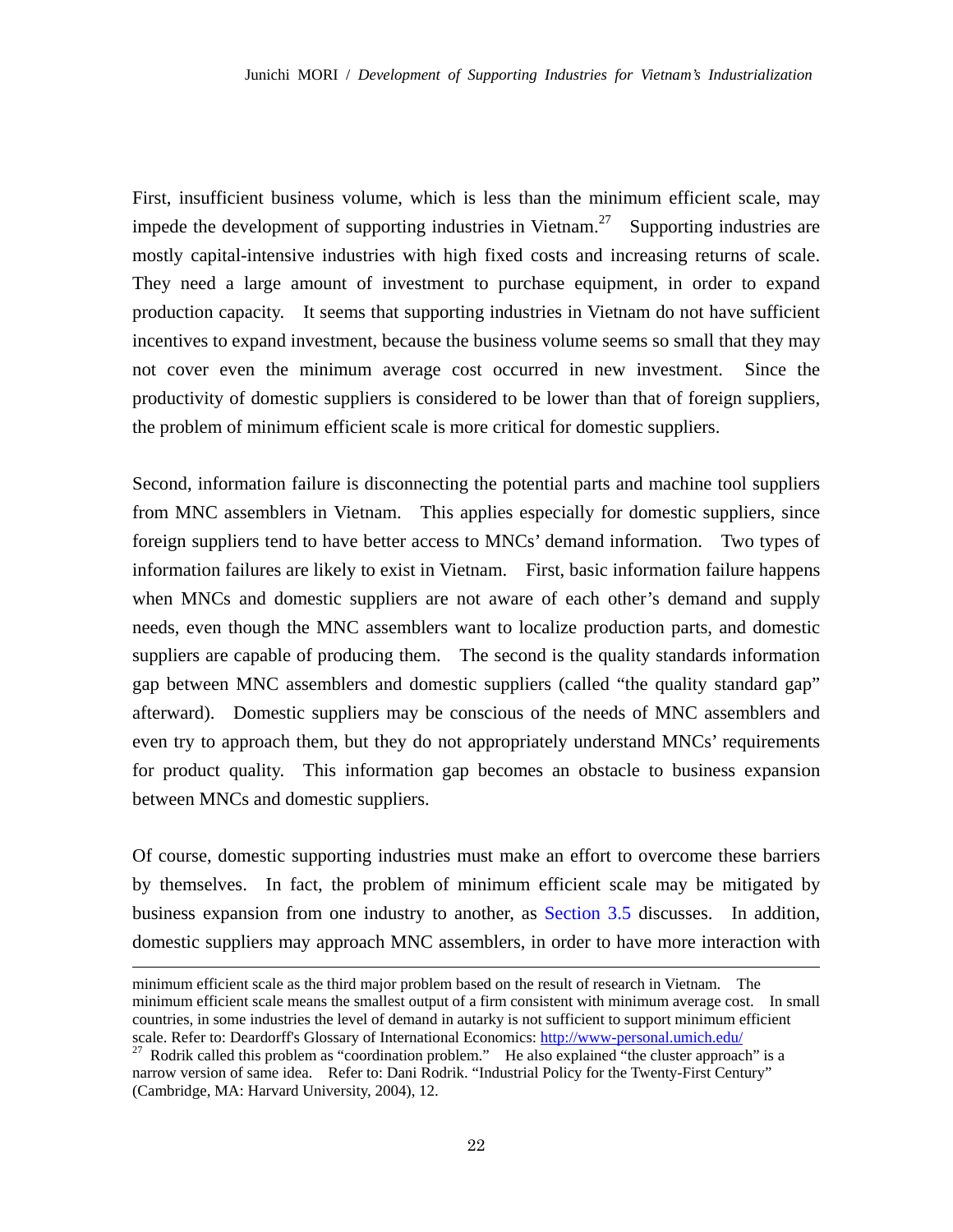them. However, domestic supporting industries have not acquired sufficient technology to expand their business across several industries. Furthermore, they have not had sufficient opportunities to learn about MNCs' quality standards or to get to know each other.

Thus, the cores of the problem are slow technology upgrading by domestic supporting industries as well as inactive information exchanges between MNC assemblers and domestic suppliers. Since the market has not effectively resolved these problems so far, there is a possibility that judicious policy intervention may contribute to the development of supporting industries.<sup>28</sup> These policies would reinforce an export-oriented growth strategy, promoting the agglomeration of FDI.<sup>29</sup> Competitive supporting industries will attract FDI, and the entry of MNC assemblers will in turn feed into the competitiveness and dynamism of the domestic supporting industries with positive vertical externalities through backward linkages.

## **2.9. Differences from the "Infant Industry" Theory in the Rationale and Target**

One may make the argument that policy intervention to assist in the development of supporting industries is similar to the "infant industry" theory, which might justify protective measures until domestic industries acquire sufficient technological capability to compete with foreign firms. This theory may also lead to the "import substitution" strategy, which aims at replacing imports with domestic production through protective measures such as high import tariffs.

However, the policy needed for the development of supporting industries differs from the infant industry theory in its rationales for intervention. The infant industry theory is based on the underlying principle that domestic firms need a certain amount of time for the process of learning by doing.<sup>30</sup> Otherwise, they cannot compete in the international market and are likely to lose out to competing imports on both price and quality. This theory justifies putting up protective barriers until domestic industries learn essential

<sup>&</sup>lt;sup>28</sup> UNCTAD (2001), 209.

<sup>&</sup>lt;sup>29</sup> Ibid., xix, UNCTAD calls this "the third generation of investment promotion policies."<br><sup>30</sup> Dwight H. Perkins, Steven Radelet, Donald R. Snodgrass, Malcom Gillis, and Michael Roemer. Economics of Development. (New York, NY: W.W. Norton & Company, 2001), 681.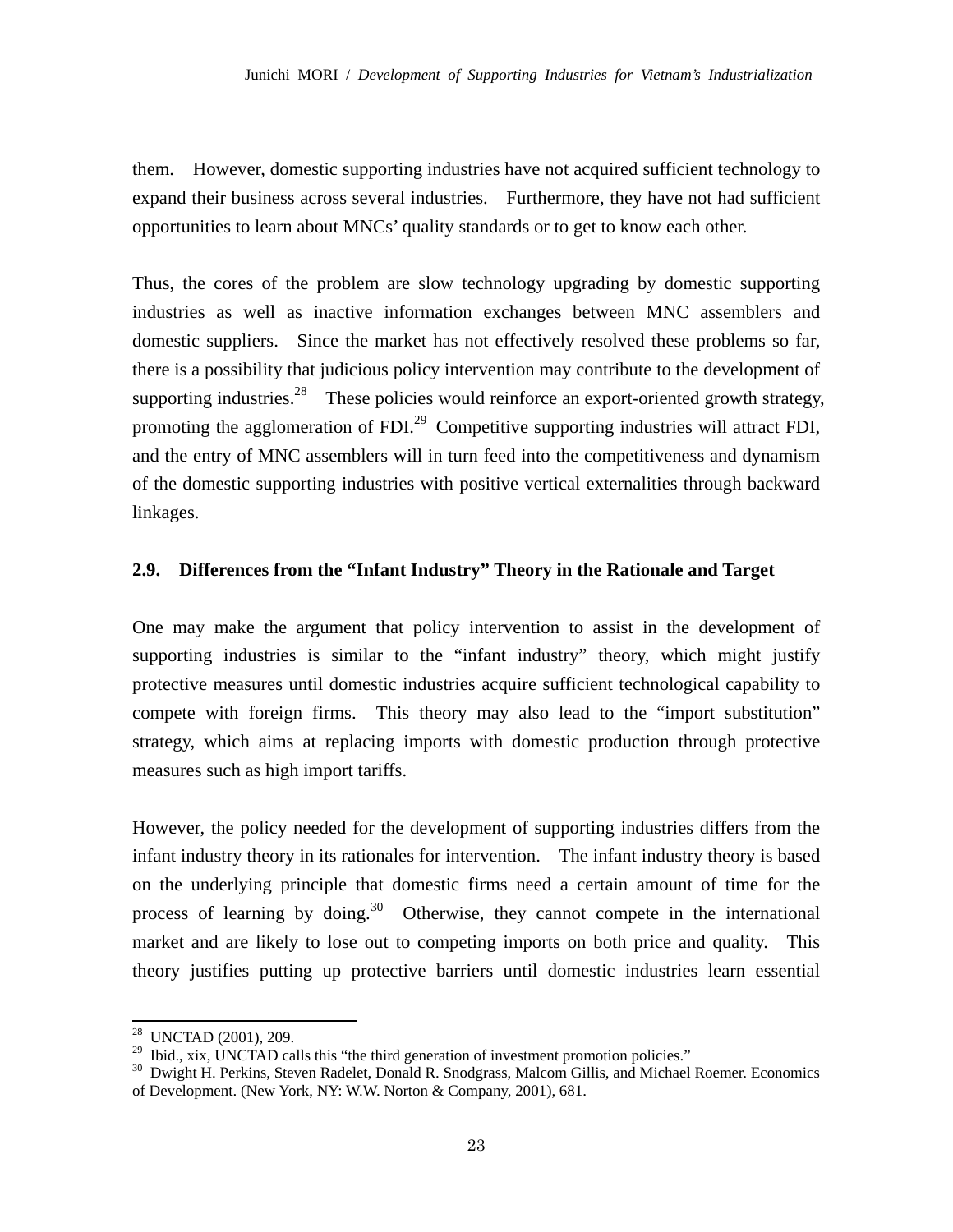technologies for surviving competition with foreign firms. In contrast, the policy for the development of supporting industries is based on the market failure that impedes technology upgrading by supporting industries and information exchange between MNC assemblers and domestic suppliers. Although it is similar to the infant industry theory in that it emphasizes the necessity of technological development, it does not require a protected period for learning technology as the infant industry theory does. Rather, FDI and international trade are important sources of foreign technology inflow to domestic supporting industries, because the core of the policy is the promotion of technology transfer and information exchange between foreign and domestic firms.

Moreover, the policy for development of supporting industries differs from the infant industry theory in its primary target. It does not aim to replace imports with domestic production by protective measures, but to encourage domestic supporting industries to specialize in the manufactured inputs demanded by MNC assemblers. This specialization would be promoted through market competition, whereby MNCs can import manufactured inputs at competitive prices through intra-industry and international trade. Although the infant industry theory is based on the assumption that imported inputs are substitutes for domestic products, imported inputs are often complementary to domestically-produced inputs. Thus, they may have positive impacts on the output and productivity of domestic supporting industries. For example, Lopez-de-Silanes, Makusen, and Rutherford (1994) find that a protective policy adversely affects national welfare, because imported inputs are often complements for domestic inputs.<sup>31</sup> An analysis of the impact of the North American Free Trade Agreement (NAFTA) on the automobile industries in the US, Canada, and Mexico indicates that Mexico, which has weaker supporting industries, will increase output in both final assembly and parts-supplying sectors, because they are complements to imports.

Furthermore, the above proposition can apply to the current situation of supporting industries in advanced ASEAN countries, which specialize in producing some high-value inputs. Those countries are large importers of the inputs that they specialize in. For instance, the ratio of exports to imports of CPUs in Singapore is 1.45, while the ratio of

<sup>&</sup>lt;sup>31</sup> Florencio Lopez-de-Silanes, James R. Markusen, and Thomas F. Rutherford. "Complementarity and increasing returns in intermediate inputs." *Journal of Development Economics* Vol. 45 (1994), 101-119.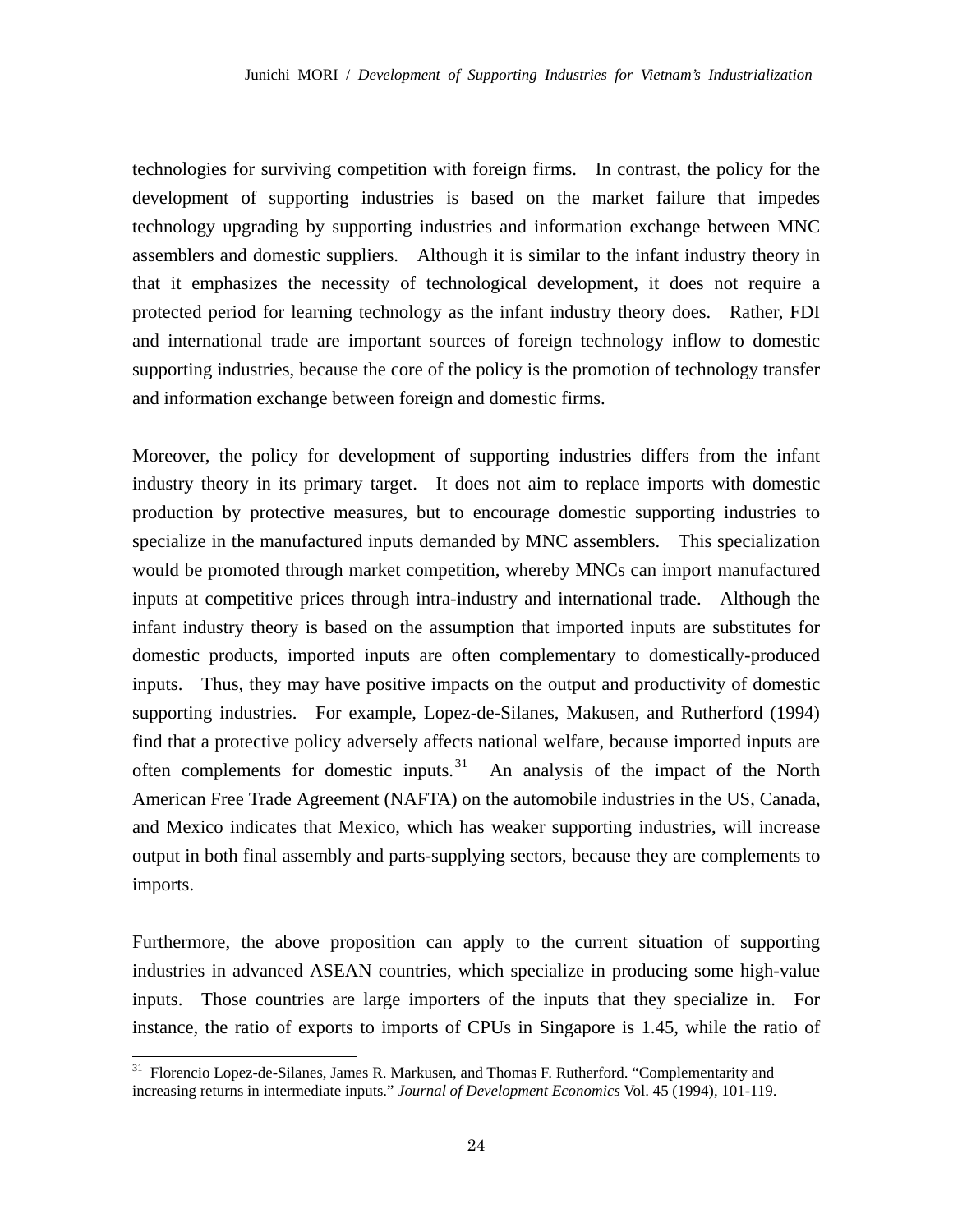exports to imports of CRTs in Malaysia is 0.96 and the ratio of exports to imports of compressors in Thailand is 1.29. This result may imply the growth of import along with the export growth in the theory of "balanced trade" as well as increasing variety and segmentation happening in a category of manufactured inputs.

Therefore, the policy for the development of supporting industries differs from the infant industry theory in its rationale for intervention and its primary target. Its rationale for intervention is not related to the necessity of a protected learning process, but the impediments against technological development and information exchange between MNCs and domestic supporting industries. The role of public policies is to create a "knowledge infrastructure", which becomes the foundation for closing the knowledge gap.<sup>32</sup> Moreover, the target of the policy is to encourage supporting industries to specialize in the components which MNC assemblers intend to procure from the domestic market. In order to promote specialization, it is necessary to encourage competition through intra-industry and international trade as well as FDI.

## **3. Analyzing Supporting Industries in Vietnam:**  Possible Policy Recommendations to Reduce Market Failures

#### **3.1. Introduction**

-

The development of supporting industries is considered one of the most important and urgent issues which needs to be dealt with, in order to promote economic development in Vietnam. While supporting industries cover various industries, the analysis in this section focuses on the consumer-electronics sector (home appliances, audio-visual, and PC peripherals), in order to deeply analyze the current situation and consider concrete policy proposals. This section starts by examining the demand of MNC assemblers for production parts, and then explores supply side concerns in domestic supporting industries,

<sup>32</sup> Joseph E. Stiglitz. "Knowledge as a Global Public Goods." Inge Kaul, Isabelle Grunberg, and Marc A. Stern (eds.). *Global Public Goods: International Cooperation in the 21st Century*. (New York, NY: the United Nations Development Programme, 1999), 317.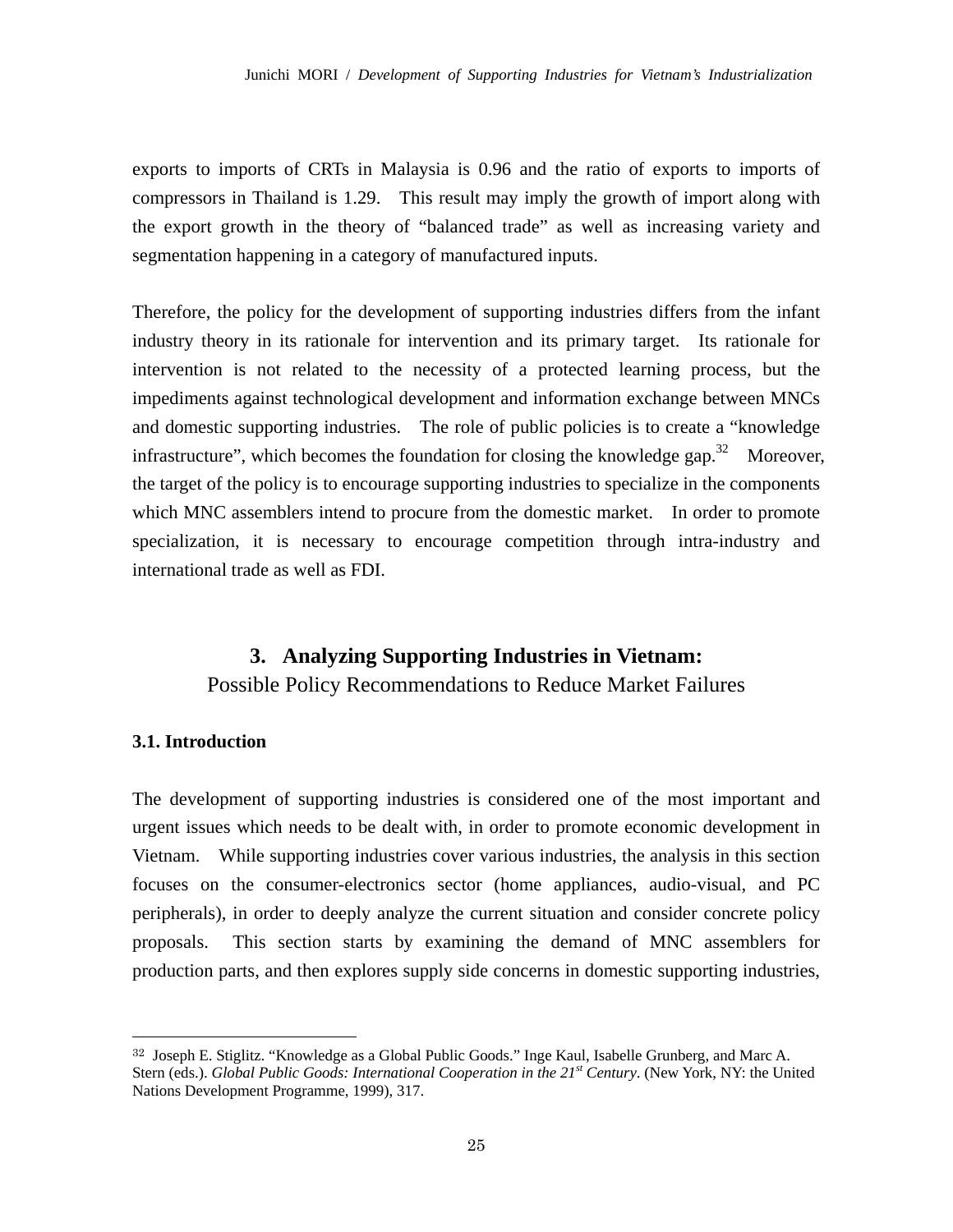in order to clarify market failures which impede the development of supporting industries.<sup>33</sup> Then, possible policy options that may reduce market failures are discussed.

#### **3.2. MNCs' Small Demand for Local Procurement of Production Parts**

MNCs are the main driving force in Vietnam's consumer-electronics sector, which is growing rapidly at the rate of 18% from 2002 to 2003. The output value of Vietnam's consumer-electronics sectors is about US\$2.4 billion, which accounts for 6.1% of total industrial output in 2003. MNC assemblers produced 63% of the total output value in 2003, while domestic assemblers, which are mainly state-owned enterprises, accounted for the rest (refer to Annex B). In addition, their domestic sales far exceed exports. In 2003, 83% of total output of consumer-electronics industries was sold in the domestic market.<sup>34</sup>

Regarding the category of products, 46% of the output consists of home appliance products such as TVs, washing machines, and refrigerators. Those commodities are mainly targeted at the domestic market, protected by high tariff barriers on imports.<sup>35</sup> Because of its large population, Vietnam is considered to have the third largest domestic market for home appliance products, next to Indonesia and Thailand.<sup>36</sup> In addition, due to rapid GDP growth (7.5% in 2004), Vietnam's domestic market for the above three goods is approaching that of Thailand (refer to Figure 3-1).

However, MNCs' total output volume in Vietnam's consumer-electronics industry is still smaller than in other ASEAN countries. The output value of Vietnam's consumer-electronics sectors was about US\$2.4 billion in 2003, while it was about US\$23

-

<sup>35</sup> For example, import tariff on TV is 50% in 2003. Refer to: Japan Overseas Development Corporation (JODC). "Preparatory Study on Formulation of Measure for Cultivation and Enforcement of the Electronic/Electrical Industry in Vietnam (in Japanese)." (Tokyo, Japan: JODC, 2003), 36. In addition, the Effective Rate of Protection (ERP) for home appliances is 44%, while the Nominal Rate of Protection (NRP) is about 21%. Refer to: Bui Tringh, Le Ha Thanh, and Pham Hong Chuong. "Measuring the level of protection for manufacturing industry in Vietnam: the Effective Rate of Protection (ERP) Approach" *Paper prepared for Ecomod 2005.* (Hanoi, Vietnam: 2005), 8. 36 Referring to *World Development Indicator* (World Bank), Vietnam's population is 82 million in 2003.

<sup>&</sup>lt;sup>33</sup> "Production parts" is basically same as "manufactured inputs."

<sup>&</sup>lt;sup>34</sup> This figure is calculated, based on JETRO's statistics about the export of electronics products (US\$406.8 million) and the figure from: General Statistics Office (GSO). *Statistical Yearbook 2004*. (Hanoi, Vietnam: Statistical Publishing House, 2005).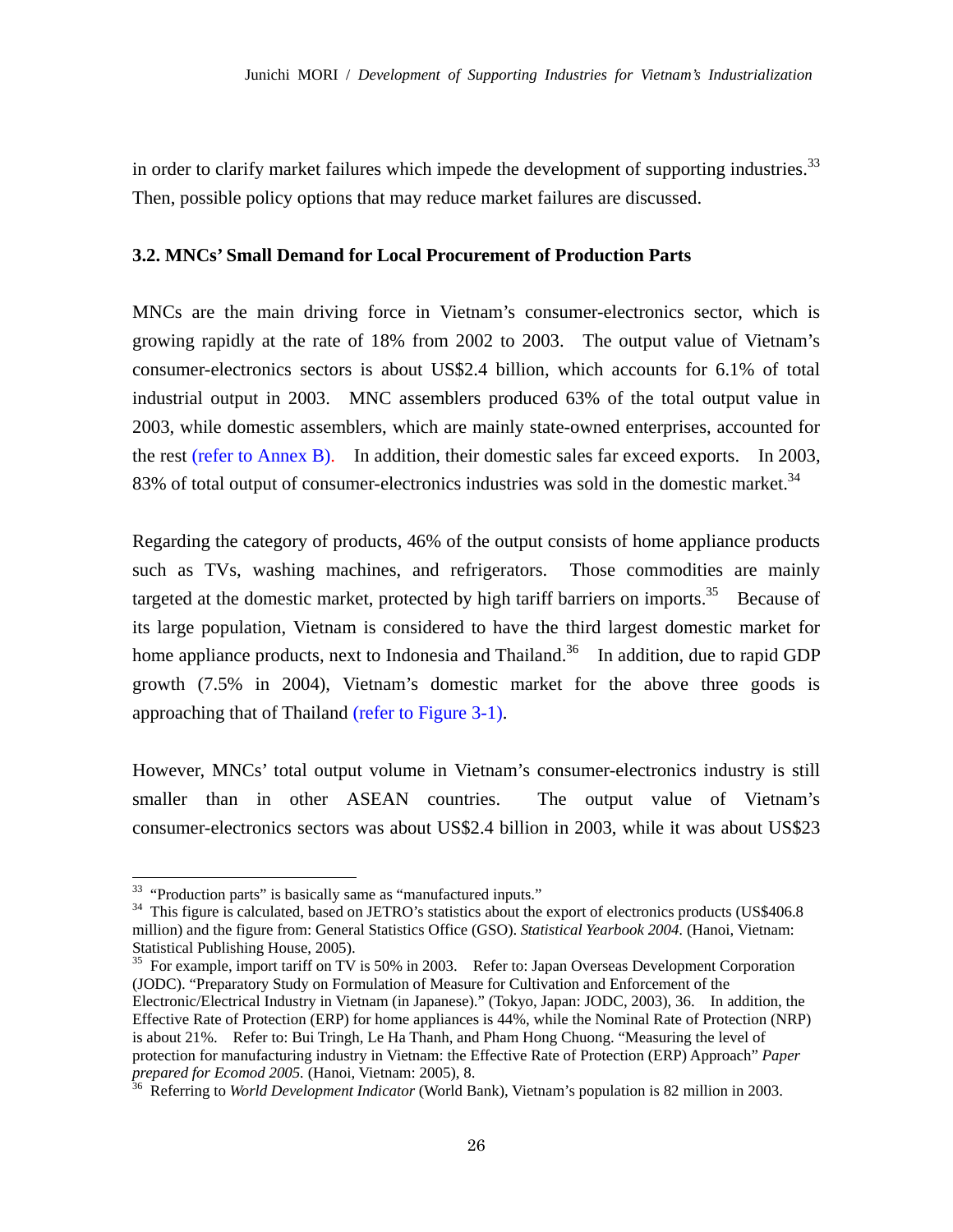billion in Malaysia and US\$14 billion in Thailand (refer to Figure 3-2).<sup>37</sup>



**Figure 3-1 Domestic Sales of Main Consumer-Electronics Goods in 2003** 

Source: Japan International Cooperation Bank (JBIC) *Vietnam's Investment Climate* (Tokyo, Japan: JBIC, 2005), 74-75.



**Figure 3-2 Output Value of Consumer-Electronics Products (2003)**

Source: Hisami Mitarai. "Issues in the ASEAN Electric and Electronic Industry and Implication for Vietnam." Kenichi Ohno and Nguyen Van Thuong (eds.) *Improving Industrial Policy Formulation*. (Hanoi, Vietnam: Vietnam Development Forum, 2005) and General Statistics Office. *Statistical Year Book 2004* (Hanoi, Vietnam: Statistical Publishing House, 2004).

Moreover, the share of production parts sourced locally is smaller in Vietnam than in other ASEAN countries. MNCs are currently not sourcing a large volume of production parts from domestic supporting industries, while they import the majority of them. For instance,

<sup>37</sup> Hisami Mitarai. "Issues in the ASEAN Electric and Electronic Industry and Implication for Vietnam." Kenichi Ohno and Nguyen Van Thuong (eds.) *Improving Industrial Policy Formulation*. (Hanoi, Vietnam: Vietnam Development Forum, 2005), 143, 154.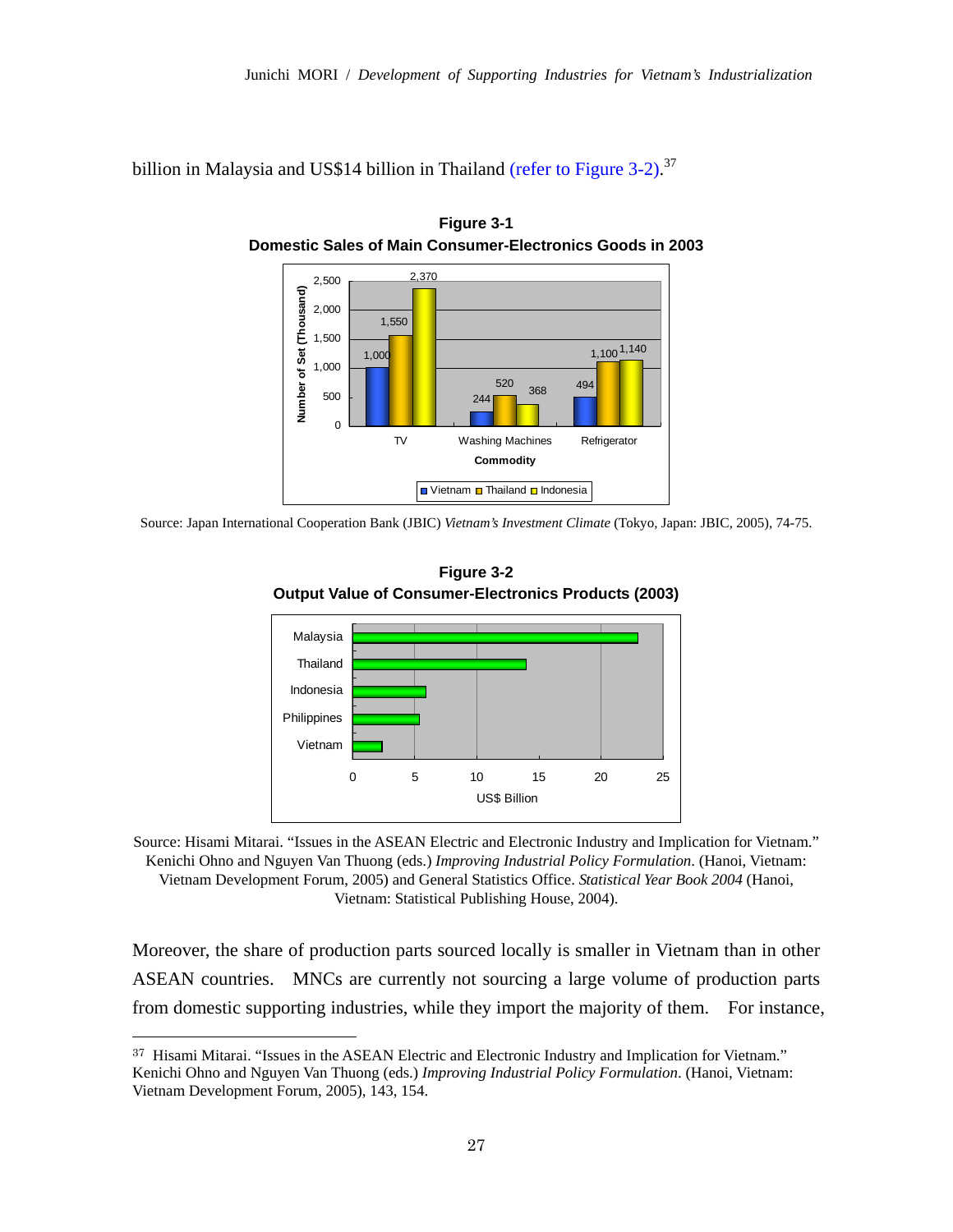the average of local parts procurement ratios in all the manufacturing sectors is around 22.6% at the value base, which is lower than in other ASEAN countries (refer to Figure 3-3). <sup>38</sup> In the consumer-electronics sector, although the local procurement ratio should vary between MNCs, it seems to be around 20-40% in TVs and 5-12% in PC peripherals in general.<sup>39</sup> Currently, many MNC assemblers in the consumer-electronics sector are sourcing plastic parts, metal parts, transformers, and packing materials from domestic supporting industries.<sup>40</sup> The local procurement for washing machines and refrigerator seems to be 50% to 60% in some MNCs. Nonetheless, the ratio of production parts sourced from domestic supporting industries should be much smaller than 50-60%, because MNCs for washing machines and refrigerators tend to produce many plastic and metal parts by themselves.

**Figure 3-3 Average Local Procurement Ratios in ASEAN (2003)**

![](_page_28_Figure_3.jpeg)

Source: Japan External Trade Organization (JETRO). *Japanese-Affiliated Manufacturers in Asia (ASEAN and India) – Survey 2004.* (Tokyo, Japan: JETRO, 2005), 18.

Despite their current small demand for production parts, it is highly possible that MNCs will increase local procurement in the near future. For one thing, the consumer-electronics sector is growing rapidly at the rate of 18% from 2002 to 2003 in the real term (refer to

 $38$  The local procurement ratio may not always accurately reflect the magnitude of backward linkages with domestic firms, because: i) it may count in-house production by foreign affiliates, ii) it includes the purchases from foreign parts suppliers located in the host country, and iii) it may include parts imported from a country with preferential trade agreement (e.g. AFTA). Refer to: UNCTAD (2001), 134.

<sup>39</sup> Author's interview with Japanese consumer-electronics manufactures in Vietnam in 2004 and 2005. Also refer to: Nomura Research Institute (NRI) "Report for the establishment of Technical Assistance Center for SMEs in Vietnam (in Japanese)." (Tokyo, Japan: NRI, 2002), 35, and JODC (2003),40.

<sup>40</sup> Author's interview with Japanese electronics manufactures in Vietnam in 2004 and 2005.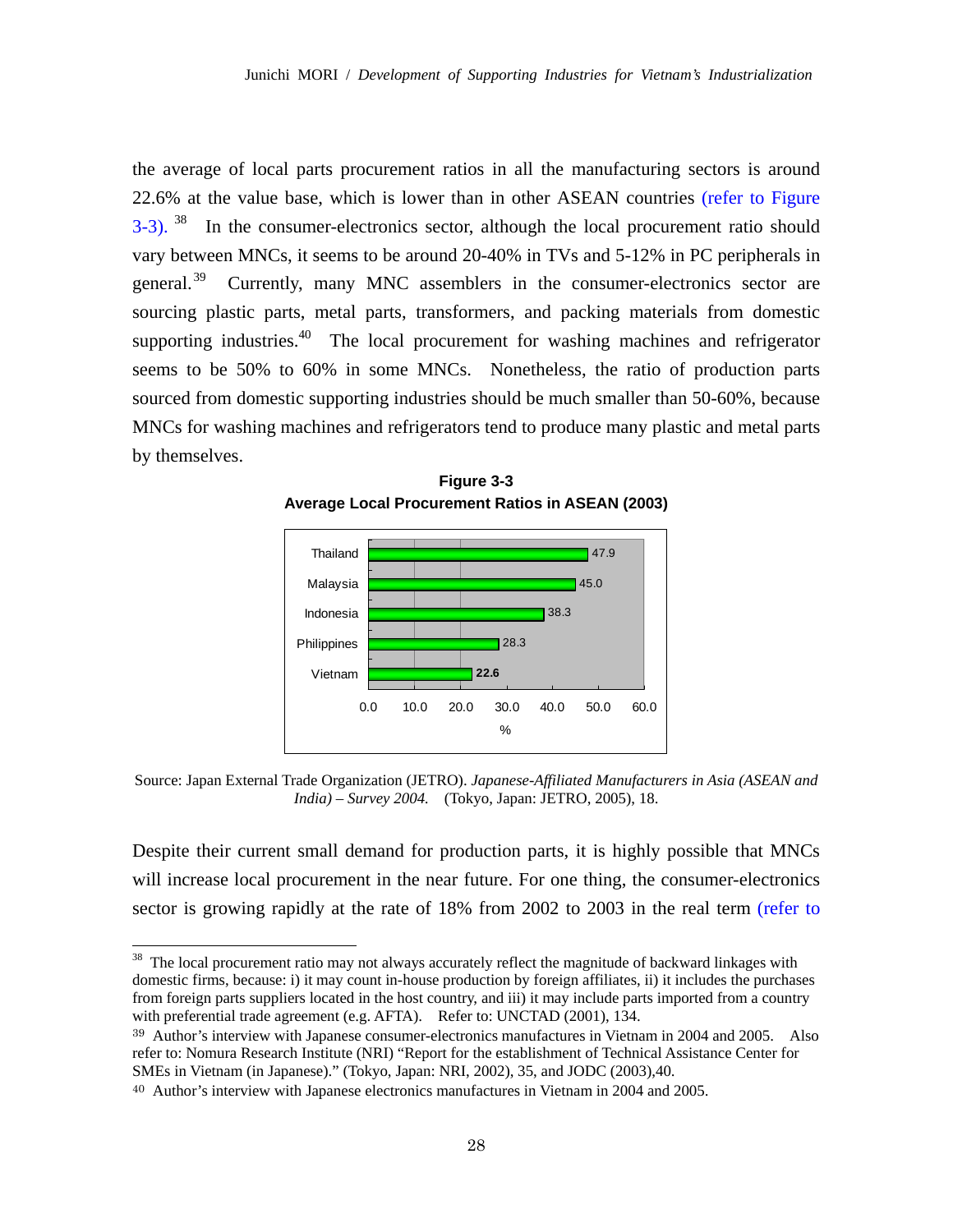Annex D). The growth in the industry will automatically increase the demand for local procurement. Second, many MNCs are trying to increasing the local parts procurement ratio while decreasing the ratio of parts imports. According to JETRO's survey, 72.9% of Japanese manufacturers answered that they were planning to increase local procurement of production parts in Vietnam.<sup>41</sup> For example, Panasonic AVC Networks Vietnam Co., Ltd. (Panasonic AVC Vietnam), one of the major Japanese electronics manufacturers in Ho Chi Minh City, mentioned that it hoped to increase the local procurement ratio to 65% in the future.<sup>42</sup> Canon Vietnam Co., Ltd. (Canon Vietnam), the largest producer of PC printers in Vietnam, is also planning to increase the local procurement ratio of parts to 50% in the future.<sup>43</sup> Canon Vietnam expanded its factory in Hanoi and will increase the production quantity from 600 thousand to 1.2 million sets per month with a re-investment of US\$100million. In addition, it is now constructing the world's largest laser printer factory with an investment of US\$50million in Bac Ninh Province. This factory will produce 700 thousand sets per month after beginning operations in 2006. Thus, it is expected that the demand for production parts will increase in the Red River Delta including Hanoi.

In particular, it seems that MNCs intend to increasingly source plastic and metal parts from domestic supporting industries.<sup>44</sup> This is mainly because importing these parts incurs high transaction costs, while the prices of imported parts are not competitive due to low economy of scale of production (refer to Section 2-4). Thus, there are high potential for growth in plastic and metal parts industries.

## **3.3. Supply-Side Constraints: Barriers Which Hinder the Development of Supporting Industries**

Despite MNCs' potential interest in local procurement, it seems that domestic supporting industries would not be capable of increasing the supply of production parts for MNC assemblers, as revealed in the data showing that Vietnam has the lowest ratio of local parts

<sup>&</sup>lt;sup>41</sup> JETRO (2005), 64. Also, 62.4% of firms answered that they were planning to increase purchase from ASEAN countries.

Author's interview with Panasonic AVC in August 2005.

<sup>&</sup>lt;sup>43</sup> Author's interview with Canon Vietnam in July 2005.

<sup>44</sup> Author's interview with Japanese consumer-electronics manufactures in Vietnam in 2004 and 2005. Also refer to: Nomura Research Institute (NRI) "Report for the establishment of Technical Assistance Center for SMEs in Vietnam (in Japanese)." (Tokyo, Japan: NRI, 2002), 14.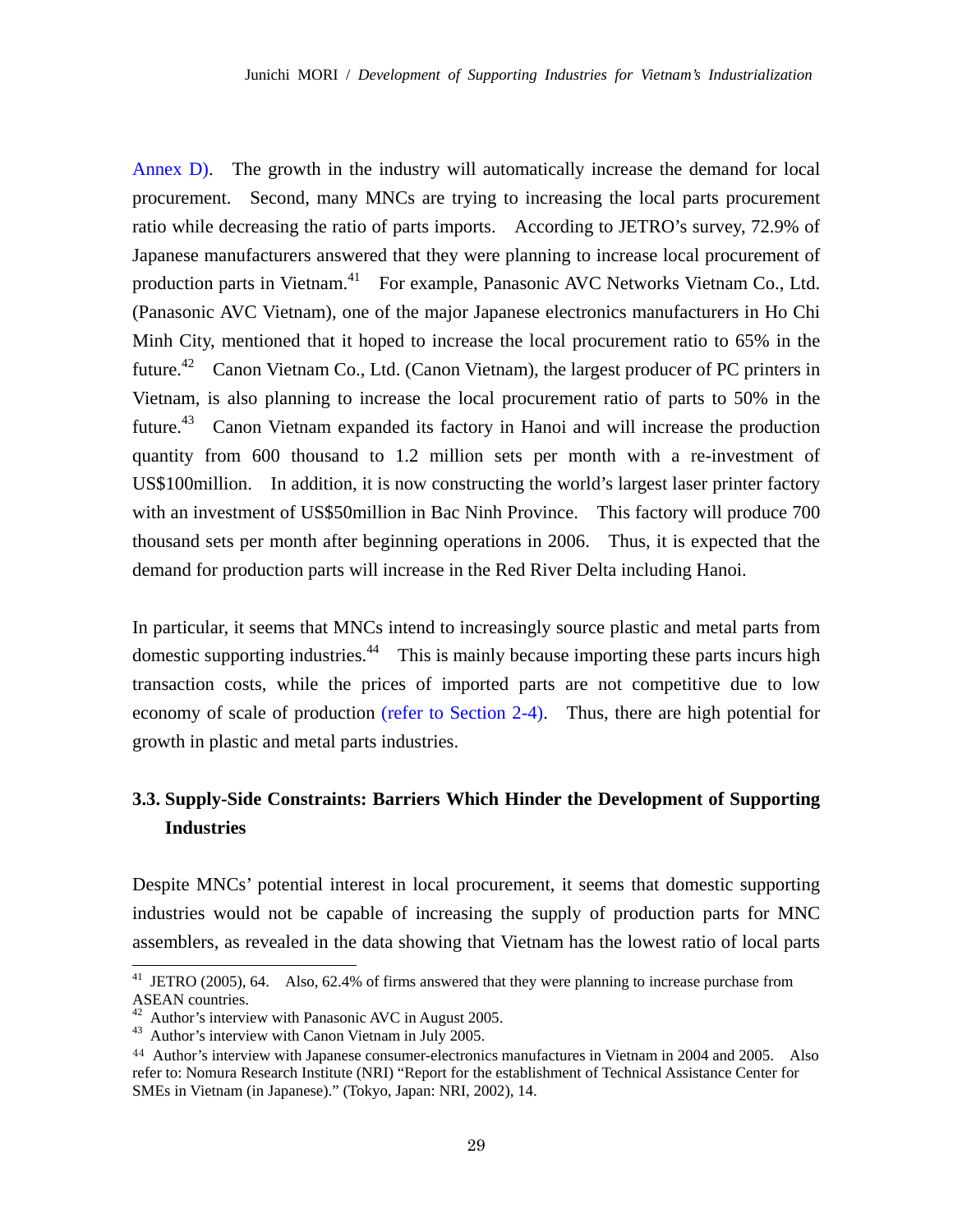procurement in ASEAN (refer to Figure 3-3). According to JETRO (2005), 68.6% of Japanese manufacturers surveyed answered that the largest problem in production operation in Vietnam is the difficulty in procuring production parts and raw materials in the domestic market, compared with 40.1% in Thailand, 31.6% in Malaysia, 48.4% in Indonesia, and 52.7% in the Philippines. $45$ 

It seems that Vietnam faces two types of barriers to the development of supporting industries: i) problem of minimum efficient scale and ii) information failure (refer to Section 2.8). Further analysis of these problems may give us an idea about of how domestic supporting industries can overcome market failures, supported by appropriate public policies that would reinforce domestic suppliers' efforts.

#### *3.3.1. Problem of Minimum Efficient Scale: Demand Size Does Matter*

In Vietnam's consumer-electronics sector, small demand for local parts procurement below minimum efficient scale may be discouraging domestic supporting industries from investing in business with MNC assemblers. Comprehensive data for the minimum scale of efficiency for supporting industries in the electronics sector are not available. Instead, it is possible to refer to data from the motorbike industry, because the consumer-electronics industry shares some common supporting industries with it. In the motorbike industry, the minimum efficient scale of parts suppliers is thought to be more than 500 thousand units per year in the production of plastic parts and metal pressing parts, while it will reach 1 million units in the case of highly capital-intensive parts such as electronic components and metal forging parts.<sup>46</sup> In the consumer-electronics sector, the total output volume of the whole industry is larger than the minimum efficient scale. For example, domestic sales of TVs reached about 1.6 million units in  $2002<sup>47</sup>$  However, it is less likely that many parts suppliers could obtain manufacturing orders for more than 500 thousand units per model. According to the simplified simulation in Figure 3-4, a parts supplier needs to acquire more than 30% of the market share across more than ten MNCs which assemble TVs in Vietnam

<sup>45</sup> JETRO (2005), 18. 46 Kohei Mishima "Industrialization of Developing Countries and Motorbike Industry: Local Procurement Process of Japanese Manufacturers in Thailand (in Japanese)" *Unpublished Draft*, 6. 47 General Statistics Office. *Socio-Economic Statistical Data of 64 Provinces and Citie*s. (Hanoi, Vietnam:

Statistical Publishing House, 2005). However, GSO (2004b) says that Vietnam produced 2.2millions sets.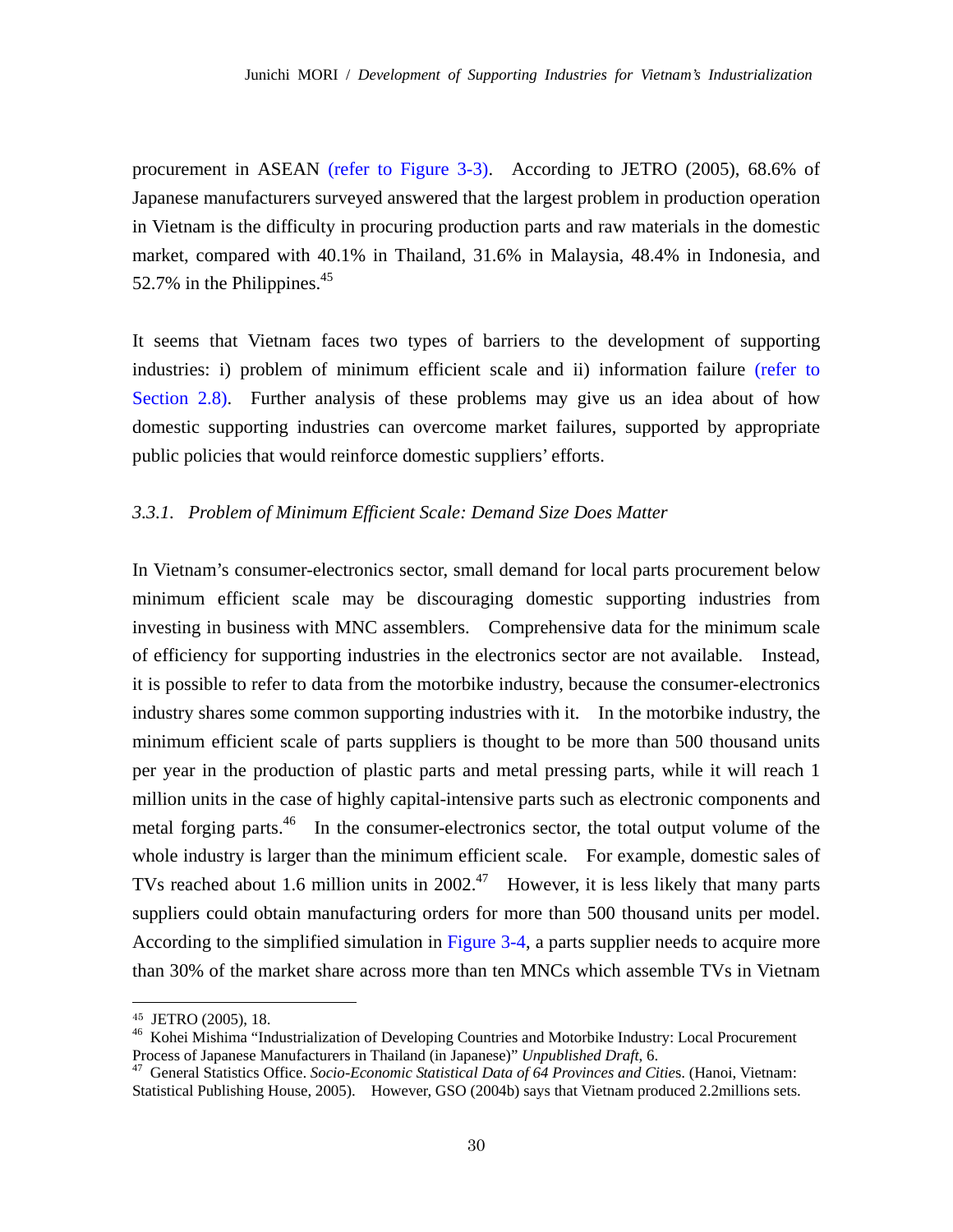in order to have enough orders to cover the minimum efficient scale. Thus, in Vietnam, it seems that only a few parts suppliers per product can obtain manufacturing orders which exceed the minimum efficient scale.

|                               |               | <b>Plastic Injection</b><br><b>Molding</b>        | Metal<br>Pressing | Metal<br>Forging | Electronic<br>Components |
|-------------------------------|---------------|---------------------------------------------------|-------------------|------------------|--------------------------|
| <b>Estimated MES (Unit)</b>   |               | 500,000                                           | 500,000           | 1,000,000        | 1,000,000                |
|                               |               |                                                   |                   |                  |                          |
| <b>Finished Goods</b>         | Market Volume | Market Share to Cover MES (MES / Market Volume %) |                   |                  |                          |
|                               | (Unit)        | Plastic Injection<br><b>Molding</b>               | Metal<br>Pressing | Metal<br>Forging | Electronic<br>Components |
|                               |               |                                                   |                   |                  |                          |
|                               | 1,600,000     | 31%                                               | 31%               | 63%              | 63%                      |
| TV<br><b>Washing Machines</b> | 244,000       | 205%                                              | 205%              | 410%             | 410%                     |

## **Figure 3-4 Simplified Simulation for Required Market Share to Overcome Minimum Efficient Scale (MES)**

#### Drafted by Author

**Note**: This simulation has several shortcomings. First, it does not consider that the specifications of components may differ by model. Second, the market volume for washing machines and refrigerators is based on domestic sales, not production. The production quantity is usually much larger than the sales quantity. Thus, the above calculation is made just to help readers get a sense of the minimum efficient scale problem in Vietnam.

Furthermore, domestic supporting industries cannot simply increase unit prices of parts to resolve the problem of minimum efficient scale, because MNC assemblers will increase the quantity of imported parts if domestic supporting industries do not maintain lower prices than those of imported parts. If an efficient parts production network had not been established in East Asia, MNC assemblers might have sourced production parts from domestic supporting industries at an even higher price. Nonetheless, the parts production network in East Asia is getting so efficient that MNC assemblers in Vietnam can import any component, if the prices of domestically-produced parts are not competitive.

Another aspect of minimum efficient scale problem is the negative impact on FDI from foreign suppliers. Foreign suppliers would choose to export production parts from existing manufacturing bases in other ASEAN countries to Vietnam, rather than taking the risk to invest in Vietnam whose demand size may not cover the minimum efficient scale. In fact, other advanced ASEAN countries have greater demand than Vietnam. For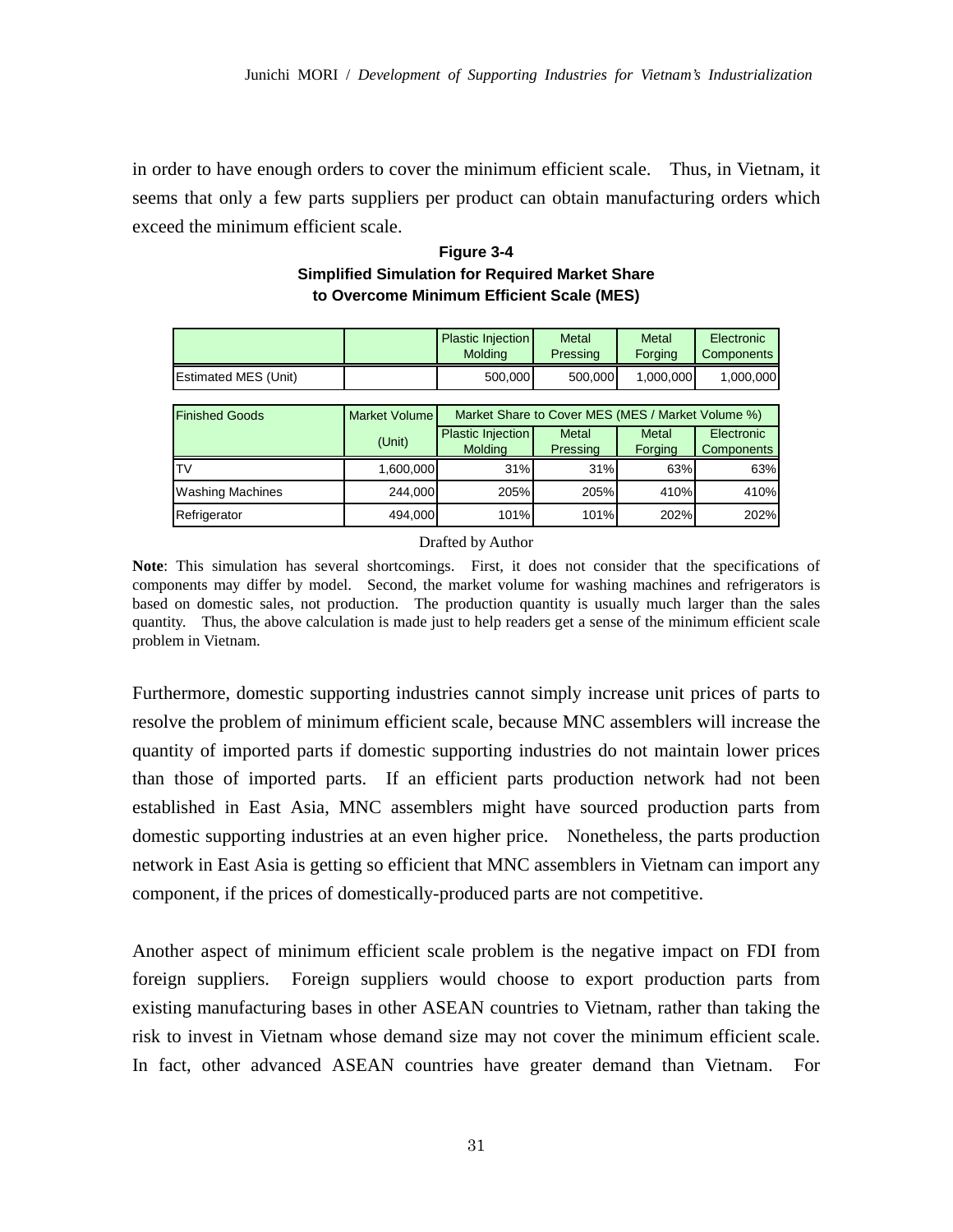instance, Malaysia produces 9.9 million TV sets including exports and domestic sales, Thailand produces 6.5 million sets, and Indonesia produces 5.6 million sets, compared to 1.6 million sets in Vietnam.<sup>48</sup> Thus, foreign parts suppliers would gain more profits by exporting from manufacturing bases in those countries to Vietnam than by investing in Vietnam.

#### *3.3.2. Information Failures: Gaps of Quality Standard*

It seems that basic information failure has not been significantly reduced yet, although the government has made efforts to increase opportunities for interaction between MNC assemblers and domestic suppliers. For example, the Vietnam Chamber of Commerce and Industry (VCCI) established an information database. However, some MNCs pointed out that they still need to get in contact with domestic suppliers and gather more detailed information, since the databases contain only basic company information such as contact address.49

Moreover, the quality standard gap still hinders domestic suppliers from increasing businesses with MNCs. In fact, 90.6% of Japanese MNCs answered that the improvement of domestic parts suppliers' product quality was the most important factor in deciding to increase local procurement.<sup>50</sup> It is thought that this gap is mainly caused by the degree of exposure to the markets of developed countries. Generally speaking, the quality requirements for a developed country's market are considered to be higher than that for developing country's markets. This indicates that MNC assemblers and foreign suppliers are always exposed to the higher quality standard of markets in developed countries, while domestic suppliers have not been well connected to the global market and thereby tend to produce production parts based on the quality standard of the domestic market.

One may question that domestic suppliers should still sell MNC assemblers the parts for domestically-sold products in Vietnam, where quality standards are lower in general. However, MNCs usually apply the same quality standards to domestically-sold products as

<sup>48</sup> NNA (2005),75.

<sup>49</sup> Author's interview with Japanese consumer-electronics manufactures in Vietnam in 2005.

<sup>50</sup> JETRO (2005), 65.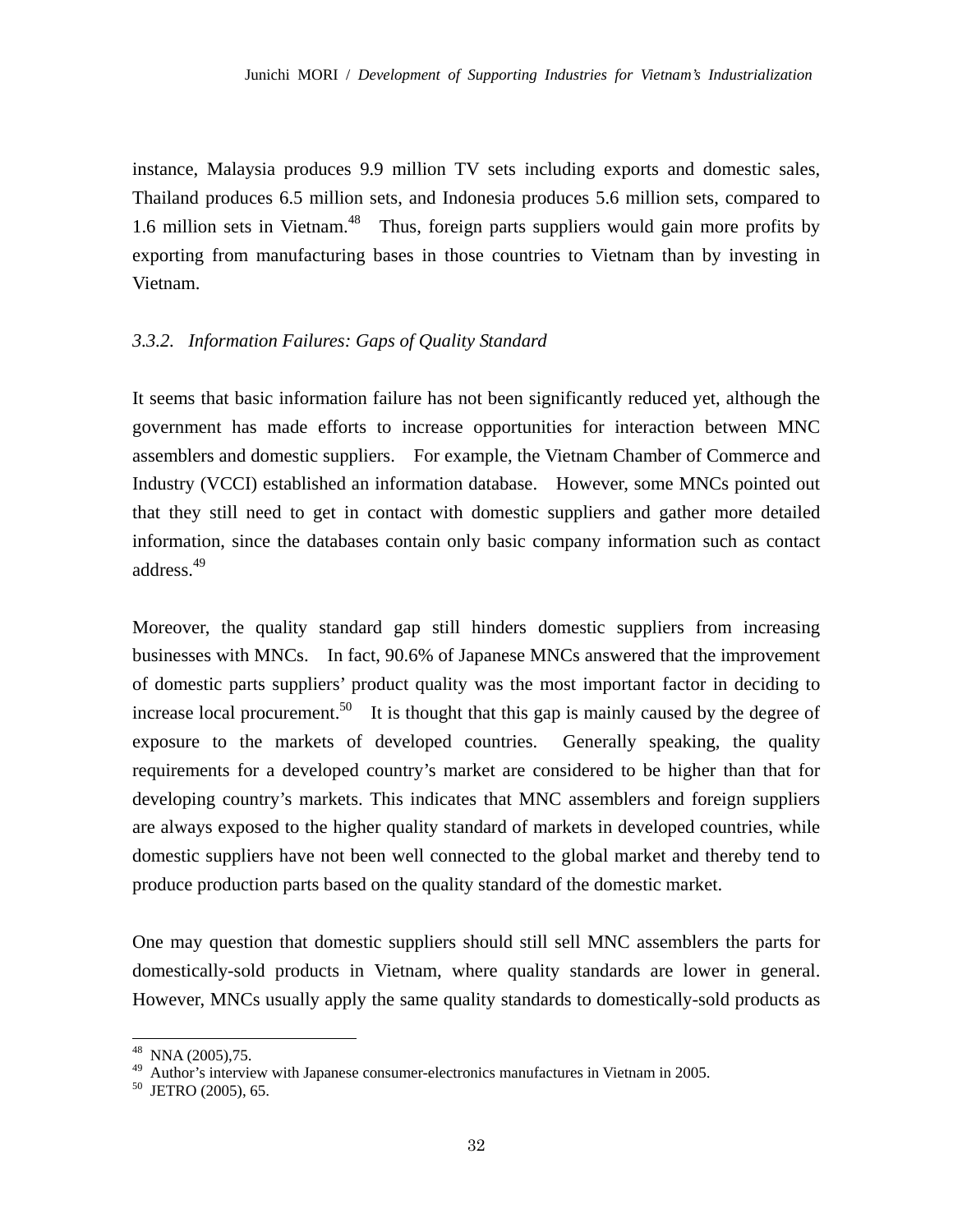it does to those for developed countries' markets. They adopt unified quality standards for all markets, as confirmed in a recent case of an environmental standard tightened by the European Union (EU). The EU will implement the Restriction on Hazardous Substances (ROHS), which prohibits imports of all products including six harmful chemical materials (cadmium, lead, chrome, mercury, PBB, PBDE) from 2006. Although there is no such environmental restriction in Vietnam, MNC assemblers have decided to apply the same standard to all the products for domestically-sold products, even though it is much stricter than the domestic regulation.<sup>51</sup> Thus, MNC assemblers will purchase only the production parts which satisfy the ROHS criteria, even in Vietnam.

#### **3.4. How Can Public Policy Contribute to Removing Obstacles?**

Appropriate public policies may help domestic supporting industries, especially domestic suppliers, overcome market failures in several ways.

First, public policies may contribute to reducing the minimum efficient scale problem by promoting technology upgrading of domestic supporting industries. Technology upgrading will strengthen the capacity of domestic supporting industries to expand their business from one industry to another, while minimizing the increase in average cost. For instance, domestic supporting industries may produce components for both the motorbike and consumer-electronics industries, if they can learn the technology required in both industries. Section 3.5 discusses several types of possible business expansions in which domestic supporting industries can overcome the problem of minimum efficient scale. However, domestic supporting industries are facing difficulties in upgrading technology, despite opportunities for business expansion. Thus, public policies may play an important role in supporting their efforts for technology development.

Second, public policy may promote information exchange between MNC assemblers and domestic supporting industries. For example, updating a common database might reduce basic information failure. Japanese MNCs mentioned that they needed the following information in a database: i) quality of products ii) cost of products, iii) flexibility of

<sup>51</sup> Author's interview with Japanese consumer-electronics manufactures in Vietnam in 2005.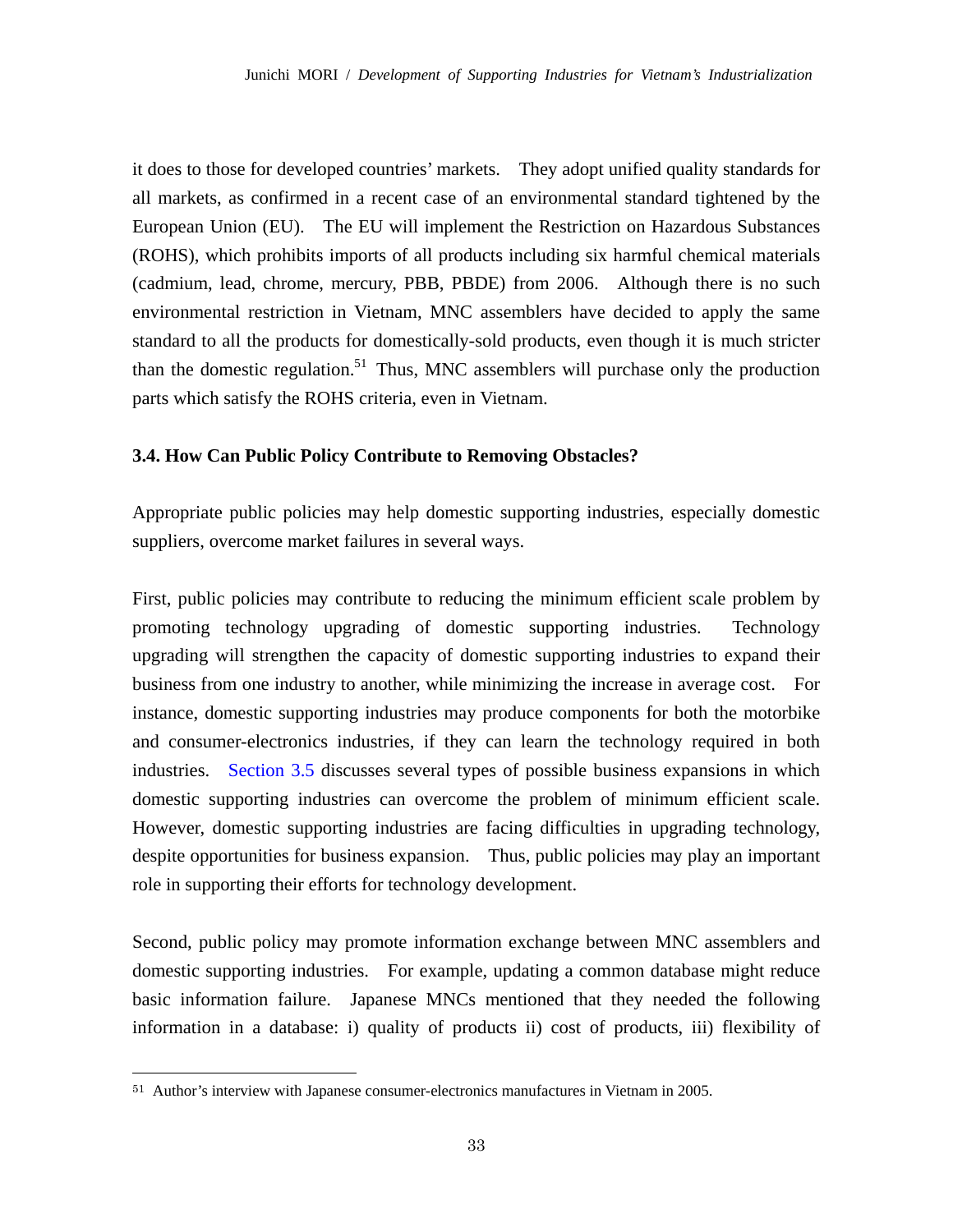delivery, iv) management policy, and v) production capacity.<sup>52</sup> Including that information may reduce the transaction costs for MNCs of finding competitive parts suppliers and thereby reduce basic information failure to some extent. However, an improvement in common databases would not reduce quality standard gap. In particular, domestic suppliers may need opportunities to acquire in-depth knowledge of the quality requirement of MNC assemblers. Thus, it may be helpful to develop public policies to assist domestic suppliers in creating opportunities to meet MNCs face to face and learn their quality requirements directly.

There might be other policy options that would deal with the problems more directly, if the government can select the sectors most likely to achieve high growth. For example, the government may subsidize a certain sector of supporting industries, based on the theory of "coordination failure" or "big push." However, this would increase the risk of government failure at the same time. In particular, business trends in the consumer-electronics sector are changing so fast that even MNCs are facing difficulties in deciding on the right direction for their businesses. Thus, it is better for public policies to focus on indirect but effective options represented by promoting technology upgrading and information exchange, in order to minimize the risk of government failures.

#### **3.5. Upgrading Technology to Overcome the Minimum Efficient Scale Problem**

Through technology upgrading supported by public policies, domestic supporting industries may gain sufficient business volume to overcome the minimum efficient scale problem. Total business volume may be expanded in three ways: i) horizontal business expansion, ii) vertical business expansion, and iii) increasing subcontracting business.

#### *3.5.1. Horizontal Business Expansion to Increase Output Volume*

-

Technology upgrading will enable domestic supporting industries to achieve horizontal business expansion, which may increase total business volume above the minimum efficient scale. Horizontal business expansion means increasing the variety of

 $52$  Author's interviews with Japanese consumer-electronics manufactures in Vietnam in 2004 and 2005.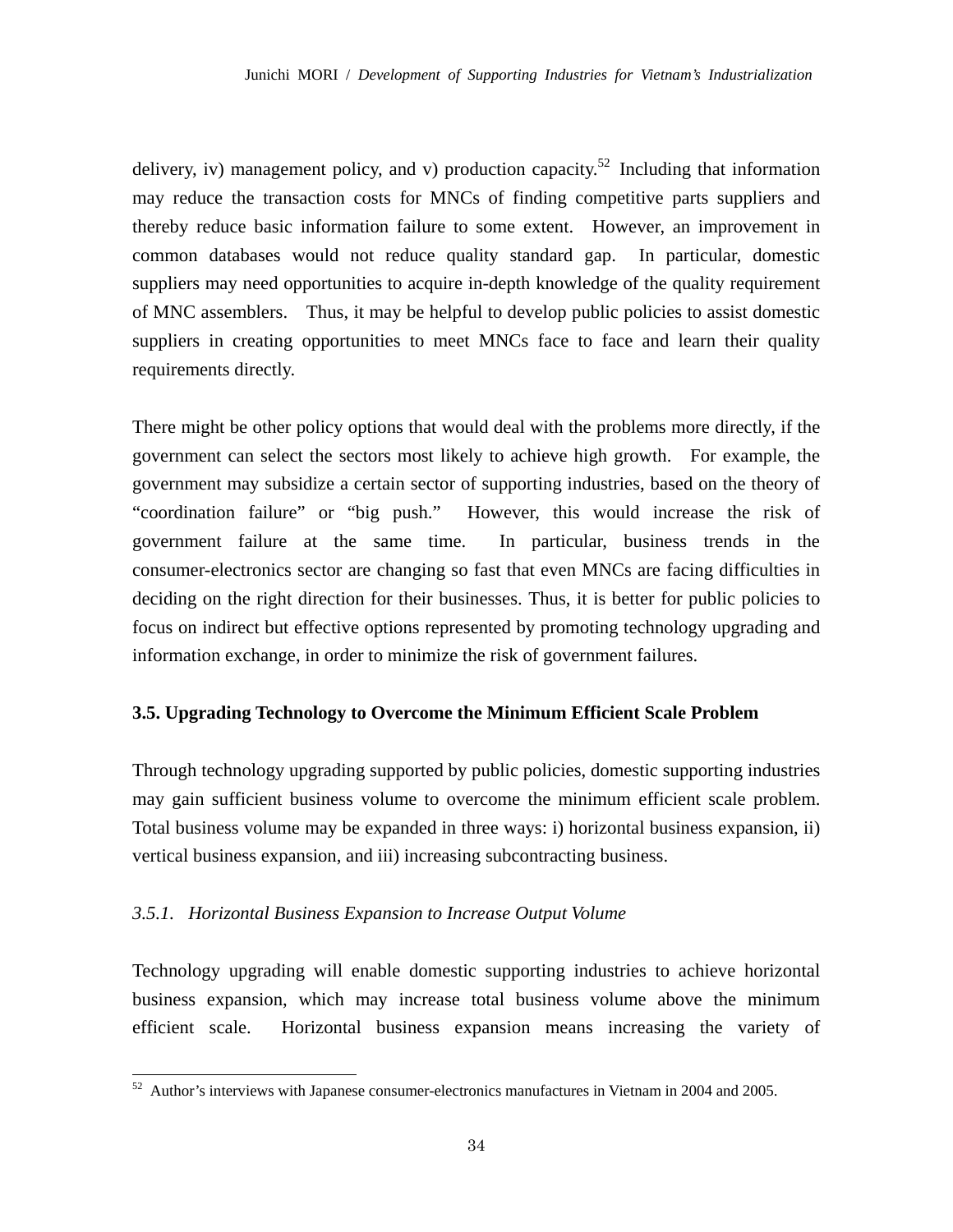commodities across industries, taking advantage of the characteristics that cover several industrial sectors. For example, motorbike parts suppliers may enter the consumer-electronics industry because those two industries share common categories of components, such as plastic parts, metal pressing parts, and aluminum die-casting parts. Taking the plastic injection molding industry as an example, motorbike parts suppliers may also produce plastic parts for consumer-electronics products with the same equipment. Plastic parts are used as motorbike's exterior parts, which are produced by using 80-ton to 850-ton plastic injection molding machines. On the other hand, plastic parts are used for TV, washing machines, refrigerators, and PC printers. TV cabinets are produced by using plastic injection machines ranging from 850 to 1,300 tons. Covers and water tanks for washing machines are produced by injection machines ranging from 550 to 1,300 tons. Interior parts of refrigerators can be produced by machines ranging from 180 to 550 tons. Cabinets for PC printers may be produced by 850 ton injection machines. In short, some parts for consumer-electronics goods can be produced by plastic injection machines used for motorbike parts (refer to Figure 3-5).

| .                          |                       |            |            |                |  |
|----------------------------|-----------------------|------------|------------|----------------|--|
| Product                    | Parts                 | $0 - 500t$ | 501-1,000t | 1,001-1,500t   |  |
| <b>Motorbike</b>           | <b>Exterior Parts</b> |            | 80-850t    |                |  |
| <b>TV</b>                  | Cabinet               |            |            | $850 - 1,300t$ |  |
| Washing<br><b>Machines</b> | Cover, Water<br>Tank  |            | 550-1,300t |                |  |
| Refrigerator               | <b>Interior Parts</b> | 150-550t   |            |                |  |

**Figure 3-5 Range of Plastic Injection Machines by Product**

#### Drafted by Author

Thus, if a parts supplier has plastic injection machines for producing motorbike parts, they may produce the parts for consumer-electronics goods as well. This will increase business volume while reducing the average cost per part incurred by investing in machines.

However, motorbike parts suppliers need to upgrade their technology for horizontal business expansion, because plastic parts for consumer-electronics products require more sophisticated technology than those for motorbikes in several ways. First, consumer-electronics parts such as plastic cabinets require a higher-quality appearance than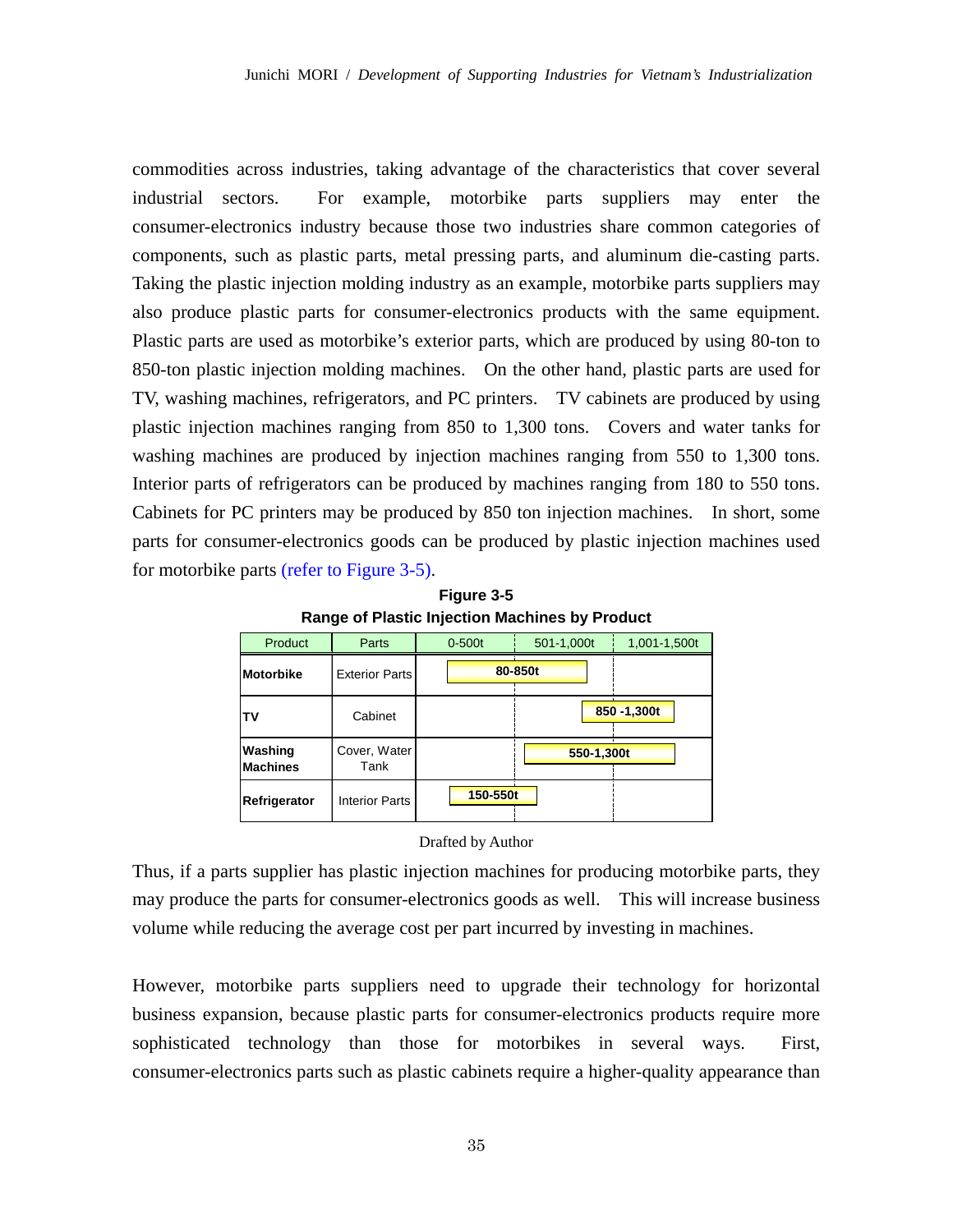those for motorbike parts. Second, plastic parts for consumer-electronics products require a lower tolerance rate than those for motorbikes. This is because the consumer-electronics parts are associated more with the mechanical function, while plastic parts for motorbikes are less related to mechanical function. For example, a plastic chassis for a PC printer is more difficult to produce than a body part for motorbike. The inside of the chassis is very delicately designed, because it will be directly connected with the mechanical function that should precisely move a paper in and out and be used for printing pictures in super-fine quality like a photograph. Additional examples of parts requiring more advanced technology are plastic parts for the zoom function of a digital camera and the rear panel of LCD display (refer to Figure 3-6).



**Figure 3-6** 

The performance of machines may account for the majority of product quality, but the rest will be affected by the quality of production management and production engineering, including the skills to repair and adjust molding tools. First, technicians who operate the injection machines should be capable of finding problems with production processes and immediately implementing countermeasures. Second, a high level of quality control, including the ability to operate 3-D measurement machines, is required to manufacture components for consumer-electronics products. For example, plastic chassis for PC printers should be measured in 1,000 spots. Finally, the maintenance skills required for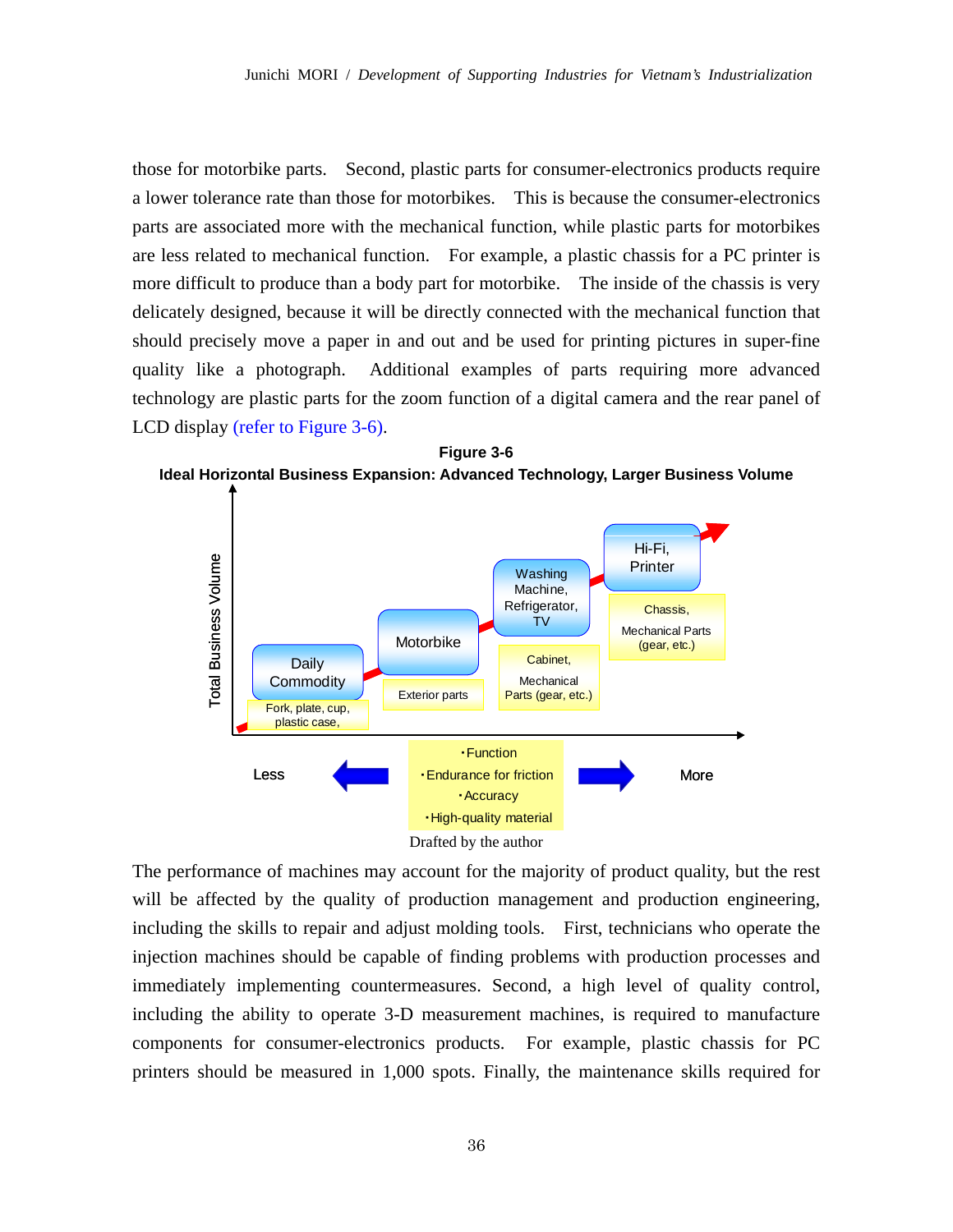molding tools enhance the quality of the parts. As the required tolerance rate becomes lower, plastic parts suppliers may frequently need to make minor repairs or adjustments to molding tools. This is because the precision of molding tools significantly affects the quality of plastic parts. Without the technology to maintain molding tools, it may be difficult to resolve the quality problems immediately, since a parts supplier may need to send the tools to a specialized manufacturer for adjustment. This transaction cost, including the long lead-time, would lessen the competitiveness of parts suppliers.

Although this technical difference may determine only a small portion of product quality, it represents the technological gap between foreign suppliers and domestic suppliers. Currently, some Japanese suppliers are manufacturing components for both motorbikes and electronics goods. For example, Daiwa Plastic Thang Long (Daiwa), which was established through a joint venture between Japanese firms and Vietnamese firms in Hanoi, supplies high-quality industrial plastic parts for motorbikes, which accounts for about 50% of its total sales. Daiwa also produces parts for PC printers, which account for around 40% of its total sales.<sup>53</sup> Another example is Showpla Vietnam Co., Ltd. (Showpla Vietnam), which is a wholly-owned subsidiary of a Japanese plastic parts supplier and operates two factories in Hanoi and Ho Chi Minh City. Showpla Vietnam produces motorbike parts, accounting for around 30% of total monthly sales, as well as parts for consumer-electronics products such as TVs, washing machines, refrigerators, and PC printers, which accounts for 60% of sales. $54$ 

In contrast, few domestic parts suppliers have succeeded in expanding business from motorbikes or other industries to the consumer-electronics industry. Cat Thai Manufacturing & Trading Co., Ltd. (Cat Thai) is a rare case of success. While in the past it supplied a small amount of motorbike parts, Cat Thai currently supplies plastic parts for washing machines, refrigerators, and TVs, which account for about 35% of its annual sales, while manufacturing daily commodities that account for 40% of its sales.<sup>55</sup> Cat Thai's production capacity and annual sales are rapidly growing, although its size is still much smaller than foreign parts suppliers. However, it is difficult to find a successful case

<sup>53</sup> Mori and Ohno (2005), 133.

<sup>54</sup> Author's interview with Showpla Vietnam. in August 2005.

<sup>55</sup> Mori and Ohno (2005), 133, and author's interview with Cat Thai. in August 2005.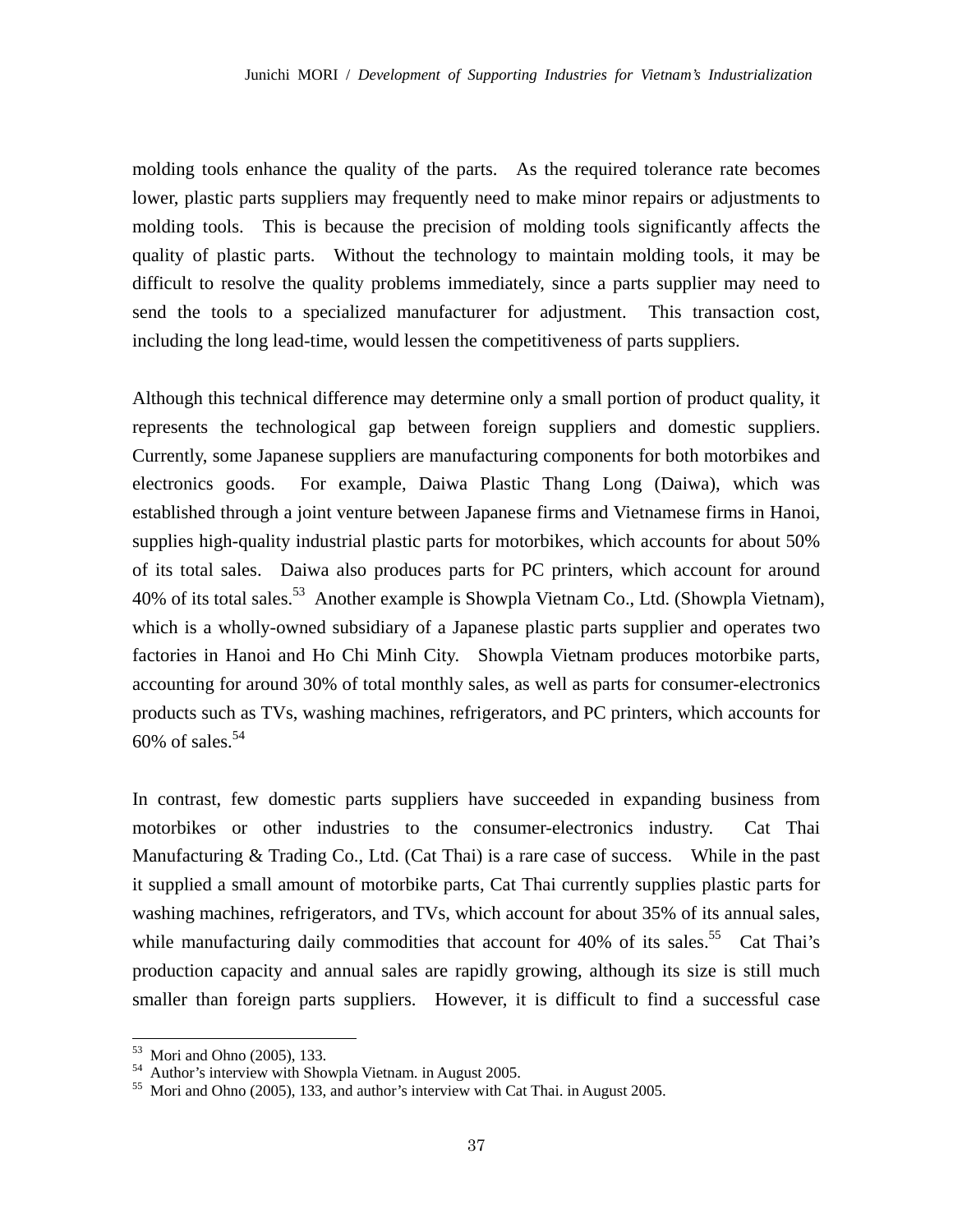except for Cat Thai. This may imply that domestic suppliers are much slower to upgrade their technology than foreign suppliers.

### *3.5.2. Vertical Business Expansion to Increase Value-Added Activities*

Technology upgrading will enable domestic supporting industries to vertically expand their business and increase sales volumes above the minimum efficient scale. Vertical business expansion means enlarging specialized processes, while horizontal business expansion is increasing the variety of commodities. Supporting industries will increase value-added activities and the unit price of production parts through vertical business expansion.

Taking plastic parts as an example again, parts suppliers may add production or designing of molding tools to the parts manufacturing operation, as one option for vertical business expansion (Refer to Figure 2-1). An MNC assembler will either pay additional costs for molding tools or increase the unit purchase price of production parts to include the cost of molding tools. In either case, a parts supplier will increase its sales value, but fixed costs may also increase because production and design of molding tools will need special equipment. Furthermore, a plastic parts supplier needs to educate technicians in molding tool production, which requires completely different technology than plastic injection molding. Thus, a parts supplier may overcome the minimum efficient scale problem, if it can attract enough new business to cover the increasing average costs due to new equipment and technicians.

One successful case of vertical business expansion is Muto Vietnam Co., Ltd. (Muto Vietnam), which is a leading Japanese plastic parts and molding tool supplier.<sup>56</sup> Muto Vietnam produces both plastic parts and molding tools for digital cameras and camcorders under the license of Export Processing Enterprise (EPE), which allows foreign firms to import parts and raw material without import duties, but forces them to export 100% of products. Muto Vietnam is one of a few companies that have comprehensive production systems, from designing molding tools to the production of plastic parts. It is very hard to find a domestic supplier which has such a comprehensive production system in Vietnam.

<sup>&</sup>lt;sup>56</sup> Author's interview with Muto Vietnam in August 2005.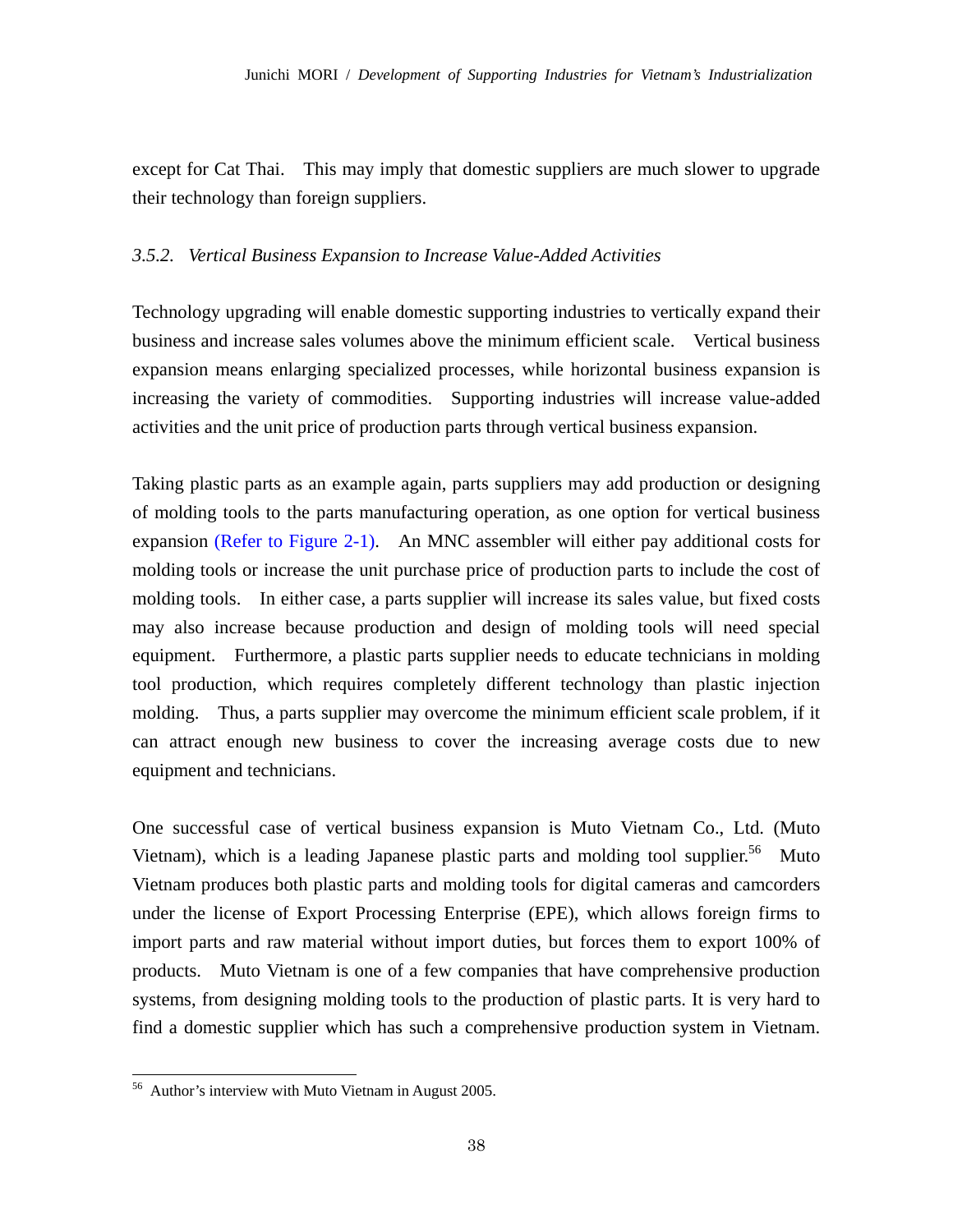Thus, it is thought that technology gap between foreign suppliers and domestic suppliers in molding tool production may be even larger than in plastic injection molding.

Another direction of vertical business expansion is to step into sub-assembly processes (Refer to Figure 2-1). For example, a plastic parts supplier can start getting involved in the sub-assembly process by assembling TV plastic cabinets with speaker nets, buttons, or circuit boards. This will enable a parts supplier to add more value to their products, which will increase the unit price of parts as well as total sales values. In this way of expansion, the average cost would not significantly increase, because sub-assembly is not a capital-intensive but a labor-intensive process that requires more unskilled workers.<sup>57</sup> Parts suppliers need to learn new technology, such as production control of sub-assembly processes, but the cost of new investment for fixed assets seems to be lower than starting molding tools production in this type of vertical business expansion. Moreover, Vietnam may have a comparative advantage in assembly process, because it has sufficient number of workers who are hardworking, dexterous, and cheap. In practice, Showpla Vietnam and Muto Vietnam are successfully increasing value-added activities by becoming involved in the sub-assembly processes.

# *3.5.3. Increase of Subcontracting Business: Expanding Business with Learning*

For overcoming the problem of minimum efficient scale, technology upgrading will allow domestic suppliers to make use of the third option. Even if domestic suppliers cannot obtain direct business contracts with MNC assemblers for some reason, they may alternatively increase subcontracting business with foreign suppliers as the second tier suppliers. Through the sub-contracting business, domestic parts suppliers may increase total business volume, while they can learn foreign suppliers' technology which meets the cost and quality of the MNC standard.

Foreign parts suppliers may also intend to subcontract with domestic suppliers, even though they can be a competitor, in order to cope with the fluctuation in MNCs' demand in the short and long run. First, foreign parts suppliers may intend to use domestic parts

<sup>57</sup> Author's interview with Japanese consumer-electronics manufactures in Vietnam in 2005.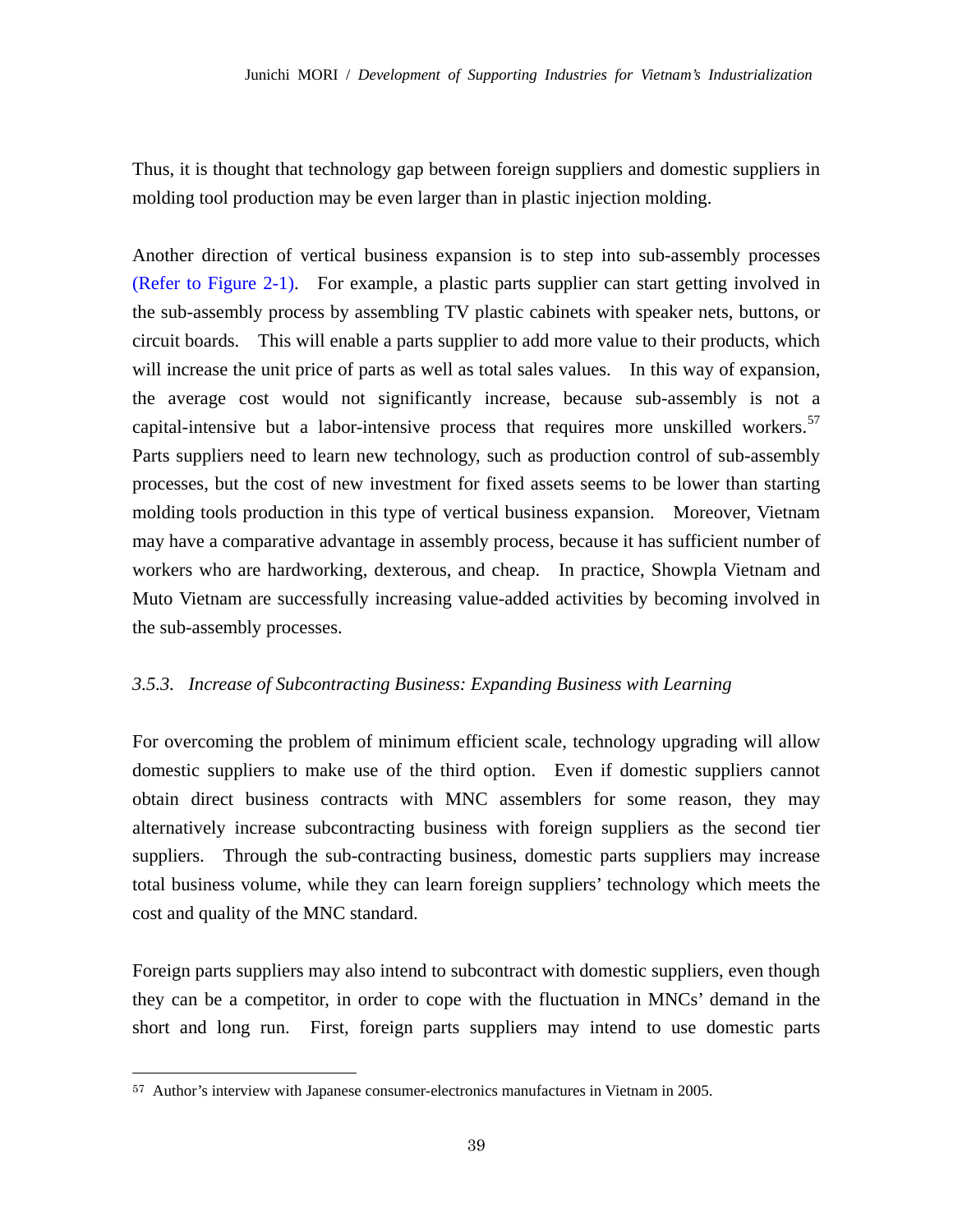suppliers as a buffer, because of seasonal demand fluctuations of MNC assemblers' demand in the consumer-electronics sector. For example, MNCs' production would usually reach the peak in the two to three months before Christmas, while it may sharply drop in February. Thus, it seems reasonable that foreign suppliers would contract out the excessive volume in peak seasons to domestic suppliers, in order to save the cost of additional investment. In particular, Japanese parts suppliers in Vietnam pointed out this possibility for subcontracting, since they may prefer to minimize increases in fixed cost. In fact, some Japanese parts suppliers have contracted out some business to domestic suppliers in peak season.<sup>58</sup> However, it seems that they are not very satisfied with the performance of domestic suppliers, particularly due to their lower product quality.

Another incentive for foreign parts suppliers to subcontract may be the hope of a fixed cost reduction in the long run, on the assumption that Vietnam's consumer-electronics industries will continue to grow rapidly. If foreign parts suppliers expanded their production facilities in order to accommodate the higher demand of MNC assemblers, they would reduce the flexibility of business operations, because of increasing fixed costs. Therefore, foreign parts suppliers may be interested in using sub-contractors for long-term risk management. This would particularly be the case for Taiwanese parts suppliers, which tend to expand the facilities more aggressively than Japanese parts suppliers. In fact, it seems that Taiwanese parts suppliers tend to sub-contracting more business to domestic parts suppliers than Japanese suppliers. For example, Vietnam Precision Industrial Co., Ltd. (VPIC) is a leading Taiwanese supplier of metal precision parts. VPIC is rapidly expanding its business to consumer-electronics parts and others, although motorbike components still account for the majority of their sales. In order to avoid sharp increase in fixed costs, VPIC is using more than 10 domestic suppliers as subcontractors. Also, VPIC is interested in adding more subcontractors, dependent on business prospects.<sup>59</sup>

# **3.6. Policy Recommendation: Promoting Collaborative Training Programs**

Among various policy options for promoting technology upgrading and information flow, it may be recommended to develop the mechanism of collaborative technical and

<sup>&</sup>lt;sup>58</sup> Author's interview with Japanese suppliers in Vietnam in 2005.

<sup>59</sup> Author's interview with VPIC in August 2005.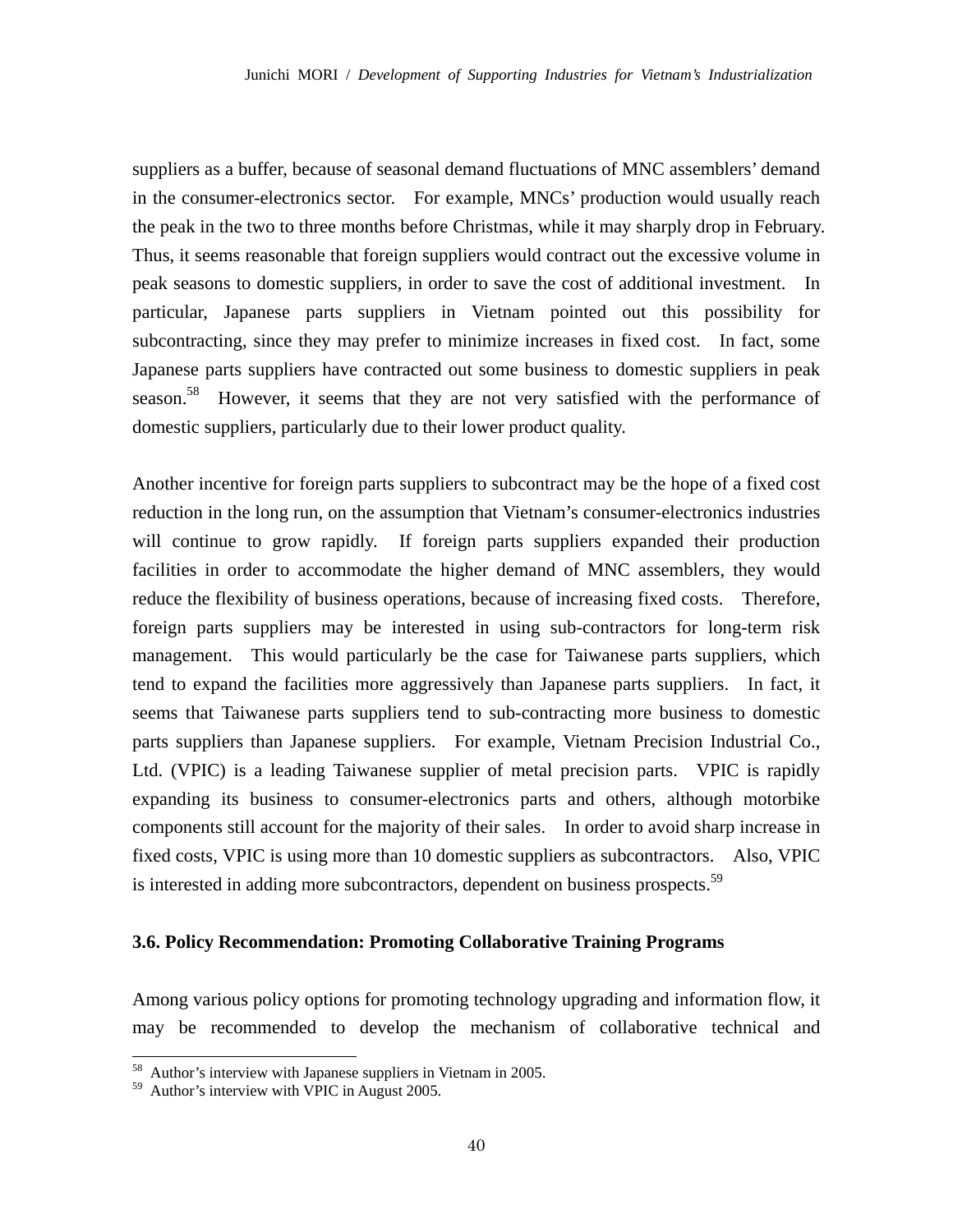management training between MNCs and domestic supporting industries (called "collaborative training" afterward) in Vietnam. While conventional vocational training programs in developing countries tend to focus on educating domestic firms only under government control, a collaborative training program consists of members from both MNCs and domestic firms. In addition, it is desirable to have a collaborative training program managed by member companies, not by public organizations, so that training curriculums will be updated based on market demand.

It is thought that promoting a collaborative training mechanism would benefit Vietnam's supporting industries by providing them with opportunities to access various resources owned by MNCs. For domestic suppliers, one of the most efficient ways to upgrade technology may be to increase business contacts with MNC assemblers, but most domestic suppliers are not capable of obtaining business contracts with MNCs. Those uncompetitive suppliers may have fewer opportunities to conduct business with MNCs even in the future, because their technology level is not adequate to produce high-quality parts at competitive prices for MNCs.

In this situation, collaborative training programs may provide those uncompetitive domestic suppliers with opportunities to learn MNCs' technology and quality standards in several practical ways. First, collaborative training programs may contribute to technology upgrading of domestic parts suppliers, with promoting technology transfer from MNCs to domestic parts suppliers. In these programs, MNC assemblers and domestic parts suppliers participate in courses in engineering or management skill development together, while employees of MNCs may be either participants or instructors. Second, collaborative training programs may reduce basic information failure, because the MNC assembler and domestic parts supplier will meet each other face to face in the programs. Third, quality standard gap may be lessened by collaborative training programs where instructors from MNCs would teach employees of domestic parts suppliers. In lectures and class discussions, it is possible for employees of domestic parts suppliers to acquire a deep understanding of MNCs' cost, quality, and delivery requirements, as well as their way of thinking. Finally, the collaborative training programs may function additionally as a place for informal business matching. MNCs may find some competitive suppliers through these programs, carefully examining their technology levels.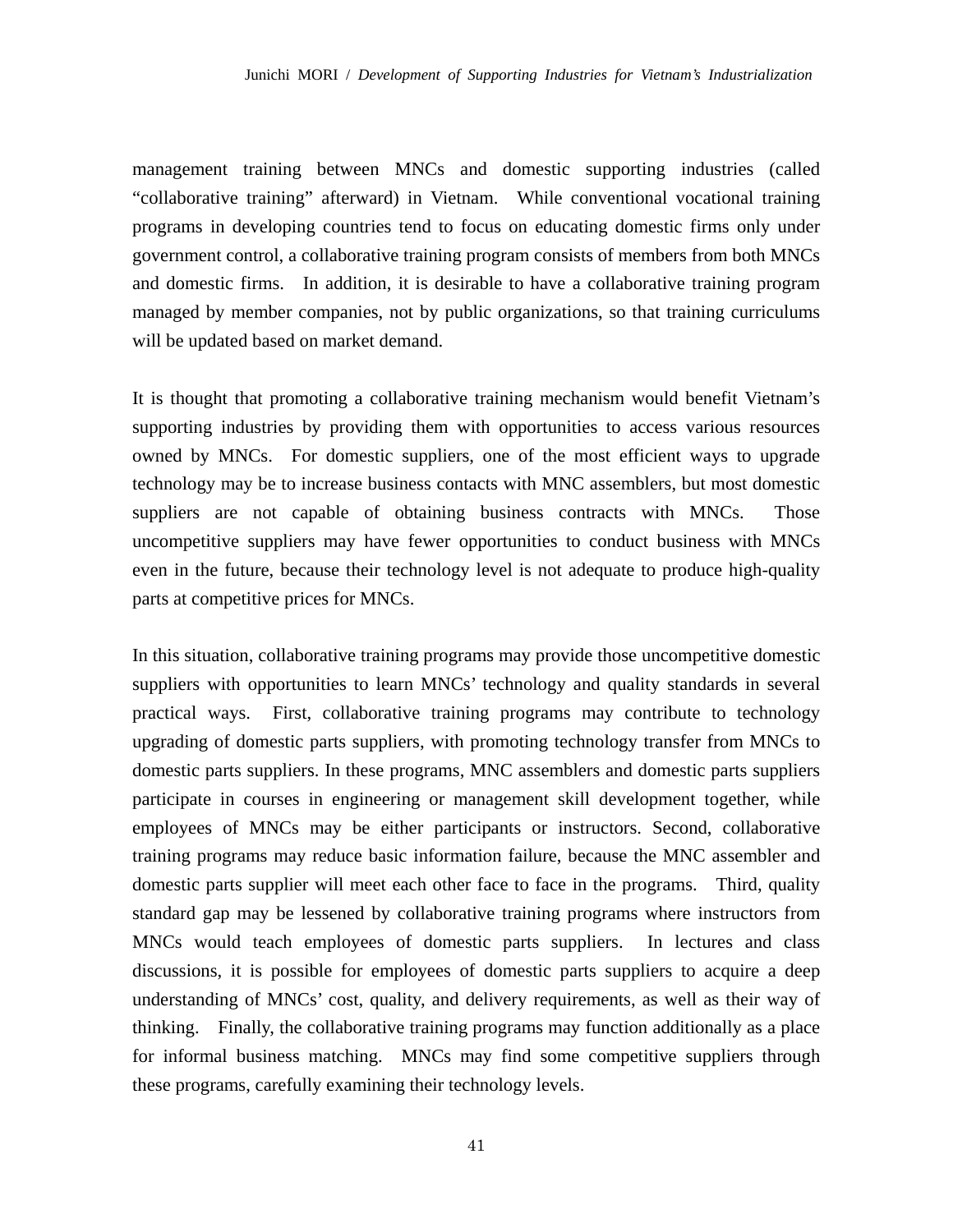However, there might be a few concerns about promoting collaborative training programs. One may argue that collaborative training programs would benefit MNCs more than domestic firms. It may be true that collaborative training programs will benefit employees of MNCs as well, while it is ambiguous whether MNCs or domestic firms would receive larger benefits from the programs. However, the net effects of technology upgrading for domestic firms are likely to be larger in collaborative training programs than in the programs focused on domestic firms. Collaborative training programs may cause technology transfer from MNCs to domestic firms, either formally through courses or informally outside of courses. In contrast, the programs focused on domestic firms would not directly promote technology transfer from MNCs to domestic firms. Another concern may be that management by firms may reduce transparency of projects. Certainly, the transparency of projects might be improved if the government gets involved in the management of projects, while there may be a trade-off between government intervention and active leadership by corporations. Thus, with promoting management by member firms, the government may be better off maintaining the status of supervisor.

#### **3.7. Toward More Concrete Policy Proposals**

In order to develop the mechanism of collaborative training in Vietnam, it may be beneficial to learn from predecessors, such as advanced ASEAN countries, while analyzing relevant projects in Vietnam. In particular, Malaysia's experiments for collaborative training programs may provide valuable lessons for Vietnam. The Penang Skill Development Center (PSDC) in Malaysia is widely recognized as a good practice, which has contributed to upgrading the technology of domestic supporting industries in cooperation with MNCs. In addition, PSDC has been successfully reducing information failures through the Global Suppliers Program (GSP), which was established by combining collaborative training courses and the business match-making program between MNCs and domestic parts suppliers.

The factors of PSDC's successes in collaborative training may be applied to on-going technology upgrading programs in Vietnam, while remembering that Vietnam is in a very different situation from Malaysia in the 1980s and 90s. Aiming to enhance economic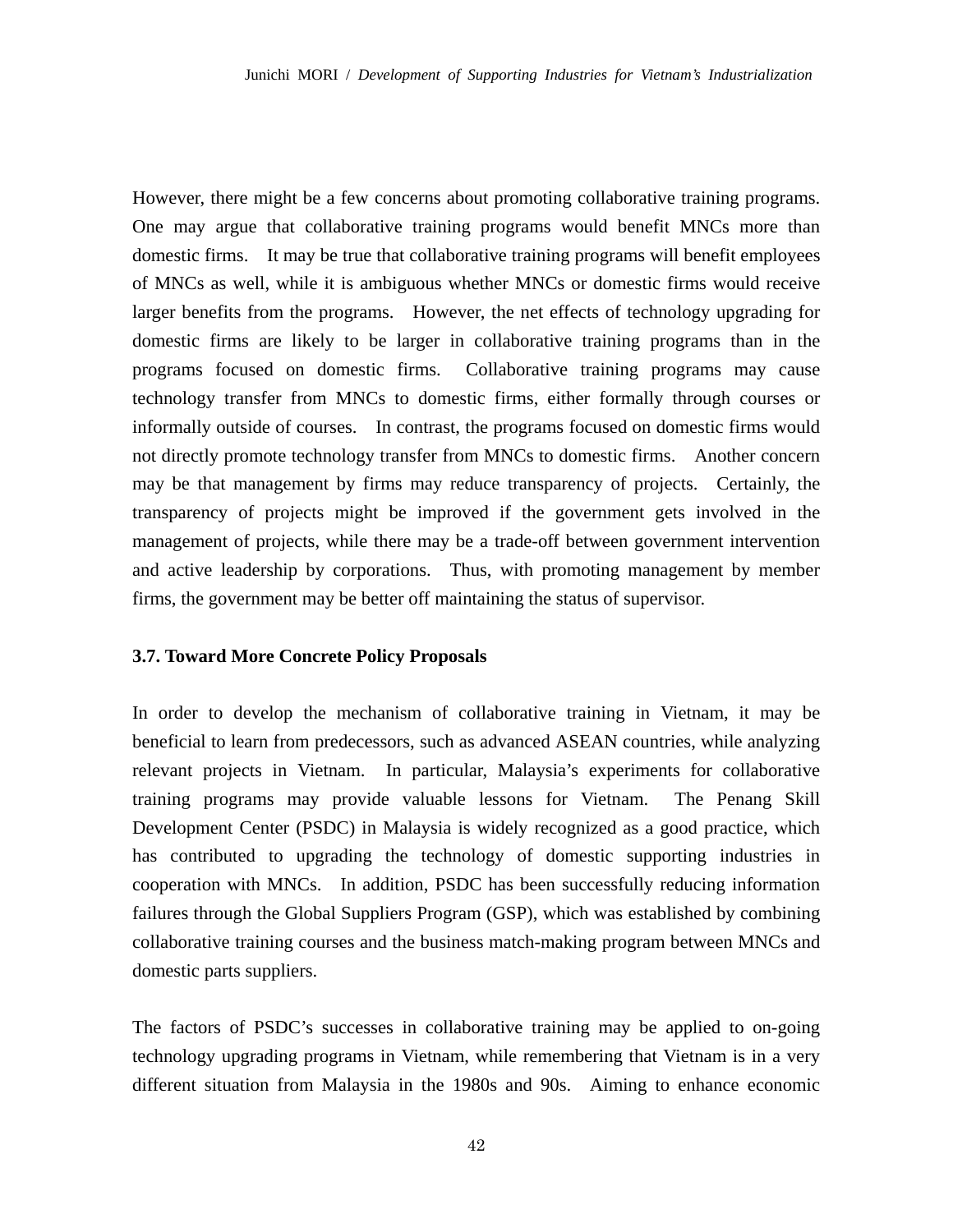development through technology upgrading, Vietnam has already implemented some projects that may directly or indirectly contribute to developing supporting industries. One case is Hanoi Industrial College (HIC) and the Japan International Cooperation Agency (JICA) Project. This project was implemented to upgrade the production-engineering skills of high school graduates. Another is the Technical Assistance Center (TAC) Project, which the Ministry of Planning and Investment (MPI) and JICA are planning to establish in the near future. This project will mainly target the skill development of Vietnamese SMEs.

All of the above three projects in Malaysia and Vietnam are similar in the sense that they try to promote technology upgrading, but there are also sharp contrasts in the structure of the projects. In the projects for the development of supporting industries, there are four choices of core components in general: i) whether a project should take the form of general education or vocational training, ii) whether a project should involve MNCs in the programs and management, iii) whether a project should have the function of reducing information failure, and iv) whether the local and national governments should play active or supportive roles.

The above three projects have some similarities and differences in terms of those choices. First, PSDC was established as a collaborative training project under MNCs' active leadership. In addition, PSDC is promoting information exchange between MNCs and domestic SMEs through training courses and business match-making programs. Furthermore, the local government basically plays the role of supervisor and catalyst between MNCs and domestic firms, while the federal government provides the funding and reflects PSDC's activities onto national strategies.

Second, the HIC-JICA project aims to enhance the quality of general engineering education. MNCs do not directly involve the programs or management, but HIC-JICA project indirectly tries to reduce information failure by promoting the business with MNCs. In the HIC-JICA project, the national government supervises the program, but the local government does not get actively involved in the project.

Finally, TAC is a vocational training project that focuses only on domestic SMEs, which are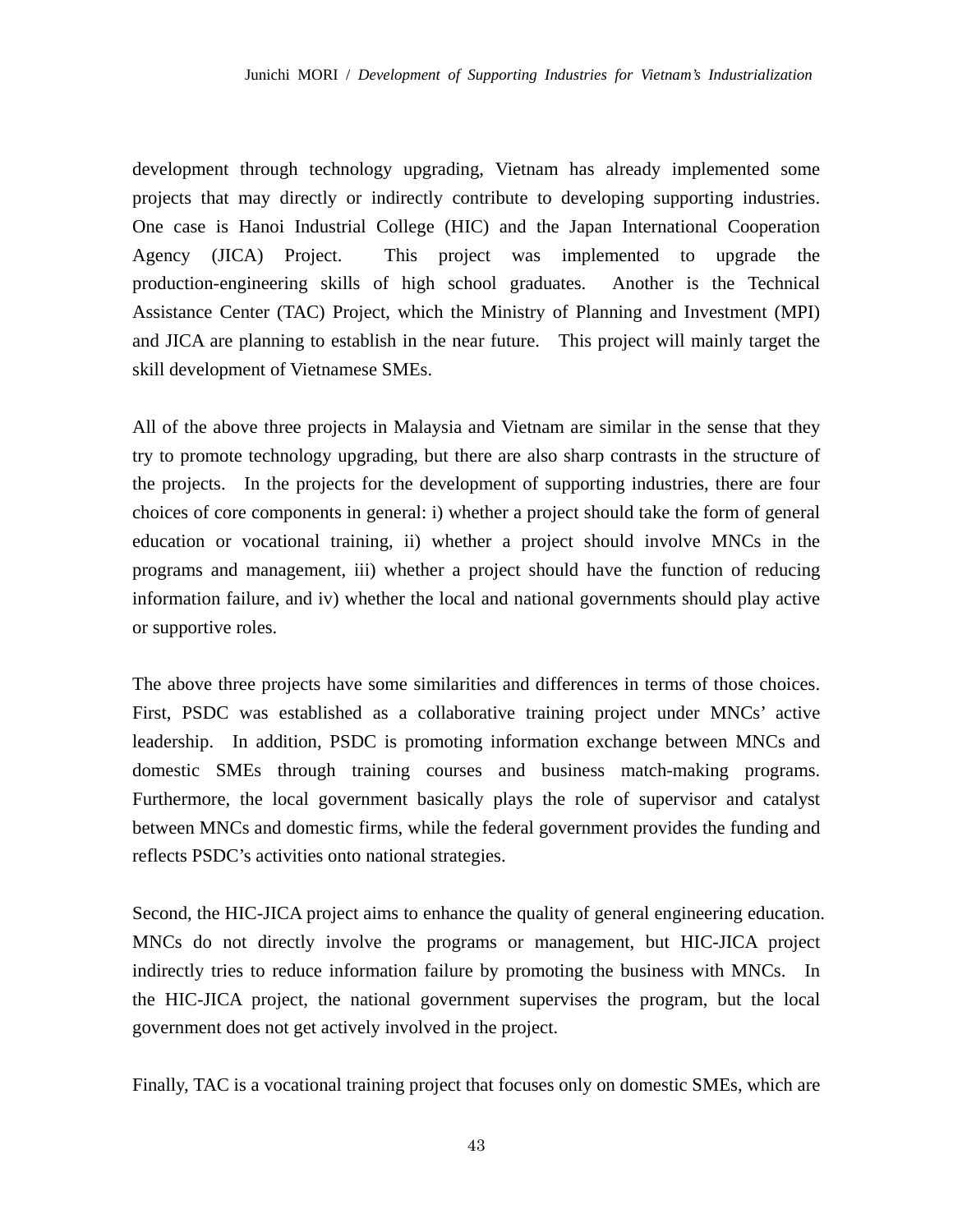mainly parts suppliers. In contrast to PSDC, MNCs will not get involved in its planning and management. In addition, it seems that TAC will concentrate on upgrading technology, while not having a plan to cope with information failures. Furthermore, the national government agency is the counter part of project in the TAC project, while the local government does not play a significant role.

In Sections 4, 5, and 6, the successes and challenges of those three projects are examined further, considering how the choice of core components would affect the efficiency of projects to promote technology upgrading and information flow for the development of supporting industries.

# **4. A Good Practice for Collaborative Training:**

The Penang Skill Development Center in Malaysia

# **4.1. Learning from a Good Practice in Malaysia**

In order to understand the benefits of collaborative training programs, examining a more concrete case may be helpful for policy makers. This section introduces a good practice that has contributed to the development of supporting industries in the electronics sector, paying special attention to the Penang Skill Development Center (PSDC) in Malaysia.

The electronics sector is the core industry in Penang, which accounted for 18-20% of GDP and 55% of the employment in 2003.<sup>60</sup> It seems that PSDC has played a significant role in the development of Penang's electronics sector by promoting technology upgrading and information exchange. Under MNCs' active leadership, PSDC provided unique technology upgrading programs for company employees and non-employees such as high-school graduates. It has also initiated the Global Suppliers Program (GSP), which has reduced information failures between MNCs and domestic parts suppliers.

It could be difficult to apply the whole program to Vietnam or other countries, but it is still

<sup>60</sup> JODC (2003), 48.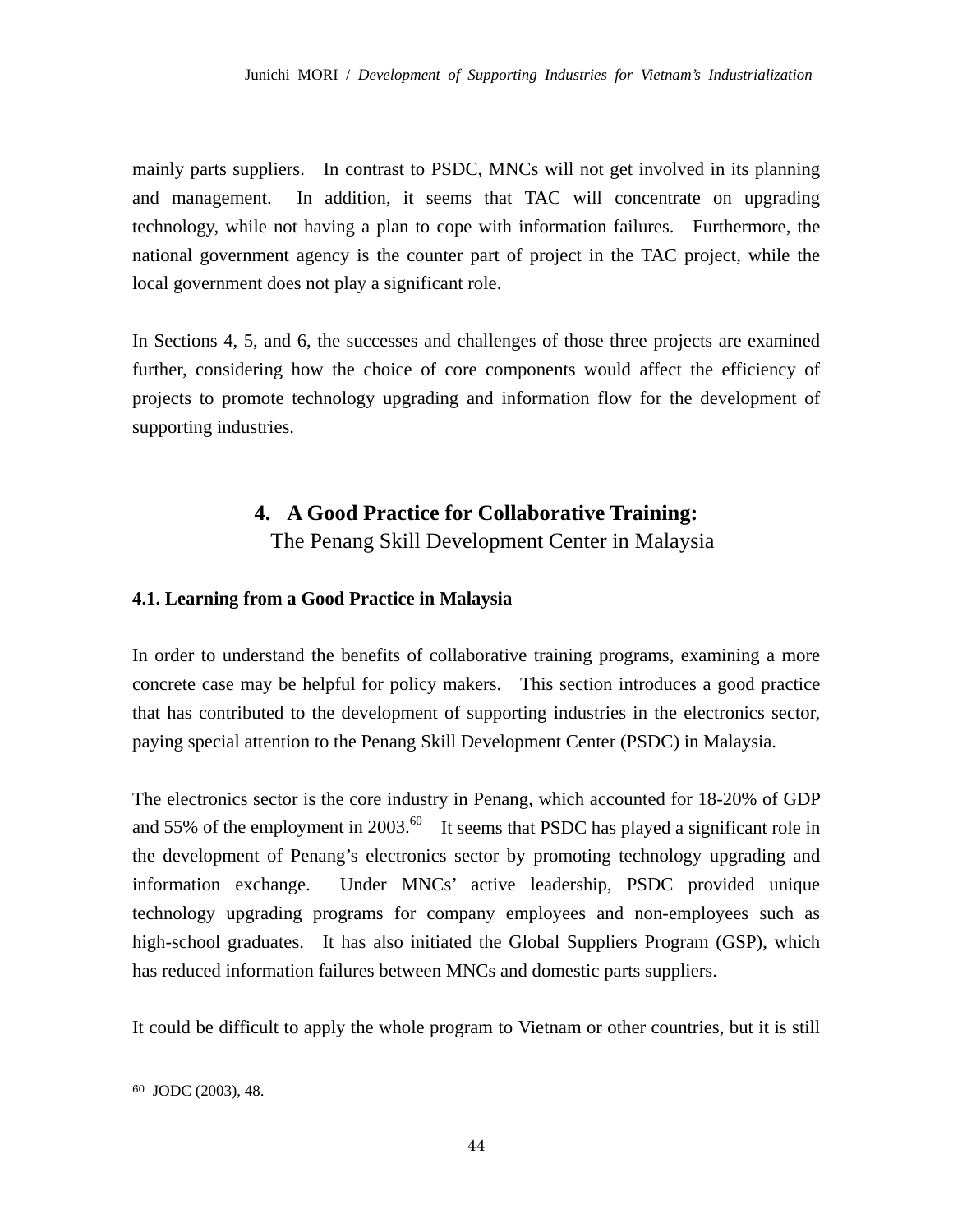possible to learn some valuable lessons from its success. The purpose of learning a good practice is not to merely transfer it from one place from another but to learn the essence of success. In particular, it is beneficial to examine the following points: i) the benefits of collaborative training programs, ii) the mechanism by which collaborative training programs function, iii) reasons that MNCs are attracted to PSDC, iv) conditions in which collaborative trainings attract MNCs, v) roles of local and national governments, and vi) shortcomings of PSDC. In addition, it should be remembered that those points are not completely applicable to Vietnam without customization of programs.

## **4.2. Establishment of the Penang Skill Development Center**

The Penang Skill Development Center (PSDC) was established as a non-profit organization in 1989. Its primary objective is to increase the supply of skilled labor for manufacturing firms in Penang, especially for MNCs. In addition, the government hoped to attract more foreign direct investment (FDI) by improving Penang's investment climate through this program and to further accelerate economic growth.

The initial movement toward the establishment of PSDC occurred around the late 1980s. Malaysia successfully developed its electronics industries in the 1980s and 1990s, attracting a large volume of FDI. In particular, Penang has the oldest history of attracting FDI since the early 1970s. Most of the MNCs were semiconductor manufacturers including Advanced Micro Devices (AMD), Intel, and Motorola from the United States. When massive FDI flowed into Penang, many MNCs faced labor shortages, especially for skilled labor like technicians who could maintain and improve the production line.<sup>61</sup> Then, MNCs started to pinch skilled labor off of each other by offering higher salaries, which resulted in increased labor costs. In order to resolve this problem, MNCs worked together to establish a training center that could provide sufficient skilled labor for them as well as enable them to retain trained workers so that their investment in training would not be lost. At the same time, MNCs hoped to reduce training costs by outsourcing basic training to a public entity funded by the government. The Penang state government quickly responded to the MNCs' request and established PSDC in 1989.

 $61$  The shortage of skilled labor was pointed out during the business seminar organized by American Business Association in 1987.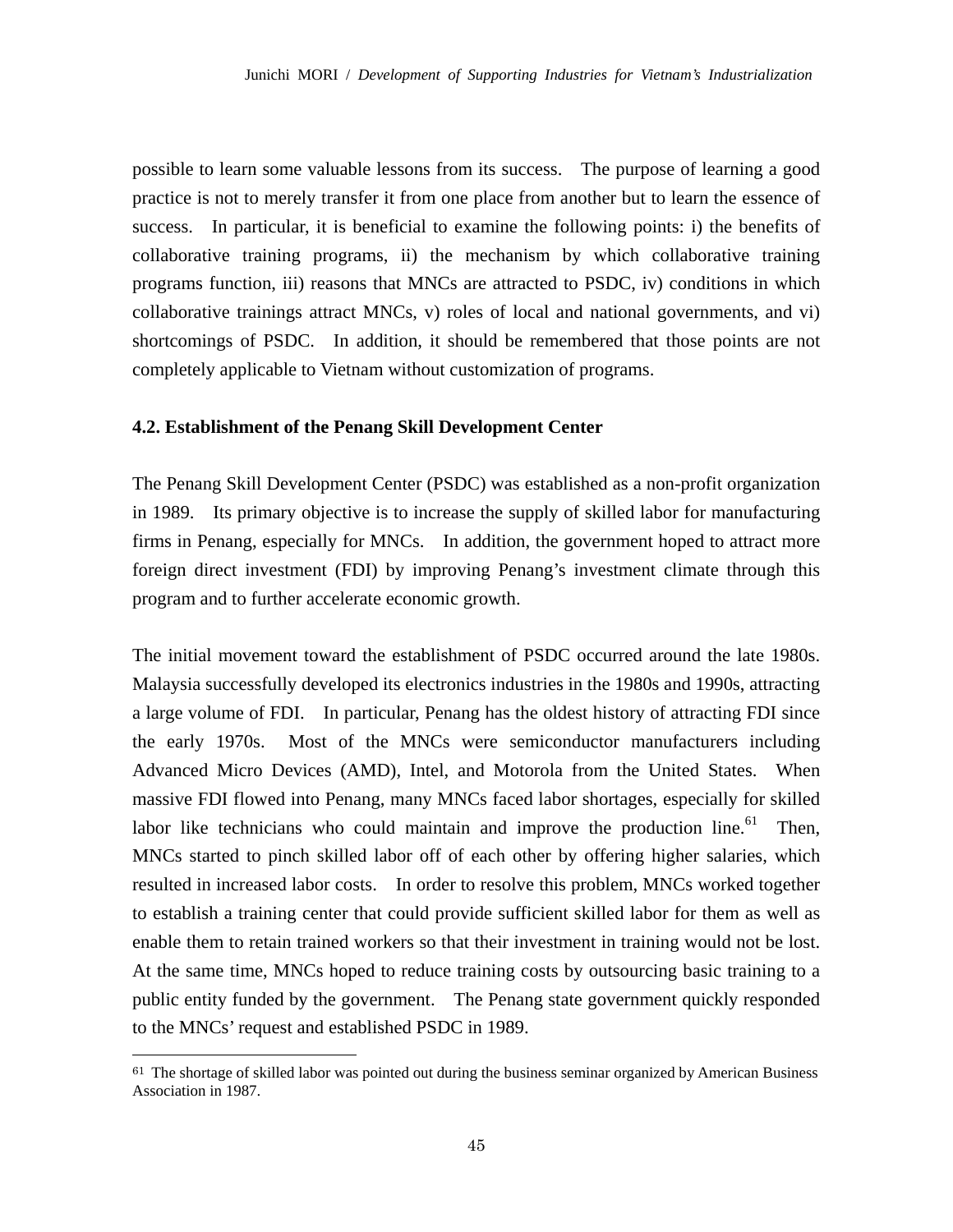The establishment of PSDC has been supported by both the state and federal government. The state government provided the land and building, which were located in the center of Bayan Lepas Industrial Park. The federal government provided the set-up grant, which was US\$15,800 per year from 1989 to 1991 and US\$31,600 per year from 1992 to 1999. Second, PSDC has received an equipment grant from the federal government under the Malaysia Plan, which is a five-year master plan for industrial development. The grant amounted to US\$1.5 million under the 6th Malaysia Plan (1989-1994), US\$2.2 million under the 7th Malaysia Plan (1995-2000), and US\$4.2 million under the 8th Malaysia Plan (2001-2006). Moreover, PSDC is earning a reasonable profit from tuition fees.

## **4.3. Structure of PSDC's Training Programs**

-

PSDC's programs for technology upgrading can be roughly divided into two categories: i) training programs for engineers who are working in private firms and ii) education programs for unskilled people who have just graduated from a school (mainly high school).

The training programs in the first category, as self-targeted vocational training programs, aim to enhance technical skills in all member and non-member companies through trainings for both hard and soft skills. Company employees usually participate in various short-term courses from one day to four months, financially supported by employers. The course fees range roughly from US\$50 to US\$1,300, depending on the contents and duration of courses (from 1 day to 12 months). Employees of PSDC's member companies will receive a special discount on training fees, while employees in non member companies can still participate in the program, but without a discount.<sup>62</sup> Also, both member and non-member companies can be reimbursed by the Human Resources Development Fund (HRDF) for the training costs. $^{63}$ 

 $62$  Employees of member companies may gain 10-15% discount on average. Refer to: PSDC's several brochures.

<sup>&</sup>lt;sup>63</sup> HRDF operates on the basis of a levy/grant system. Employers who have paid the levy will quality for training grants from the fund to defray or subsidize training costs for their Malaysian employees. Manufacturing companies that employs more than 50 workers should contribute 1% of employee's monthly wage to this fund. Refer to: Malaysian Industrial Development Authority (MIDA). *The Costs of Doing Business in Malaysia*. (KL, Malaysia: MIDA, 2005), 6.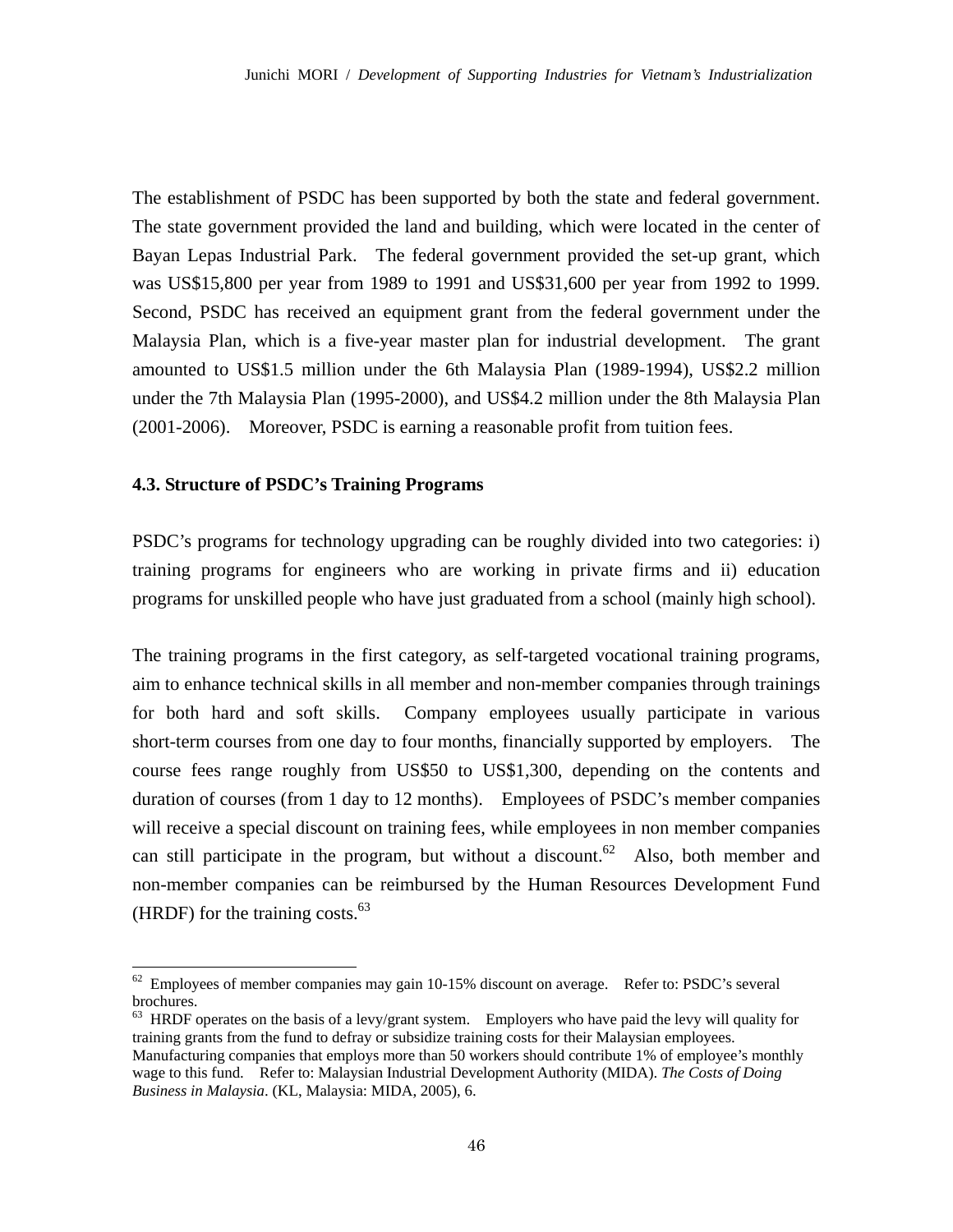The training programs in the second category, as general training programs, teach students more basic engineering knowledge and skills than in the first category. Instructors for this program tend to have an academic background. The establishment of the program is closely related to current economic conditions in Penang. Although Malaysia has stable GDP growth, there are signs of an economic downturn. For example, some MNCs are shrinking or moving their production facilities to China. Thus, many companies have begun to hesitate to employ and educate unskilled workers who have just graduated from high school. In this situation, PSDC is trying to provide education opportunities for them at a reasonable cost. PSDC is offering three year diploma courses in Engineering/Science for them, cooperating with domestic universities and foreign universities in the UK. This program also benefits private firms since they can hire skilled workers without bearing the costs of basic skill training.

### **4.4. The Global Suppliers Program (GSP): Strengthening Backward linkages**

In 1998, PSDC established the Global Suppliers Program (GSP). It aims to develop backward linkages through upgrading the technology of domestic suppliers as well as by reducing information failures between MNCs and domestic suppliers. GSP aims to turn domestic suppliers into be world-class suppliers for MNCs through both training programs and actual businesses deals, while MNCs expect to find potential suppliers through this program.

Although technology transfers were promoted through PSDC's activities, backward linkages between MNCs and domestic firms were still weak in Penang as well as in overall Malaysia. When FDI began increasing at a reasonable pace, the weak backward linkages did not receive so much attention. However, in the late 1990s, complex economic factors such as China's increasing economic power, the Asian Currency Crisis, as well as the prevalence of Supply Chain Management, made Malaysia aware of the importance of backward linkages and competitive domestic supporting industries. Especially after FDI for Malaysia began to decrease after 1997 (refer to Figure 2-6), backward linkages and the development of domestic supporting industries became a more serious issue.<sup> $64$ </sup> Thus, in

 $64$  The importance of SMEs was firstly emphasized in  $7<sup>th</sup>$  Malaysian Plan (1995-2000), and followed up by the 2nd Industrial Master Plan (IMP2: 1996-2005).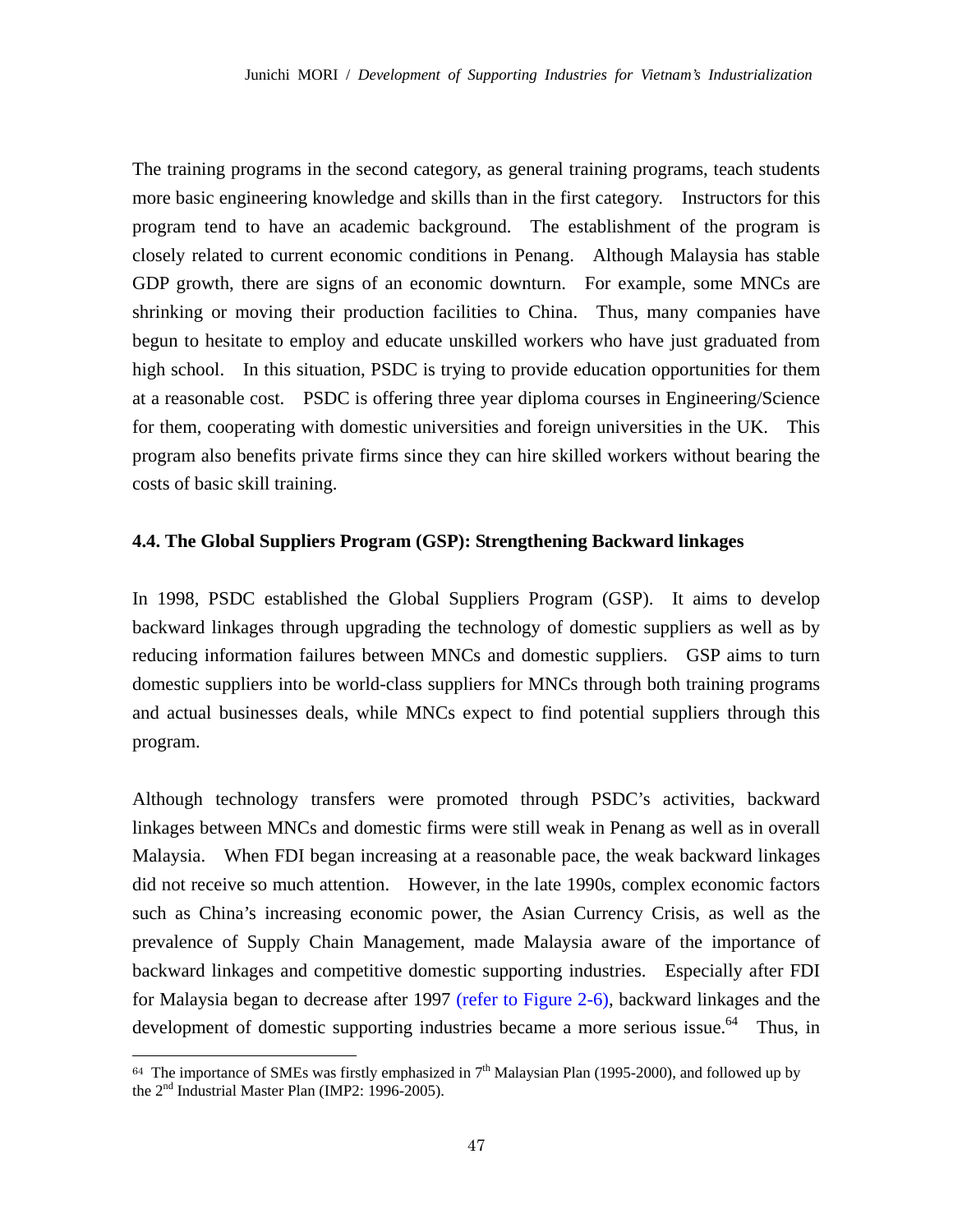order to nurture world-class suppliers in Penang, PSDC's management council initiated the Global Suppliers Program (GSP) in 1998. The GSP consists of two initiatives: 1) training courses, which aim to upgrade the technology of domestic suppliers, as well as reduce information failures between MNCs and domestic suppliers, and 2) actual business contracts between MNCs and domestic suppliers, which promote technology upgrading in more practical ways.

The first initiative contains three-stage programs: i) Core Competencies (CoreCom 1), ii) Intermediate Systems (IS2), and iii) Advanced Systems  $(AS3)$ .<sup>65</sup> First, CoreCom 1 provides 76 hours of training in 4 months. It covers 13 entry-level trainings such as customer service, quality control, and business administration. Second, IS2 involves 68 hours of training in 4 months. As a follow-up course to CoreCom 1, IS2 offers intermediate-level training in more advanced quality control management. Third, AS3 teaches advanced design skills as well as advanced analytical skills. Basically, all the courses are taught by instructors from MNCs. All domestic suppliers in Penang can apply for the first initiative, but non-company employees cannot. Although the course fees are high, government subsidies are available in various forms. For example, CoreCom1 costs around US\$500 per person, and IS2 costs around US\$395 per person, but Small and Medium Industries Development Corporation (SMIDEC) gives a 50% rebate on CoreCom course fee and 80% on the IS 2 course fee for entitled SMEs. $^{66}$ 

After successfully completing the training in the first initiative, domestic suppliers can proceed to the second initiative and start actual business deals with MNCs. This program promotes technology transfer from MNCs to domestic suppliers by close monitoring of progress. Nonetheless, while the second initiative officially declares an agreement to expand business between MNCs and domestic suppliers, there is no business volume requirement because it should depend on the actual performance of the domestic suppliers.

<sup>65</sup> Referred to PSDC website: http://www.psdc.com.my/

<sup>66</sup> SMEs are defined as the firm with annual sales turnover not exceeding RM25 million or full-time employees not exceeding 150. Refer to: Small and Medium Industries Development Corporation (SMIDEC). *SMI Development Plan (2001-2005) Executive Summary*. (KL, Malaysia: SMIDEC, 2001), 5.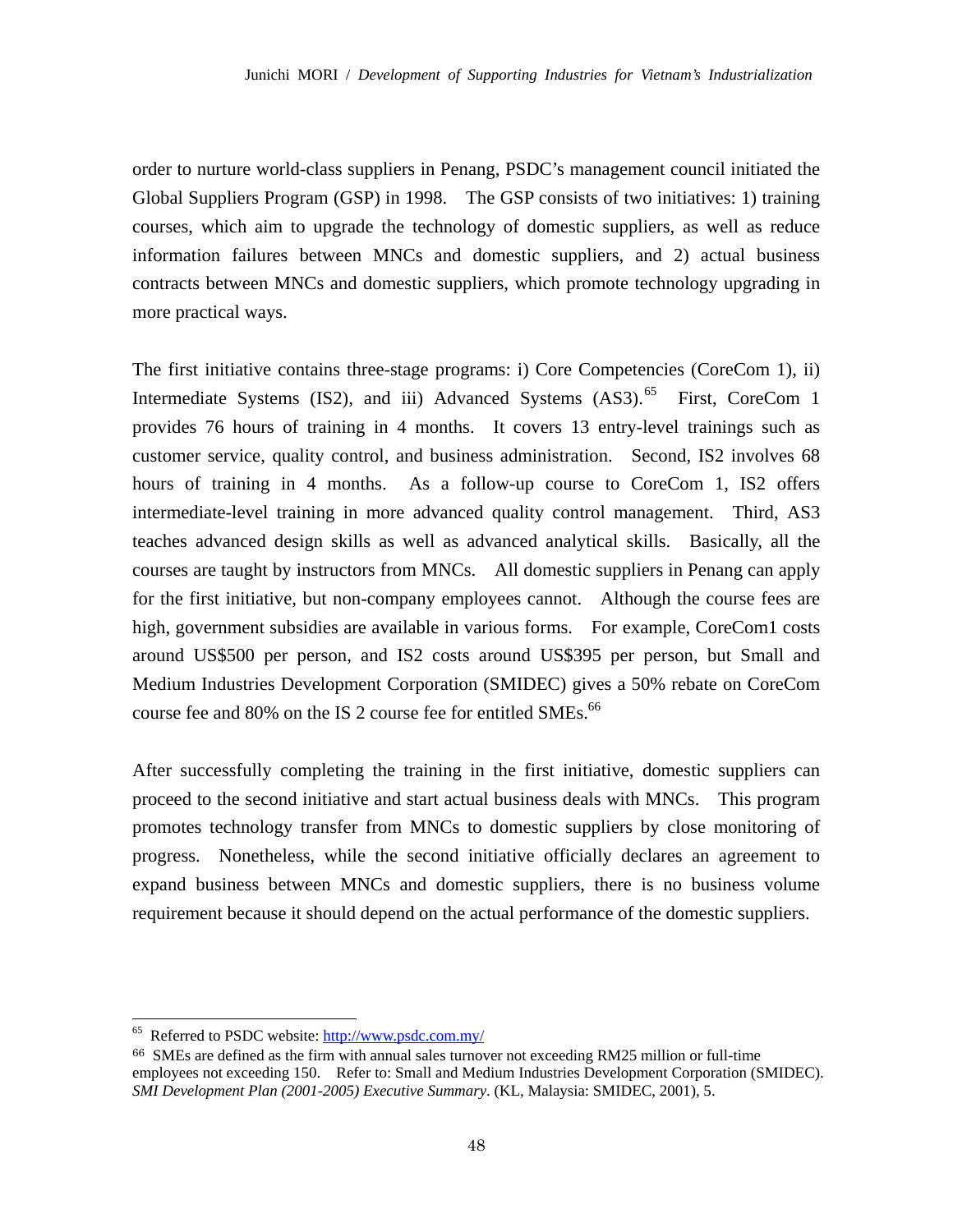#### **4.5. PSDC's Contribution to the Development of Supporting Industries**

It is likely that PSDC has contributed to the development of supporting industries in three ways: i) training large number of participants, ii) providing practical and up-to-date technology for domestic suppliers, and iii) promoting interaction between MNCs and domestic suppliers.

## *4.5.1. Training Significant Number of Participants*

The large capacity of PSDC has increased opportunities for domestic suppliers to upgrade their technology. PSDC has provided training courses in engineering and business administration for a significant number of company employees as well as high school graduates. PSDC started from small facilities and expanded its programs as the demand for training programs increased. While it offered just 32 courses for 559 participants in 1989, it managed to train 10,921 total participants in 580 courses in 2003 (refer to Figure 4-1). The total participants from 1989 to 2003 reached 105,505, while the annual average is 7,034. In addition, while PSDC accepts a huge number of students, the average number of trainees per course is 19.3 people, which seems to be a reasonable size for an instructor to manage.<sup>67</sup> Furthermore, out of 105 member companies, 52 are domestic suppliers (refer to Figure 4-2). Thus, it is thought that domestic suppliers have benefited from PSDC's large capacity.



Source: PSDC's presentation on June13th 2005

<sup>67</sup> Calculated from PSDC's presentation material given on June13th 2005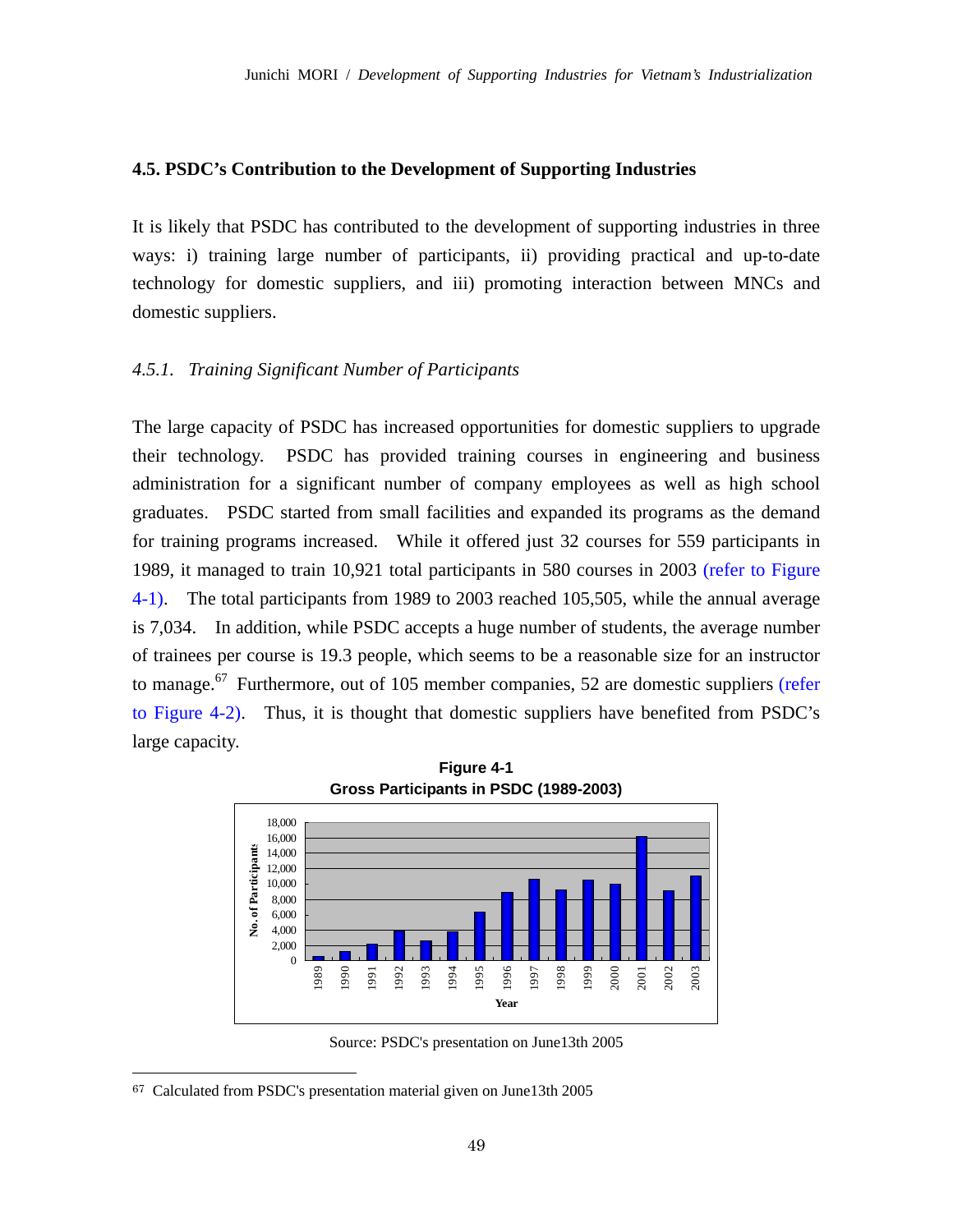

**Figure 4-2** 

Source: PSDC's presentation on June13th 2005

## *4.5.2. Providing Practical and Up-to-date Technology*

Practical and up-to-date technology provided by PSDC has benefited domestic supporting industries. For example, PSDC offers comprehensive programs in hard and soft skill training for company employees who are working in private firms. Training programs in hard skills consist of applied engineering such as machining, automation technology, electrical/electronic engineering, quality/productivity control, and RF/communication technology. Training programs in soft skills include business management, information technology, and foreign language courses. Course instructors usually have considerable experience working in the private sector. As another example, GSP provides more specified knowledge, represented by QS9000 and Failure Mode and Effect Analysis (FMEA) for quality control and Computer Aided Design (CAD) and Computer Aided Manufacturing (CAM) for engineering designing. Those techniques are taught by MNC employees.

Moreover, PSDC has the dynamism to continuously update its curriculum according to market trends. For one thing, the general direction of PSDC's programs is decided by its management council, which consists mainly of member companies' top management (refer to Figure 4-3). The chairman of the council is elected from the member companies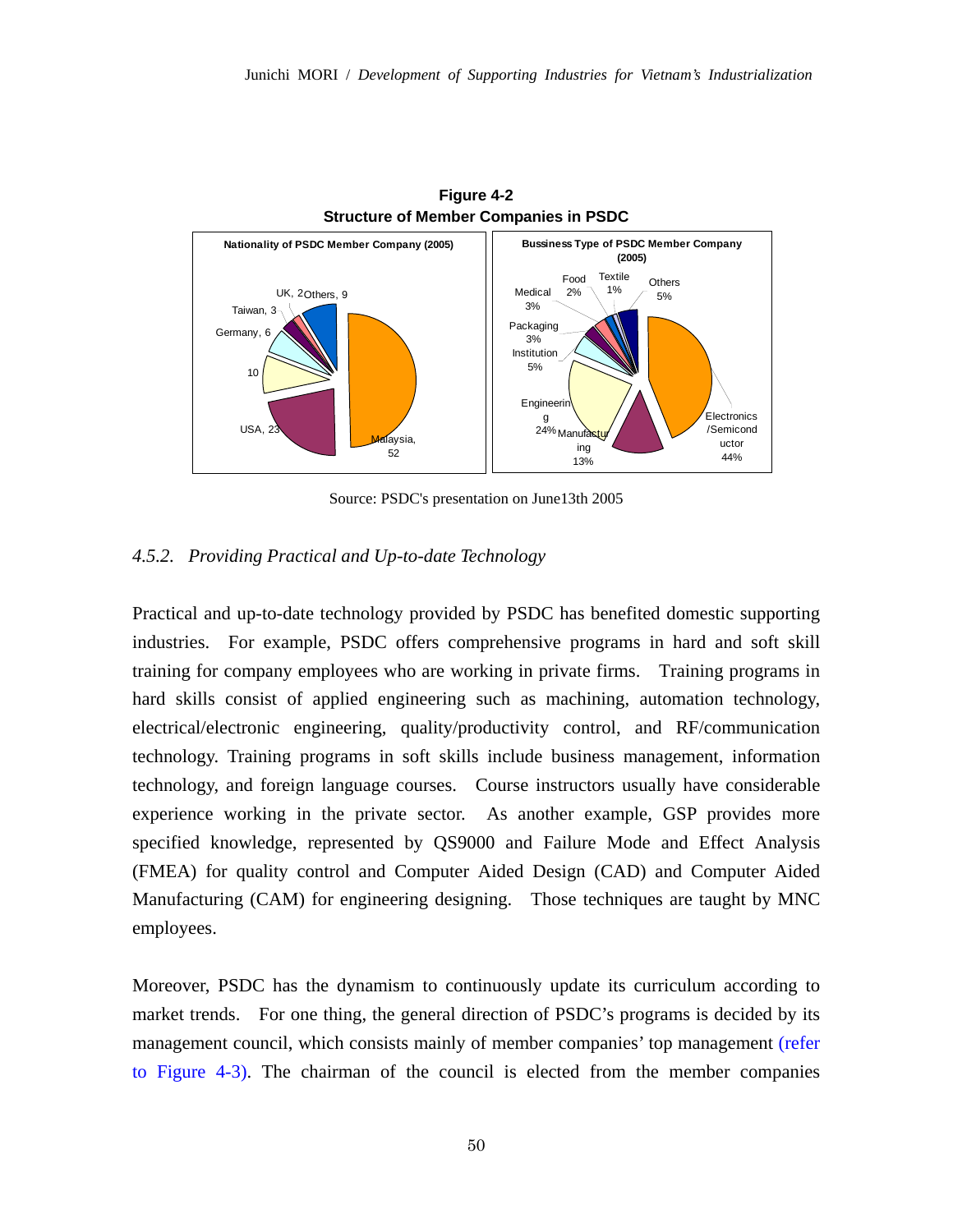bi-annually. As for the management of PSDC, government agencies only play supportive roles like supervision. Moreover, the details of training programs at PSDC are structured and periodically reviewed by the training committee, which consists of experienced staff in member companies' training departments. This system enables PSDC to provide up-to-date engineering and management skills for trainees, in synchronized with market demand.

| Position          | Title                    | <b>Company Name</b>               |  |  |
|-------------------|--------------------------|-----------------------------------|--|--|
| Chairman          | <b>Managing Director</b> | Advanced Micro Devices Export (M) |  |  |
| Deputy Chairman   | <b>Managing Director</b> | Fairchild Semiconductor (M)       |  |  |
| Vice Chairman     | Site GM                  | <b>Intel Malaysia</b>             |  |  |
|                   | <b>Managing Director</b> | Bosch Malaysia                    |  |  |
| Committee members | President                | <b>Agilent Technologies</b>       |  |  |
| $(2005 - 2006)$   | CFO                      | <b>ENG Teknologi</b>              |  |  |
|                   | <b>Managing Director</b> | Motorola Malaysia                 |  |  |
|                   | <b>Managing Director</b> | Seagate                           |  |  |
| Committee members | <b>Managing Director</b> | Komag                             |  |  |
| $(2004 - 2005)$   | Management               | Leong Bee & Soo Bee Sdn. Bhd      |  |  |
|                   | FC                       | <b>OSRAM</b>                      |  |  |

**Figure 4-3 PSDC Management Council 2005-2006** 

Source: PSDC's presentation on June 13th 2005

These high-quality training opportunities for PSDC member companies, which account for more than 50% of employees in Penang's manufacturing sector, may have positive impacts on value-added activities and skill intensity in Penang.<sup>68</sup> First, the annual manufacturing value-added in Penang grew steadily at an average of 8.7% between 1992 and 2000.<sup>69</sup> Analyzing firm-level data of domestic suppliers, Rasiah (2002) finds that Penang's machine tool suppliers generated more value added than suppliers in the Klan Valley, which is another center of electronics industry in Malaysia, due to the effect of a better government-business relationship.  $70$  Second, the skills intensity of Penang's

<sup>68</sup> Makoto Anasawa. "Strengthening the Backward Linkages between Foreign and Domestic firms: Case of Malaysia" in Toyojiro Maruya (eds.) *Restructuring the International Division of Labor in Asia and the Role of Foreign Direct Investment*. (Tokyo, Japan: IDE-JETRO, 2000), 16.

<sup>69</sup> Anna Ong Cheng Imm. "Penang's Manufacturing Competitiveness" *Briefing Paper to the Penang State Government* (Penang, Malaysia: Socio-Economic and Environmental Research Institute (SERI), 2000), 4<sup>70</sup> Rajah Rasiah. "Government-business coordination and small enterprise performance in machine tools

sector in Malaysia" *Small Business Economics* 18 (Maastricht, Netherlands: Kluwer Academic Publishers, 2002), 177-195.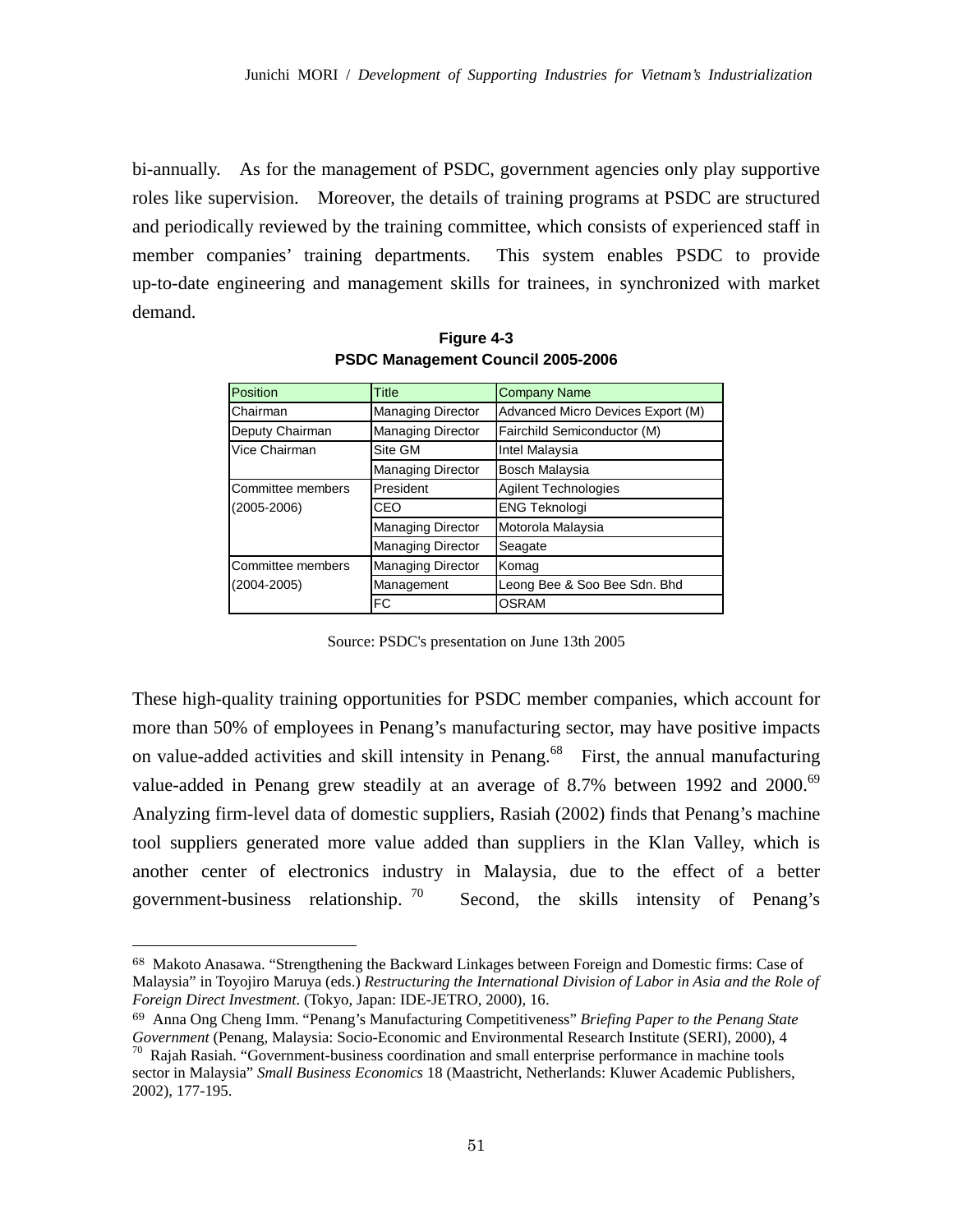manufacturing labor force has risen from 0.13 in 1980 to 0.23 in 1998.<sup>71</sup> Similarly, the ratio of production workers in the total manufacturing workforce decreased from 74.3% in 1990 to  $67.1\%$  in 1998.<sup>72</sup> Rasiah (2002) exhibited in his survey that machine tool suppliers in Penang owned better precision tolerance level in grinding, milling, and stamping.<sup>73</sup> This may be a result of increasing skill intensity in Penang.

## *4.5.3. Promoting Interaction between MNCs and Domestic Suppliers*

PSDC has provided a place where MNCs and domestic suppliers meet each other face to face and exchange information either formally or informally through technical training courses. Increasing domestic suppliers' participation may indicate that the original member companies have benefited from PSDC's programs and the benefits have attracted new members. PSDC started with 31 member companies in 1989, 6 of which were domestic suppliers and 25 MNCs. In 2003, PSDC had 105 members, which consisted of 52 domestic suppliers and 56 MNCs and (refer to Figure 4-2).

Furthermore, particularly in GSP, domestic suppliers have gained opportunities to learn about MNCs' quality requirements directly from their employees. The program benefits not only domestic suppliers which hope to increase business with MNCs, but also those which have not yet obtained a business contract with MNCs. By October 2004, 385 domestic suppliers, which is much more than the number of member companies, were participating in the first initiative of GSP (refer to Figure 4-4-1), while 8 MNCs and 9 domestic suppliers are participating in the second initiative (refer to Figure 4-4-2).<sup>74</sup>

Skills intensity is calculated based on the ratio of management & technical staff over the total employed. Refer to: Imm (2000), 11.

 $72$  Imm (2000), 11.

<sup>73</sup> Rasiah (2002), 190.

<sup>74</sup> Referred to PSDC website: http://www.psdc.com.my/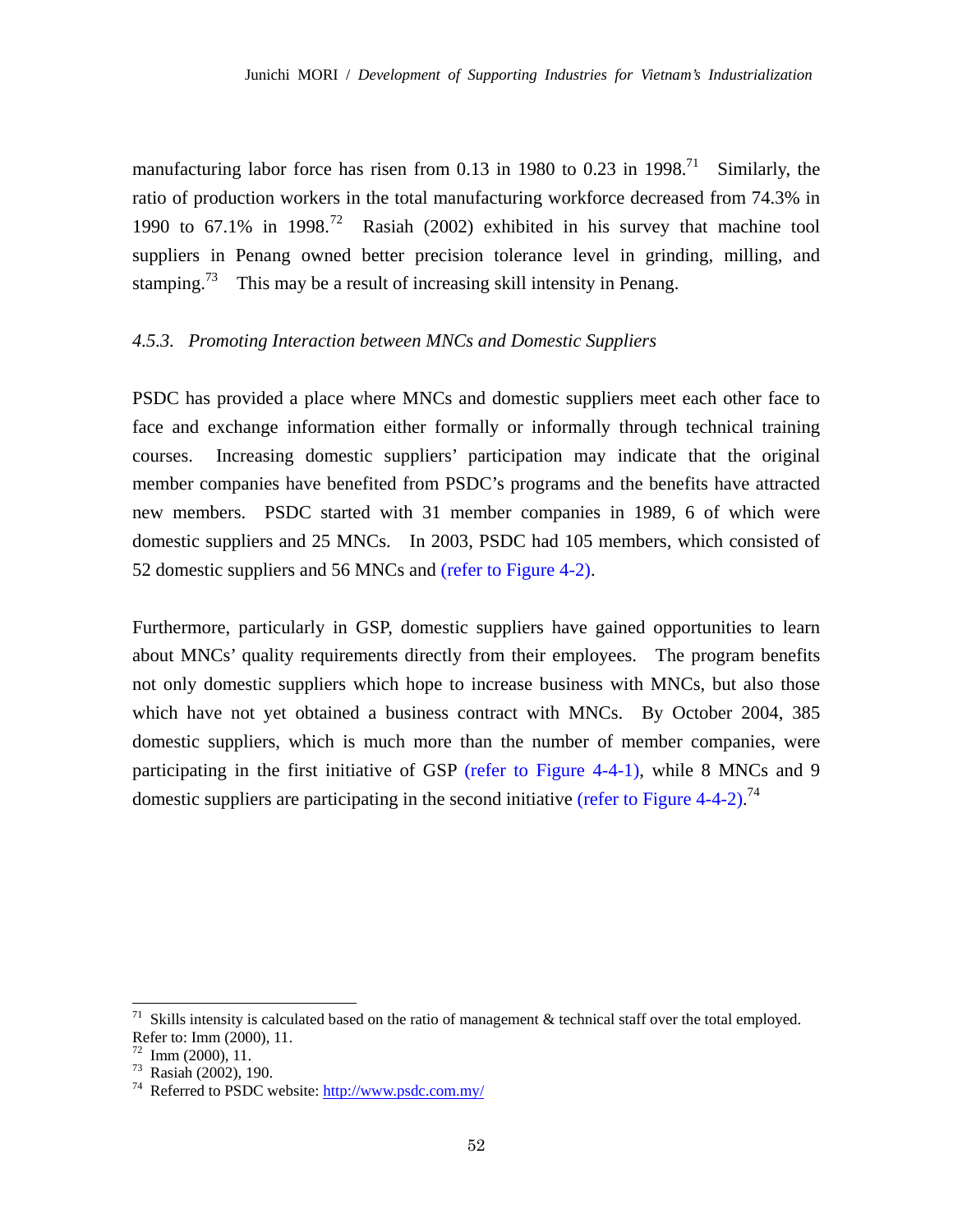| Program      | No. of Participants No. of SMEs |     | <b>IMNCs</b>                          | <b>SME<sub>s</sub></b> |
|--------------|---------------------------------|-----|---------------------------------------|------------------------|
| CoreCom 1    | 910                             | 239 | Advanced Micro Devices Watas Holdings |                        |
| lis2         | 106I                            | 29  | Agilent Technology                    | Prestige Dynam         |
| <b>AS3</b>   | 502                             | 117 | <b>Fairchild Semiconductor</b>        | Industri Presawa       |
| <b>Total</b> | <b>1.518</b>                    | 385 | Intel Technology                      | Newtechco Eng          |
|              |                                 |     |                                       |                        |

#### **Figure 4-4-1: SME's Participation in GSP (2005) Figure 4-4-2: Participation in GSP 2nd Initiative**

| Program                                       | No. of Participants | No. of SMEs | <b>MNCs</b>                                  | <b>SME<sub>s</sub></b>     |
|-----------------------------------------------|---------------------|-------------|----------------------------------------------|----------------------------|
| CoreCom 1                                     | 910                 | 239         | <b>Advanced Micro Devices Watas Holdings</b> |                            |
| IS <sub>2</sub>                               | 106                 | 29          | Agilent Technology                           | Prestige Dynamics Industry |
| AS3                                           | 502                 | 117         | <b>Fairchild Semiconductor</b>               | Industri Presawat Jaya     |
| Total                                         | 1,518               | 385         | Intel Technology                             | Newtechco Engineering      |
| Source: PSDC's presentation on June 13th 2005 |                     |             | Komag                                        | Unimould Engineering       |
|                                               |                     |             | Motorola                                     | <b>AKN Technology</b>      |
|                                               |                     |             | Robert Bosch                                 | Leong Bee & Soo Bee        |
|                                               |                     |             | Unico Technology                             | ClassA Technology          |
|                                               |                     |             |                                              | Mechwira Technology        |

Source: PSDC's website: http://www.psdc.com.my/

Due to the combined effects of technology upgrading and the reduction of information failures, PSDC's activities have contributed to the development of backward linkages. Penang's average local procurement ratio was 10 to 15% in the early 1980s and rose to 20% in the late  $1980s$ <sup>75</sup> The regional average after the 1980s is not available, but it is thought to have increased in the 1990s, due to the development of domestic supporting industries. For example, Sony EMCS (Malaysia) Sdn. Bhd. (Sony Malaysia), which is a large consumer-electronics manufacturer in Penang, mentioned that the local procurement ratio might be about 30 % to 40 % on average, although it varies in the broad range, highly dependent on the value of semiconductors, which are mostly imported.<sup>76</sup> In short, a product with a high-value semiconductor may have a local procurement ratio of less than 30% while one with low-valued semiconductor may have a local procurement ratio of more than 30%. On the other hand, Sony Malaysia mentioned that most plastic, metal and mechanical parts were increasingly procured from local markets. Sony Malaysia used to purchase those parts from foreign parts suppliers, but it currently procures most of the parts from local suppliers. Furthermore, the local procurement ratio of 30 to 40 % is very close to the world average of the local procurement ratio of Japanese electronics manufacturers, which was 40.3% in 2003 (refer to Annex E).

<sup>75</sup> Anasawa (2000), 24.

<sup>76</sup> Author's interview with Sony Malaysia in June 2005.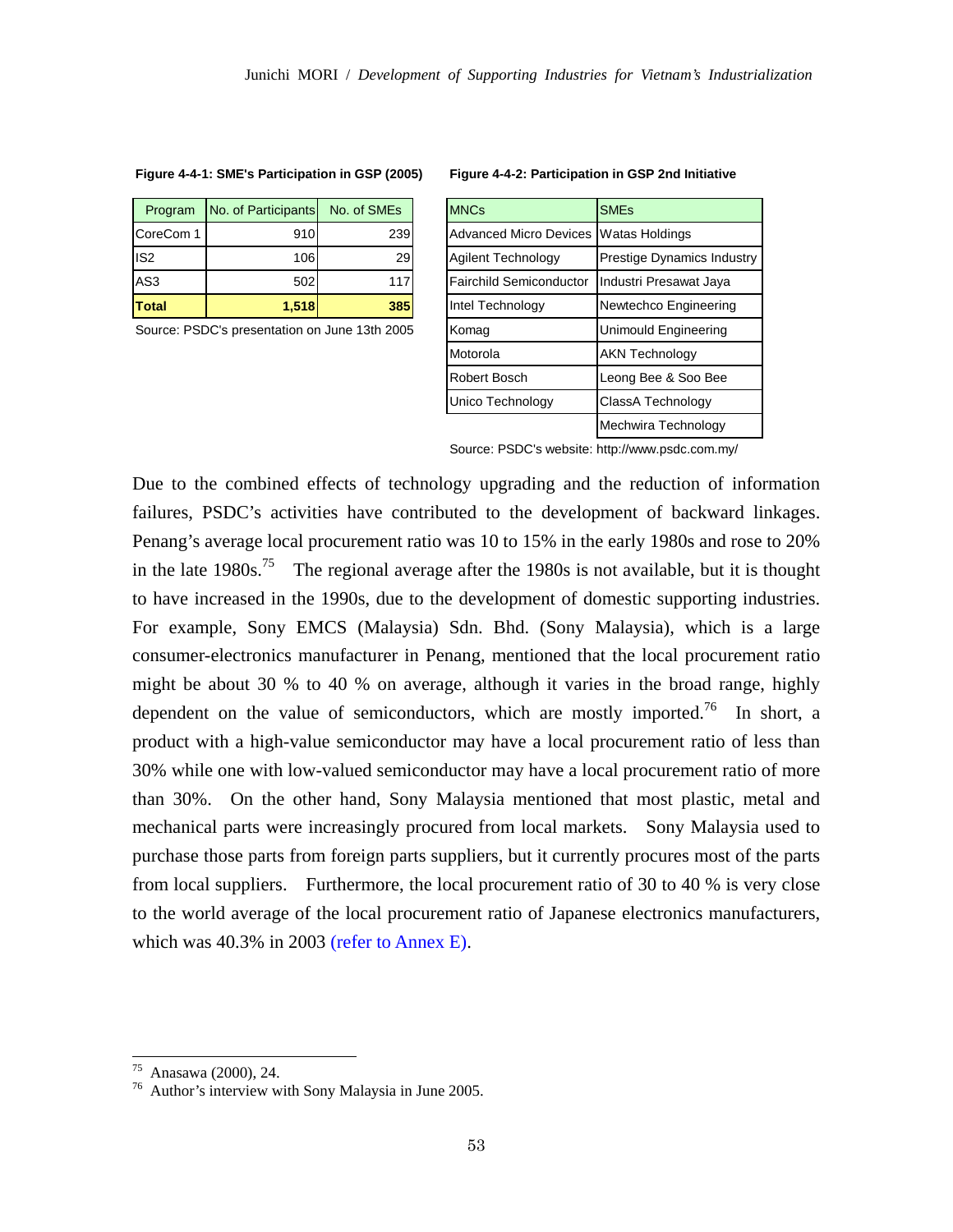#### **4.6. Primary Factors for PSDC's Success**

-

It seems that PSDC has built up this successful collaborative training system thanks to three primary factors: i) MNC's active participation, ii) effective regional information linkages among MNCs, domestic suppliers, and the government, and iii) the bottom-up approach based on market demand.

The first key to PSDC's success may be an active participation by MNCs. By attracting MNCs, PSDC contributed to building the partnership between MNCs, domestic suppliers, and the government. This partnership promotes the agglomeration of FDI, technology transfer from MNCs to domestic suppliers, and the enhancement of backward linkages through technology upgrading programs and information exchange. UNCTAD (2000) describes this partnership as the linkage triangle, which PSDC has successfully developed (refer to Figure 4-5-1).<sup>77</sup> In contrast, vocational training programs in developing countries tend to focus on domestic suppliers in general. This kind of program may lack a mechanism to promote technology transfer from MNCs to domestic suppliers.

Second, PSDC's character as a regional program accelerates information exchange among three parties. A regional-level linkage triangle seems more effective, due to the speed and accuracy of circulating demand and supply information (refer to Figure  $4-5-2$ )<sup>78</sup>. Moreover, the active participation of MNCs and domestic suppliers enables PSDC to function as a "one-stop agency," which pools the up-to-date information among the three parties and any of them can gain access to necessary information at once.

<sup>&</sup>lt;sup>77</sup> United Nations Conference on Trade and Development (UNCTAD). "Enhancing the competitiveness of SMEs through linkage" *UNCTAD background papers*. (Geneva, Switzerland: UNCTAD, 2000).<br><sup>78</sup> UNCTAD stated the importance of regional linkage in other words: "In particular, interventionist policies

to enhance linkage and spillovers between TNCs and local SMEs should always respect the principal of subsidiarity according to which responsibility is best exercised closest to a given situation." Refer to UNCTAD (2000), 11.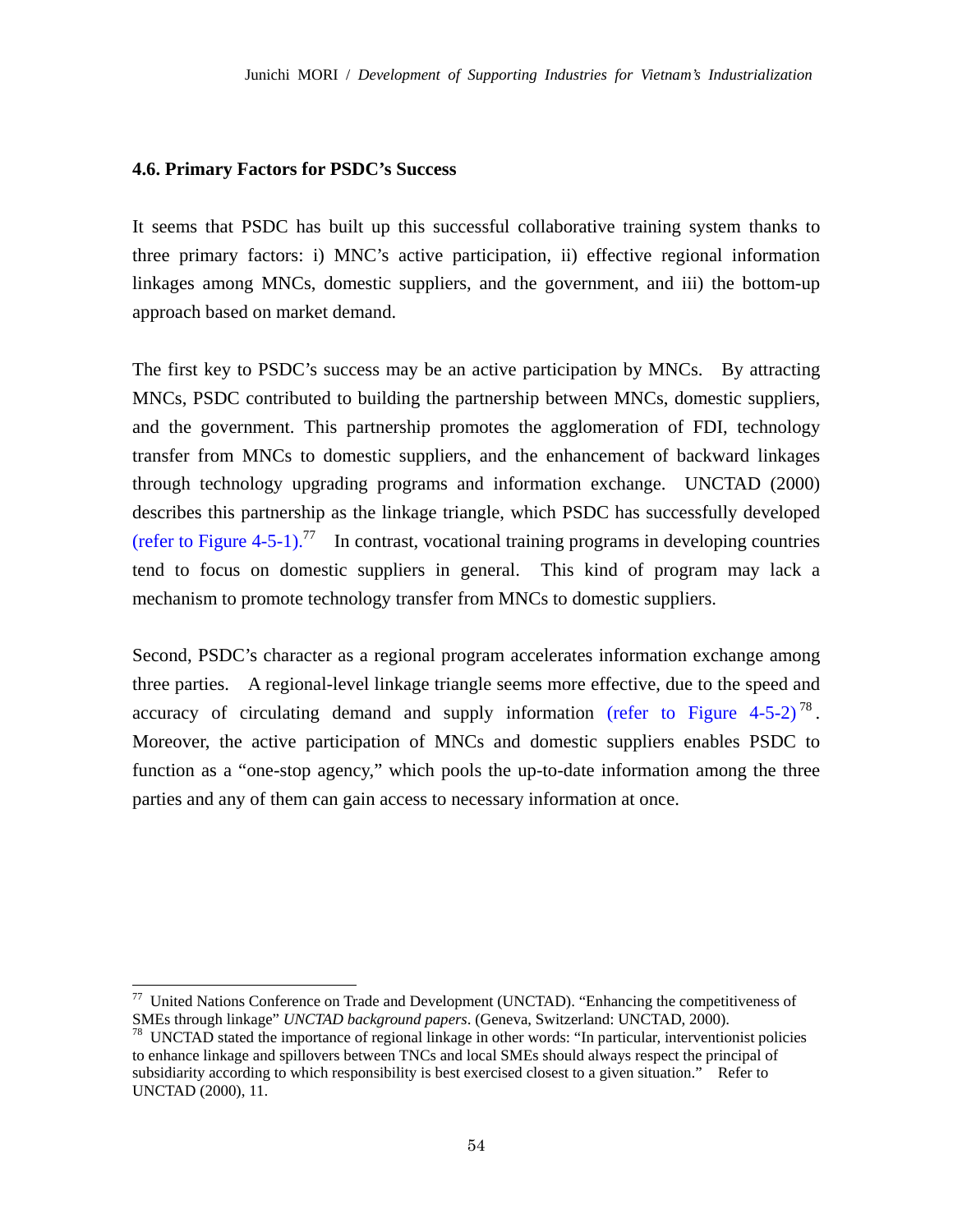

Linkages" *UNCTAD background paper*. (Geneva, Switzerland: UNCTAD, 2000)

The final key is the bottom-up approach by which PSDC was established and its programs are managed. PSDC was established because of MNCs' requests, not because of government initiative. Moreover, the center is managed by MNCs, under supervision of the government. While the bottom-up approach is linked with market demand, most programs based on the top-down approach tend to focus excessively on the supply side. Lack of "skilled workers" is a common problem in developing countries, but the kind of skilled workers needed really depends on regional demand. For example, the government could establish a training center to educate "product designers," while MNCs' really need production engineers. In this case, MNCs would have little incentive to participate in the programs. If MNCs did not participate in it, domestic suppliers would not participate in the programs either, because they could not expect technology transfer from MNCs. If neither MNCs nor domestic suppliers participate, a training center will not pool the precise information of demand and supply through these activities. Thus, it is desirable that the government plays a supportive role in responding to the demands of MNCs or domestic suppliers, as the Penang state government and federal government did in establishing of PSDC.

Therefore, MNCs' active participation is the key to establishing a collaborative training system. Then, management based on the bottom-up approach and regional cooperation between three parties will enable the system to work effectively to reduce information failures and promote technology upgrading, based on market demand.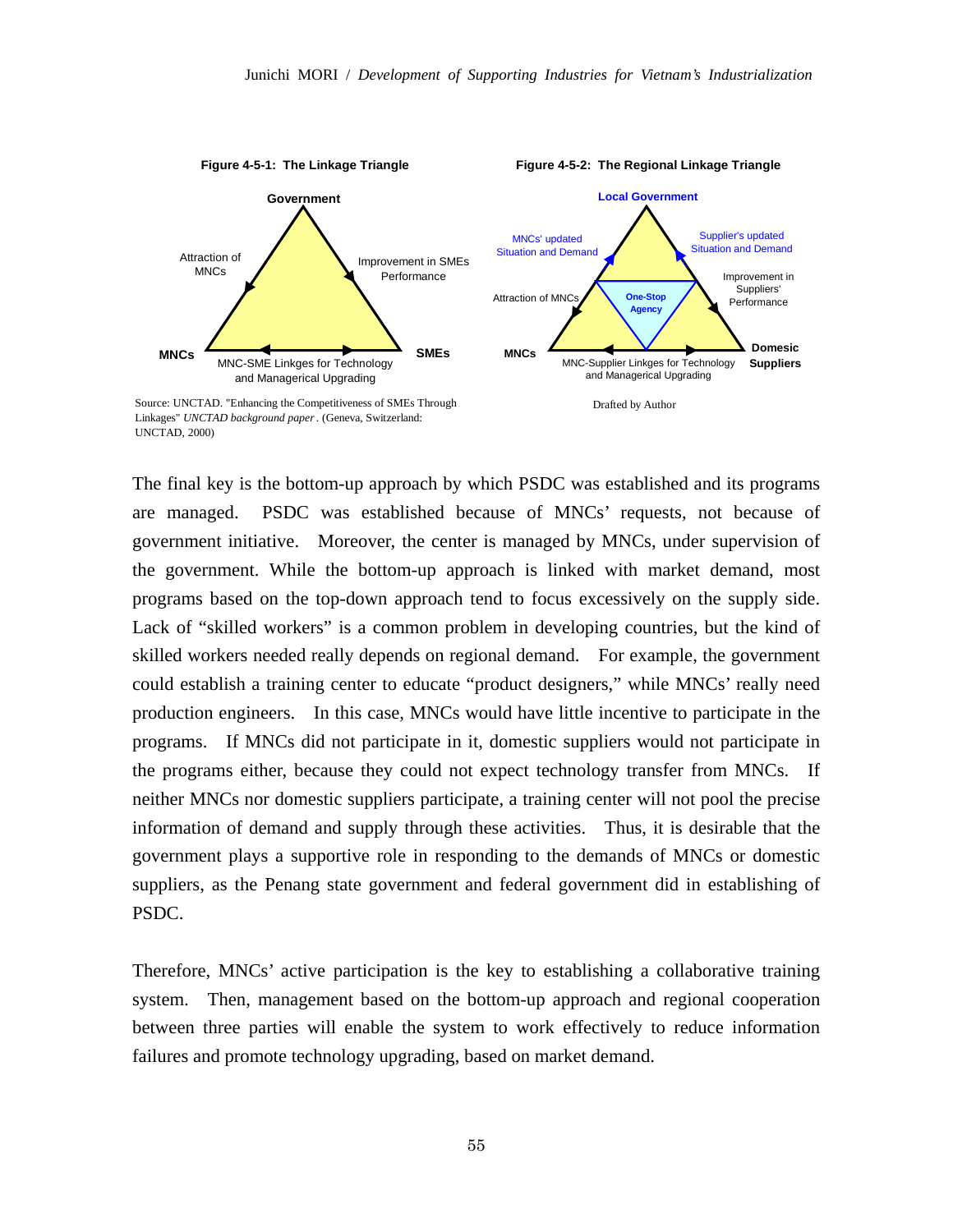#### **4.7. What are MNCs' Incentives to Participate in PSDC?**

While MNCs' active participation in PSDC contributes to the development of supporting industries, they also receive some benefits from PSDC's program. If this were not the case, MNCs may not have otherwise been inclined to participate in PSDC. In general, MNCs seem to have three main incentives to participate in PSDC: i) reducing training costs and learning about other companies' technology, ii) finding and developing competitive domestic suppliers, and iii) achieving a good reputation by contributing to regional economic development.

First, MNCs can reduce training costs for employees by participating in PSDC's programs, while learning about other companies' technology. Since PSDC is subsidized by the government, MNCs may reduce training costs even if they pay membership fees and training fees. For example, Motorola recently moved its training facility to PSDC with all its equipment, in order to reduce in-house training costs by utilizing PSDC.<sup>79</sup> In addition, MNCs can absorb other companies' technology through collaborative training either formally or informally. In short, PSDC offers a place for information exchange to speed up the rate of innovation, which is the core of dynamic competitive advantage.<sup>80</sup> However, MNCs will not reveal their core technology to competitors at the PSDC. What they share with competitors are basic to intermediate technologies. This issue is discussed further in Section 4.8.

Second, MNCs may find or develop domestic suppliers, especially in GSP, and increase local procurement of production parts. Labor costs in Malaysia have risen relative to other East Asian countries. The average monthly wage is now US\$198, which is the second highest in ASEAN and China (refer to Annex F). Thus, the development of backward linkages and the increase in the local procurement ratio has become a critical issue for MNCs in Malaysia, with regard to maintaining the cost competitiveness of their products. Although it is often costly for MNCs to find or educate domestic suppliers, GSP enables MNCs to find or educate domestic suppliers with low costs. In GSP, the training costs are borne by domestic suppliers, partially supported by government funding. Furthermore,

 $79$  Author's interview with PSDC in June 2005.

<sup>80</sup> Porter (1990), 81.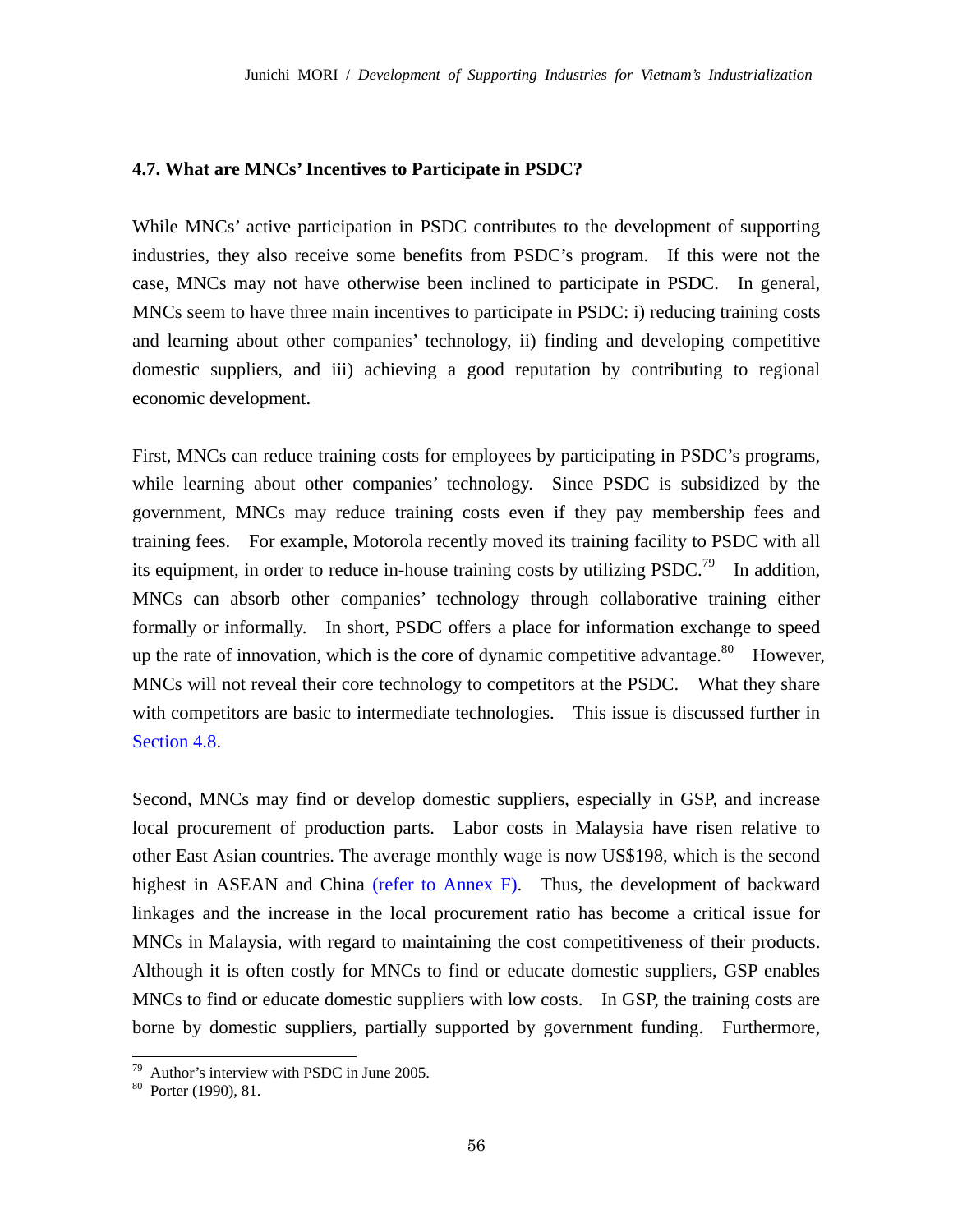MNCs can efficiently select competitive suppliers before they start business deals through mid-term training courses. This will reduce the uncertainty about supplier's abilities.

Finally, MNCs can gain a good reputation among the regional society by participating in PSDC programs. This may have a positive impact on MNCs' businesses such as increased job applications and expansion of sales in domestic markets. Moreover, MNCs might intend to contribute to the regional society, irrespective of their business interests. Many top management members in Penang MNCs are Malaysian. Thus, it may be natural that they feel responsible for contributing to social and economic development by increasing the number of skilled workers through PSDC programs.

Thus, PSDC functions, because of reciprocal benefits for both MNCs and domestic suppliers. MNCs actively participate in PSDC, attracted by the above benefits. In turn, MNCs' participation contributes to technology upgrading of domestic suppliers.

# **4.8. Conditions that MNCs Prefer Collaborative Training Programs**

MNCs may not always be eager to participate in a collaborative training program as much as they did in Penang, even though they could suffer from lack of skilled workers or weak backward linkages. MNCs' preference for collaborative training as opposed to in-house training or others may also depend on several conditions: i) whether the business architecture of products is an *open-modular* type or a *closed-integral* type and ii) whether a certain industry has been agglomerated or not.

# *4.8.1. Business Architecture of Products Affect MNC's Preference for Collaborative Training*

A type of business architecture may affect MNC's preference for collaborative training programs. Put simply, the business architecture of products mean the concepts of product and process design concerning how to divide components and production processes, what kind of product function is put in each component or production processes, and how to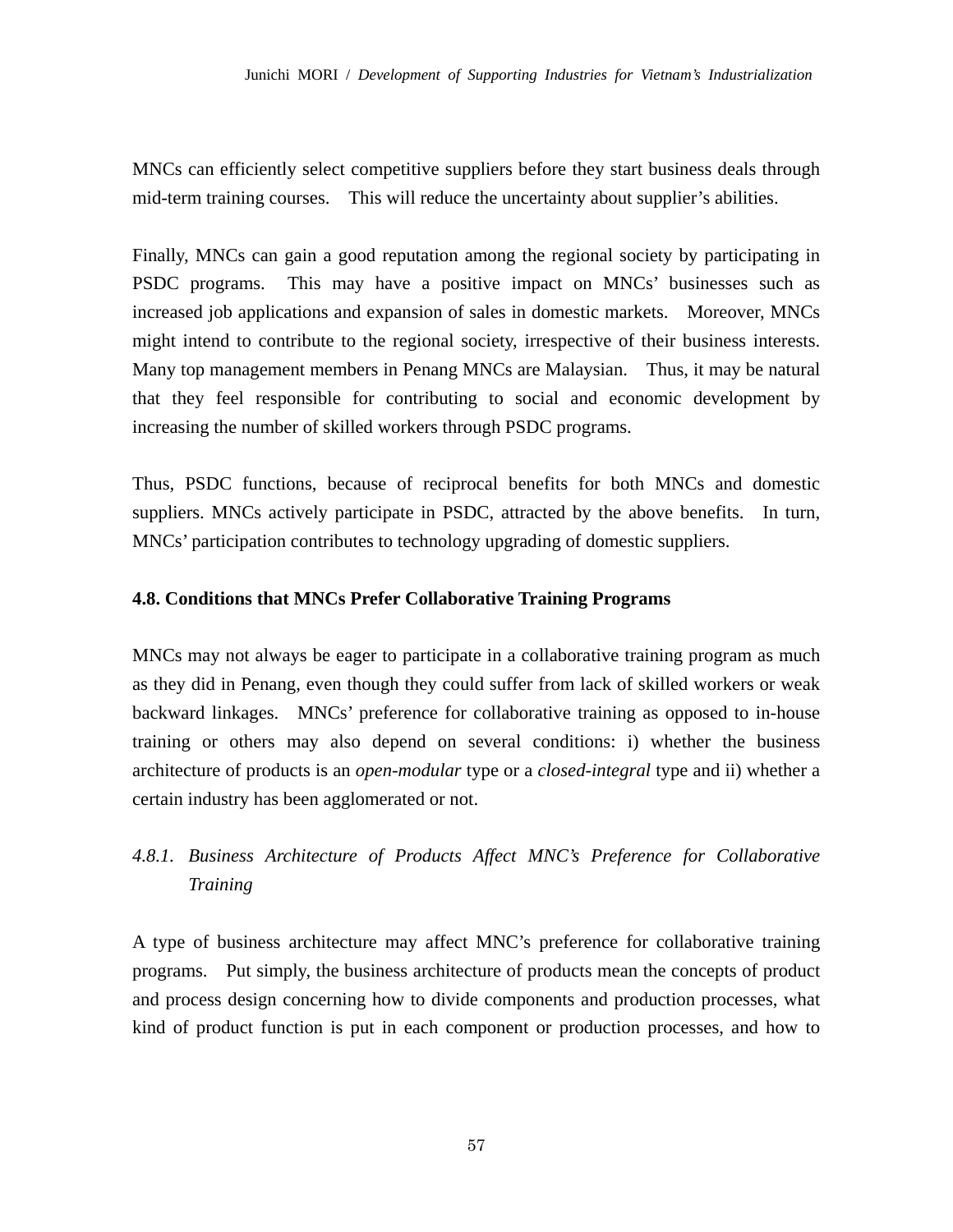make or adjust the interfaces between each component or production processes.<sup>81</sup> In this theory, the business architecture of product can be roughly divided into two categories: an open-modular type and a closed-integral type.

An open-modular type of product tends to have one product function in one component or processes. Thus, it may have more standardized interfaces between components or processes and it is easier to separate each component or process into an independent module. A typical example of an open-modular type of product is a bicycle. Each component is produced by specialized suppliers, and it is relatively easy to assemble all the components without many adjustments, since each component has an independent function and most of their interfaces are standardized.

On the other hand, the relationship between product functions and components or processes are more complicated in a closed-integral type of product. It tends to have more than one product function per component or processes and thereby has less standardized interfaces. In other words, one function consists of more than one component or process. Thus, it is often difficult to divide components or production processes into a module in a closed-integral type of product. It may require assemblers to coordinate and adjust when they combine all the components. In addition, the skills of coordination or adjustment are considered important for assemblers. A typical example of a closed-integral type of product is an automobile. For example, vibration or noise from automobiles cannot be reduced by improving the quality of one component, but the coordination and adjustment among various components and processes such as tires, suspension, and shock-absorbers are required. Thus, while automobile manufacturers source many components to parts suppliers, they still need some special skills to combine all the components.

Referring to this business architecture theory, it seems that MNCs who manufacture an open-modular type product may participate more actively in a collaborative training program than those who produce closed-integral products for several reasons. First, they may separate the process or technology to share with competitors in collaborative training.

<sup>81</sup> Details of business architecture theory are defined in: Takahiro Fujimoto, Akira Takeishi, and Yaichi Aoshima. *Business Architecture: Strategic Design of Products, Organizations, and Processes*. (Tokyo, Japan: Yuhikaku, 2001).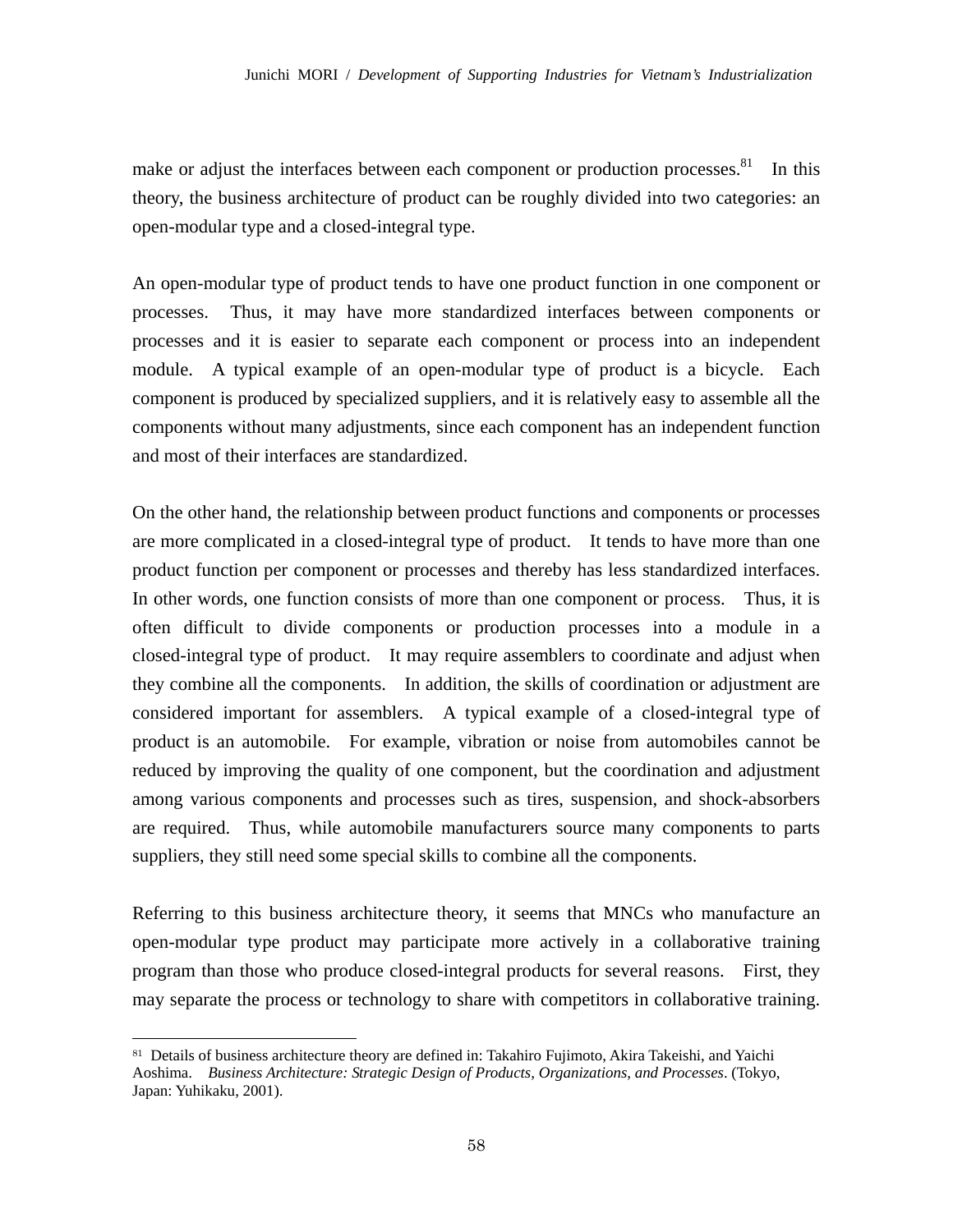In other words, they can separate the non core processes, which they can reveal to competitors, from the core processes which involve important technology which they cannot open to competitors, more clearly than MNCs who produce closed-integral products. Second, a collaborative training program would benefit producers of open-modular products more than those of closed-integral products, because they have more standardized interfaces in processes. For example, a standardized interface means that many manufacturers commonly use a similar type of machine in each production process. Thus, manufacturers of open-modular products may gain economy of scale in terms of training costs through a collaborative training program, while developing the operation skills of machines through interaction in the program. Finally, makers of open-modular products may share similar quality requirements for suppliers, because of standardized interfaces. For all of those reasons, producers of open-modular products may prefer to participate in a collaborative training program more actively than those of closed-integral products.

# *4.8.2. Degree of Industrial Agglomeration Affects MNC's Preference for Collaborative Training*

In addition to the business architecture of products, MNCs' preference for collaborative training programs may depend on the degree of industrial agglomeration in the region. Industrial agglomeration here can be defined as the congregation of specific industries in the region. The more specific industries agglomerate in a certain area, the more chance MNCs can have of finding firms to share technology for innovation.

The degree of industrial agglomeration may affect MNCs' choice of training method, as a combined element with business architecture of product. For example, MNCs which manufacture an open-modular product may prefer a collaborative training program, in spite of a low degree of industrial agglomeration. However, as an extreme example, a MNC cannot organize a collaborative training program if it is the only firm from a certain industry in the region. On the other hand, a MNC which manufactures a closed-integral product may prefer an in-house or other independent training method to a collaborative training program in general, mainly because it tends to have an interface of processes or components which differs even in the same industry. Nonetheless, a producer of a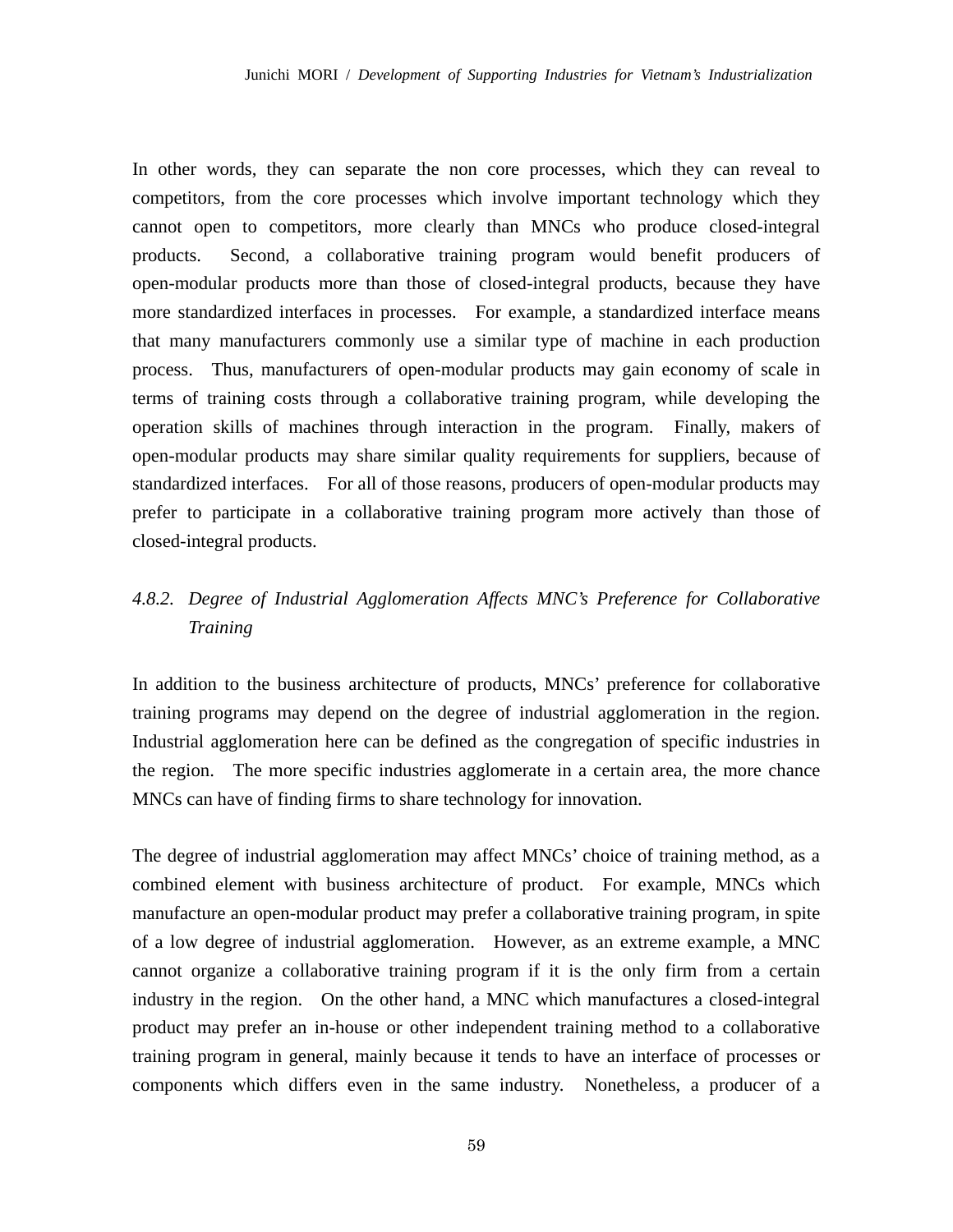closed-integral product may start participating in a collaborative training program if there is a high degree of industrial agglomeration in the region. This is because the chance of finding a company with similar interfaces would rise as the number of firms in the same industry increases.

Thus, it may depend on the combined factors of industrial agglomeration and business architecture whether MNCs choose a collaborative training program or other independent training program.

# *4.8.3. Why do MNCs in Penang Prefer a Collaborative Training Program?*

The reasons that MNCs prefer collaborative training in Penang may be explained by their business architectures and the degree of industrial agglomeration in Penang. In fact, many leading PSDC member companies are semiconductor manufacturers such as AMD (Malaysia), Intel Malaysia, Motorola Malaysia, Fairchild Semiconductor. There is high agglomeration of semiconductor manufacturers in Penang. Moreover, the semiconductor can be considered an open-modular type of product. In practice, many semiconductor production manufacturing processes have been standardized. For example, a lot of them are using common machinery and common design software. <sup>82</sup> Thus, MNCs in the semiconductor industry tend to prefer to actively participate in PSDC and lead its activities, due to their open-modular products and high degree of agglomeration.

In contrast, MNCs which produce a closed-integral product or those in the less agglomerated sector do not seem to be active in participating in PSDC's program, compared to MNCs in the semiconductor sector.  $83$  For example, MNCs in the consumer-electronics sector do not participate as actively in PSDC as those in the semiconductor sector. This may be because consumer-electronics goods are considered to be a closed-integral type of product. Moreover, the agglomeration of the consumer electronics industry is not as high as in the semiconductor industry. In these conditions, it

 $82$  According to author's interview with MNCs in Penang in June 2005, it seems many semiconductor manufacturers use machines made by Shinkwa Ltd. Japan. In addition, famous design software (called EDA: Electronic Design Automation) are Calma, Applicon, Computer Vision, Mentor, Daisy, Valid, Cadence, and Synopsys. However, their products share common interface under the open-frame concept.

<sup>83</sup> Author's interview with Japanese consumer-electronics manufactures in Penang in 2005.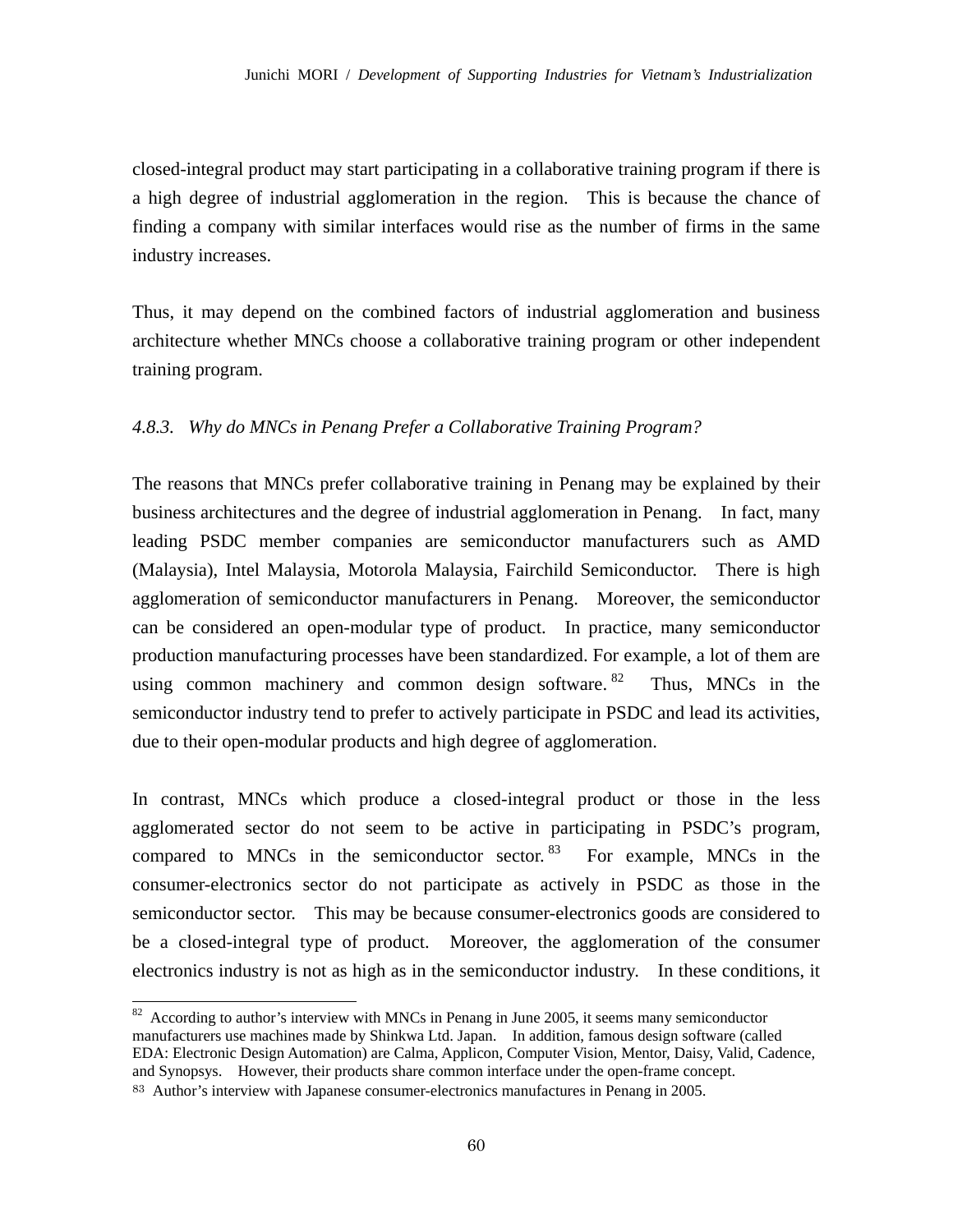may be difficult for MNCs in the consumer-electronics sector to find firms that might share similar interfaces of components and processes. In fact, Sony Malaysia seems to prefer in-house training to collaborative training programs at this moment, although it is interested in sharing basic training with other companies. $84$  As another example, Penang Seagate Industry (Malaysia) Sdn. Bhd. (Seagate Malaysia) may not benefit as much as MNCs in the semiconductor sector do.<sup>85</sup> Seagate Malaysia produces a hard disk device, which is an open-modular product, but it is only one manufacturer in the hard-disk industry around Penang. Therefore, it cannot benefit significantly from a collaborative training program, although their type of business architecture is suitable for the program.

The mechanism of preference to collaborating or independent training can be summarized as the following matrix, taking the degree of industrial agglomeration as the vertical axis and the open-modular business architecture as the horizontal axis (refer to Figure 4-6). MNCs may benefit from a collaborative training program, if they produce an open-modular type of product or if they belong to the highly agglomerated sector in the region (in the upper right box of Figure 4-6). In fact, MNCs in the semiconductor sector such as AMD, Intel Malaysia, Motorola Malaysia, and Fairchild can be included in this category. On the other hand, MNCs may prefer an independent training program such as in-house training, if they produce a closed-integral type of product and if there is less agglomeration of the sector (in the lower left box of Figure 4-6). The consumer-electronics industry, represented by Sony Malaysia, seems to be located in the middle of upper and lower left box, since its products are closed-integral while the degree of industrial agglomeration is intermediate. The hard disk industry represented by Seagate Malaysia should be located in the lower right box, because its products are open-modular type, but there is no industrial agglomeration of the hard-disk sector.

 $84$  Author's interview with Sony Malaysia in June 2005.

<sup>85</sup> Author's interview with Seagate Malaysia in June 2005.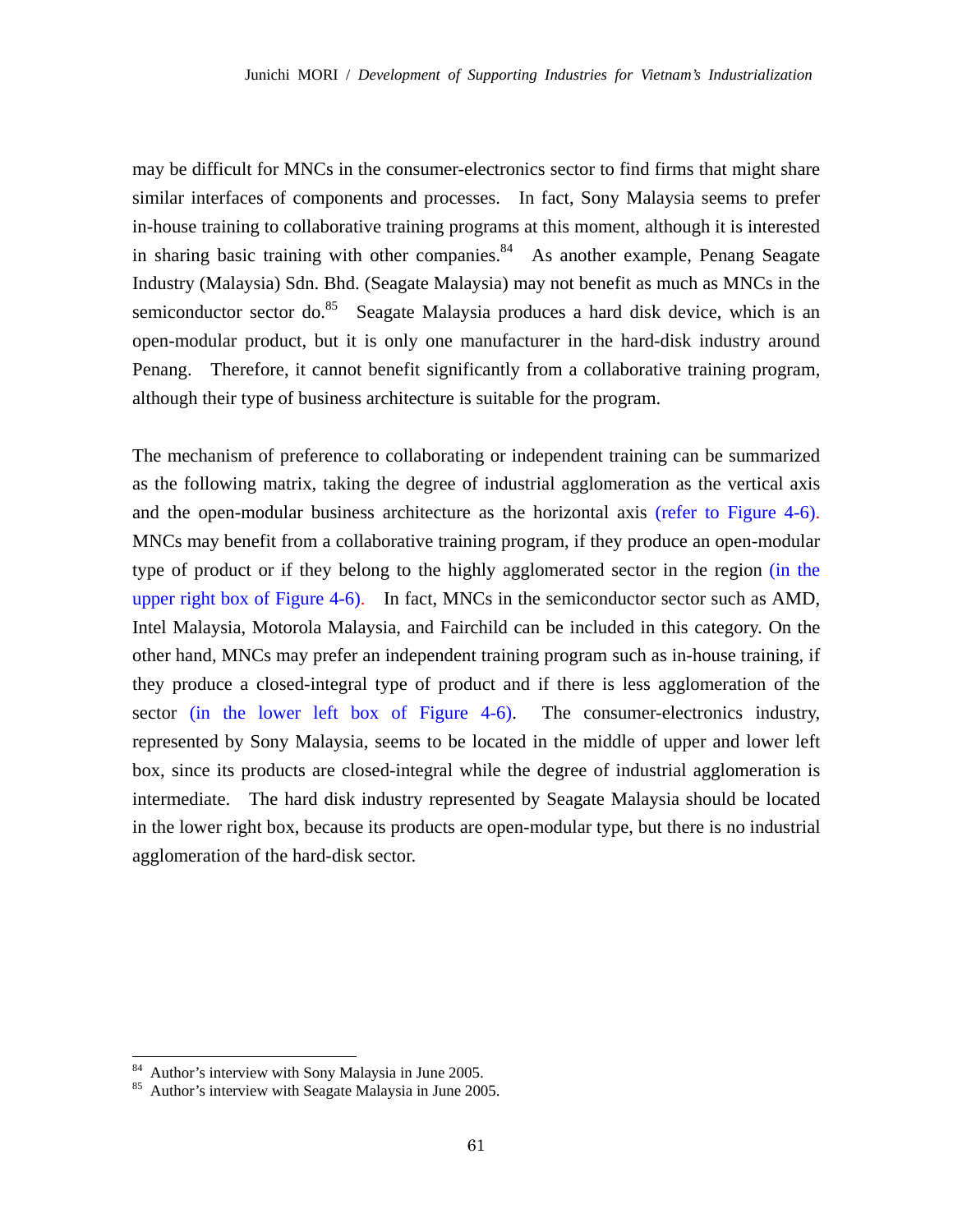

**Figure 4-6 Business Architecture, Industrial Agglomeration,** 

Drafted by author

#### **4.9. Roles of the State and Federal Governments to Support PSDC**

PSDC's success is mainly due to the active leadership of MNCs, but the regional and national governments have also played important roles in supporting PSDC's activities.

## *4.9.1. The State Government as a Facilitator of PSDC*

At the regional level, the Penang State government responded very quickly to the demands of MNCs in the late 1980s and provided them with facilities and land, in cooperation with the federal government. In fact, a top management member of MNC, which leads PSDC, mentioned that they did not intend to bear all the cost incurred from establishing a collaborative training program, while they were eager to participate in it. $86$  This indicates that, without support of the state and federal governments, PSDC would not have been established.

In addition, the role of the state government as a supervisor may be effective in maintaining the transparency of PSDC's activities. For example, this function may prevent MNCs

<sup>&</sup>lt;sup>86</sup> Author's interviews to MNCs in Penang in June 2005.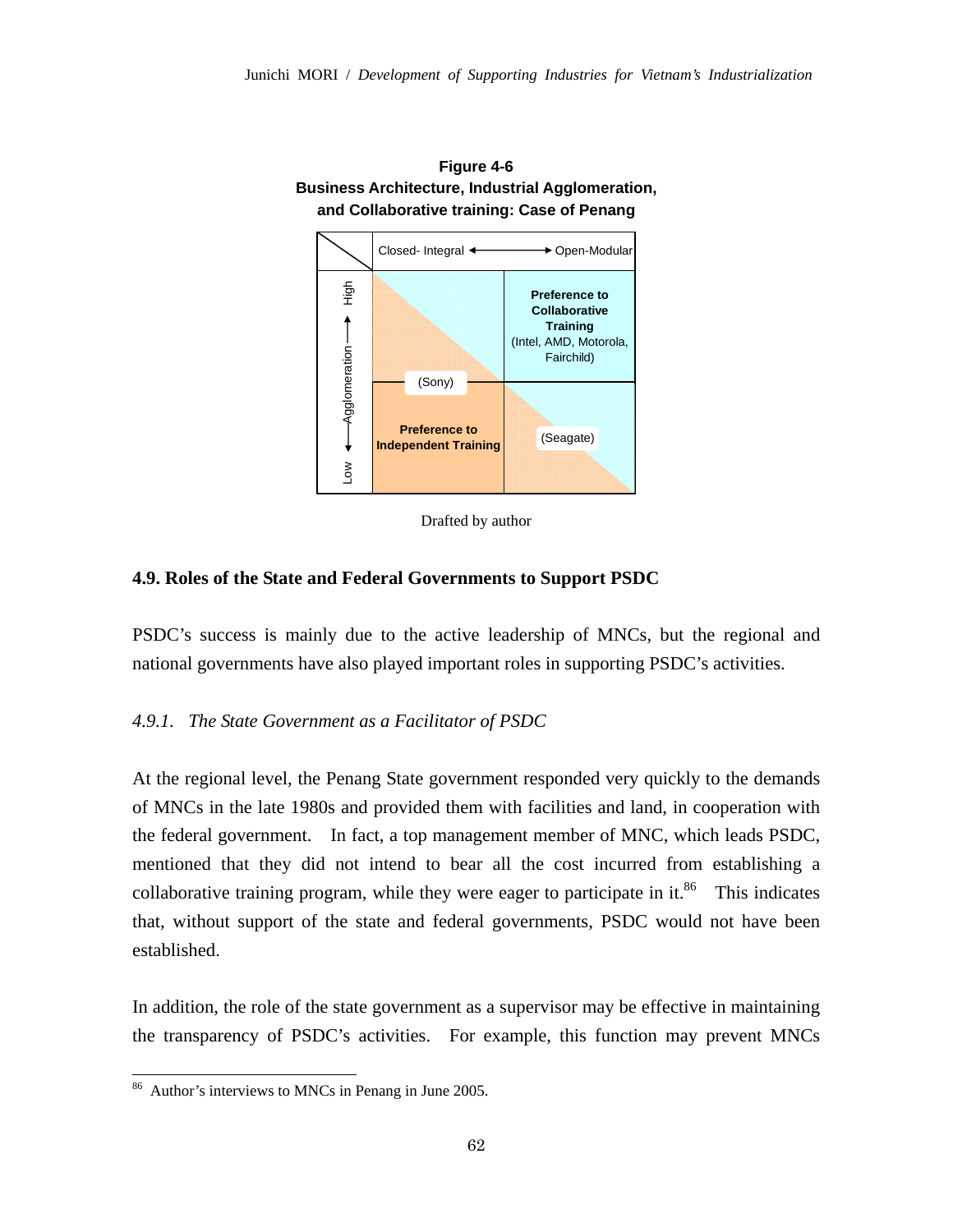from colluding to maintain low wages or from providing exclusive benefits for favored groups of domestic suppliers.

### *4.9.2. The Federal Government Reflects a Good Practice in National Policies*

While the state government facilitates PSDC, the Malaysian federal government has focused on synchronizing local-level programs with national-level policies in four ways. First, the federal government established 15 more skill development centers in the country by allocating RM87.4 million (about US\$2.3 million), aiming to transfer PSDC's programs to other states.<sup>87</sup>

Second, the Small and Medium Industries Development Corporation (SMIDEC) and the Malaysian Industrial Development Authority (MIDA) implemented the Industrial Linkage Program (ILP) in 1997. ILP was established to develop backward linkages between domestic suppliers and MNCs, in order to enable domestic suppliers to be integrated into the global supply chain network of MNCs. The concept of ILP is synchronized with GSP and they are complementary to each other. While GSP facilitates the development of backward linkages between MNCs and domestic suppliers through various training programs, ILP provides tax incentives for both MNCs and domestic suppliers to expand their businesses for the development of backward linkages. In ILP, qualified domestic suppliers are eligible for pioneer status with a 100 % exemption on statutory income for five years, or 60 % Investment Tax Allowance (ITA) on qualifying capital expenditures incurred within a five-year period, with a 100 % exemption on statutory income. MNCs that participate in ILP are allowed to deduct the expenditures incurred in i) training of employees, ii) product development, and iii) testing and factory auditing to ensure the quality of vendors' products from the computation of income tax.<sup>88</sup> By 2000, 128 domestic suppliers joined the program and 35 of them established an actual business contract with MNCs (refer to Figure 4-7).<sup>89</sup>

<sup>87</sup> Economic Planning Unit, Malaysia (EPU) *The Mid-Term Review of 8th Malaysia Plan*. (KL, Malaysia: EPU, 2003), 215, 241.

 $88$  Referring a brochure of ILP, issued by SMIDEC.

<sup>89</sup> Ministry of International Trade and Industry (MITI). *Malaysia International Trade and Industry Report 2001*. (KL, Malaysia: MITI, 2001), 198.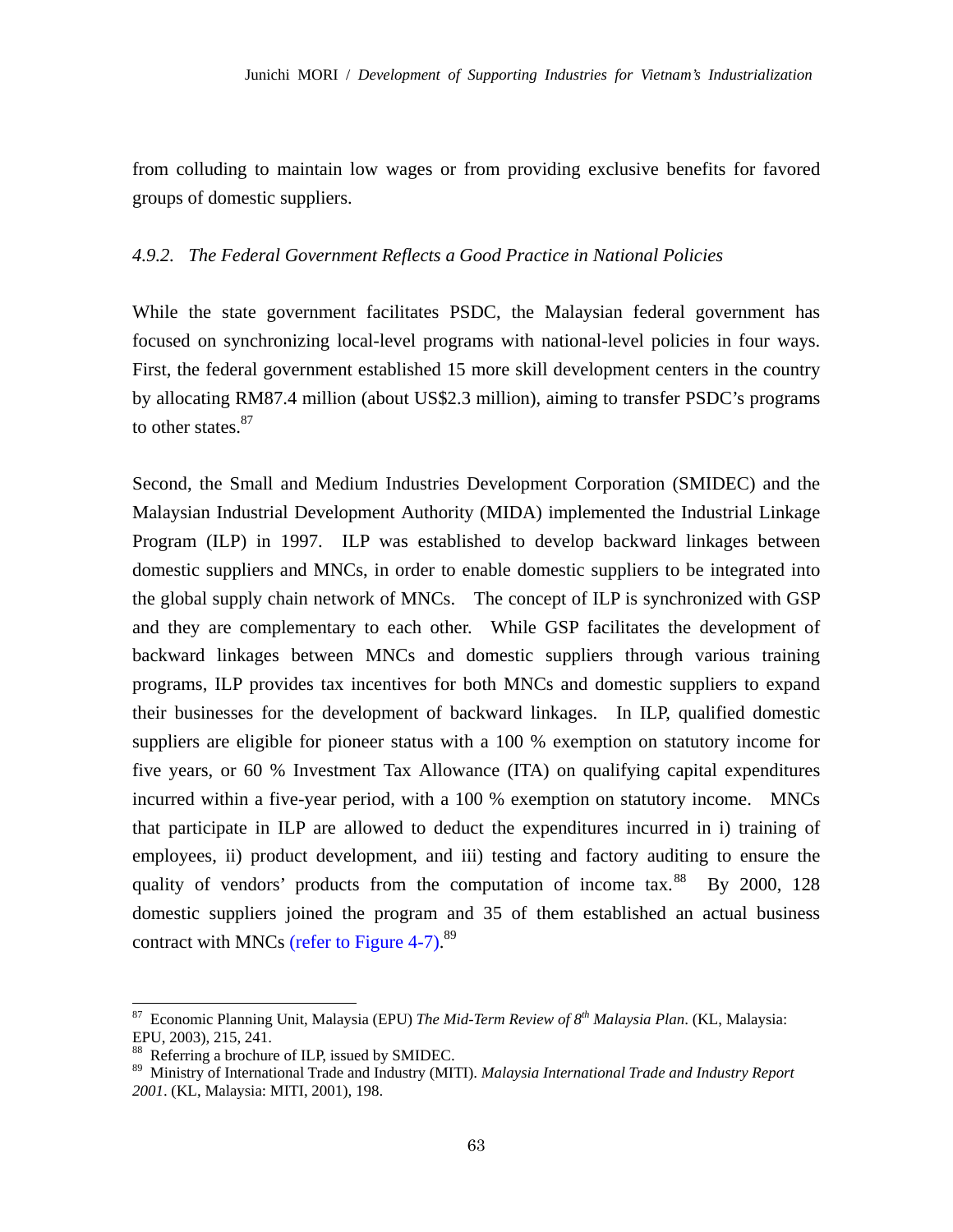|                          |                          |        |                            |              |                |        |                                 |              | Unit: Company: Number, Amount: RM million |        |
|--------------------------|--------------------------|--------|----------------------------|--------------|----------------|--------|---------------------------------|--------------|-------------------------------------------|--------|
|                          | Electronic & Electronics |        | <b>Machine Engineering</b> |              | Resource-based |        | <b>Transportation Equipment</b> |              | Total                                     |        |
|                          | Company                  | Amount | Company                    | Amount       | Company        | Amount | Company                         | Amount       | Company                                   | Amount |
| <b>Confirmed Sales</b>   |                          | 16.80  |                            | 0.80         |                | 2.50   |                                 | 7.70         | 35 <sup>1</sup>                           | 27.8   |
| <b>Under Negotiation</b> | 16                       | 9.40   |                            | 10.50        |                | 8.40   |                                 | 2.80         | 34                                        | 31.1   |
| <b>Sales Prospect</b>    | 27                       | 23.88  | 15                         | 14.60        | 12             | 11.90  |                                 | 4.30         | 59                                        | 54.68  |
| Total                    | 60                       | 50.08  | 26                         | <b>25.90</b> | 24             | 22.80  | 18                              | <b>14.80</b> | 128                                       | 113.58 |

**Figure 4-7 Number and Increased Sales of Domestic Companies in the ILP (by 2000)** 

Source: Ministry of International Trade and Industry (MITI). *Malaysia International Trade and Industry Report 2001*. (KL, Malaysia: MITI, 2001), 198

Third, the federal government drafted the  $8<sup>th</sup>$  Malaysia Plan that emphasized the importance of SMEs and backward linkages, bringing GSP into a relationship with ILP.<sup>90</sup> Under the 8<sup>th</sup> Malaysia Plan, RM1,120 million (about US\$295 million) was allocated for SME development, which equals approximately 39% of total funding for industrial development (refer to Figure 4-8).  $91$ 

**Figure 4-8 Development Resource Allocation for Industrial Development (2001-2005)** 

|                                                                               | (RM Million)    |      |
|-------------------------------------------------------------------------------|-----------------|------|
| Program                                                                       | 8 MP Allocation | %    |
| Industrial Estates Development                                                | 230.2           | 8%   |
| Development of Industrial Infrastructure                                      | 100.0           | 3%   |
| <b>SME Development</b>                                                        | 1,120.1         | 39%  |
| Domestic Investment Fund                                                      | 670.0           | 23%  |
| <b>Rural Industries</b>                                                       | 164.5           | 6%   |
| <b>Training &amp; Consultancy Services</b>                                    | 519.3           | 18%  |
| Investment in Heavy Industries                                                | 24.2            | 1%   |
| Implementation of Action Plan for Industrial<br><b>Technology Development</b> | 78.5            | 3%   |
| <b>Total</b>                                                                  | 2.906.8         | 100% |

Source: 8*th Malaysia Plan* (KL, Malaysia: 2001), 236

Finally, the 8<sup>th</sup> Malaysia Plan was linked with the Small and Medium Industry Development Plan (SMIDP), which was drafted by SMIDEC. While the  $8<sup>th</sup>$  Master Plan covered all the key industries, SMIDP is more focused on the development of SMEs in 5-year term. The SMIDP can be regarded as an implementation plan to develop SMEs

<sup>90</sup> Economic Planning Unit, Malaysia (EPU) *8th Malaysia Plan*. (KL, Malaysia: EPU, 2001), 246. 8th Malaysia Plan is 5 years industrial master plan from 2001 to 2006. It is also under 15-year-plan, named 2<sup>nd</sup> Industrial Master Plan (IMP2) from 1996 to 2005

<sup>&</sup>lt;sup>91</sup> EPU (2001), 236.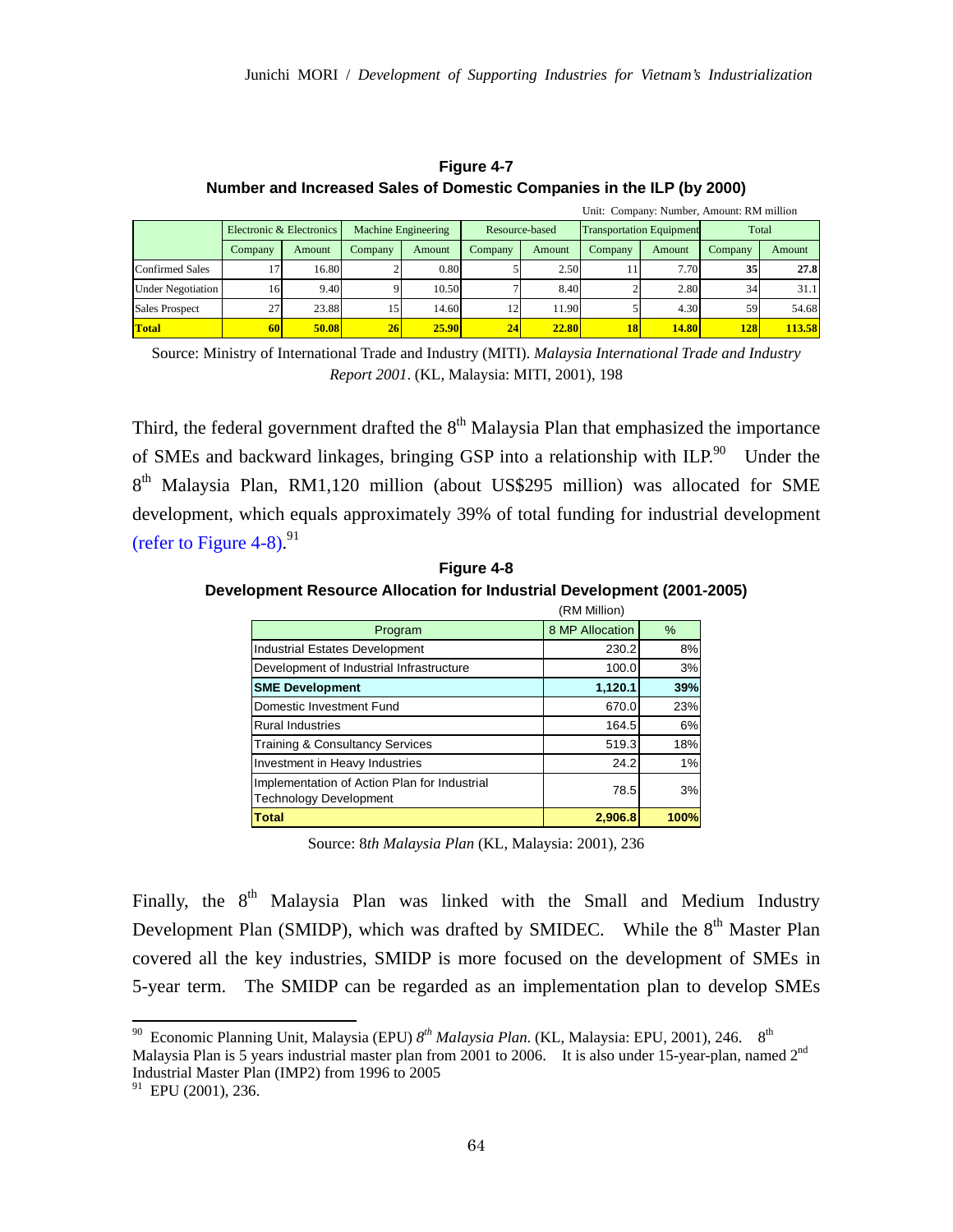and the backward linkages between MNCs and SMEs as domestic suppliers.

However, the federal government has also faced difficulty, particularly in disseminating a good practice to other states. For example, newly-established skill development centers in 15 states do not always function as effectively as PSDC does. For example, two centers in other industrialized states, Selangor and Johor, have contrasting results. The Selangor Human Resource Development Center (SHRDC) has attracted the participation of MNCs such as Panasonic, Motorola, Denso, and Texas Instruments.<sup>92</sup> In contrast, it is unlikely that the Johor Skills Development Center (PUSPATRI) will have active MNC participation.<sup>93</sup> This may imply that what is a good practice in one region would not necessarily function well in other regions. Demand for skilled workers and local procurement, the characteristics of MNC's business architecture, and the degree of industrial agglomeration can vary considerably, depending on regions. Thus, each program should be customized, depending on regional demand. For instance, in some regions, direct subsidies to engineering education in the school might be more effective than establishing a skill development center might be ineffective. A program should be carefully customized when being applied to other states.

In summary, the state government facilitated the development of PSDC, while the federal government absorbed PSDC's success, included it in national-level strategies, and transferred a good practice from Penang to other regions. In other words, the state government facilitates the intra-regional linkages, while the federal government plays a role in connecting each regional linkage and drafting national-level strategies (refer to Figure 4-9). However, it is emphasized that a good practice in one region might not always work in another region. Thus, a program should be customized when it is transferred to other regions.

 $92$  Refer to: SHRDC's website:  $\frac{http://www.shrdc.org.my/}{http://www.shrdc.org.my/}$ 

<sup>93</sup> Refer to PUSPATRI's website: http://www.puspatri.edu.my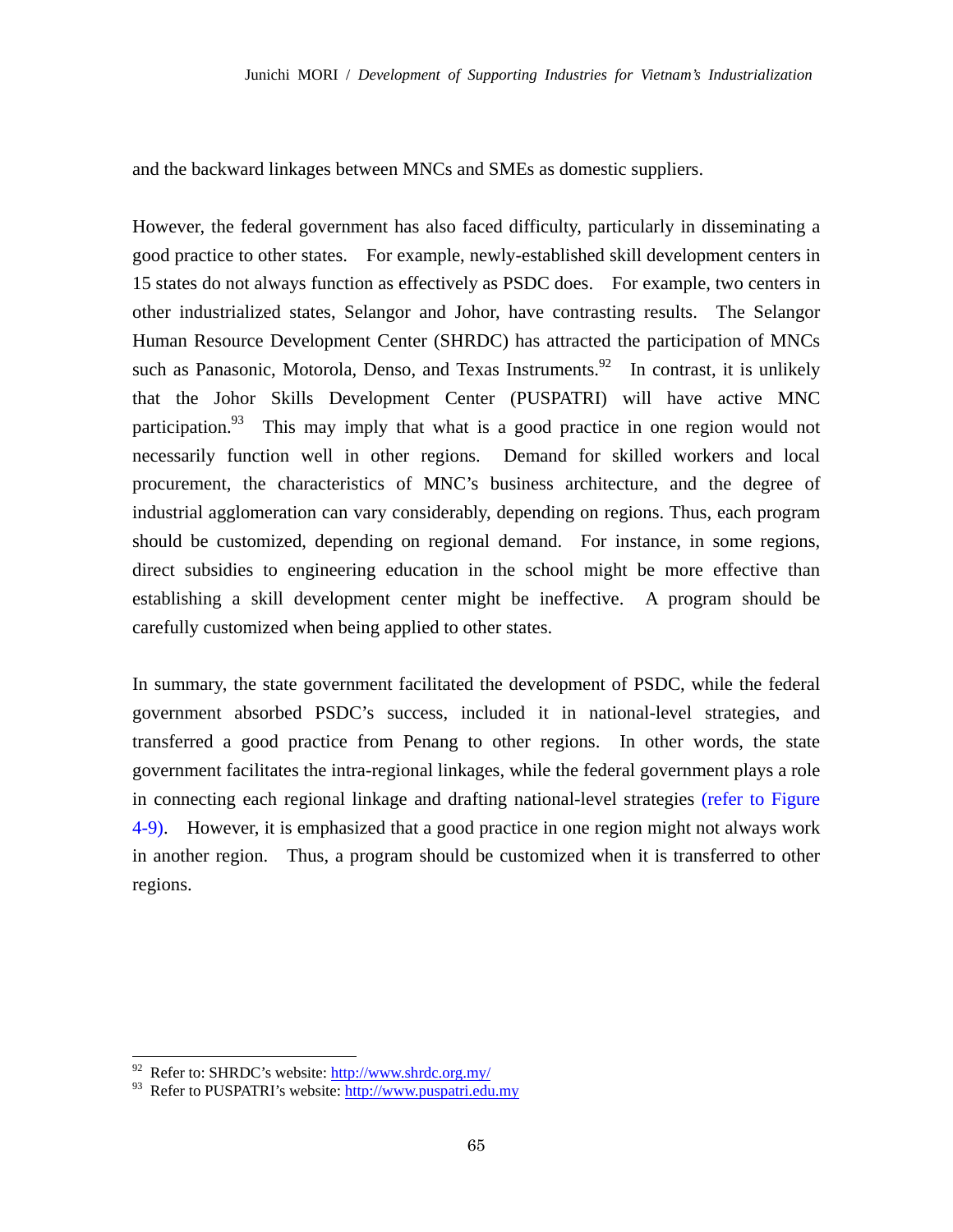

# **4.10. Shortcomings of PSDC's Programs**

PSDC is considered a successful project for the development of supporting industries, but it also has some shortcomings. First, it is likely that the majority of benefits from PSDC's activities are distributed to MNCs and domestic suppliers in the semiconductor industry. MNCs and domestic suppliers in other industries do seem to participate very actively in PSDC's programs, either due to the characteristics of their closed-integral products or because of the lower degree of agglomeration in the industrial sector.

Second, GSP is an innovative program, but it has not covered the majority of domestic suppliers in Penang yet. According to PSDC, some domestic suppliers have not fully recognized the benefit of GSP. It is said that many domestic suppliers are still skeptical about the effect of collaborative training and they have not fully understood the importance of world-standard quality of products and management.<sup>94</sup> From the view point of domestic suppliers, the tuition fee in PSDC per person might not be affordable for them, although various government supports are available.

Finally, the process for entering the second initiatives in GSP is not very transparent. In fact, the number of companies participating in the second initiatives has not increased since 1998. Domestic suppliers would see little benefit from participating in GSP, if they cannot proceed to the second stage and gain opportunities to expand business with MNCs. Thus,

<sup>-</sup> $94$  Author's interview with PSDC in June 2005.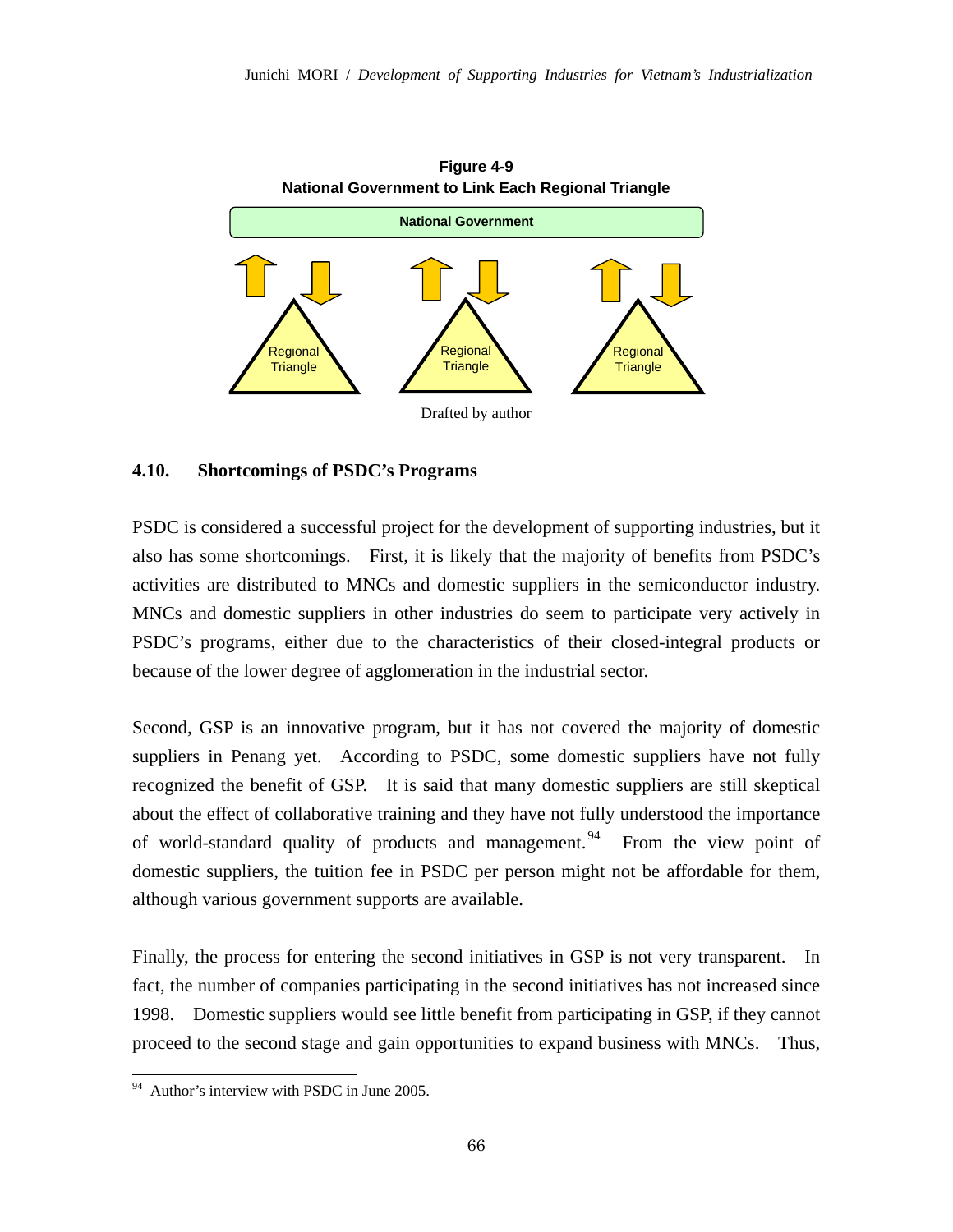this uncertainty may reduce the incentive for domestic suppliers to participate in the program.

While PSDC has significantly contributed to the development of supporting industries, the above shortcomings should be recognized, in order to improve the project and to share PSDC's success in other regions or countries.

# **4.11. How to Apply Lessons from PSDC in Vietnam**

In considering the implementation of a collaborative training program for the development of supporting industries, Vietnam can draw valuable lessons from PSDC's success and shortcomings, as well as the role of state and federal governments.

First, MNCs' participation is the key to promoting technology upgrading and reducing information failures between MNCs and domestic suppliers. An impressive aspect of the establishment of the PSDC is that the federal and Penang state governments became aware of the needs of MNCs in a timely fashion and immediately supported the establishment of PSDC.

Second, PSDC functions effectively because of its bottom-up and regional mechanism, in addition to MNC's active leadership. This system has accelerated the circulation of accurate information among the three parties.

Third, MNCs' preference for collaborative training programs may depend on their business architecture and the degree of industrial agglomeration of industries. PSDC's success is based on the highly agglomerated semiconductor industry, which manufactures an open-modular type of product.

Fourth, the Penang state government has played a significant role in facilitating PSDC, while the active participation of the private sector is a more fundamental factor for success. On the other hand, the Malaysian federal government has absorbed a good practice in Penang, supported it through national-level strategies, and transferred it to other states.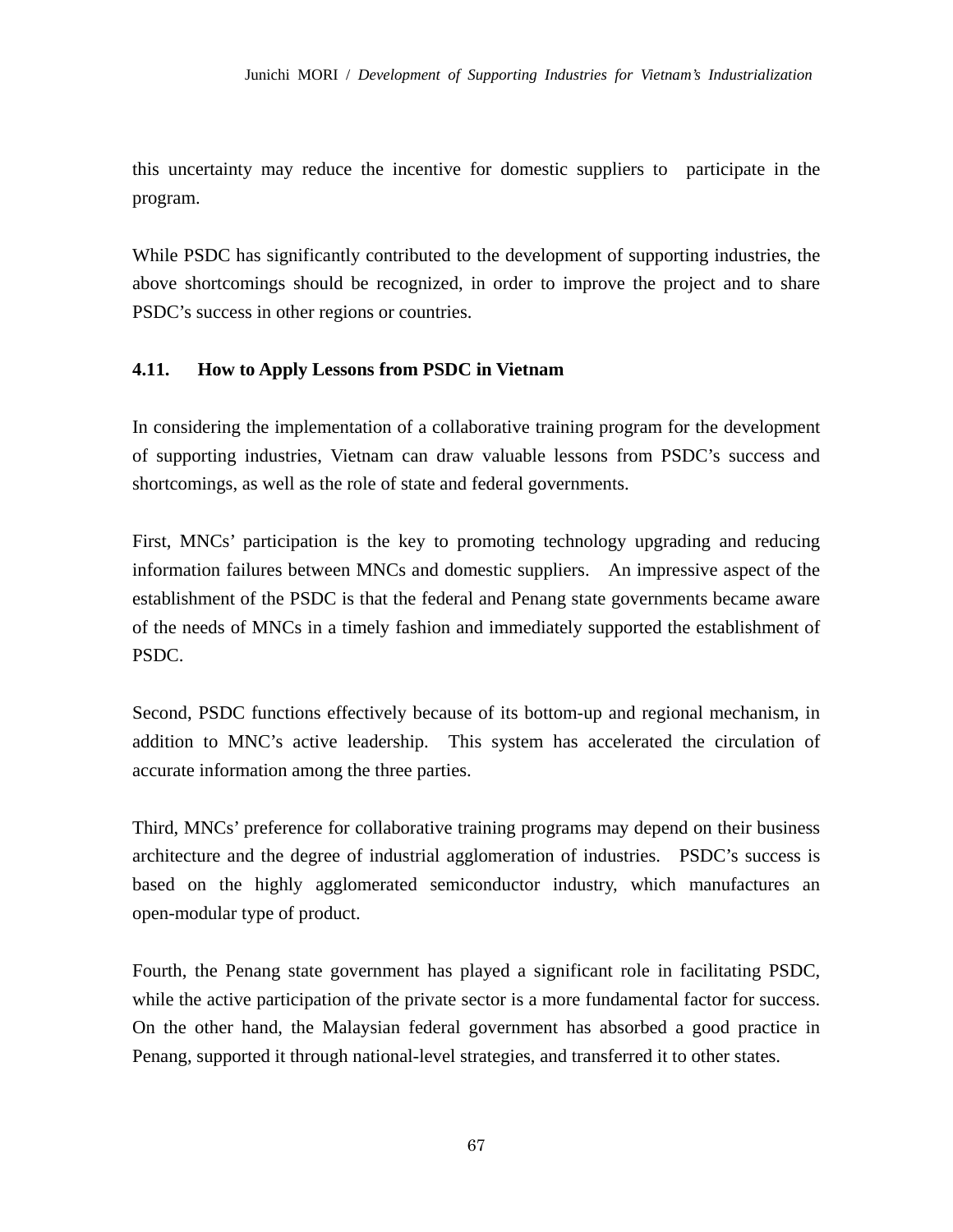Finally, a good practice in Penang might not necessarily function in other states. Since each region has different characteristics, a good practice should be customized carefully when it is transferred to other regions.

All of these lessons are beneficial for Vietnam in considering the potential benefits and drawbacks of a collaborative training program. However, as stated, the customization of a good practice is necessary, based on the analysis of demand and supply in Vietnam. It is not even necessary to establish a vocational training center to achieving successful collaborative training, as discussed in Section 5.

# **5. Project Analysis in Vietnam (A) :**

# The Project for Strengthening the Training Capabilities of Technical Workers at Hanoi Industrial College

# **5.1. Introduction**

-

With technical assistance from the Japan International Cooperation Agency (JICA), the Project for Strengthening Training Capabilities of Technical Workers at Hanoi Industrial College (called the "HIC-JICA project" afterward) has enabled prospective engineers to upgrade their technological knowledge and skills. It is considered that the HIC-JICA project also contains some different elements of collaborative training from PSDC. This section starts by describing the background and structure of the HIC-JICA Project. Then, it discusses the benefits, the involvement of MNCs, and makes a comparison to PSDC. Finally, a policy option for improvement is explored.

#### **5.2. Establishment of the HIC-JICA Project**

The HIC-JICA project was implemented to increase skilled labor as well as the number of competent instructors.<sup>95</sup> As FDI from MNCs has increased, the shortage of skilled labor has gradually become an important issue in Vietnam. In particular, many MNCs are

<sup>&</sup>lt;sup>95</sup> This project was completed in March 2005. The program continues as the name of "Vietnam Japan" Technology Center" since April 2005.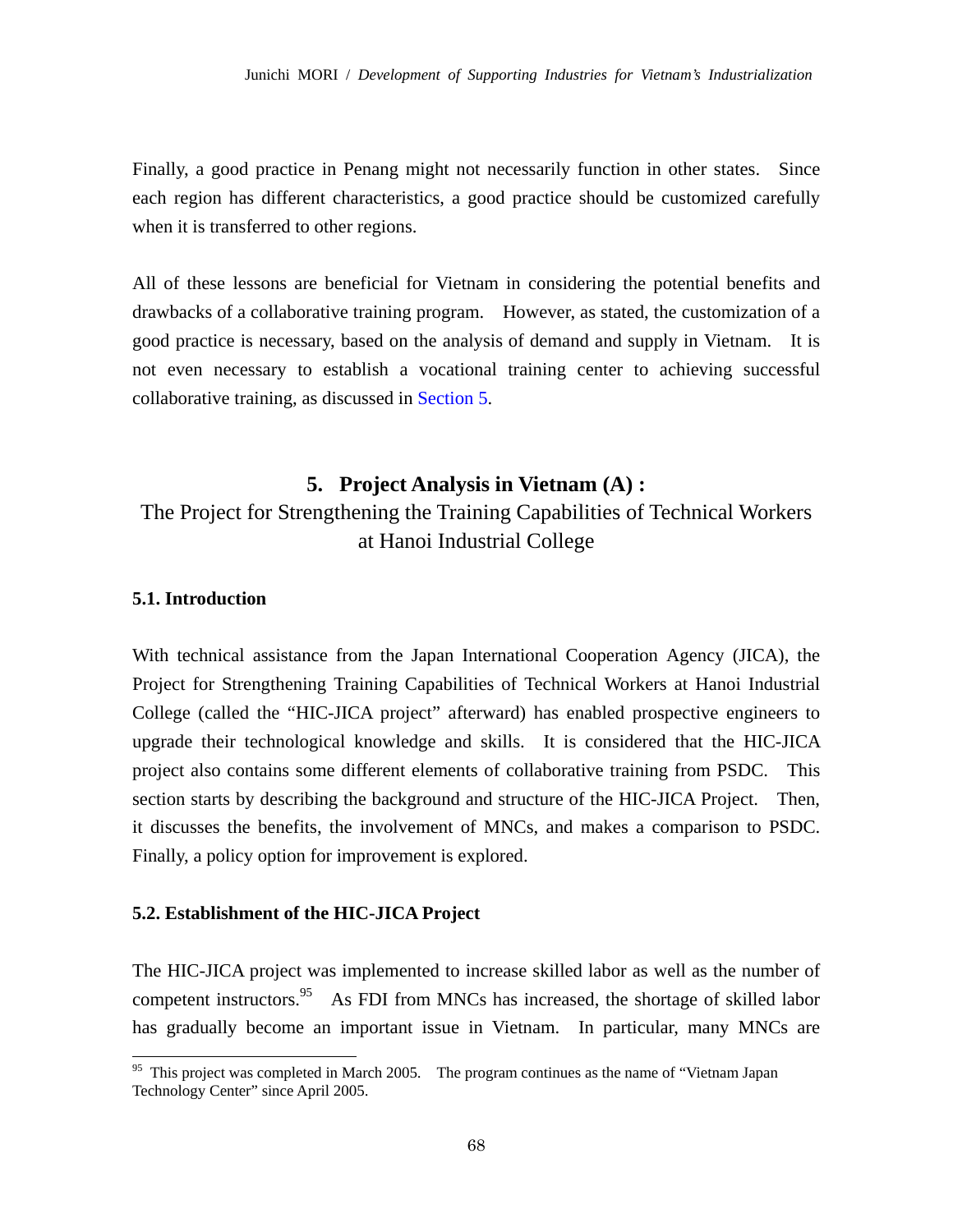looking for production engineers who can innovate and maintain production processes in their factories. Although some universities provide engineering education for students, there is a reputation that students who graduated from those universities usually do not have practical skills in production engineering. In addition, it is often said that engineers who graduated from those universities would prefer not to work in manufacturing sites: they prefer more "clean" work such as product designing to "dirty" work in a factory.

In order to bridge the above gap between demand and supply of production engineers, the HIC-JICA project was implemented in 2000 as a five-year technical assistance project. JICA did not select a university but an industrial college as a partner, in order to increase the number of production engineers who can work in manufacturing sites.<sup>96</sup> By 2004, JICA provided an equipment grant for 40 machines which cost JPY367 million (about US\$3.11 million), JPY98 million (about US\$0.83 million) for administration expenses, and 39 Japanese experts in total, while the Vietnamese government provided 21 machines, land, building services, and VND3.74 billion (about US\$0.02million) for administration expenses.<sup>97</sup>

## **5.3. Structure of Educational Programs in the HIC-JICA Project**

-

The HIC-JICA project consists of two main programs: i) engineering education courses for HIC students and ii) short-term technical training programs for outside company employees.

In the first program, the project provides HIC students with a two-year engineering education in the three courses: a) machining processing, b) metal processing, and c) electric control. Students who hold a high school diploma and hope to participate in the project need to apply and take the entrance exam, which are different from those needed for other HIC courses. In addition, the tuition fee is \$200 per year, which is \$80 higher than other HIC programs. In particular, this program emphasizes practical training. 60 to 70% of

<sup>96</sup> Although the project was implemented in 2000, the short-term courses started from 2001 and the long-term courses (2 years) started from 2002.

<sup>&</sup>lt;sup>97</sup> Japan International Cooperation Agency (JICA) "Evaluation Report on the Project for Strengthening Training Capability for Technical Workers in Hanoi Industrial College (in Japanese)" (Tokyo, Japan: JICA, 2004), 3-2.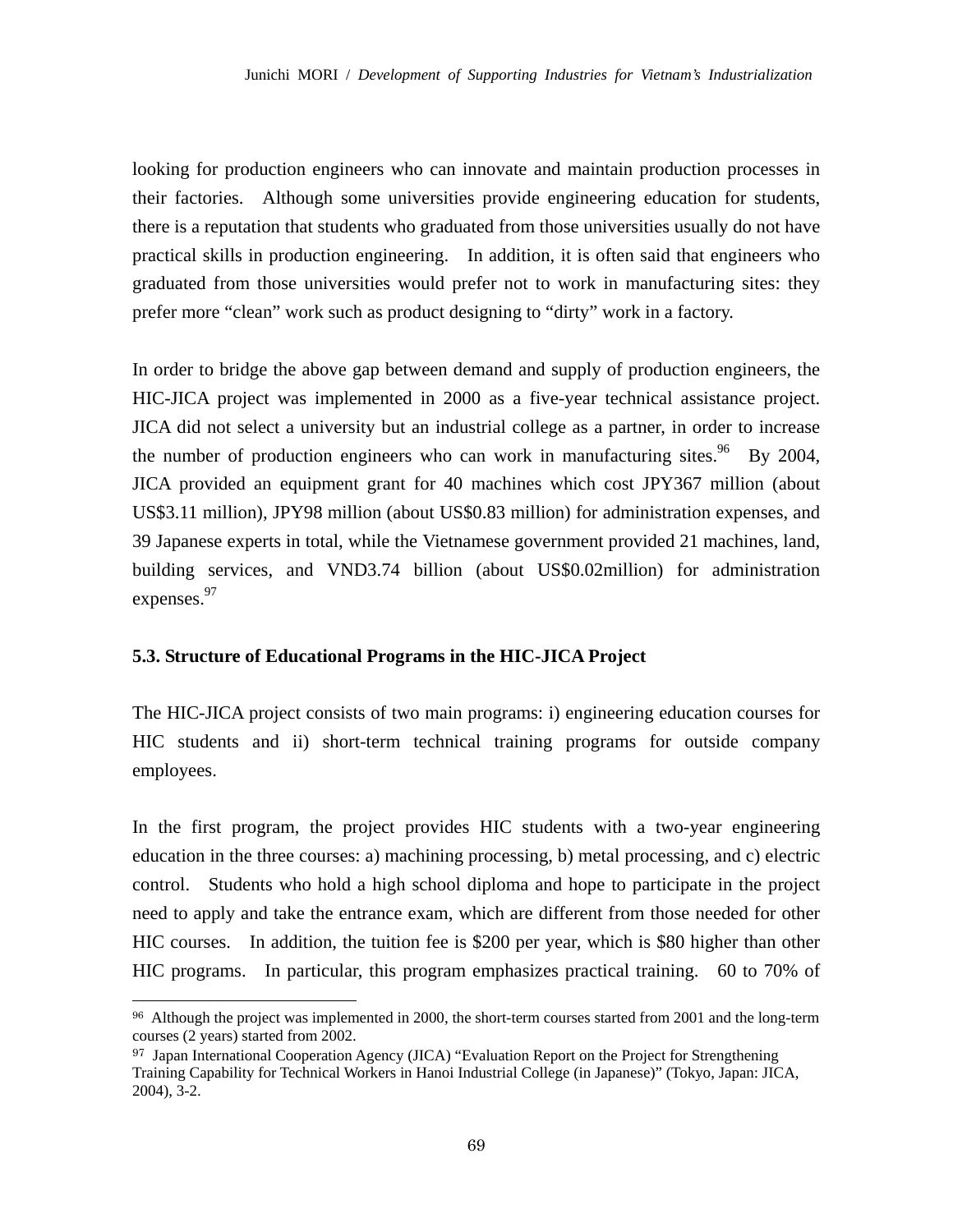the total course hours are allocated for practical training, while 30 to 40% is allocated for academic lectures (refer to Figure 5-1). In practical training classes, as well as the basic laboratory workshop, HIC students produce spare parts and equipment which are ordered by foreign and domestic firms. So far, the project has produced parts and equipment for more than 60 companies.

**Figure 5-1 Time Allocation of HIC-JICA Project (2002-2003)** 

|                           | Unit: hour                   |      |                            |               |                     |      |
|---------------------------|------------------------------|------|----------------------------|---------------|---------------------|------|
|                           | <b>Machine</b><br>Processing | $\%$ | <b>Metal</b><br>Processing | $\frac{9}{6}$ | Electric<br>Control | $\%$ |
| Lecture                   | 985                          | 38%  | 806                        | 31%           | 780                 | 33%  |
| <b>Practical Training</b> | 1,640                        | 62%  | 1,819                      | 69%           | 1,560               | 67%  |
| <b>Total</b>              | 2,625                        |      | 2,625                      |               | 2,340               |      |

Source: Japan International Cooperation Agency (JICA) "Evaluation Report on the Project for Strengthening Training Capability for Technical Workers in Hanoi Industrial College (in Japanese)" (Tokyo, Japan: JICA, 2004), 3-4

In order to administer three courses, a total of 29 instructors worked in this program. Out of 29 instructors, 6 are specialized in machining processes, 7 in metal processing, and 7 in electric control. They were supervised by and cooperated with Japanese experts. In addition, 23 of them were sent to Japan for intensive training, while 2 more of them would be sent by 2005. The turnover rate of the instructors is 6%, because 2 instructors left by 2004.

The second program provides one to two days of short-term training courses in machine processing, metal processing, and electric control for company employees and instructors of other vocational training institutes. Basically, anyone can attend short-term training courses without an entrance examination. By 2004, around 1,300 people had participated in a total of 74 short term courses. 840 of them were company employees, while 460 were instructors of other vocational training and educational institutes. In addition, the project held open seminars in machine processing, metal processing, vocational training systems, and work safety and sanitation. 545 people attended those seminars. Furthermore, the project also organized technical competitions twice, in which 155 people participated.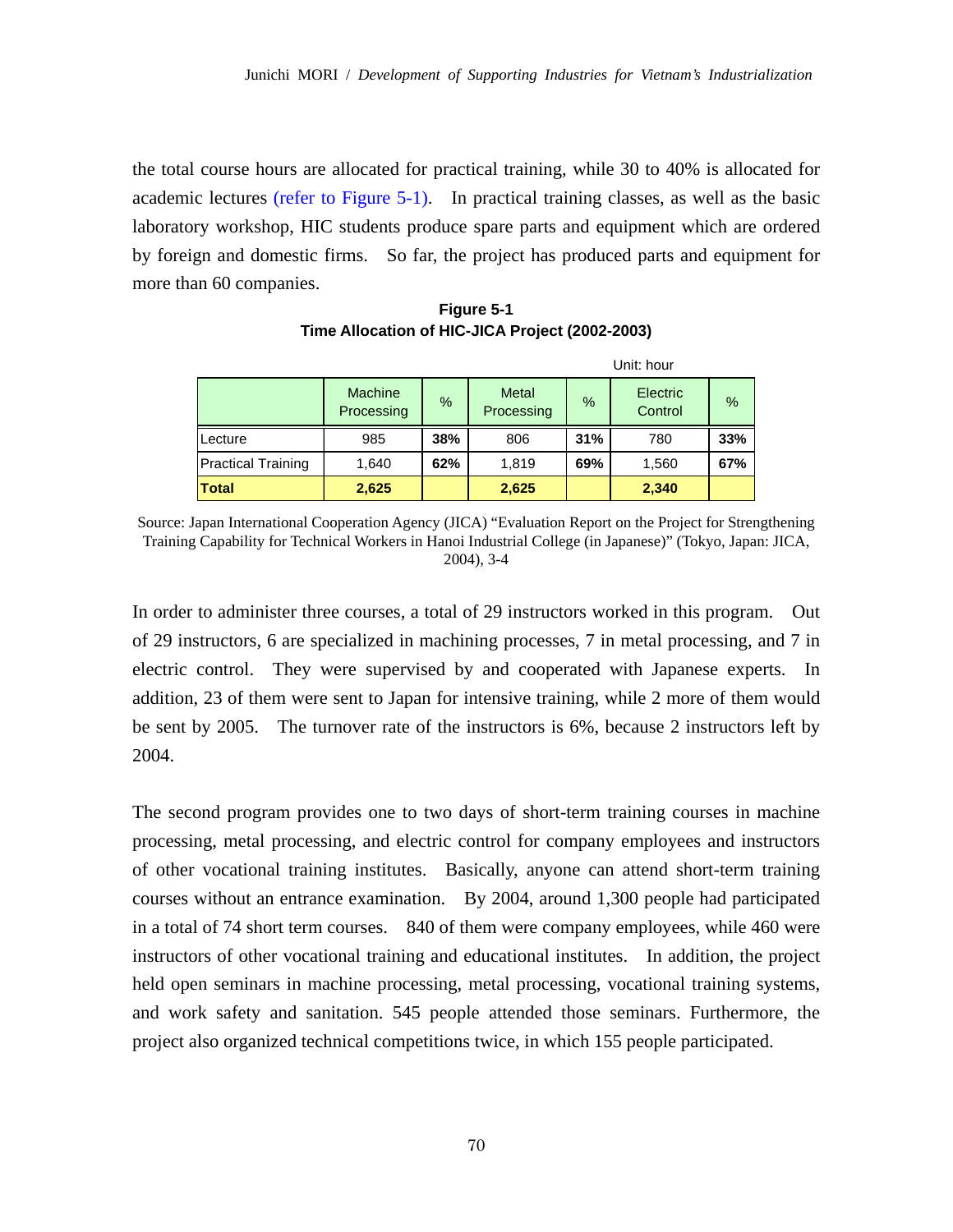# **5.4. How Does the HIC-JICA Project Contribute to the Development of Supporting Industries?**

It seems that the HIC-JICA project indirectly contributes to the development of supporting industries by upgrading the technological skills of prospective engineers in three ways: i) providing intensive engineering education, ii) teaching the skills demanded by supporting industries, iii) upgrading technology and reducing information gaps through business arrangements with MNCs, iv) supplying production engineers to domestic supporting industries, and v) causing positive spillover effects on other educational institutes.

# *5.4.1. Providing Intensive Engineering Education*

-

The HIC-JICA project has provided intensive engineering education at a small capacity. The basic annual capacity of the project is 240 students, including 80 students in each of three courses. The actual enrollment in 2002 was 237 students and 253 in 2003, which is only 5% of the total number of students at  $HIC<sup>98</sup>$ . The small capacity has made enrollment very competitive. This is the case because the applicants to the project exceeded the enrollment limit in 2002 (757 applicants) and 2003 (1,354 applicants).

However, the capacity of the project may need to be small in order to maintain good quality and enable intensive education. For example, on average one instructor supervises only 11-13 students. This may be why the drop-out rate of students, at 3%, is very low. HIC is currently considering increasing the capacity of the project from 240 students to 360 students per year. This may further contribute to technology upgrading by domestic supporting industries and the development of backward linkages. However, expanding the capacity of the project may need to be considered carefully, because it may reduce the quality of the program since the project has a limited number of experienced instructors.

<sup>98</sup> HIC had 17,739 students in total in 2003: i) full-time students are 8,782, ii) short-term courses for employees have 7,367, iii) IT and Accounting course (Collaborated with Australia University) has 1,100 students, and iv) HIC-JICA program trained 490 students. Refer to: JICA (2004).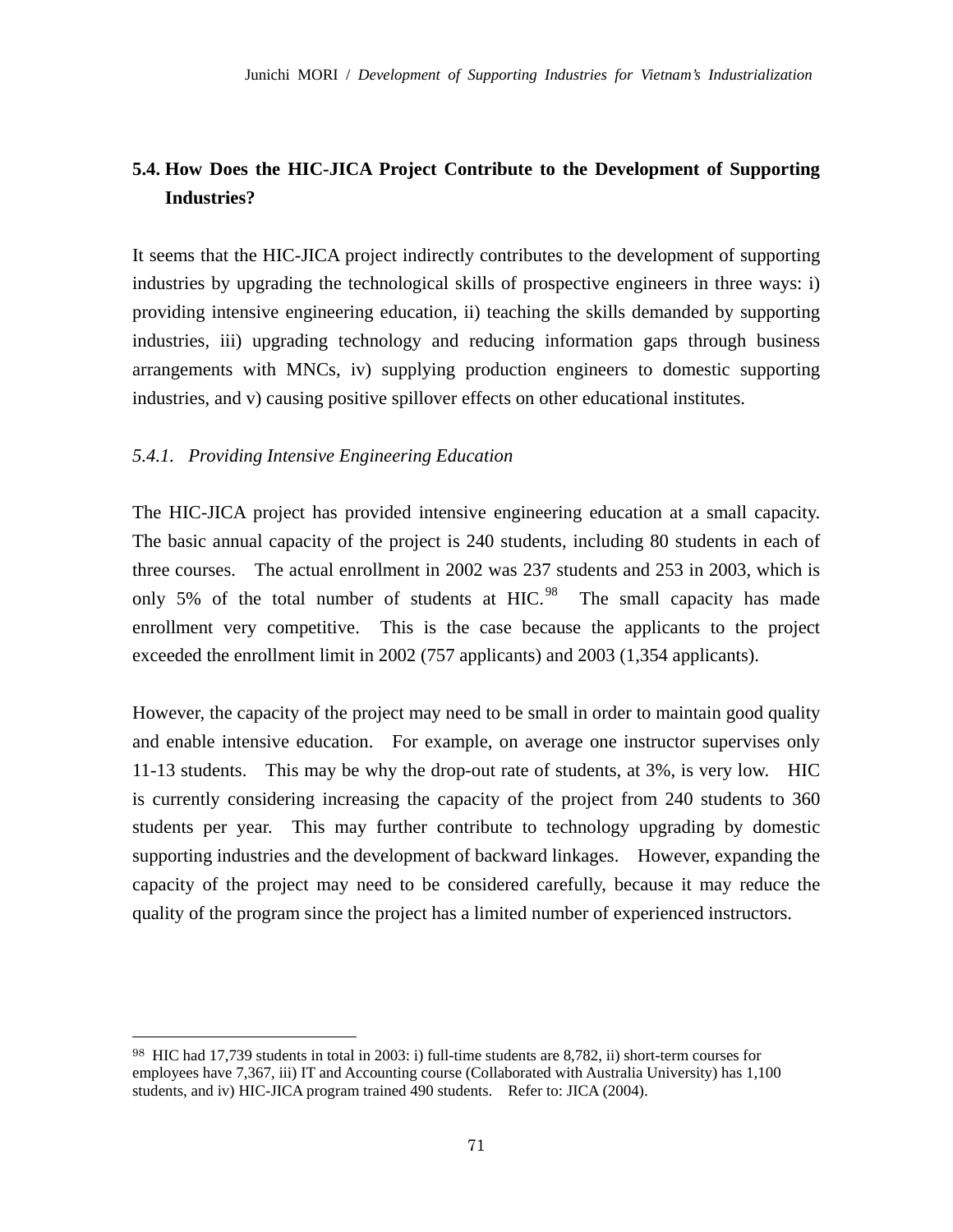#### *5.4.2. Teaching the Skills Demanded by Supporting Industries*

The curriculum of the HIC-JICA project matches the current labor demand of supporting industries. Among the three main courses, skills in machining processing and metal processing may be beneficial for the development of supporting industries, because plastic and metal parts are in high demand by MNC assemblers, especially in the consumer electronics industry. Supervised by Japanese experts and trained Vietnamese instructors, students have upgraded their engineering skills through lectures and laboratory work. According to the project's management, most students have acquired skills equivalent to intermediate-level technical skill certification of lathe turning machines and milling machines in Japan after two years of education.

## *5.4.3. Upgrading Technology and Reducing the Information Gap through Business Arrangements with MNCs*

The project has offered unique practical training, which combines academic laboratory work with actual manufacturing activities, based on manufacturing orders from MNC assemblers and domestic suppliers. This program not only upgrades the skills of the students but also contribute to reducing information failures between MNCs and domestic suppliers, for whom students in the project would work in the future. Under the supervision of experts and instructors, students have produced jigs such as motor control machines and cutting machines, as well as spare parts such as motorbike cylinders. This activity enables students to learn the practical skills in design and production, which are applicable to their jobs after being hired by firms. In particular, manufacturing activities based on orders from MNCs give students opportunities to learn the up-to-date technologies directly, because those technologies are usually innovated by MNCs in Vietnam. In addition, both students and instructors may understand MNCs' quality requirements through this activity. This would promote the awareness of high quality and on-time delivery at the international standards.

## *5.4.4. Supplying Production Engineers to Domestic Supporting Industries*

The project has increased the supply of competent production engineers to the market,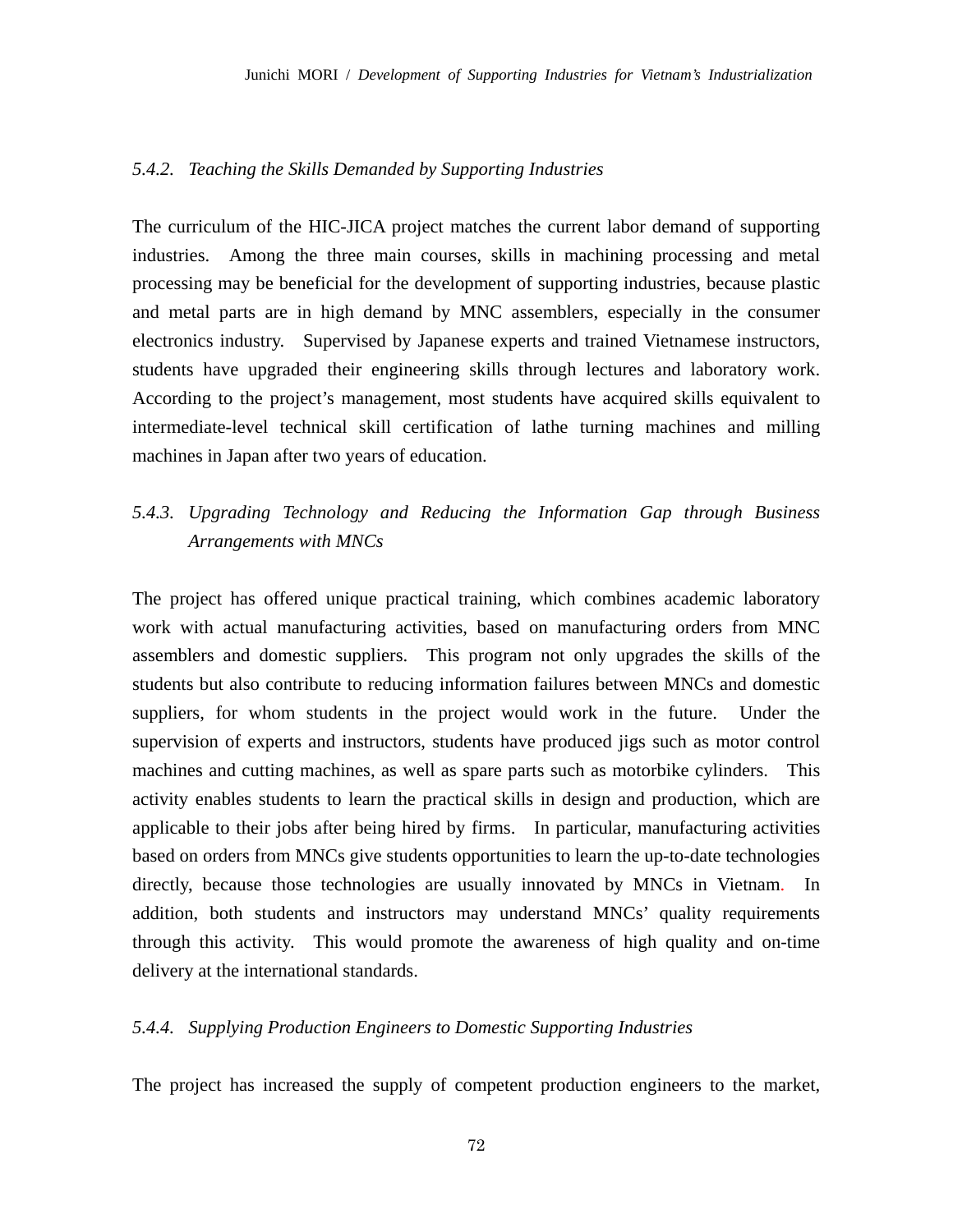although the number of students is still small. The project had the first graduates in September 2004. It was predicted that most students would get a job immediately after graduation, because the projects had received two times more job offers from both MNCs and domestic supporting industries than the number of graduates.<sup>99</sup> This seems to be a good achievement, considering the fact that Vietnam's urban unemployment rate in the Red River Delta is  $6.38\%$  in  $2003$ <sup>100</sup> In further details, students in the mechanical processing course are most popular with a job offered rate of  $2.5$ ,<sup>101</sup> while the ratios for students in metal processing and electric control are 1.78. More than half of the job offers are from the project's customers, which ordered spare parts and jigs. This reflects the effect of practical training through actual manufacturing activities as well as a high demand for HIC-JICA Project students.

Furthermore, it is likely that many project graduates will work for domestic supporting industries. According to the project's management staff, job offers from foreign and domestic suppliers tend to be more attractive than those from MNC assemblers in terms of salaries, although the project also received job offers from MNC assemblers.<sup>102</sup> Taking advantage of these graduates, those foreign and domestic suppliers might expand business deals with MNCs in the future.

#### *5.4.5. Positive Spillover Effects on Other Educational Institutes*

The HIC-JICA project has caused positive spillover effects on other educational or vocational training institutes through its short-term training programs or seminars for their instructors.<sup>103</sup> For example, the Hanoi University of Technology has recently initiated a program similar to the HIC-JICA project, utilizing the most up-to-date machining center donated by a Japanese supplier.<sup>104</sup> Led by an instructor who earned a degree in Japan, the program started to produce proto-type and spare parts for motorbikes, in order to enhance the practical engineering skills of students. Thus, it is considered that the HIC-JICA

-

 $99$  Author's interview with the HIC-JICA project in August 2004.

<sup>&</sup>lt;sup>100</sup> GSO (2005b), 59.<br>
<sup>101</sup> Job offered ratio = Number of job offer / total number of students.<br>
<sup>102</sup> Author's interview with HIC-JICA project in March 2005.<br>
<sup>102</sup> According to JICA (2005), the spillovers for HIC's ot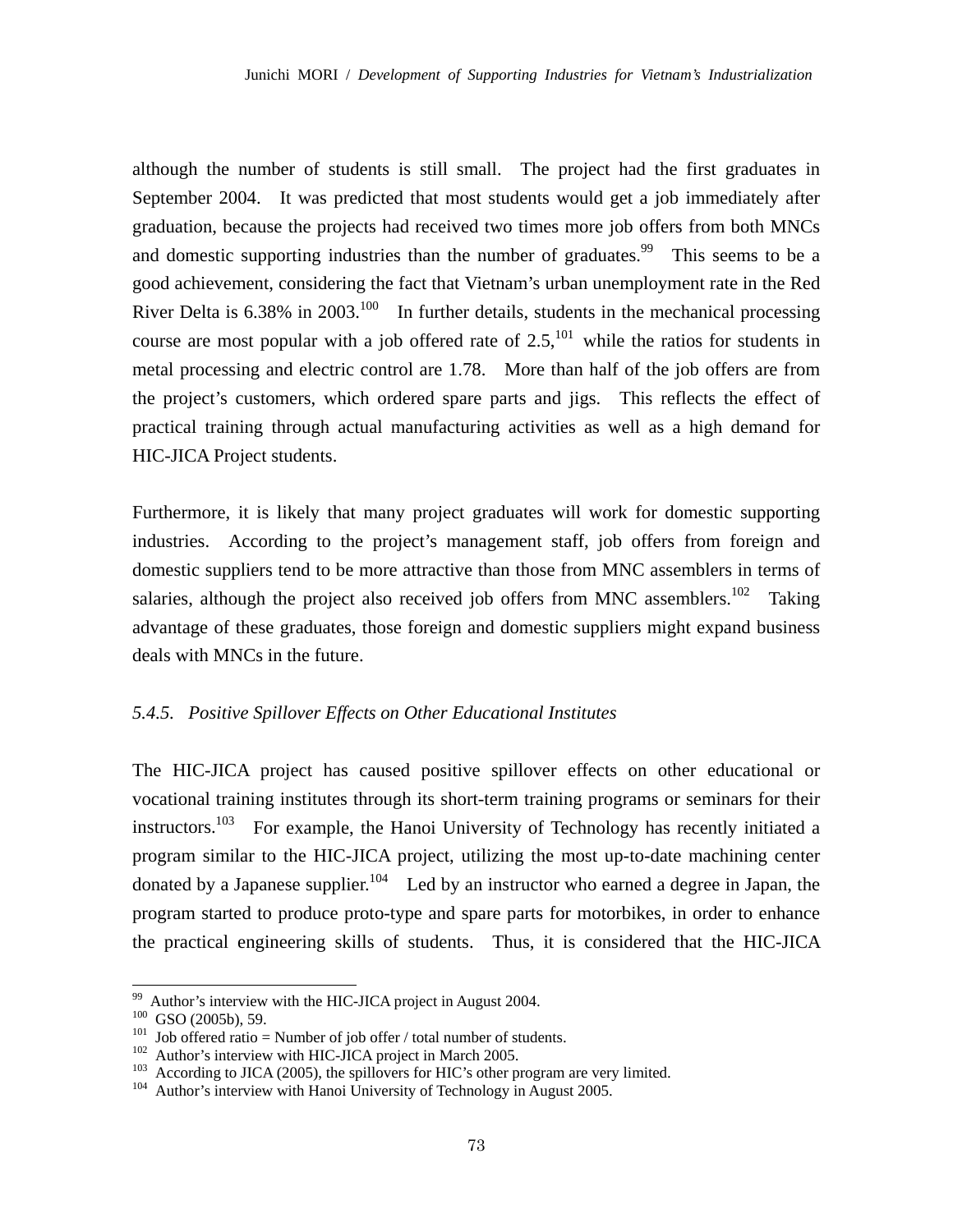project has contributed to improving programs in other educational or vocational training institutes, showing a way to collaborate with MNCs and domestic supporting industries.

# **5.5. What Attracts MNCs and Domestic Supporting Industries to Participate in the HIC-JICA project?**

It seems that both MNC assemblers and domestic supporting industries are interested in collaborating with the HIC-JICA project for two primary reasons: i) to purchase good-quality jigs and spare parts at reasonable prices and ii) to employ competent production engineers.

First, MNC assemblers and domestic supporting industries can purchase good-quality jigs and spare parts at reasonable prices.<sup>105</sup> Currently, few domestic suppliers can produce high-quality jigs and spare parts especially in the area around Hanoi. Although its production capacity is small, the project can still supply these items, taking advantage of technology transfer from Japanese experts. In addition, it is thought that it may produce them at reasonable price, because the project has financial assistance from JICA and it aims to gain up-to-date technology from firms rather than earning more profits from its business.

Second, domestic supporting industries will cultivate a good relationship with the HIC-JICA project, in order to employ high-potential engineers from its ranks. While large MNC assemblers may be capable of educating engineers through in-house training, foreign and domestic suppliers may prefer to hire experienced engineers, minimizing education costs. However, it is difficult to find experienced engineers particularly in the area around Hanoi. Thus, the project can be a resource for high-potential engineers. By building formal and informal relationships instead of giving manufacturing orders, firms may secure capable engineers which have already understand the basic production processes and quality requirements of firms.

Therefore, with the above two incentives, the HIC-JICA project has succeeded in establishing collaboration with MNC assemblers and domestic supporting industries,

-

 $105$  JICA (2005), Annex.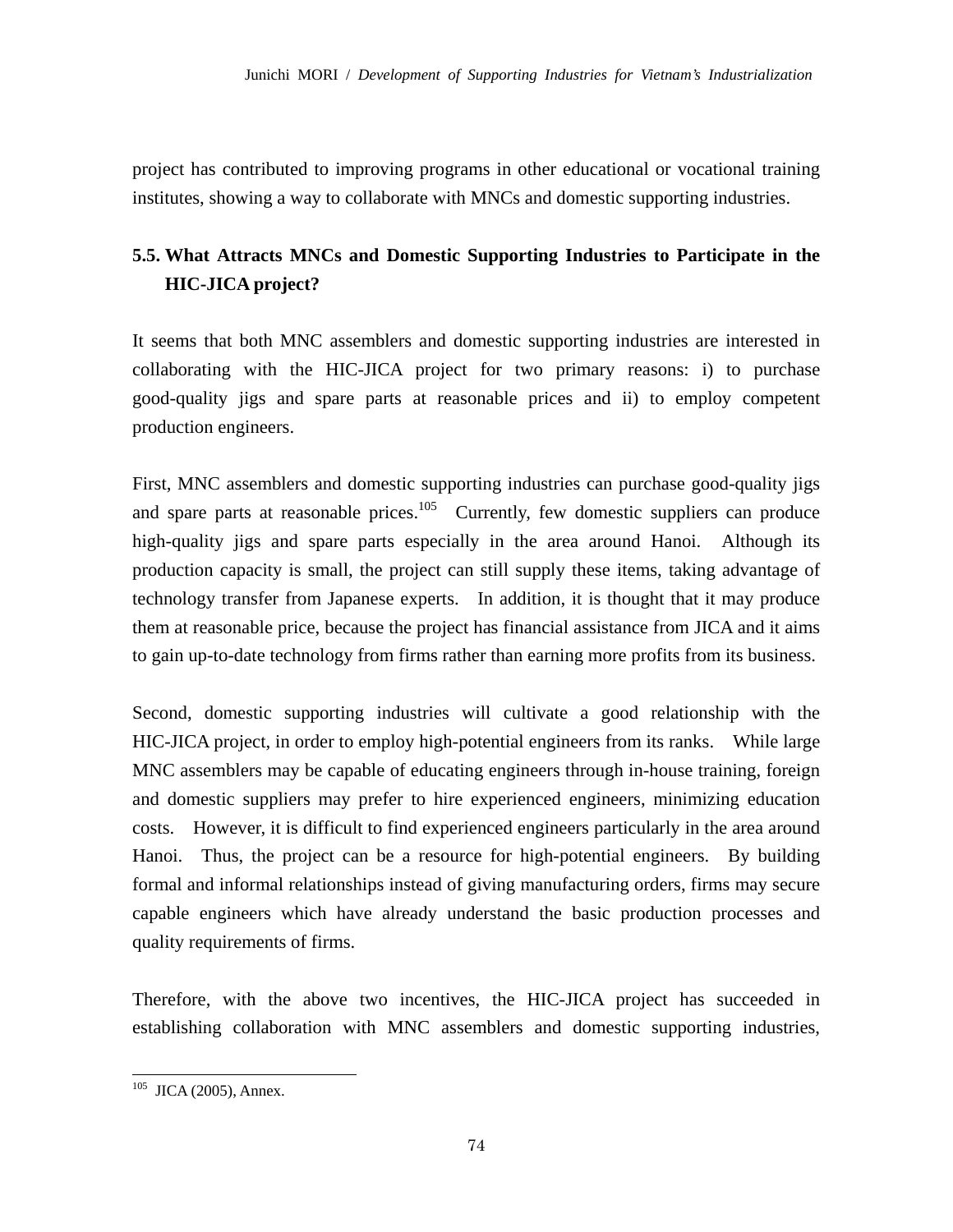although its scale is still small and it generates more indirect effects on the development of supporting industries and backward linkages than collaborative training in the form of a vocational training program.

## **5.6. Comparison to PSDC: Collaborative Training in a General Education Program**

While both the HIC-JICA project and PSDC collaborate with MNC assemblers and foreign suppliers (called "foreign investment enterprises" afterward), they go about it differently. The HIC-JICA project collaborates with foreign investment enterprises through business deals, while PSDC directly involves them in its training program. The method taken by the HIC-JICA project is a good lesson on establishing collaborative training in today's Vietnam, because the project has overcome difficult circumstances with a low degree of industrial agglomeration. PSDC's success cannot be directly applied to many regions in Vietnam, due to less industrial agglomeration. In contrast, the method adopted by the HIC-JICA project may apply to the regions with lower degrees of industrial agglomeration. The impact of the HIC-JICA project on the development of supporting industries may be more indirect than PSDC, since it does not directly target employees of domestic supporting industries. Nonetheless, the project proposes a general education program as an alternative method of establishing collaborative training in regions with less industrial agglomeration.

On the other hand, the HIC-JICA project has a different organizational character from PSDC. With regard to PSDC, the establishment of effective regional linkages between MNCs, domestic suppliers, and the local government is one of the key elements that enable a collaborative training program to fully function. However, it seems that the local government is not closely involved in the HIC-JICA project, while the national government is supervising the project. Currently, several government bureaus such as the Ministry of Labor, Invalids and Social Affairs (MOLISA) and the Ministry of Education and Training (MOET) have played supportive roles. On the other hand, it is hard to detect any significant contribution from local government. It seems that even the budget of HIC is directly controlled by the national government. Not having the contribution of local government might reduce the speed of information circulation between the government, foreign investment enterprises, and domestic suppliers.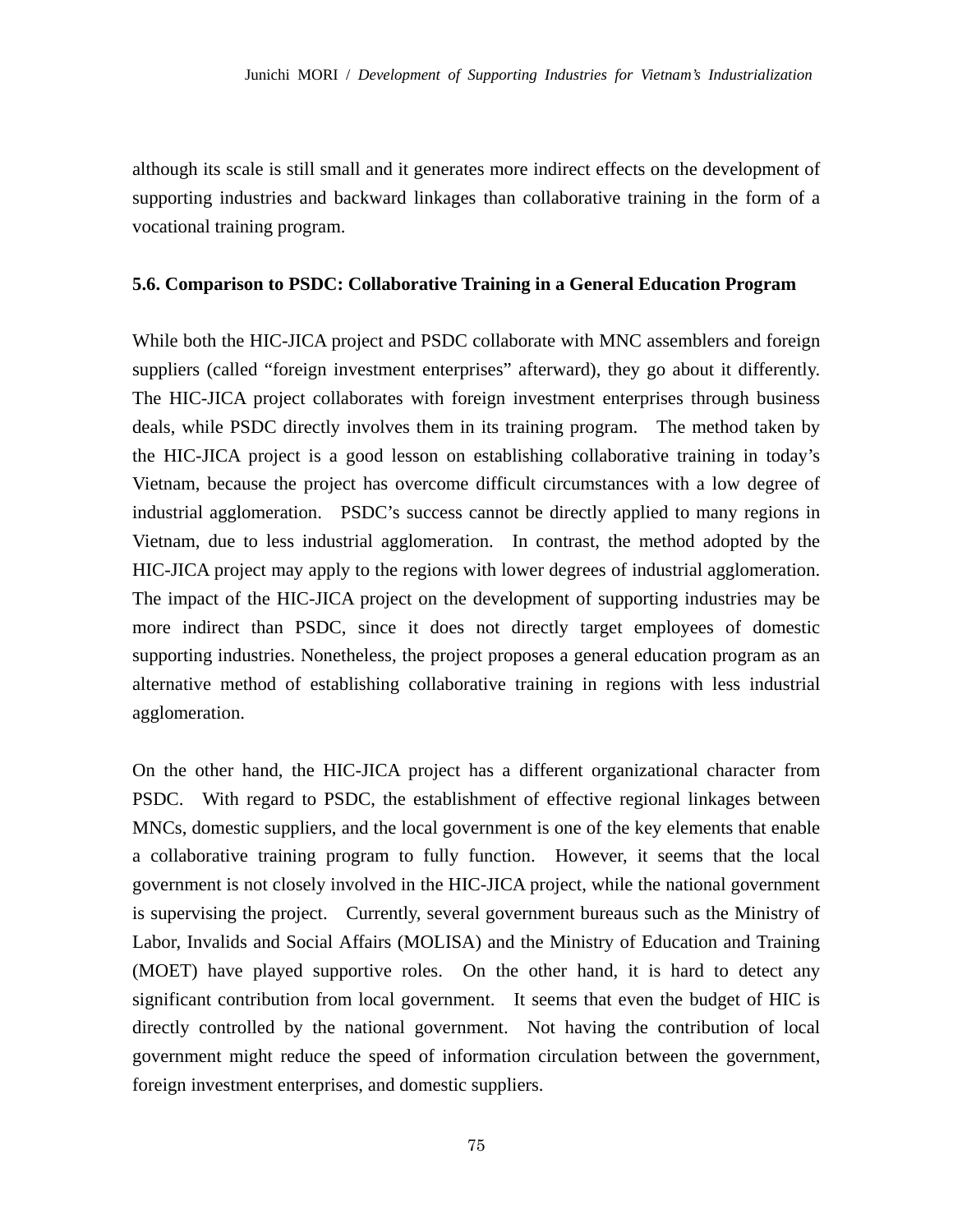Therefore, the HIC-JICA project is considered to be a meaningful experiment in establishing collaborative training with foreign investment enterprises in a general education program. The project demonstrates an alternative to collaborative training in a region with less agglomeration, although the lack of support from the local government might diminish its impact.

## **5.7. Costs and Benefits for the Involvement of Local Government**

It is thought that the HIC-JICA lacks support from local government, which is a key factor in regional information linkage (refer to Section 4.6.). It is likely that passive involvement of local government has reduced the speed and accuracy of regional demand and supply information. Moreover, the national government may have reduced the resources allocated for making national-level strategies, due to involvement in a regional project.

Increasing involvement of the local government may lubricate the information flow. For example, the local government may indirectly support the marketing of the project in terms of funding or research. In addition, the participation of the local government may enable the national government to concentrate their resources on developing national-level strategies for Vietnam's industrialization. For instance, accelerating the formulation of the Supporting Industry Master Plan, which is being drafted by the Ministry of Industry, may have a positive impact on the investment sentiment for MNC assemblers and domestic supporting industries.

However, the involvement of the local government in regional projects might have some costs. For example, it might make the distribution of authority between the national and local governments unclear in the short run. In addition, it may increase the amount of administrative work for the project, such as periodical reporting. Thus, the costs and benefits of change should be carefully examined before reforming the delegation of authority between the national and local governments.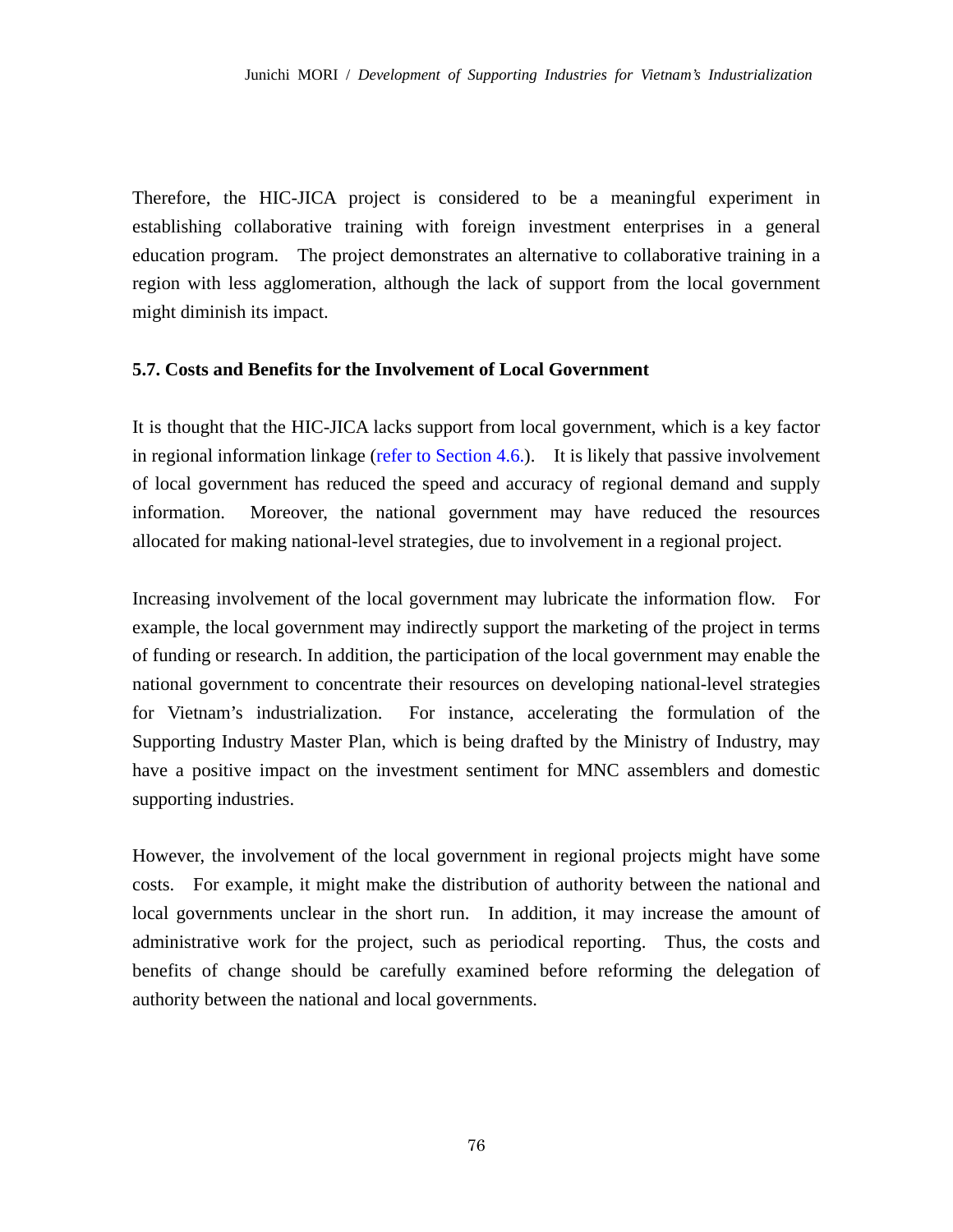# **6. Project Analysis in Vietnam (B) :**  The Technical Assistance Center Project<sup>106</sup>

### **6.1. Introduction**

-

Currently, the Ministry of Planning and Investment (MPI) is planning to establish three technical assistance centers (TAC) in Vietnam, funded by JICA. TAC takes the form of a vocational training center similar to PSDC. However, it seems that the TAC project does not have a plan to establish a collaborative training program with MNCs at this moment. Beginning with a brief description of TAC, this section examines the expected benefits of TAC, a comparison to PSDC, policy options for improvement, and a proposal for the optimal combination between a vocational training program and a general education program.

### **6.2. Establishment of the TAC Project**

The TAC project was agreed to on February 2005 between the Vietnamese and Japanese governments as a five-year technical assistance project. In Vietnam, the weakness of supporting industries, in which SMEs play major roles, is often pointed out by MNCs. In particular, they emphasize that weak supporting industries reduce Vietnam's competitiveness as a manufacturing base, as stressed in the Vietnam Japan Joint Initiative. Responding to this request, the TAC project has been implemented with JICA's technical assistance. The project is now at the stage of planning and preliminary survey.

The main objective of the TAC project is to upgrade the engineering and management skills of domestic SMEs through a vocational training program. In addition, this project aims to have a positive impact on the development of backward linkages between MNCs and domestic suppliers. Under this project, three training centers will be built in Hanoi, Danang, and Ho Chi Minh City. In addition, similar to the HIC-JICA project, the national government is playing a significant role in the TAC project, while the local government is

<sup>&</sup>lt;sup>106</sup> Information related to the TAC project is based on author's interview with MPI and JICA Vietnam in August 2005.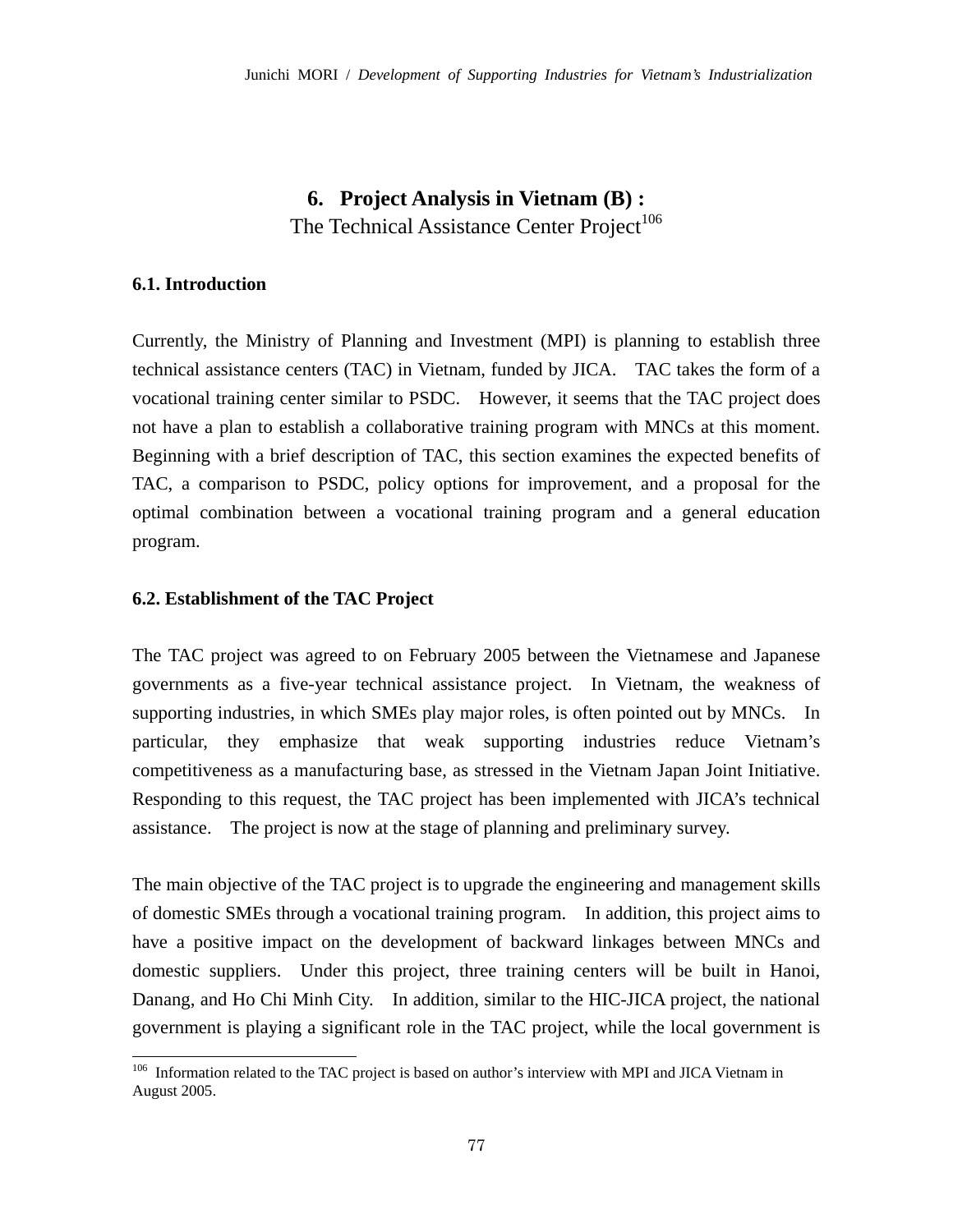not involved. Currently, MPI is directly operating the TAC project with JICA's support.

## **6.3. Expected Benefits of TAC's Training Programs**

The details of the program are still under discussion, but the TAC project may consist of two main programs. First, it is planning to provide technical training such as machine processing for employees of SMEs. On the other hand, non-SME employees, such as MNC employees and high school graduates, are, for the most part, not eligible to apply to TAC's courses.

Second, TAC is planning to offer a visiting consulting-service to SMEs which cannot participate in the programs for various reasons. It is possible that some SMEs would not send their employees to the training, due to the physical distance from the centers. Others may not be able to afford to send employees to the centers, since they may not undertake production operations in the absence of managers or engineers during training. In those cases, a visiting consulting-service may be helpful for SMEs.

Through these two main programs, the TAC project is expected to promote technology upgrading of SMEs, which would contribute to the development of supporting industries in Vietnam.

## **6.4. Comparison to PSDC: Lack of Collaborative Training**

The TAC project takes the form of a vocational training program, as PSDC does. However, the structures of the two programs are different in several aspects, in the sense that the TAC does not collaborate with foreign investment firms. A primary difference is that the targeted group of participants is much narrower in the TAC project than PSDC. The project only focuses on domestic SMEs and does not involve foreign investment enterprises.

The above feature of the TAC project raises several concerns about whether it could significantly promote technology upgrading and reduce information failures by domestic supporting industries. First, TAC might not recruit a sufficient number of experienced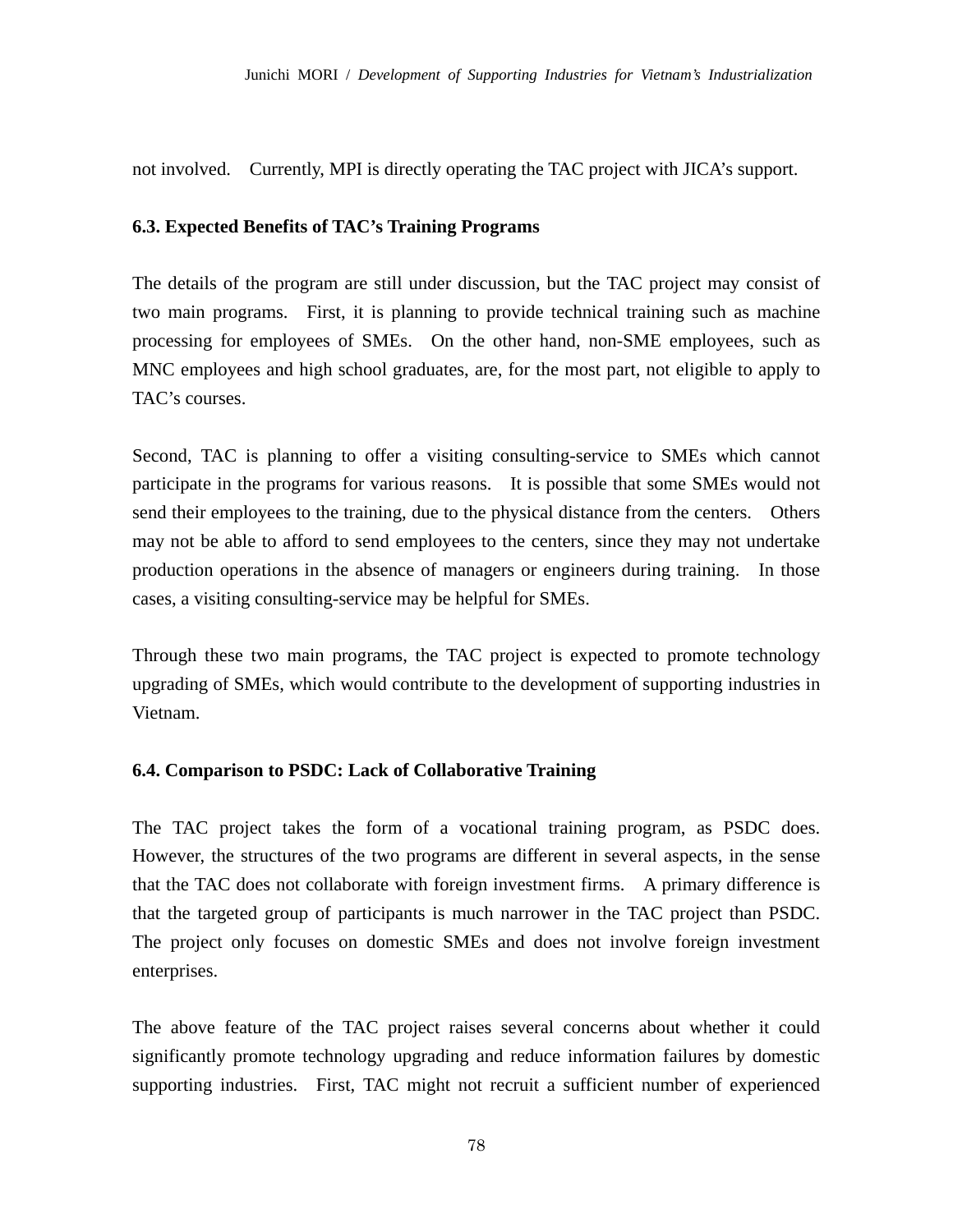instructors. This type of project may work in developed countries with an abundant supply of experienced instructors. Nonetheless, it may be difficult for TAC to hire experienced engineering teachers without cooperation from foreign investment enterprises, since most of the highly-skilled engineers seem to be working for them in Vietnam. Second, it may be difficult for TAC to reduce basic information failures and the quality standard gap without the involvement of MNC assemblers. This is because domestic suppliers will have little opportunity to meet with MNC assemblers or to learn about MNCs' quality standards in TAC.

Moreover, TAC's organizational structure is likely to be different from PSDC. PSDC was established according to a bottom-up approach based on regional demand. MNCs have managed its operation since its establishment. In addition, the local government has financially supported and supervised it. In contrast, the TAC project was established according to a top-down approach under the central government's initiative. Although MNC assemblers hope for the development of supporting industries, they involve neither the establishment nor management of TAC. Furthermore, it does not seem that the local government has contributed to the project. As a result, the project may tend to organize its activities, based more on the central government's intention than local market demand. As a symbolic example, the TAC project will build vocational training centers of uniform structure in three regions. Nonetheless, each region will have different demands and backgrounds. A program needs to be customized based on regional demand and characteristics, learning from the unsatisfying results after the Malaysian federal government transferred the PSDC model to other states.

Therefore, it is uncertain whether the TAC project will effectively contribute to the development of supporting industries, compared to PSDC's success. Its impacts would be smaller than those generated by PSDC, because of less access to the foreign technology as well as local-specific market demand.

## **6.5. Policy Options for Adding Collaborative Training**

There may be several policy options by which TAC may add collaborative training to its programs. One policy option is to involve foreign investment enterprises' employees as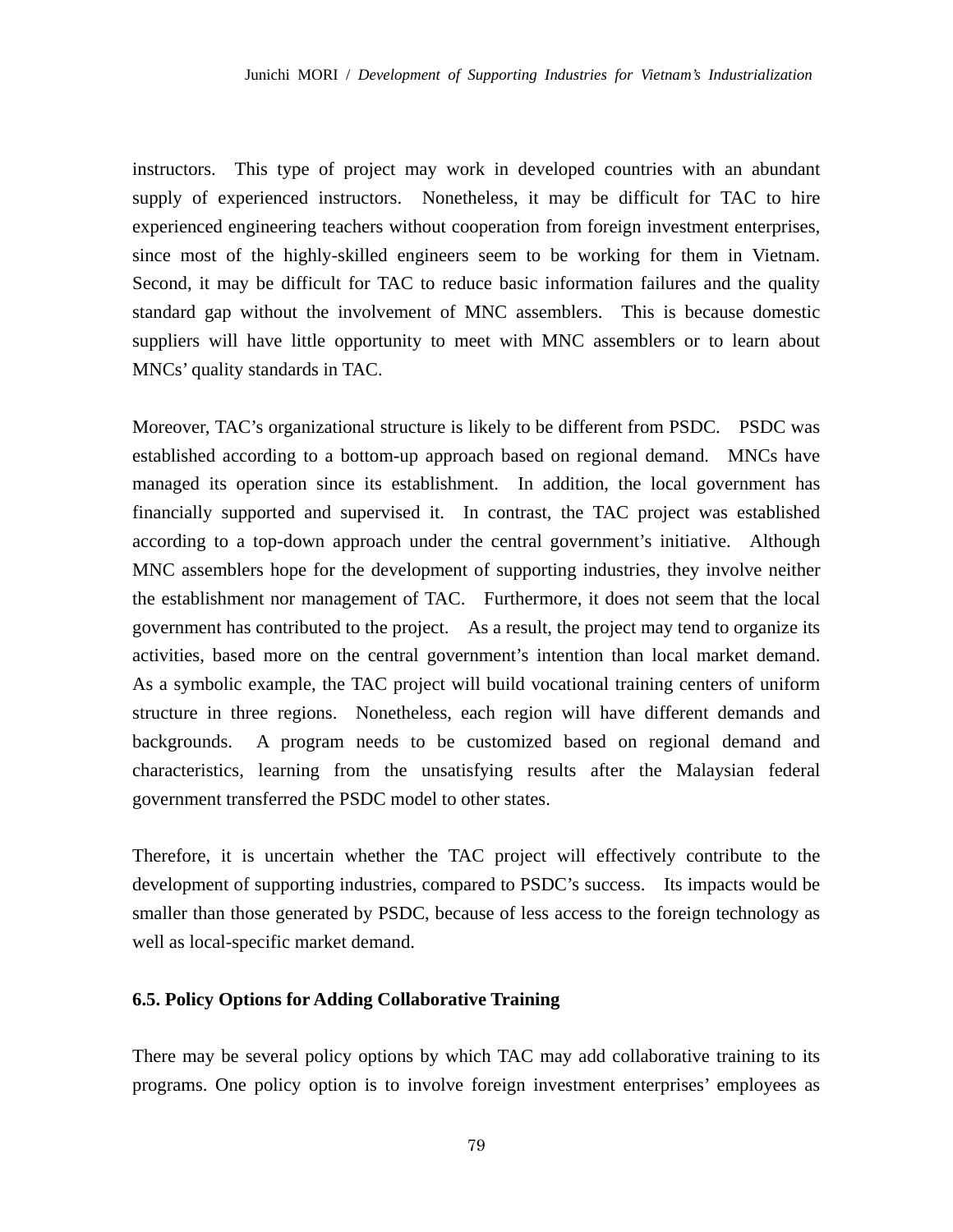participants or instructors at TAC. Their participation will have positive effects on both technology upgrading and information exchange either formally or informally. In addition, this may encourage domestic SMEs to participate in training courses at TAC, because they can learn the up-to-date technology as well as gain opportunities to meet with potential customers.

Another option is to promote collaboration with existing in-house or independent training programs run by foreign investment enterprises. For example, the TAC project may allow MNCs to use its facilities for their independent training, requesting the participation of TAC's instructors in their training instead. In this policy option, technology transfer from MNCs to domestic suppliers may be smaller and more indirect than in the first option, because there may be less chances that domestic suppliers would interact with MNCs. However, this option may be still useful, in case TAC can not afford to invite foreign investment enterprises to become members for some reason, such as scarce budget resources.

## **6.6. Optimal Combination of Vocational Training and General Education**

Adding collaborative training may benefit the TAC project, but it is difficult to attract the active participation of foreign investment enterprises in all the three regions. As explained in Section 4.8, the participation of MNCs would depend on the business architecture of the product as well as the degree of industrial agglomeration in the region. Taking the consumer-electronics industry as an example, it seems that the TAC project has higher possibility of establishing a collaborative training program in Ho Chi Minh City than in Hanoi and Danang.

Since the consumer-electronics industry manufactures closed-integral products, a high degree of agglomeration is preferable for attracting the participation of MNCs to a collaborative training program. In Ho Chi Minh City, the level of agglomeration in the consumer-electronics sector may be sufficiently high to attract the participation of MNCs to a vocational training program. The production of consumer-electronics goods is concentrated in the South East region including Ho Chi Minh City. For example, 84.3% of TVs were produced in Ho Chi Minh City in 2002 (refer to Annex H). In fact, several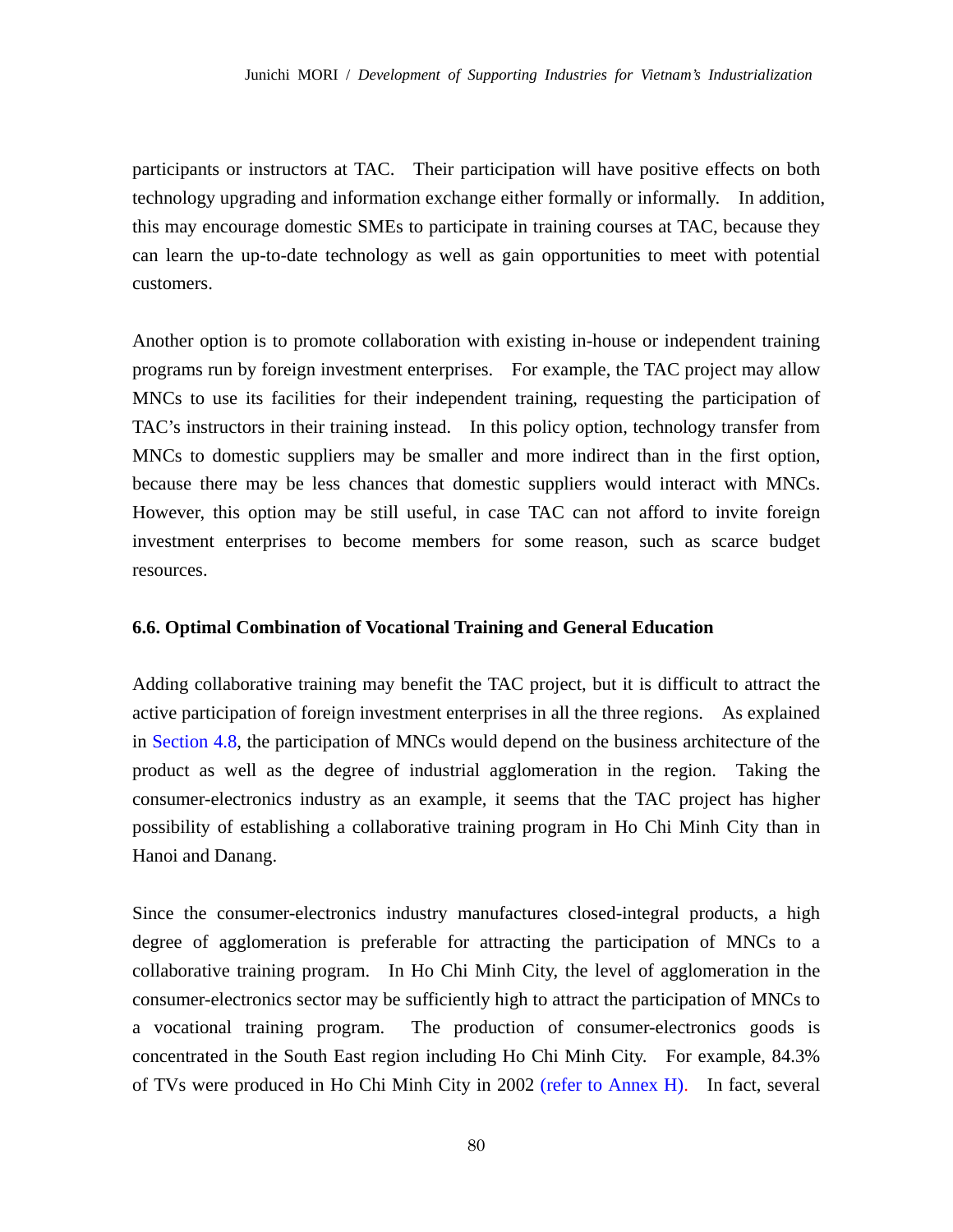vocational training centers have already started to cooperate with MNCs. For example, the Vietnam Singapore Technical Training Center (VSTTC) provides technical training programs for employees of MNCs in the Vietnam Singapore Industrial Park (VSIP) in Binh Duong Province. VSTTC was established in 1997, supported by official development aid (ODA) from Singapore. It has already provided many production engineers to MNCs in VSIP.

Moreover, TAC may interact with MNCs' independent training programs around Ho Chi Minh City. For instance, Muto Vietnam opened the Muto Engineering College in 1998, which has educated its employees in the engineering and designing of molding tools.<sup>107</sup> In addition, Panasonic AVC Vietnam is hosting an open vocational training for business management and production control, in corporation with VCCI and the Vietnam-Japan Human Resources Cooperation Center (VJCC). Thus, even in the case the project cannot invite foreign investment enterprises as members, it is highly possible for TAC to build partnerships for technical training with foreign investment enterprises in Ho Chi Minh City.

In contrast, TAC may face difficulties in establishing a collaborative training program in Hanoi and Danang. Hanoi, in the Red River Delta, and Danang, in the South Central Coast, are less industrialized than Ho Chi Minh City in the South East, although they are growing rapidly these days. For example, the aggregate value of FDI and the net turnover of manufacturing firms in the Red River Delta and the Sough Central Coast are much smaller than those in the South East (refer to Figure 6-1). Thus, MNCs around Hanoi and Danang may have fewer incentives to participate in a collaborative training program. In fact, it is hard to find the instances such as VSTTC or MNCs' independent training programs around Hanoi and Danang, which have already been initiated in the region around Ho Chi Minh City. Therefore, it seems difficult that TAC establishes collaboration with foreign investment enterprises in Hanoi and Danang.

 $107\,$ Author's interview with Muto Vietnam in August 2005.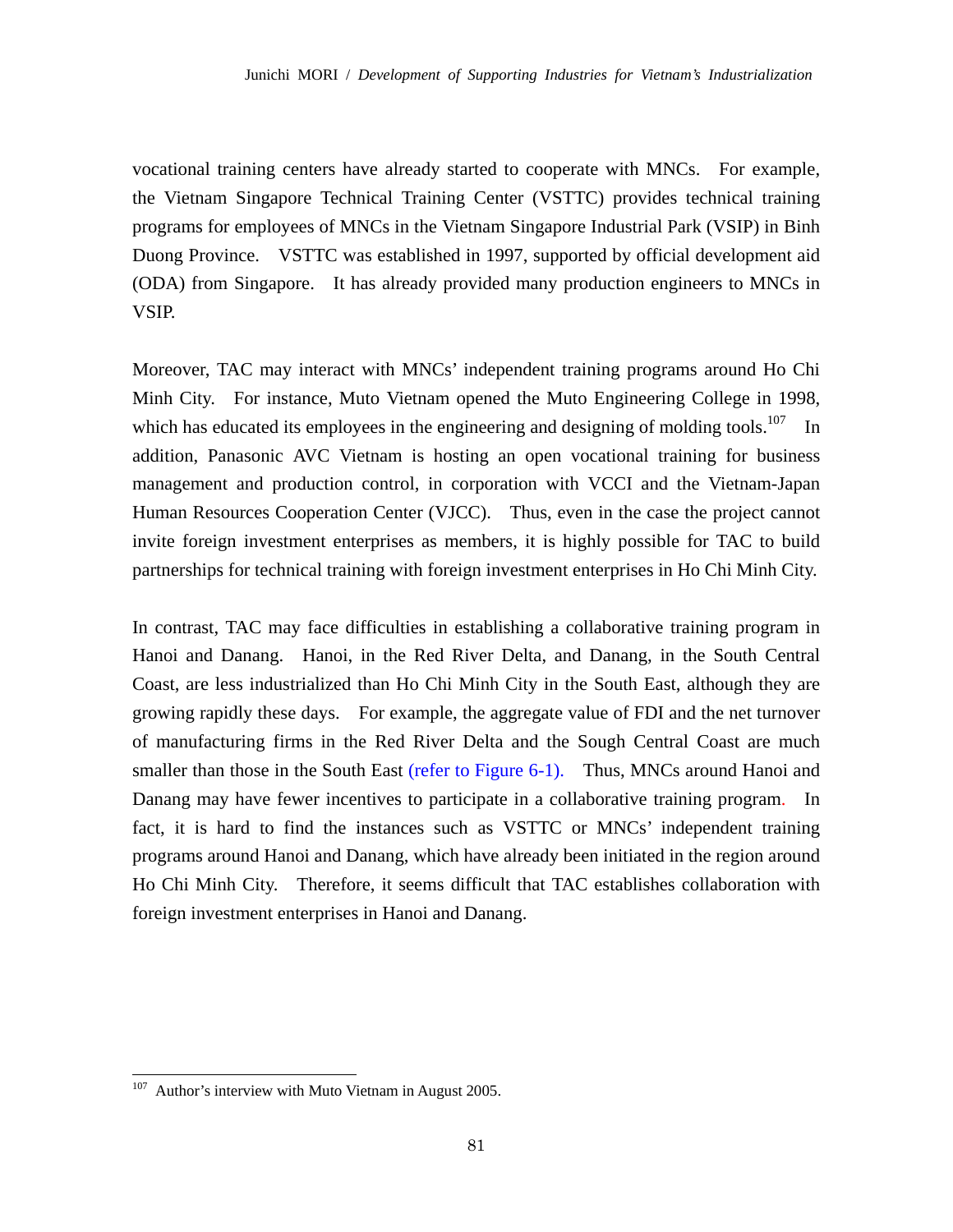

**Figure 6-1 FDI and Turnover of Manufacturing Firms by Region**

Source: General Statistics Office. *The Real Situation of Enterprises: 2002-2004.* (Hanoi, Vietnam: Statistical Publishing House, 2005)

Instead, promoting collaboration with MNCs in a general education program may be more effective in Hanoi and Danang, as demonstrated by the success of the HIC-JICA project. Even though collaboration with MNCs in general education may have a rather indirect impact on the development of supporting industries, its effect would be still larger than establishing vocational training programs without the participation of foreign investment enterprises.

Thus, the efficacy of vocational training programs will differ by region. It can attract the participation of foreign investment enterprises in some regions, while a general education program is a more effective option in others. Thus, in order to build close collaboration with foreign investment enterprises, it is important to consider an optimal combination of a vocational training program and a general education program. The efficacy of those programs in attracting the participation of foreign investment enterprises may differ based on the business architecture of product, the degree of industrial agglomeration, and characteristics of local demand in each region. In Vietnam, Ho Chi Minh City has higher possibility of building collaborations with foreign investment enterprises in a vocational training program, while it may be more effective to promote collaboration in a general education program in Hanoi and Danang (refer to Figure 6-2).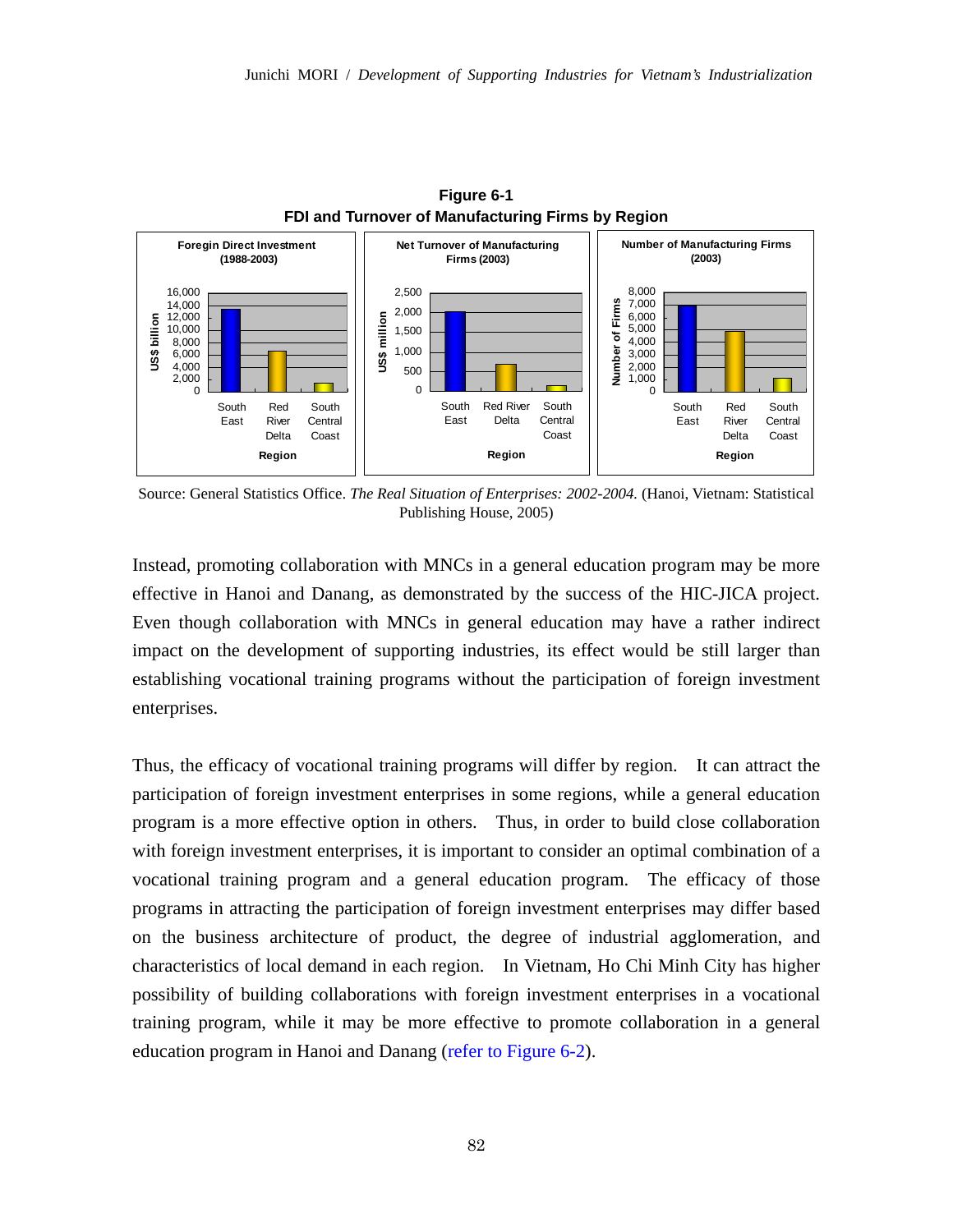

**Figure 6-2** 

Drafted by author

## **7. Conclusion**

Developing supporting industries will accelerate economic growth in Vietnam by taking advantage of positive vertical externalities from FDI. In addition, competitive supporting industries may function to attract more FDI into Vietnam, because MNCs consider them to be an important factor for expanding FDI as well as labor costs. However, Vietnam is currently facing difficulties developing supporting industries. While advanced ASEAN countries such as Malaysia have developed supporting industries after attracting massive FDI, Vietnam may not follow the same way. Even if Vietnam has cheaper labor costs and offers various tax incentives for MNCs, FDI would not drastically increase in Vietnam. In order to stimulate FDI inflow, Vietnam may need to acquire a comparative advantage in supporting industries before the agglomeration of MNC assemblers.

The development of supporting industries seems to be impeded by two types of barriers: the minimum efficient scale problem and information failure, even though MNC assemblers intend to increase local parts procurement in Vietnam. The minimum efficient scale problem is caused by the small size of industrial output in Vietnam, while information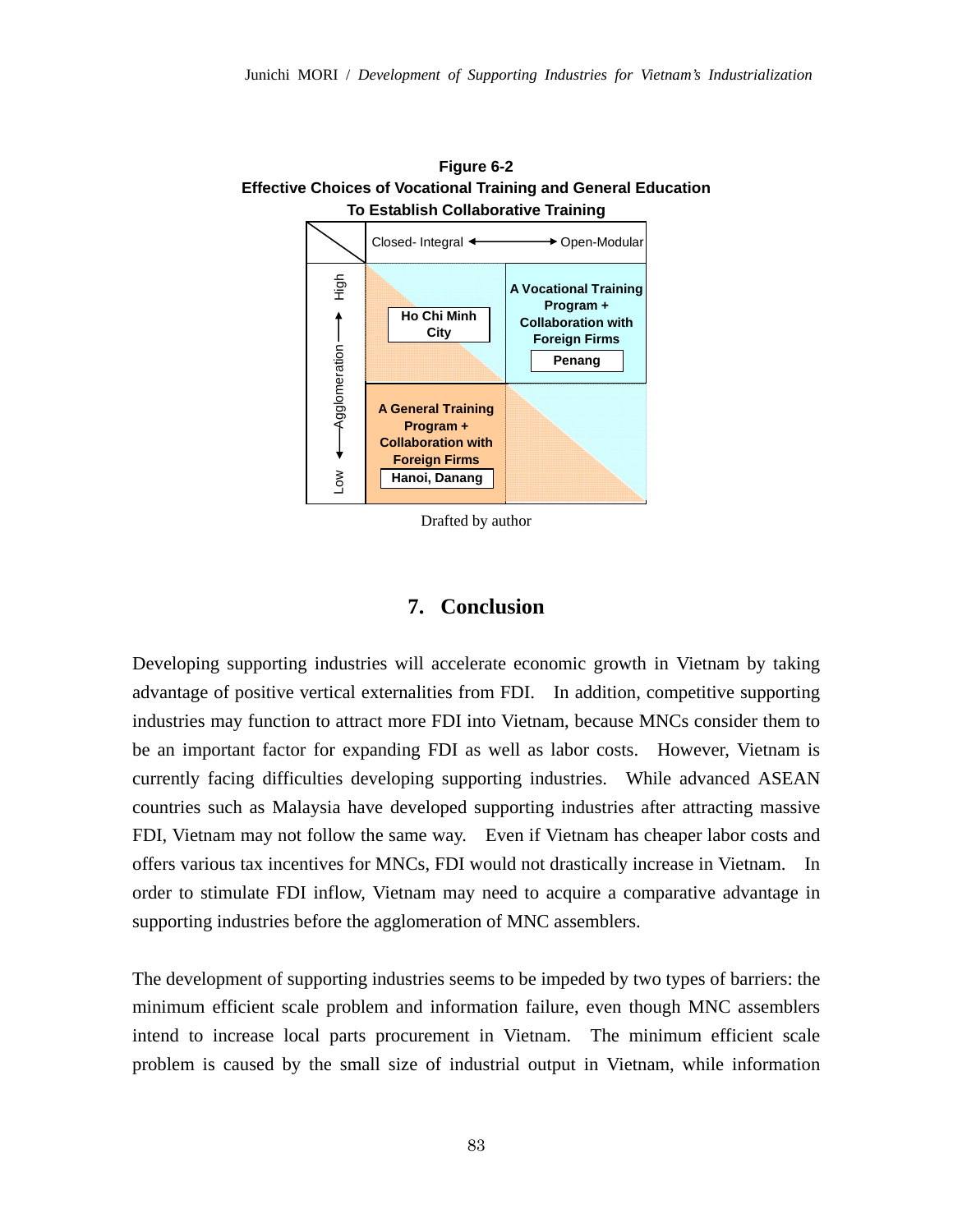failure occurs because of less interaction between MNCs and domestic suppliers. In this situation, limited and appropriate public policies may help domestic supporting industries overcome these obstacles. They may enable domestic supporting industries to overcome the minimum efficient scale problem by expanding their business volumes with upgraded technology and reduce information failure through the interaction with MNC assemblers. In particular, a collaborative training program between MNCs and domestic supporting industries is highly recommended. It may promote technology transfer from MNCs to domestic suppliers. Its impacts may be indirect, but the risk of government failure is lower than for policies based on the theory of "coordination failure" or "big push."

In order to establish an effective collaborative training system in Vietnam, it would be beneficial to learn from the success in the Penang Skill Development Center (PSDC). The participation of MNCs, the bottom-up and regional approach, and support from the local and national government are key factors in establishing a successful collaborative training program. Furthermore, whether MNCs would actively participate in a collaborative training program depends on the business architecture of product and the degree of industrial agglomeration.

Currently, there are two projects related to the development of supporting industries in Vietnam: i) the HIC-JICA project as a general education program and ii) the TAC project as a vocational training program. The HIC-JICA project focuses on educating prospective production engineers, emphasizing practical training through actual manufacturing activities based on orders from foreign investment enterprises. On the other hand, the TAC project, which is still in the planning stage, aims to directly contribute to technology upgrading of domestic suppliers in a vocational training program.

Taking into account the lessons learned from PSDC, the TAC project may attract MNCs' participation in regions with high degrees of industrial agglomeration such as Ho Chi Minh City, but it may not in regions with low degrees of industrial agglomeration such as Hanoi and Danang. In contrast, a general education program such as the HIC-JICA project may establish interactions with foreign investment enterprises even in regions with low degrees of industrial agglomeration, although its impacts may be more indirect for the development of supporting industries.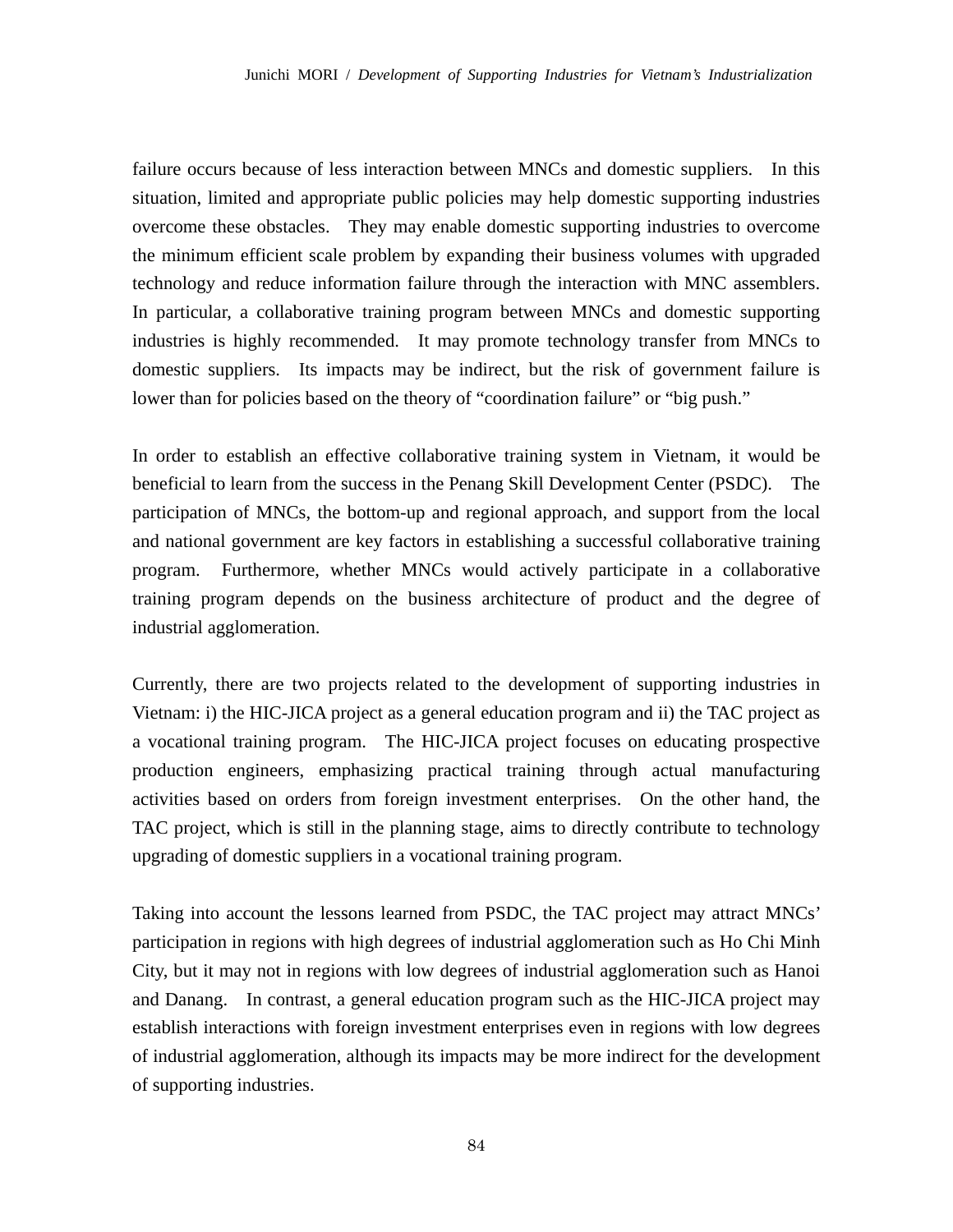Therefore, the author recommends that policy makers select either a vocational training program or a general educational program, taking into consideration the degree of industrial agglomeration, the business architecture of products in major industries, and local-specific demand in each region. The optimal combination of the above two policy options may effectively promote the development of supporting industries and thereby stimulate economic growth in Vietnam through industrialization.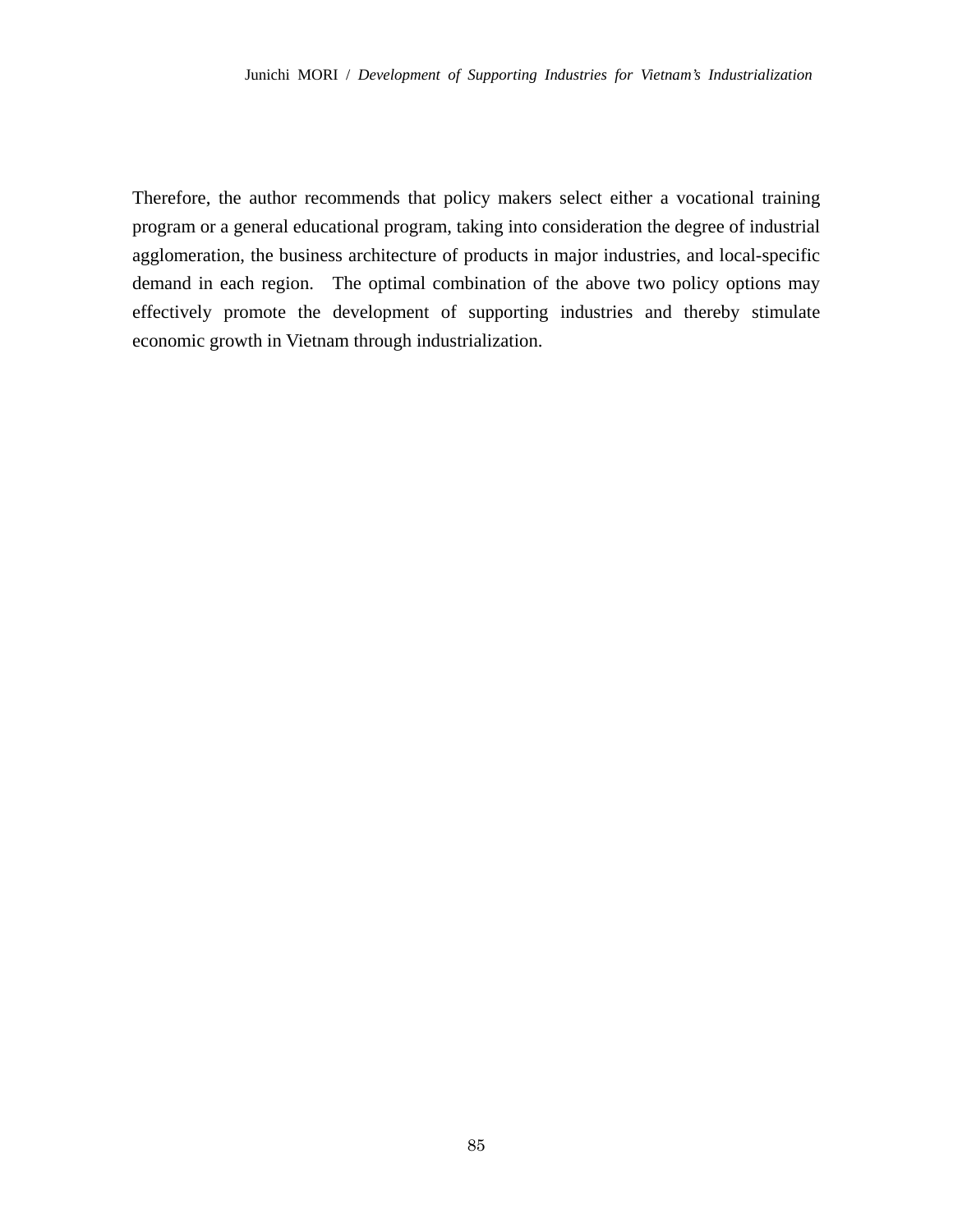## **Bibliography**

### **English**

- Aiken, Brian J. and Harrison, Ann E. "Do Domestic Firms Benefit from Direct Foreign Investment? Evidence from Venezuela." The American Economic Review, Vo. 89 No. 3 (Jun., 1999), 605-618.
- Alfaro, Laura and Rodriguez-Clare, Andrez. "Multinationals and Linkages: An Empirical Investigation." 2003.
- Baldwin, Robert E. "The Case against Infant-Industry Tariff Protection" The Journal of Political Economy Vol. 77, No.3. Chicago, IL: The University of Chicago Press, 1969.
- Bernard, Mitchell and Ravenhill, John. "Beyond Product Cycles and Flying Geese: Regionalization, Hierarchy, and the Industrialization of East Asia." *World Politics*, Vol. 47, No.2 (Jan., 1995).
- Carlier, Amanda and Tran, Son Thanh. "Promoting Business to Business Commercial Contracts in Vietnam" *Vietnam Private Sector Development Policy Note*. Hanoi, Vietnam: The World Bank, Vietnam Office, 2005.
- Caves, Richard E., Frankel, Jeffrey A., and Jones, Ronald W. *World Trade and Payment.*  Boston, MA: Addison Wesley, 2002.
- Dapice, David. "Vietnam's Economy: Success Story or Weird Dualism?: A SWOT Analysis" *Fulbright Economics Teaching Program (FETP) Research Paper.* Ho Chi Minh City, Vietnam, 2003.
- Dapice, David. "Celebration and Reflection: Vietnam's Economy Enters a New Era" *Fulbright Economics Teaching Program (FETP) Research Paper.* Ho Chi Minh City, Vietnam, 2004.
- Dapice, David. "History or Policy: Why Don't northern Provinces Grow Faster?" *Fulbright Economics Teaching Program (FETP) Research Paper.* Ho Chi Minh City, Vietnam, 2004.
- Economic Planning Unit, Malaysia (EPU) *8th Malaysia Plan*. KL, Malaysia: EPU, 2001.
- Economic Planning Unit, Malaysia (EPU) *The Mid-Term Review of 8th Malaysia Plan*. KL, Malaysia: EPU, 2003.
- Ernst, Dieter. "Global Production Networks in East Asia's Electronics Industry and Upgrading Prospects in Malaysia" in Yusuf, Shahid, Altaf, Anjum M., and Nabeshima,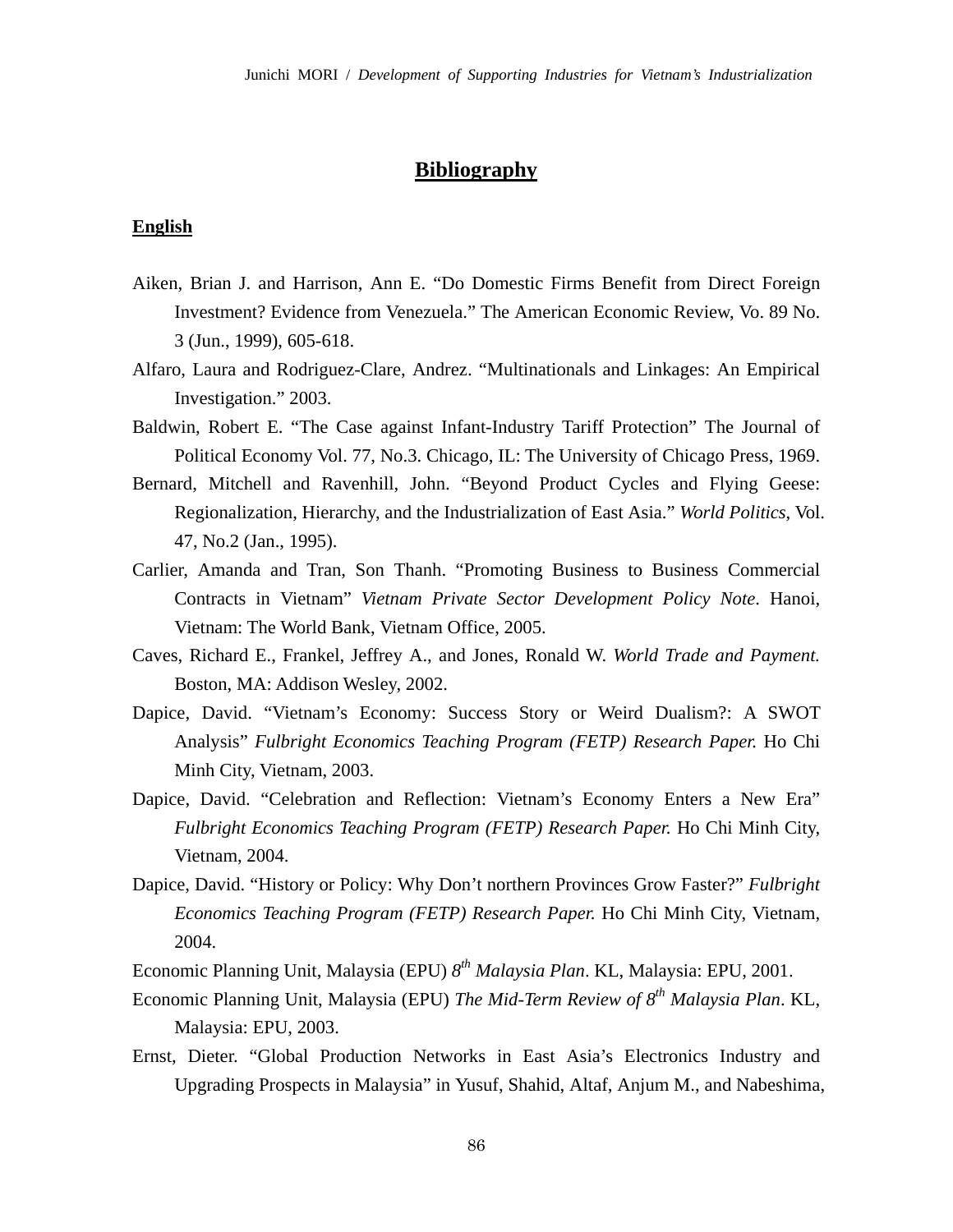Kaoru (eds.) *Global Production Networking and Technological Change in East Asia*. Washington DC: World Bank, 2004.

- General Statistics Office. *Socio-Economic Statistical Data of 64 Provinces and Citie*s. Hanoi, Vietnam: Statistical Publishing House, 2005.
- General Statistics Office. *Statistical Year Book 2004*. Hanoi, Vietnam: Statistical Publishing House, 2005.
- General Statistics Office. *The Real Situation of Enterprises: 2002-2004.* Hanoi, Vietnam: Statistical Publishing House, 2005.
- Gill, Indermit S., Fluitman, Fred., and Dar, Amit (eds.) *Vocational Education & Training Reform: Matching Skills to Markets and Budget*. Oxford University Press, 2000.
- Giroud, Axele. *Transnational Corporations, Technology and Economic Development: Backward Linkages and Knowledge Transfer in Sough East Asia*. Northampton, MA: Edward Elgar, 2003.
- Hallward-Driemeir, Mary., Iarossi, Giuseppe., and Sokoloff, Kenneth L. "Exports and Manufacturing Productivity in East Asia: A Comparative Analysis with Firm-Level Data." *NBER Working Paper 8894*. Cambridge, MA: NBER, 2002.
- Hanson, Gordon H. "Should Countries Promote Foreign Direct Investment?" *G-24 Discussion Paper* No.9. New York, NY: UNCTAD, 2001.
- Ichikawa, Kyoshiro. "Building and Strengthening Supporting Industries in Vietnam: A Survey Report" Ohno, Kenichi and Thuong, Nguyen Van (eds.) *Improving Industrial Policy Formulation*. Hanoi, Vietnam: Vietnam Development Forum, 2005.
- Imm, Anna Ong Cheng. "Penang's Manufacturing Competitiveness" *Briefing Paper to the Penang State Government*. Penang, Malaysia: Socio-Economic and Environmental Research Institute (SERI), 2000.
- Japan Bank for International Cooperation (JBIC). "Survey Report on Overseas Business Operations by Japanese Manufacturing Companies." Tokyo, Japan: JBIC, 2004.
- Japan External Trade Organization (JETRO). *Japanese-Affiliated Manufacturers in Asia (ASEAN and India) – Survey 2003, 4.* Tokyo, Japan: JETRO, 2004 and 2005.
- Jones, Ronald W. *Globalization and the Theory of Input Trade*. Boston, MA: MIT Press, 2000.
- Krueger, Anne O. "Trade Policy and Economic Development: How We Learn." *The American Economic Review*, Vol. 87, No.1 (Mar., 1997), 1-22.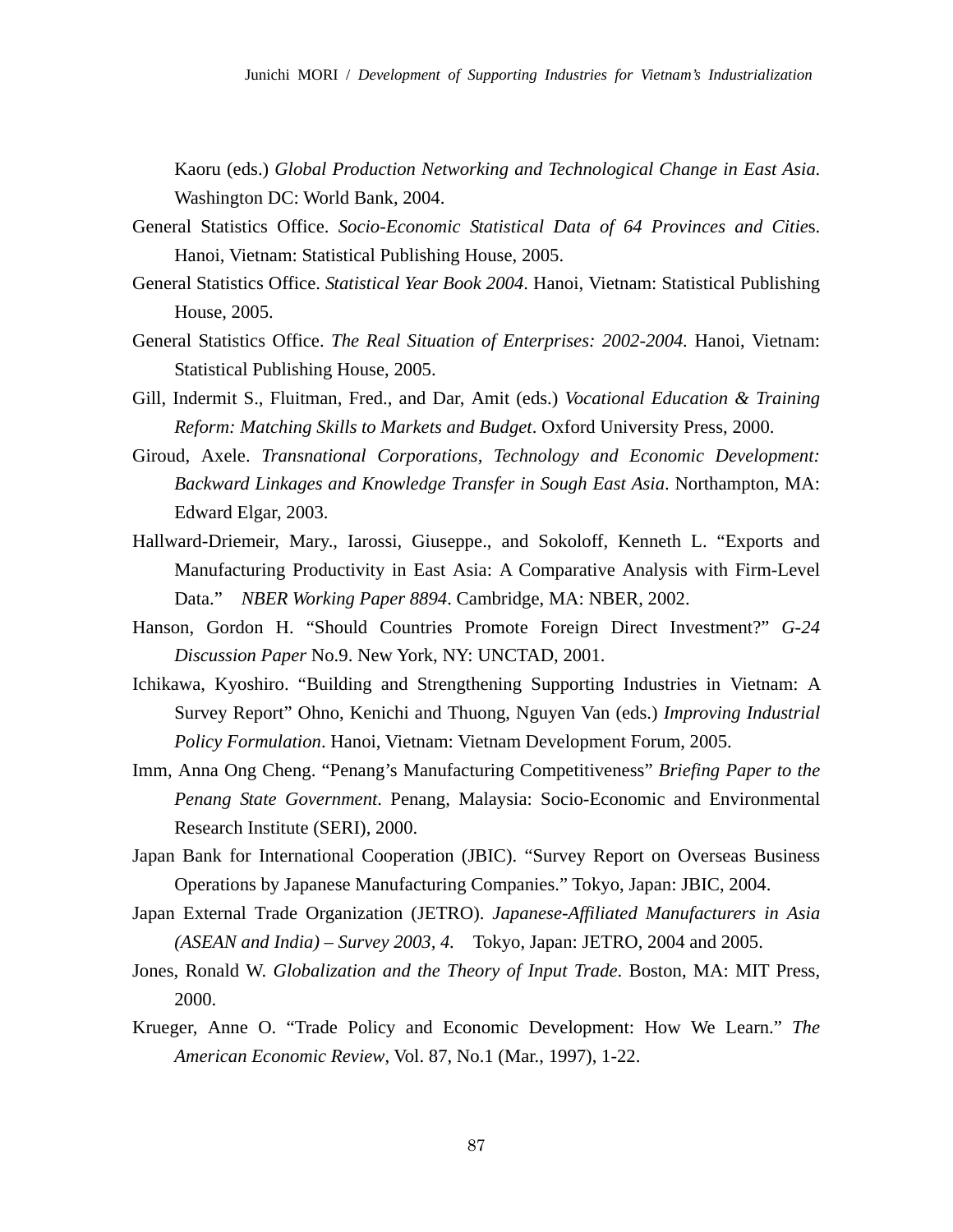- Lin, Pin and Saggi, Kamal. "Multinational Firms, Exclusivity, and the Degree of Backward Linkages." *Deutsche Bundesbank Discussion Paper Series* No.10. Frankfurt, Germany: Deutsche Bundesbank, 2005.
- Lin, Pin and Saggi, Kamal. "Multinational Firms and Backward Linkages: A Critical Survey and a Simple Model" Moran, Theodore H., Graham, Edward M., and Blomstrom, Magnus (eds). *Does Foreign Direct Investment Promote Development?*  Washington D.C.: World Bank, 2005.
- Lopez-de-Silanes, Florencio, Markusen, James R., and Rutherford, Thomas F.. "Complementarity and increasing returns in intermediate inputs." *Journal of Development Economics* Vol. 45 (1994), 101-119.
- Malaysian Industrial Development Authority (MIDA). *The Costs of Doing Business in Malaysia*. KL, Malaysia: MIDA, 2005.
- Ministry of International Trade and Industry (MITI). *Malaysia International Trade and Industry Report 2001*. KL, Malaysia: MITI, 2001.
- Mishima, Kohei. "The Suppliers System of the Motorcycle Industry in Vietnam, Thailand, and Indonesia: Localization, Procurement and Cost Reduction Processes" Ohno, Kenichi and Thuong, Nguyen Van (eds.) *Improving Industrial Policy Formulation*. Hanoi, Vietnam: Vietnam Development Forum, 2005.
- Mitarai, Hisami. "Issues in the ASEAN Electric and Electronic Industry and Implication for Vietnam." Ohno, Kenichi and Thuong, Nguyen Van (eds.) *Improving Industrial Policy Formulation*. Hanoi, Vietnam: Vietnam Development Forum, 2005.
- Mizra, Hafiz and Giroud, Axele. "Regional Integration and Benefits from Foreign Direct Investment in ASEAN Economies: The Case of Vietnam" *Asian Development Review*, vol. 21, No.1 Manila, Philippines: Asian Development Bank, 2004.
- Mori, Junichi and Ohno, Kenichi. "Optimum Procurement Strategy: Determinants of Parts Localization under Regional Linkage and Competition" Ohno, Kenichi and Thuong, Nguyen Van (eds.) *Improving Industrial Policy Formulation*. Hanoi, Vietnam: Vietnam Development Forum, 2005.
- Nabeshima, Kaoru. "Technology Transfer in East Asia: A Survey." in Yusuf, Shahid, Altaf, Anjum M., and Nabeshima, Kaoru (eds.). *Global Production Networking and Technological Change in East Asia*. Washington D.C.: World Bank, 2004.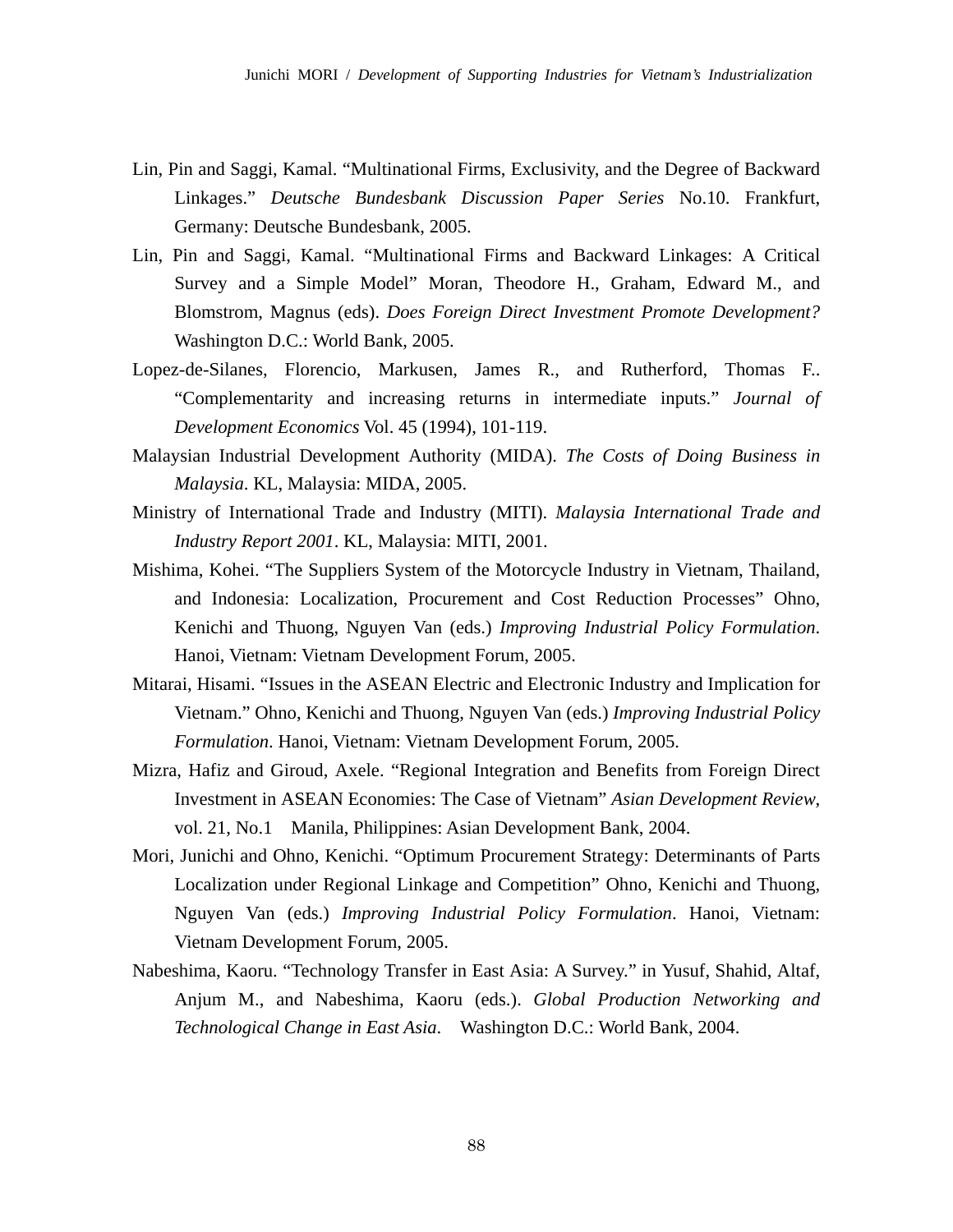- Noor, Halim M., Clarke, Roger., and Driffield, Nigel. "Multinational Enterprises and Technological Effort by Local Firm: A Case Study of the Malaysian Electronics and Electrical Industry" *The Journal of Development Studies*, Vo. 38 No.6 August 2002.
- Ohno, Kenichi. "Designing a Comprehensive and Realistic Industrial Strategy" Ohno, Kenichi and Thuong, Nguyen Van (eds.) *Improving Industrial Policy Formulation*. Hanoi, Vietnam: Vietnam Development Forum, 2005.
- Perkins, Dwight H., Radelet., Steven, Snodgrass, Donald R., Gillis, Malcom., and Roemer, Michael. *Economics of Development*. New York, NY: W.W. Norton & Company, 2001.
- Porter, Michael E.. "The Competitive Advantage of Nations" *Harvard Business Review* March-April 1990.
- Rasiah, Rajah. "Government-business coordination and small enterprise performance in the machine tools sector in Malaysia" *Small Business Economics* 18 Maastricht, Netherlands: Kluwer Academic Publishers, 2002.
- Rodriguez-Clare, Andrez. "Multinational, Linkages, and Economic Development." *The American Economic Review*, Vo.86 No.4 (Sep., 1996), 852-873.
- Rodrik, Dani. "Industrial Policy for the Twenty-First Century." Cambridge, MA: Harvard University, 2004.
- Small and Medium Industries Development Corporation (SMIDEC). *SMI Development Plan (2001-2005)* Executive Summary. KL, Malaysia: SMIDEC, 2001.
- Stiglitz, Joseph E. "Knowledge as a Global Public Goods." Inge Kaul, Isabelle Grunberg, and Marc A. Stern (eds.). *Global Public Goods: International Cooperation in the 21st Century*. New York, NY: the United Nations Development Programme, 1999.
- Tybout, James R. "Manufacturing Firms in Developing Countries: How Well Do They Do, and Why?" *Journal of Economic Literature* 38(1). Pittsburgh, PA: 2000.
- United Nations Conference on Trade and Development (UNCTAD). "Enhancing the competitiveness of SMEs through linkage" *UNCTAD background papers*. Geneva, Switzerland: UNCTAD, 2000
- United Nations Conference on Trade and Development (UNCTAD). *World Investment Report 2001: Promoting Linkages.* Geneva, Switzerland: UNCTAD, 2001.
- Vernon, Raymond. "International Investment and International Trade in the Product Cycle." *The Quarterly Journal of Economics*. Vo. 80, No.2 (May, 1966), 190-207.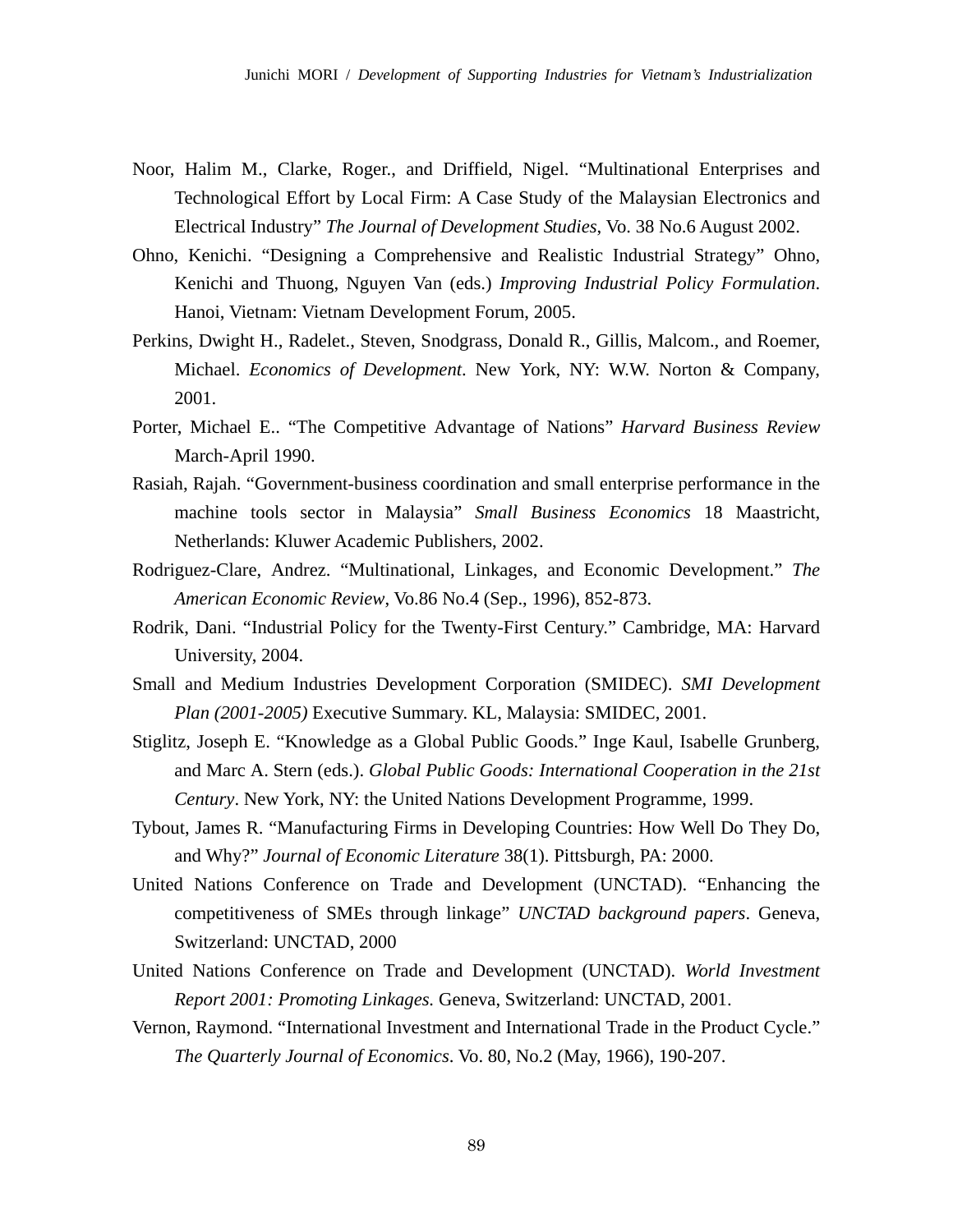- Vietnam Development Forum (VDF). *MOI-VDF Joint Mission on Industrial Policy Formulation of Thailand* and *MOI-VDF Joint Mission to Japan.* Hanoi, Vietnam: VDF, 2005.
- World Bank / Central Institute for Economic Management (CIEM) "Research Paper on Subcontracting and Outsourcing, Economic Linkage between Large and Small Enterprises: Dispute Settlement and Contract Implementation" *Unpublished Draft*. Hanoi, Vietnam: the World Bank/CIEM, 2005.

#### **Japanese**

- Anasawa, Makoto. "Strengthening the Backward Linkages between Foreign and Domestic Firms: Case of Malaysia" in Toyojiro Maruya (eds.) *Restructuring the International Division of Labor in Asia and the Role of Foreign Direct Investment*. Tokyo, Japan: IDE-JETRO, 2000.
- Aoki, Takeshi. *Economic Development in Malaysia*. Tokyo, Japan: Nihon Hyoron Sha, 1998.
- Fujimoto, Takahiro., Takeishi, Akira., and Aoshima, Yaichi. *Business Architecture: Strategic Design of Products, Organizations, and Processes*. Tokyo, Japan: Yuhikaku, 2001.
- Japan International Cooperation Agency (JICA) "Evaluation Report on the Project for Strengthening Training Capability for Technical Workers in Hanoi Industrial College" Tokyo, Japan: JICA, 2004.
- Japan International Cooperation Bank (JBIC) *Vietnam's Investment Climate*. Tokyo, Japan: JBIC, 2005.
- Japan-Thailand Economic Cooperation Society (JTECS) "Survey Report for the Action Plan to Support the Human Resource Development Organization in Vietnam." Tokyo, Japan: JTECS, 2005.
- Mishima, Kohei "Industrialization of Developing Countries and Motorbike Industry: Local Procurement Process of Japanese Manufacturers in Thailand" *Unpublished draft*
- Ministry of Economy, Trade and Industry (METI). "General Survey of Activities of Overseas Japanese Companies" (from 1998-2003). Tokyo, Japan: METI.
- Mizuno, Yoriko.edt. *Machine tool industry in Asia: business design under localized globalism*. Tokyo, Japan: IDE-JETRO, 2004.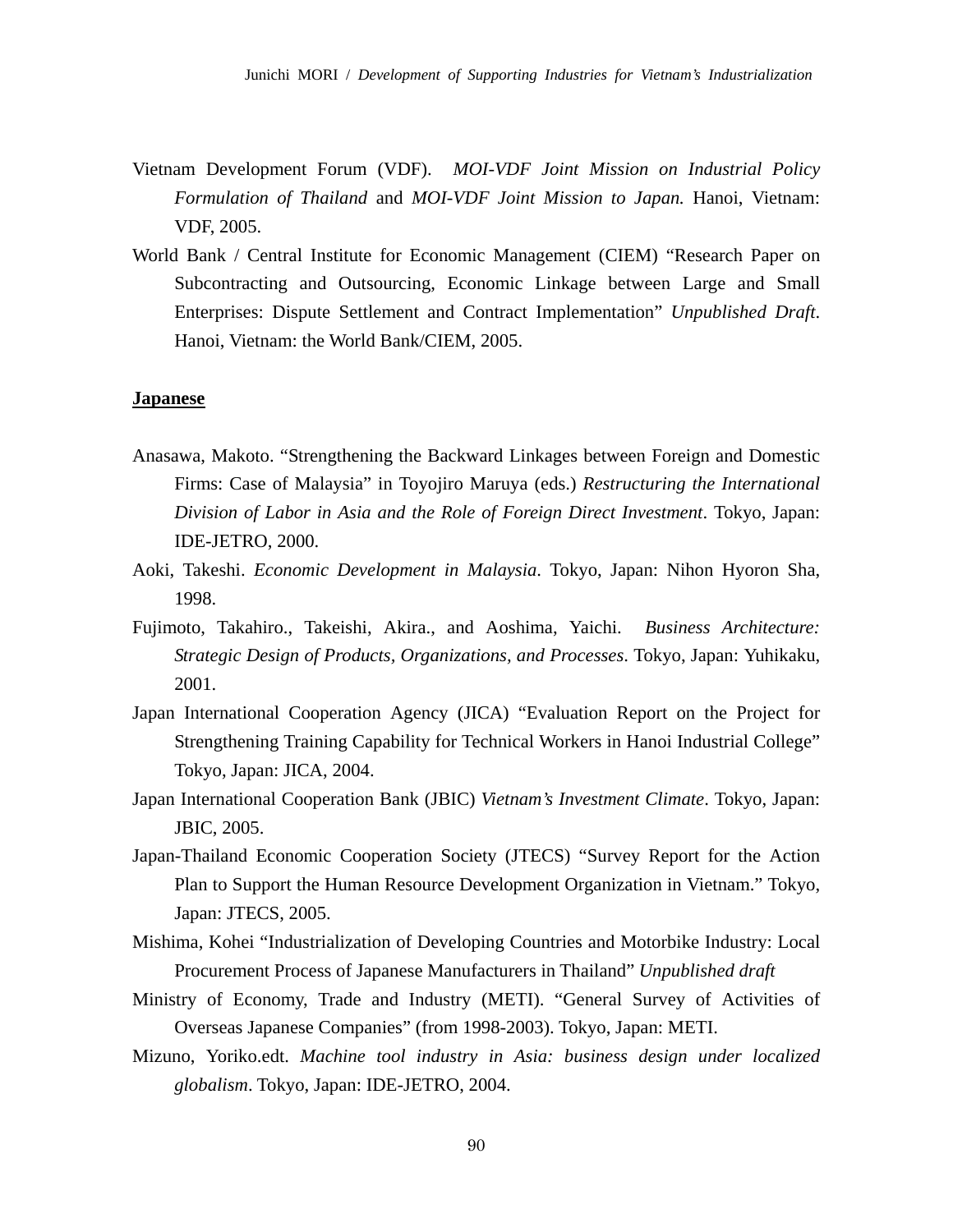- News Net Asia (NNA) *Beat China*: *The Manufacturing Sector in ASEAN.* Tokyo, Japan: NNA, 2005.
- Nomura Research Institute (NRI) "Report for the establishment of Technical Assistance Center for SMEs in Vietnam." Tokyo, Japan: NRI, 2002.
- Okamoto, Yumiko. "Electric/Electronics Industries: Challenges for attracting FDI" in Kenichi Ohno and Nozomi Kawabata (eds). *Vietnam's Industrial Strategy* Tokyo, Japan: Nihon Hyoron Sha, 2003.
- Seki, Mitsuhiro and Nagasaki, Toshiyuki. Vietnam's Transition to the Market Economy and Japanese Enterprises. Tokyo, Japan: Shin Hyouron, 2004.
- Vietnam-Japan Joint Initiative to Improve Business Environment with View to Strengthen Vietnam's competitiveness. 2003. Available from: http://www.mofa.go.jp/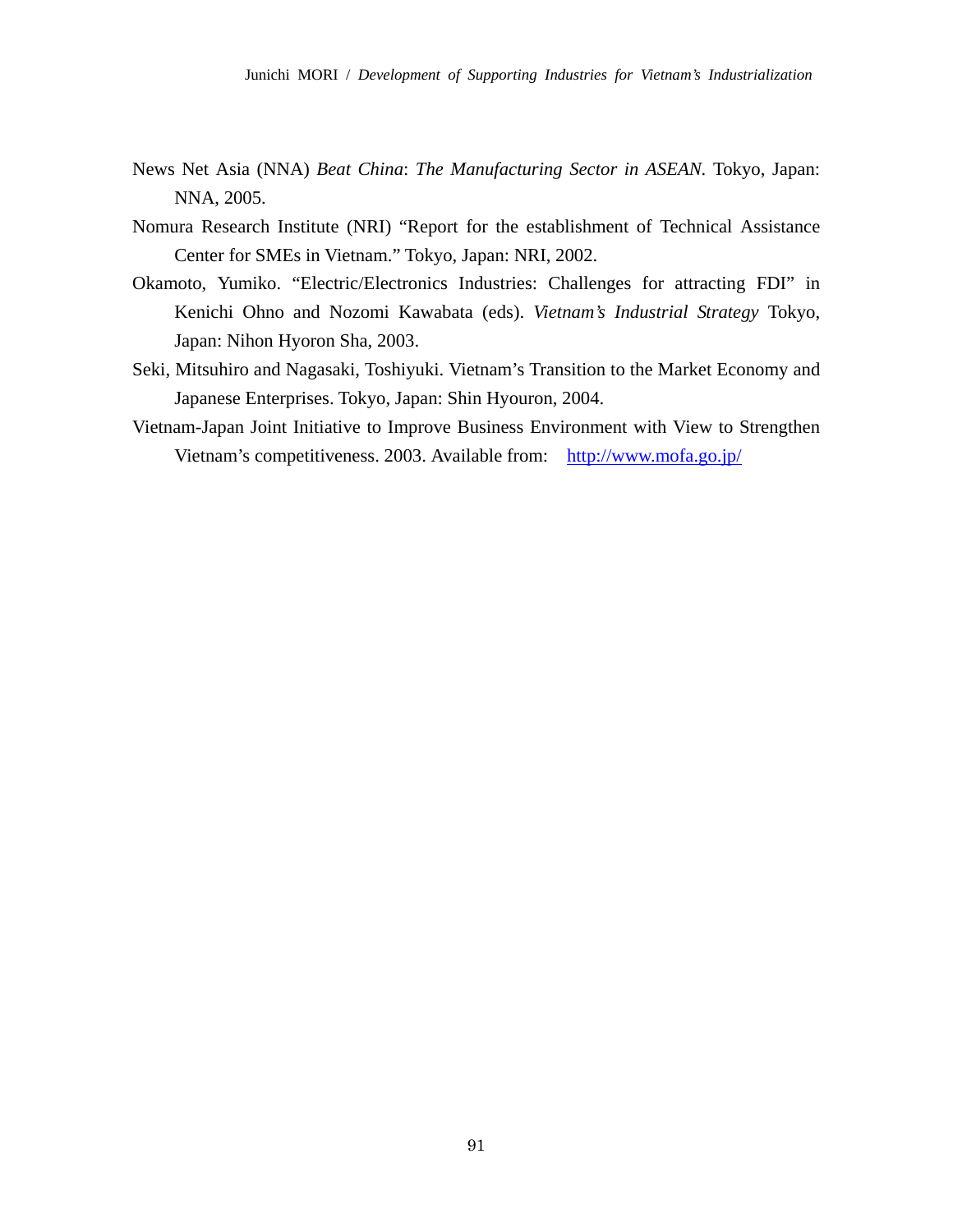## **Annex**



**Annex A FDI in ASEAN Countries (% of GDP: 1980-2003)**

Source: *World Development Indicator*, the World Bank (2004).

|                                                    |           |           |           | Unit: Billion |
|----------------------------------------------------|-----------|-----------|-----------|---------------|
| Category                                           | 2000      | 2001      | 2002      | 2003          |
| Office, accounting, and computing<br>machinery     | 1,736.5   | 2,989.0   | 4,006.6   | 6,721.4       |
| Electrical machinery and apparatus                 | 7,699.3   | 11,287.0  | 13,777.7  | 17,205.7      |
| Radio and communication<br>equipment and apparatus | 7.370.1   | 8.411.8   | 11.063.6  | 14.089.3      |
| A) Sub Total (VND)                                 | 16,806    | 22,688    | 28,848    | 38,016        |
| A)' Sub Total (US\$)                               | 1.1       | 1.4       | 1.8       | 2.4           |
| Annual Growth Rate (%)                             |           | 35%       | 27%       | 32%           |
| <b>B)Total Industrial Output (VND)</b>             | 336,100.3 | 395,809.2 | 476,350.0 | 620.067.7     |
| <b>B)' Total Industrial Output (US\$)</b>          | 21.4      | 25.1      | 30.3      | 39.4          |
| $A)/B)$ %                                          | 5.0%      | 5.7%      | 6.1%      | 6.1%          |

**Annex B Output Value of Electronics Related Industries (at Current Price)**

Note: @US\$1.00 = VND157,400

Source: General Statistics Office. *Statistical Year Book 2004* (Hanoi, Vietnam: Statistical Publishing House, 2004)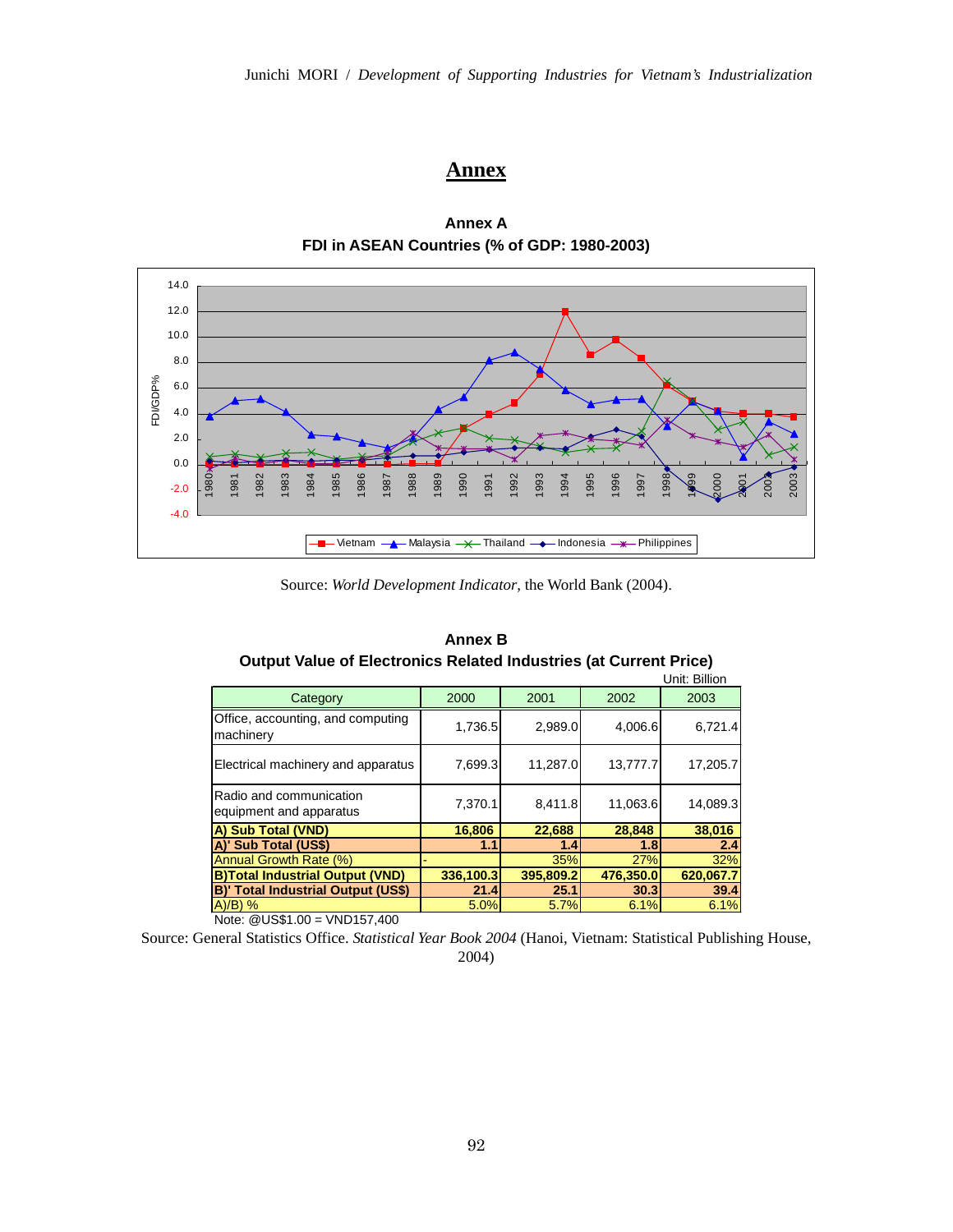

Source: General Statistics Office. *Statistical Year Book 2004* (Hanoi, Vietnam: Statistical Publishing House, 2004)

| Annex D                                                                  |  |
|--------------------------------------------------------------------------|--|
| Output Value of Electronics Related Industries (at constant 1994 prices) |  |

|                                                    |              | Unit: Billion |          |           |           |
|----------------------------------------------------|--------------|---------------|----------|-----------|-----------|
| Category                                           | Sector       | 2000          | 2001     | 2002      | 2003      |
| Office, accounting, and computing<br>machinery     | <b>State</b> | 0.0           | 0.0      | 0.0       | 0.0       |
|                                                    | Non-State    | 23.2          | 32.2     | 50.5      | 20.1      |
|                                                    | <b>FDI</b>   | 1,272.0       | 944.5    | 952.4     | 1,518.3   |
| Sub Total                                          |              | 1,295.2       | 976.7    | 1,002.9   | 1,538.4   |
| Electrical machinery and apparatus                 | <b>State</b> | 1,174.9       | 2,292.0  | 2,783.3   | 3,203.7   |
|                                                    | Non-State    | 567.2         | 614.6    | 868.7     | 956.5     |
|                                                    | <b>FDI</b>   | 1,280.1       | 2,265.0  | 2,867.7   | 3,301.7   |
| <b>Sub Total</b>                                   |              | 3,022.2       | 5,171.6  | 6,519.7   | 7,461.9   |
| Radio and communication<br>equipment and apparatus | State        | 717.6         | 1,080.0  | 1,257.5   | 1,374.5   |
|                                                    | Non-State    | 104.3         | 390.7    | 218.7     | 389.8     |
|                                                    | FDI          | 3,573.4       | 3,936.3  | 4,692.4   | 5,397.9   |
| Sub Total                                          |              | 4,395.3       | 5,407.0  | 6,168.6   | 7,162.2   |
| A) Total (VND)                                     |              | 8,713         | 11,555   | 13,691    | 16,163    |
| Annual Growth Rate (%)                             |              |               | 33%      | 18%       | 18%       |
| <b>B)Total Industrial Output (VND)</b>             |              | 82,897.0      | 93,434.4 | 105,119.4 | 117,636.7 |
| $A)/B$ ) %                                         |              | 10.5%         | 12.4%    | 13.0%     | 13.7%     |

Source: General Statistics Office. *Statistical Year Book 2004* (Hanoi, Vietnam: Statistical Publishing House, 2004)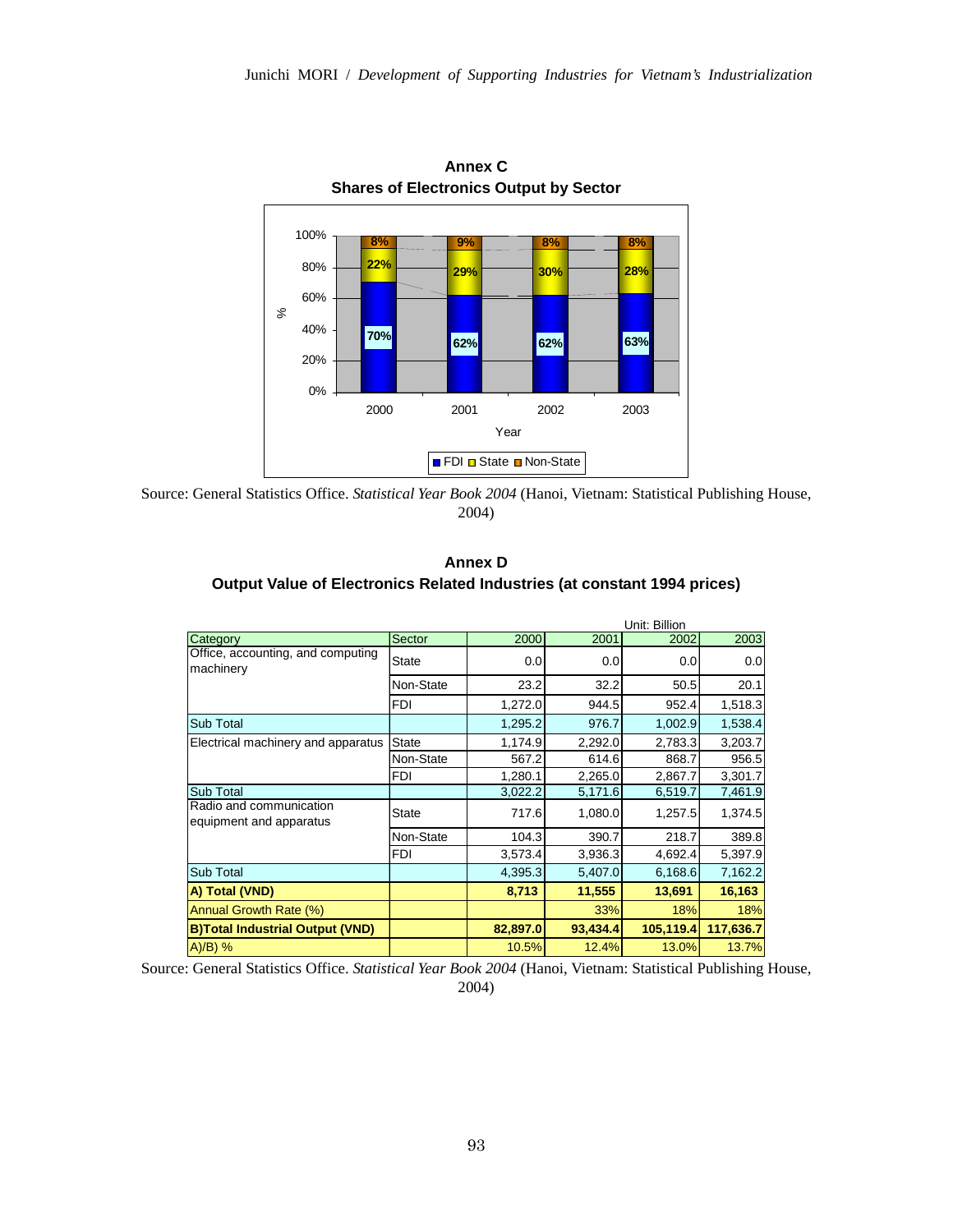

**Annex E Local procurement Ratios of Japanese Manufacturers (Industry-wise)** 

Source: Ministry of Economy, Trade and Industry (METI). "Basic Survey of Activities of Overseas Japanese Companies" (from 1998-2003). (Tokyo, Japan: METI)



**Annex F Average Monthly Wage in East Asian Countries** 

Source: Yumiko Okamoto. "Electric/Electronics Industries: Challenges for attracting FDI" in Kenichi Ohno and Nozomi Kawabata (eds). *Vietnam's Industrial Strategy* (Tokyo, Japan: Nihon Hyoron Sha, 2003), 99.